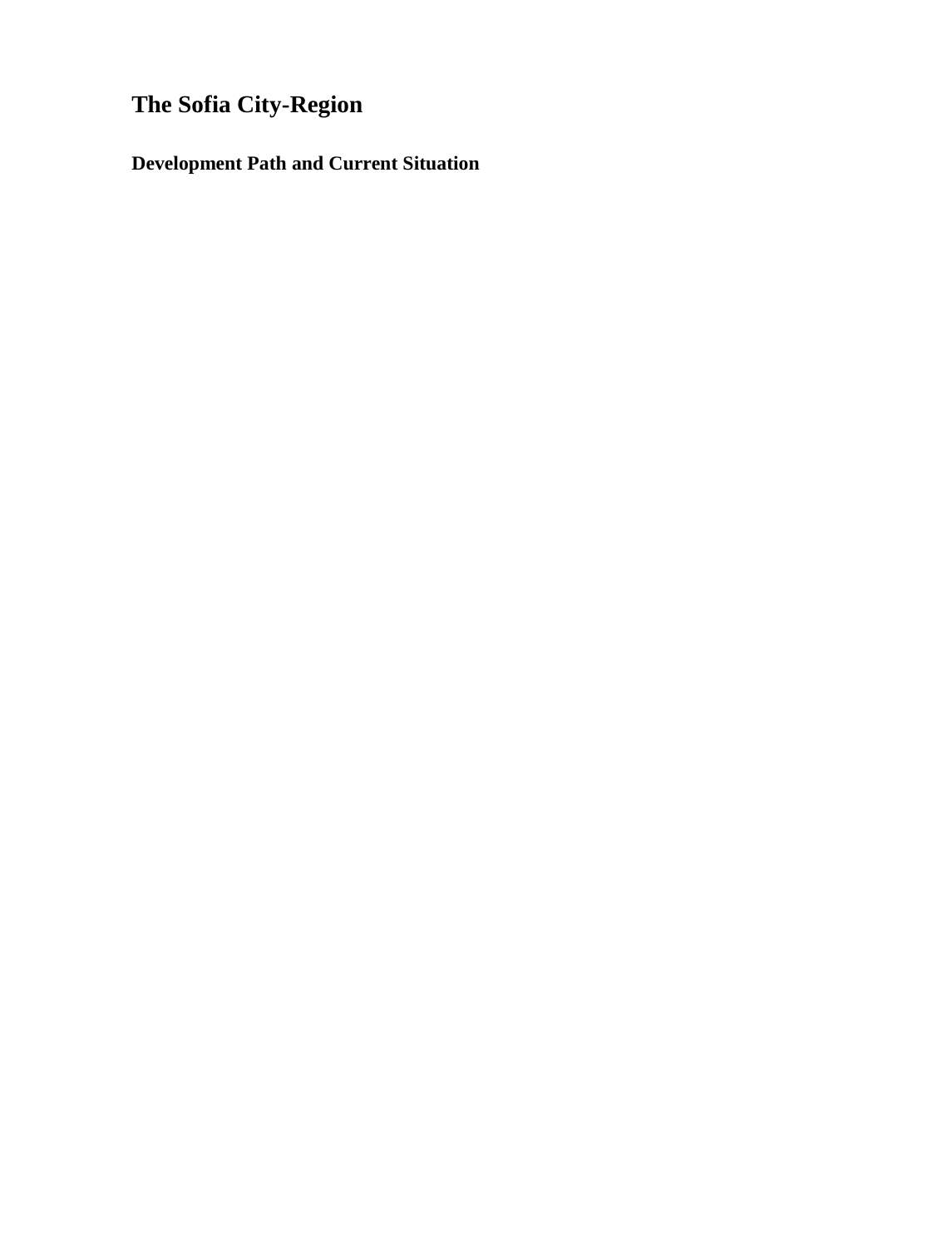ISBN:

Printed in the Netherlands by Edition: 2006

All publications in this series in this series are published on the ACRE-website http://www2.fmg.uva.nl/acre and are available on paper at: University of Amsterdam Amsterdam institute for Metropolitan and International Development Studies (AMIDSt) Nieuwe Prinsengracht 130 1018 VZ Amsterdam the Netherlands tel:  $+31(0)20-5254063$ fax:  $+31(0)20-5254051$ e-mail: o.gritsai@uva.nl

Copyright © Amsterdam institute for Metropolitan and International Development Studies, Faculty of Social and Behavioural Sciences, University of Amsterdam. All rights reserved. No part of this publication may be reproduce in any form, by print of photo print, microfilm or any other means, without written permission from the publisher.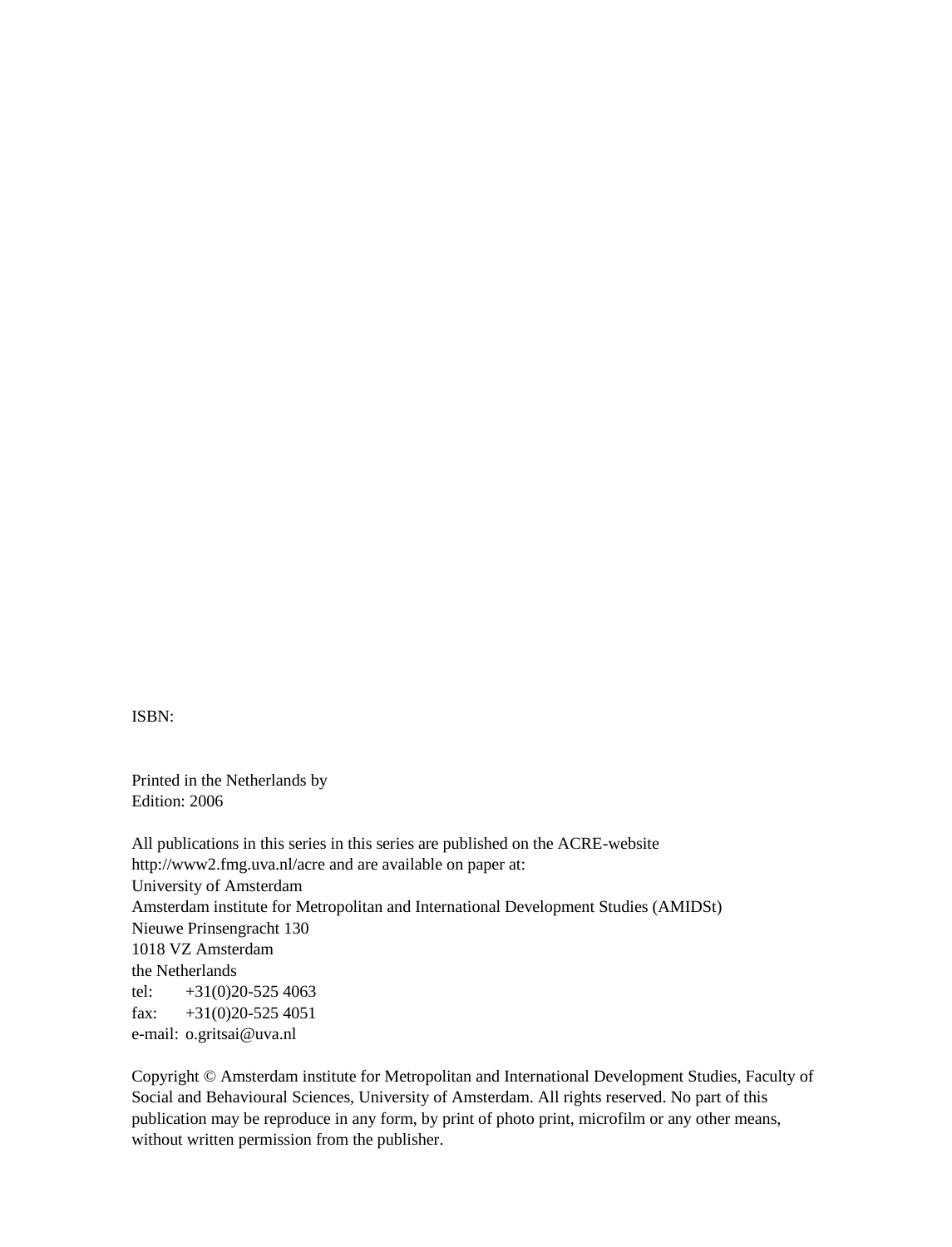# **The Sofia City-Region**

## **Development Path and Current Situation**

# **ACRE report [***No.***]**

Evgenii Dainov Ivan Nachev Maria Pancheva Vasil Garnizov



Accommodating Creative Knowledge – Competitiveness of European Metropolitan Regions within the Enlarged Union

Amsterdam 2006 AMIDSt, Faculty of Social and Behavioural Sciences, University of Amsterdam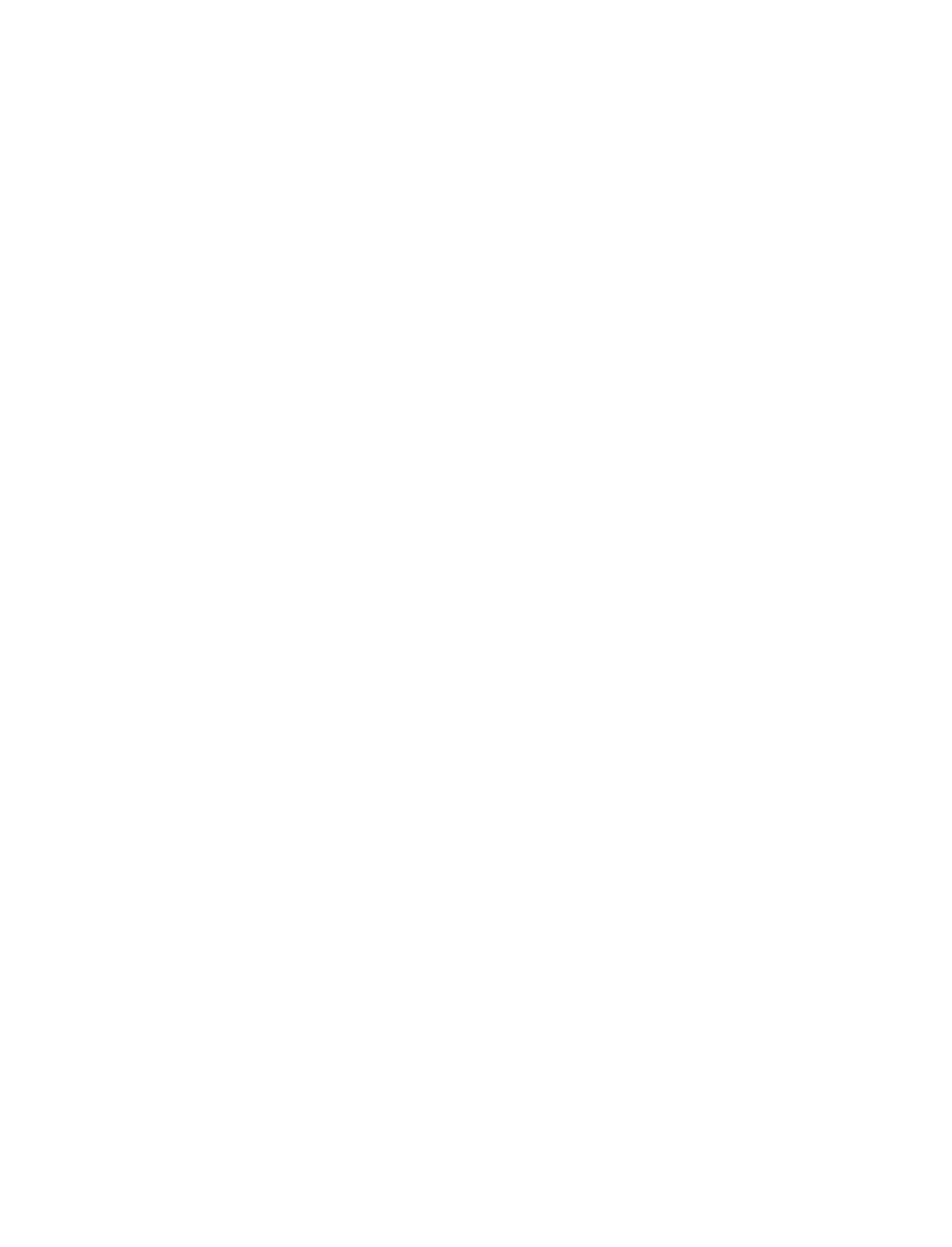# **ACRE**

ACRE is the acronym for the international research project Accommodating Creative Knowledge – Competitiveness of European Metropolitan Regions within the enlarged Union.

The project is funded under the priority 7 'Citizens and Governance in a knowledge-based society within the Sixth Framework Programme of the EU (contract no. 028270).

| Management team  | Sako Musterd (Project Coördinator)                                |
|------------------|-------------------------------------------------------------------|
|                  | University of Amsterdam, Amsterdam institute for Metropolitan and |
|                  | <b>International Development Studies</b>                          |
|                  | Olga Gritsai (Project Manager)                                    |
|                  | University of Amsterdam, Amsterdam institute for Metropolitan and |
|                  | <b>International Development Studies</b>                          |
| Participants     |                                                                   |
| Amsterdam        | <b>Marco Bontje</b>                                               |
|                  | University of Amsterdam, Amsterdam institute for Metropolitan and |
|                  | <b>International Development Studies</b>                          |
|                  | <b>Wim Ostendorf</b>                                              |
|                  | University of Amsterdam, Amsterdam institute for Metropolitan and |
|                  | <b>International Development Studies</b>                          |
|                  | Post doc                                                          |
|                  | University of Amsterdam, Amsterdam institute for Metropolitan and |
|                  | <b>International Development Studies</b>                          |
| <b>Barcelona</b> | <b>Montserrat Pareja Eastaway</b>                                 |
|                  | Universitat de Barcelona, Escola d'Empresarials                   |
|                  | <b>Joaquin Turmo Garuz</b>                                        |
|                  | Universitat de Barcelona, Escola d'Empresarials                   |
|                  | <b>Montserrat Simó Solsona</b>                                    |
|                  | Universitat de Barcelona, Escola d'Empresarials                   |
|                  | Lidia Garcia Ferrando                                             |
|                  | Universitat de Barcelona, Escola d'Empresarials                   |
|                  | <b>Marc Pradel i Miquel</b>                                       |
|                  | Universitat de Barcelona, Escola d'Empresarials                   |
| Birmingham       | <b>Alan Murie</b>                                                 |
|                  | University of Birmingham, Centre for Urban and Regional Studies,  |
|                  | School of Public Policy                                           |
|                  | <b>Caroline Chapain</b>                                           |
|                  | University of Birmingham, Centre for Urban and Regional Studies,  |
|                  | School of Public Policy                                           |
|                  | <b>John Gibney</b>                                                |
|                  | University of Birmingham, Centre for Urban and Regional Studies,  |
|                  | School of Public Policy                                           |
|                  | <b>Austin Barber</b>                                              |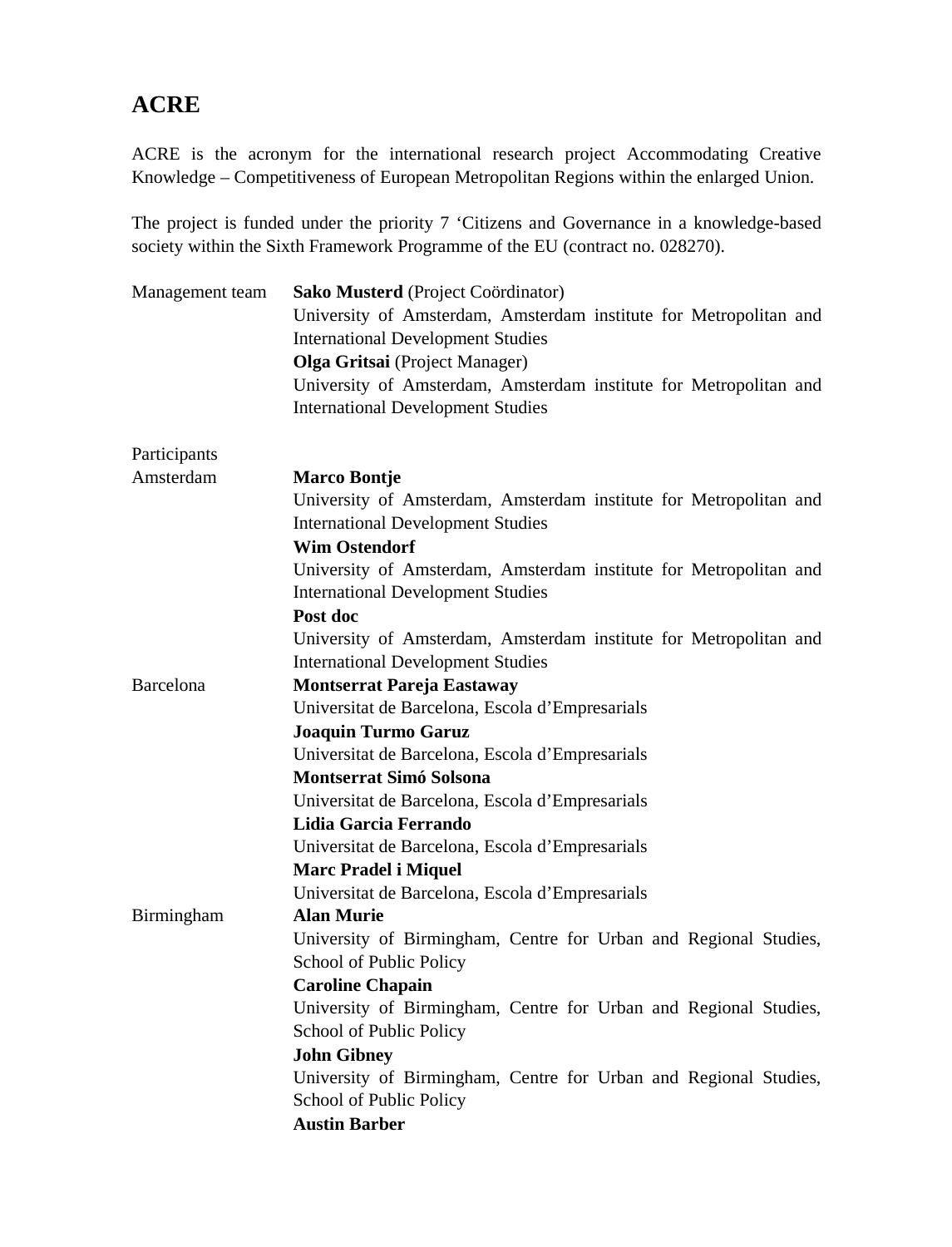|                 | University of Birmingham, Centre for Urban and Regional Studies,              |
|-----------------|-------------------------------------------------------------------------------|
|                 | School of Public Policy                                                       |
|                 | <b>Jane Lutz</b>                                                              |
|                 | University of Birmingham, Centre for Urban and Regional Studies,              |
|                 | School of Public Policy                                                       |
|                 | Post doc                                                                      |
|                 | University of Birmingham, Centre for Urban and Regional Studies,              |
|                 | School of Public Policy                                                       |
| <b>Budapest</b> | Zoltán Kovács                                                                 |
|                 | Hungarian Academy of Sciences, Geographical Research Institute                |
|                 | <b>Tamas Egedy</b>                                                            |
|                 | Hungarian Academy of Sciences, Geographical Research Institute                |
|                 | <b>Attila Csaba Kondor</b>                                                    |
|                 | Hungarian Academy of Sciences, Geographical Research Institute                |
|                 | <b>Balázs Szabó</b>                                                           |
|                 | Hungarian Academy of Sciences, Geographical Research Institute                |
| Dublin          | <b>Declan Redmond</b>                                                         |
|                 | School of Geography, Planning and Environmental Policy, Richview,             |
|                 | University College Dublin                                                     |
|                 | <b>Brendan Williams</b>                                                       |
|                 | School of Geography, Planning and Environmental Policy, Richview,             |
|                 | University College Dublin<br><b>Niamh Moore</b>                               |
|                 |                                                                               |
|                 | School of Geography, Planning and Environmental Policy<br><b>Martin Sokol</b> |
|                 | Queen Mary, University of London, Department of Geography                     |
| Helsinki        | Mari Vaattovaara                                                              |
|                 | University of Helsinki, Department of Geography                               |
|                 | <b>Tommi Inkinen</b>                                                          |
|                 | University of Helsinki, Department of Geography                               |
|                 | <b>Kaisa Kepsu</b>                                                            |
|                 | University of Helsinki, Department of Geography                               |
| Leipzig         | <b>Joachim Burdack</b>                                                        |
|                 | Leibniz-Institut für Länderkunde                                              |
|                 | <b>Günter Herfert</b>                                                         |
|                 | Leibniz-Institut für Länderkunde                                              |
|                 | <b>Bastian Lange</b>                                                          |
|                 | Leibniz-Institut für Länderkunde                                              |
| Milan           | <b>Enzo Mingione</b>                                                          |
|                 | Università degli studi di Milano-Bicocca, Dipartimento di Sociologia e        |
|                 | Ricerca Sociale                                                               |
|                 | Francesca Zajczyk                                                             |
|                 | Università degli studi di Milano-Bicocca, Dipartimento di Sociologia e        |
|                 | Ricerca Sociale                                                               |
|                 | Elena dell'Agnese                                                             |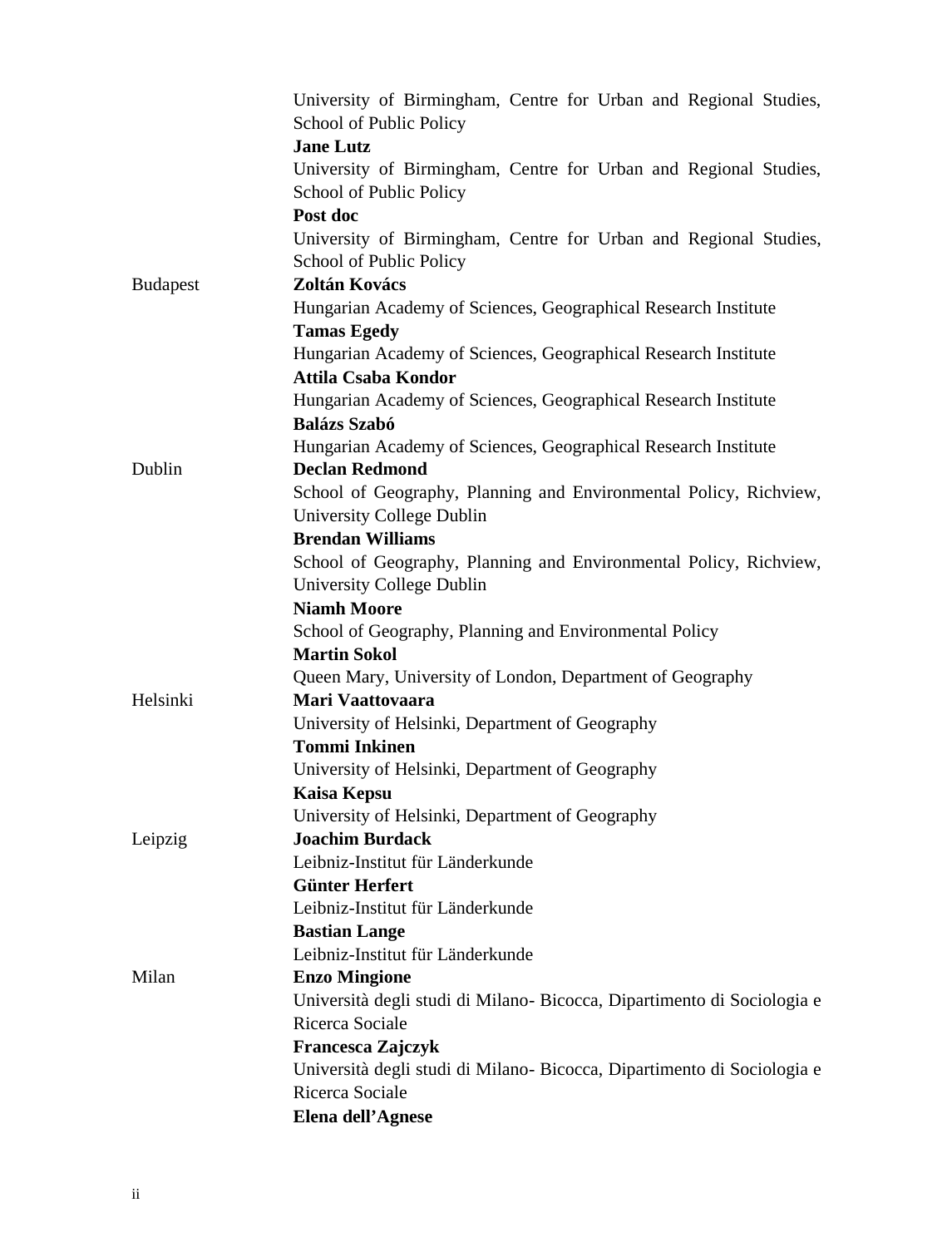|        | Università degli studi di Milano-Bicocca, Dipartimento di Sociologia e |
|--------|------------------------------------------------------------------------|
|        | Ricerca Sociale                                                        |
|        | Silvia Mugnano                                                         |
|        | Università degli studi di Milano-Bicocca, Dipartimento di Sociologia e |
|        | Ricerca Sociale                                                        |
| Munich | <b>Gunter Heinritz</b>                                                 |
|        | Seminar für Sozialwissenschaftliche Geographie                         |
|        | <b>Sabine Hafner</b>                                                   |
|        | Seminar für Sozialwissenschaftliche Geographie                         |
|        | <b>Manfred Miosga</b>                                                  |
|        | Seminar für Sozialwissenschaftliche Geographie                         |
|        | <b>Anne von Streit</b>                                                 |
|        | Seminar für Sozialwissenschaftliche Geographie                         |
|        | <b>Rafael Stegen</b>                                                   |
|        | Seminar für Sozialwissenschaftliche Geographie                         |
| Poznan | <b>Tadeusz Stryjakiewicz</b>                                           |
|        | Adam Mickiewicz University, Institute of Socio-Economic Geography      |
|        | and Spatial Management                                                 |
|        | <b>Jerzy J. Parysek</b>                                                |
|        | Adam Mickiewicz University, Institute of Socio-Economic Geography      |
|        | and Spatial Management                                                 |
|        | <b>Tomasz Kaczmarek</b>                                                |
|        | Adam Mickiewicz University, Institute of Socio-Economic Geography      |
|        | and Spatial Management                                                 |
|        | <b>Michal Meczynski</b>                                                |
|        | Adam Mickiewicz University, Institute of Socio-Economic Geography      |
|        | and Spatial Management                                                 |
| Riga   | <b>Anders Paalzow</b>                                                  |
|        | Stockholm School of Economics in Riga                                  |
|        | <b>Diana Pauna</b>                                                     |
|        | Stockholm School of Economics in Riga                                  |
|        | <b>Vjacheslav Dombrovsky</b>                                           |
|        | Stockholm School of Economics in Riga                                  |
|        | <b>Roberts Kilis</b>                                                   |
|        | Stockholm School of Economics in Riga                                  |
|        | <b>Arnis Sauka</b>                                                     |
|        | Stockholm School of Economics in Riga                                  |
| Sofia  | <b>Evgenii Dainov</b>                                                  |
|        | New Bulgarian University, Centre for Social Practices                  |
|        | <b>Vassil Garnizov</b>                                                 |
|        | New Bulgarian University, Centre for Social Practices                  |
|        | <b>Maria Pancheva</b>                                                  |
|        | New Bulgarian University, Centre for Social Practices                  |
|        | <b>Ivan Nachev</b>                                                     |
|        | New Bulgarian University, Centre for Social Practices                  |
|        | Lilia Kolova                                                           |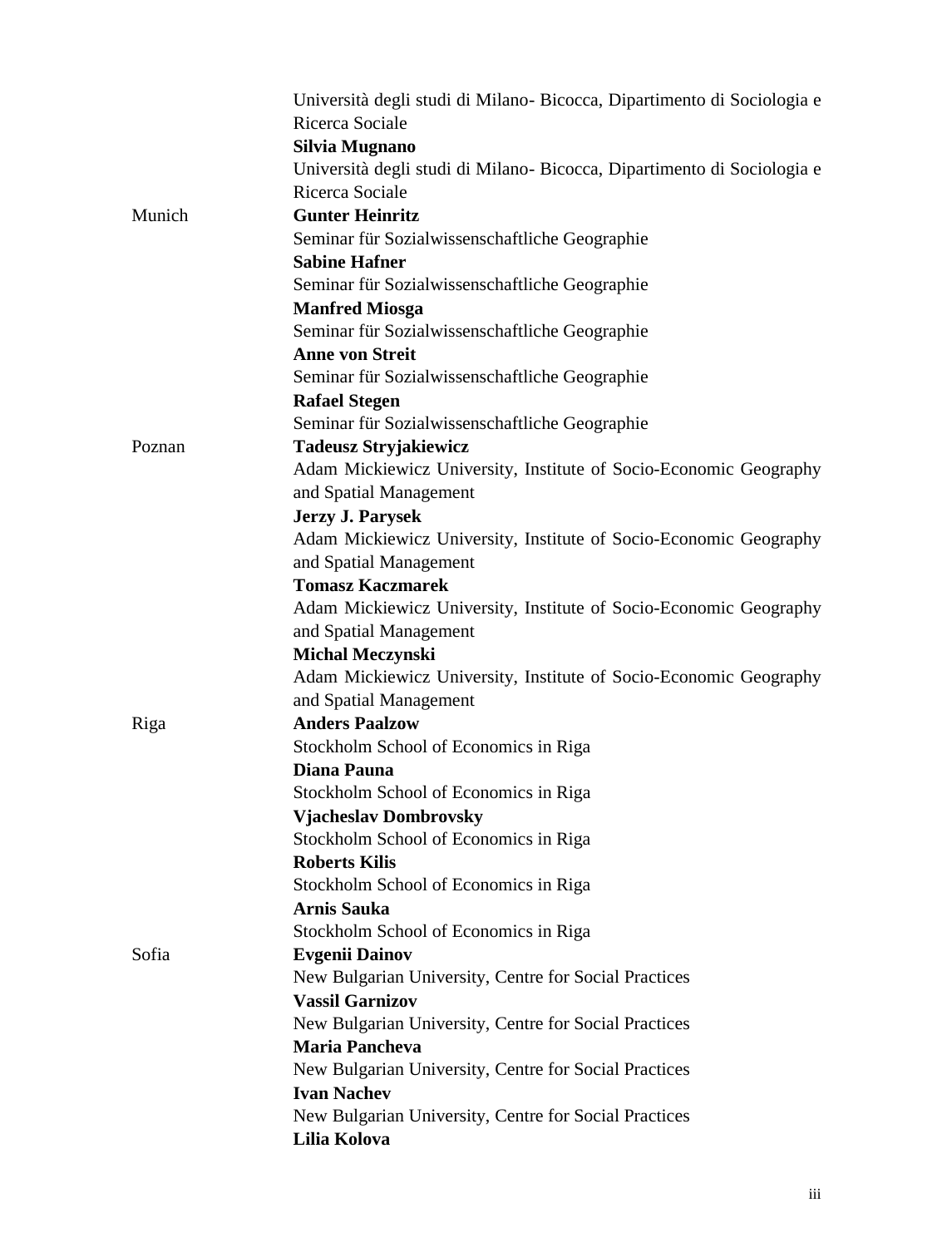|          | New Bulgarian University, Centre for Social Practices             |
|----------|-------------------------------------------------------------------|
| Toulouse | <b>Denis Eckert</b>                                               |
|          | Université de Toulouse-II Le Mirail, Centre Interdisciplinaire de |
|          | Recherches Urbaines et Sociologiques                              |
|          | <b>Christiane Thouzellier</b>                                     |
|          | Université de Toulouse-II Le Mirail, Centre Interdisciplinaire de |
|          | Recherches Urbaines et Sociologiques                              |
|          | <b>Elisabeth Peyroux</b>                                          |
|          | Université de Toulouse-II Le Mirail, Centre Interdisciplinaire de |
|          | Recherches Urbaines et Sociologiques                              |
|          | <b>Michel Grossetti</b>                                           |
|          | Université de Toulouse-II Le Mirail, Centre Interdisciplinaire de |
|          | Recherches Urbaines et Sociologiques                              |
|          | <b>Mariette Sibertin-Blanc</b>                                    |
|          | Université de Toulouse-II Le Mirail, Centre Interdisciplinaire de |
|          | Recherches Urbaines et Sociologiques                              |
|          | <b>Frédéric Leriche</b>                                           |
|          | Université de Toulouse-II Le Mirail, Centre Interdisciplinaire de |
|          | Recherches Urbaines et Sociologiques                              |
|          | <b>Florence Laumière</b>                                          |
|          | Université de Toulouse-II Le Mirail, Centre Interdisciplinaire de |
|          | Recherches Urbaines et Sociologiques                              |
|          | Jean-Marc Zuliani                                                 |
|          | Université de Toulouse-II Le Mirail, Centre Interdisciplinaire de |
|          | Recherches Urbaines et Sociologiques                              |
|          | <b>Corinne Siino</b>                                              |
|          | Université de Toulouse-II Le Mirail, Centre Interdisciplinaire de |
|          | Recherches Urbaines et Sociologiques                              |
|          |                                                                   |
|          |                                                                   |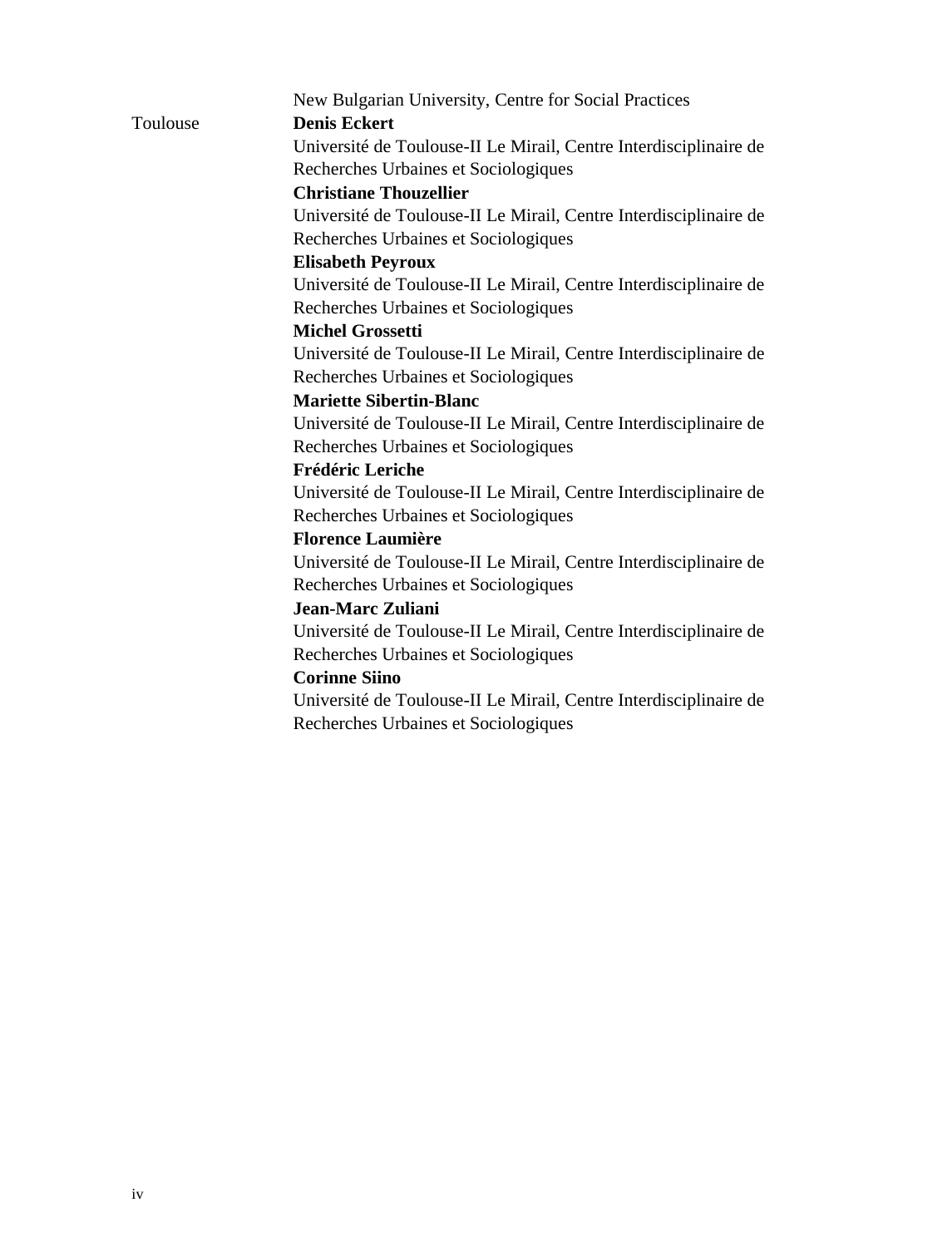# **Table of contents**

| 1 Bulgarian Background: Economic Growth and Social          |  |  |  |  |
|-------------------------------------------------------------|--|--|--|--|
|                                                             |  |  |  |  |
|                                                             |  |  |  |  |
|                                                             |  |  |  |  |
|                                                             |  |  |  |  |
|                                                             |  |  |  |  |
|                                                             |  |  |  |  |
|                                                             |  |  |  |  |
| 5 The State of the Creative Knowledge Sectors 47            |  |  |  |  |
|                                                             |  |  |  |  |
| 6 Analysis of policy applied over the past decade aiming at |  |  |  |  |
|                                                             |  |  |  |  |
|                                                             |  |  |  |  |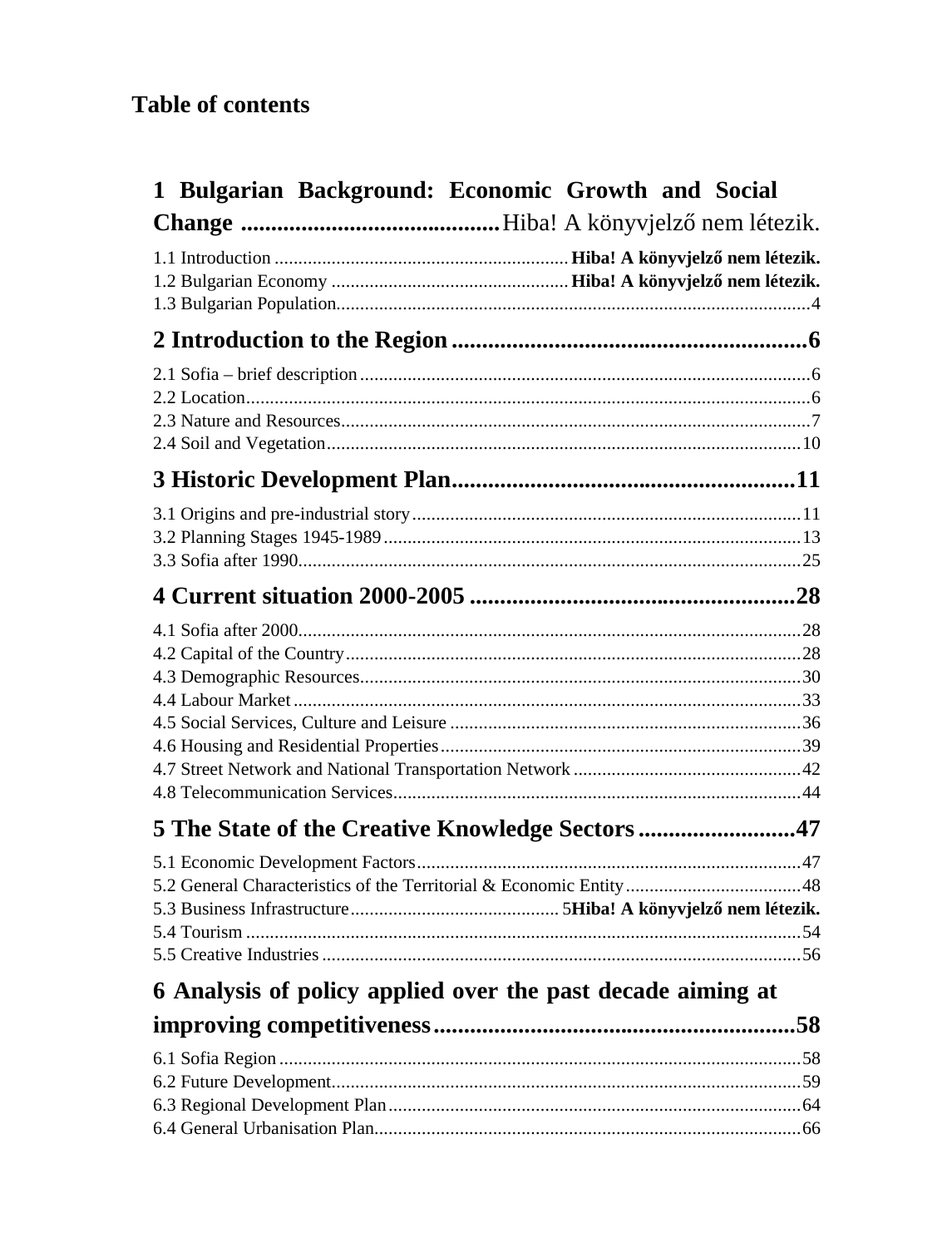| 6.8 Conditions and factors, which will influence the development of Sofia in the |  |
|----------------------------------------------------------------------------------|--|
|                                                                                  |  |
|                                                                                  |  |
|                                                                                  |  |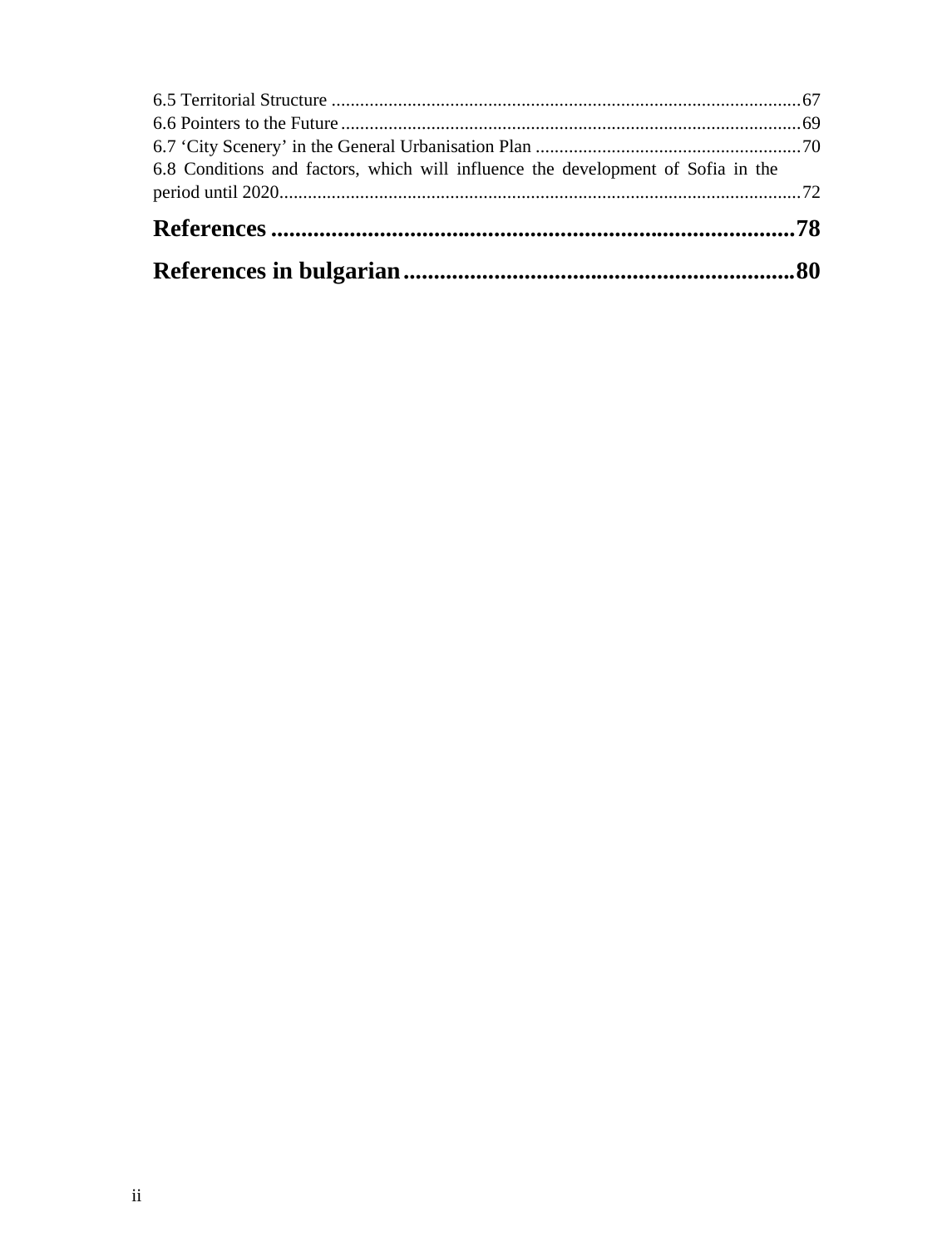# **1. Bulgarian Background: Economic Growth and Social Change**

## **1.1 Introduction**

The Republic of Bulgaria is a country in South-Eastern Europe. It is situated in the Eastern half of the Balkan Peninsula. It borders east on the Black Sea, south on Greece and Turkey, west on Serbia and The Republic of Macedonia and north on Rumania, divided by river Danube. The total length of the country frontiers is 2,245 km, 1,181 km of which are land, 686 km a river– frontage, and 378 km a sea- frontage. Its land mass is some 111,000 sq.km., making it, at half the size of Great Britain, one of the bigger medium-sized European countries.

The Republic of Bulgaria became a member of the European Union on 01.01.2007. The road network in Bulgaria is long 36,720 km and the railroad one is 4,300 km.

### **1.2. Bulgarian Economy**

The first steps of the Bulgarian economy in its modern meaning date from the beginning of 19<sup>th</sup> century, when Bulgaria becomes known for its agricultural produce and textiles. In the first third of  $20<sup>th</sup>$  century the country is one of the largest producers and exporters in Europe of early vegetables, fruit, milk, cheese, butter, and meat. Industry is developing in moderate rate until mid-20<sup>th</sup> century, when the Bulgarian communistic government decides to turn it into the industrial giant of the Balkans. This policy succeeds to a certain extent, at the cost of plundering resources from agriculture and savings, environmental degradation and a mismatch between the heavy industry built and the raw materials available for it.

Much of the industrialisation effort is driven by the desire to increase the numbers of the working class, which is a fundamental doctrine, requiring opening of new state enterprises, establishing of new factories and plants, building of power-plants, industrial compounds, and reservoirs. An important resource becomes the free 'youth-brigade' labour of students and soldiers.

At the time, Bulgaria is bound with the economy of USSR and the ex-socialist countries through the contemporary economical organisation Council for Mutual Economic Assistance (Comecon), which supports certain branches in the manufacturing and revives the trade between these countries. On the other hand, Bulgaria has no choice and cannot initiate the market and competitive import-export of goods, because of the lack of trade alternative. In the 1980s, the inability of the economy to attract and use financial capital needed for modernisation, as well as the lack of desire of the ruling Communist party to eradicate or reform loss-making enterprises leads to accumulating of enormous foreign debt. This is compounded by a mid-1980s Soviet decision to stop selling fuel to Bulgaria at nominal prices, which leaves industry with untenable fuel bills. The maintenance of artificially low prices leads to a number of negative effects, such as power cuts and insufficiency of consumer goods. Around the end of the decade, Bulgaria is no longer able to pay its foreign debt and declares a default in 1990. Its weakly competitive economy, left without the network of the Comecon and losing Soviet markets, to which it is geared, enters into a spin-dive.

In contrast to other eastern European countries, the state largely maintains its control over the economy until the second half of the 1990s. Privatisation is limited and corrupt,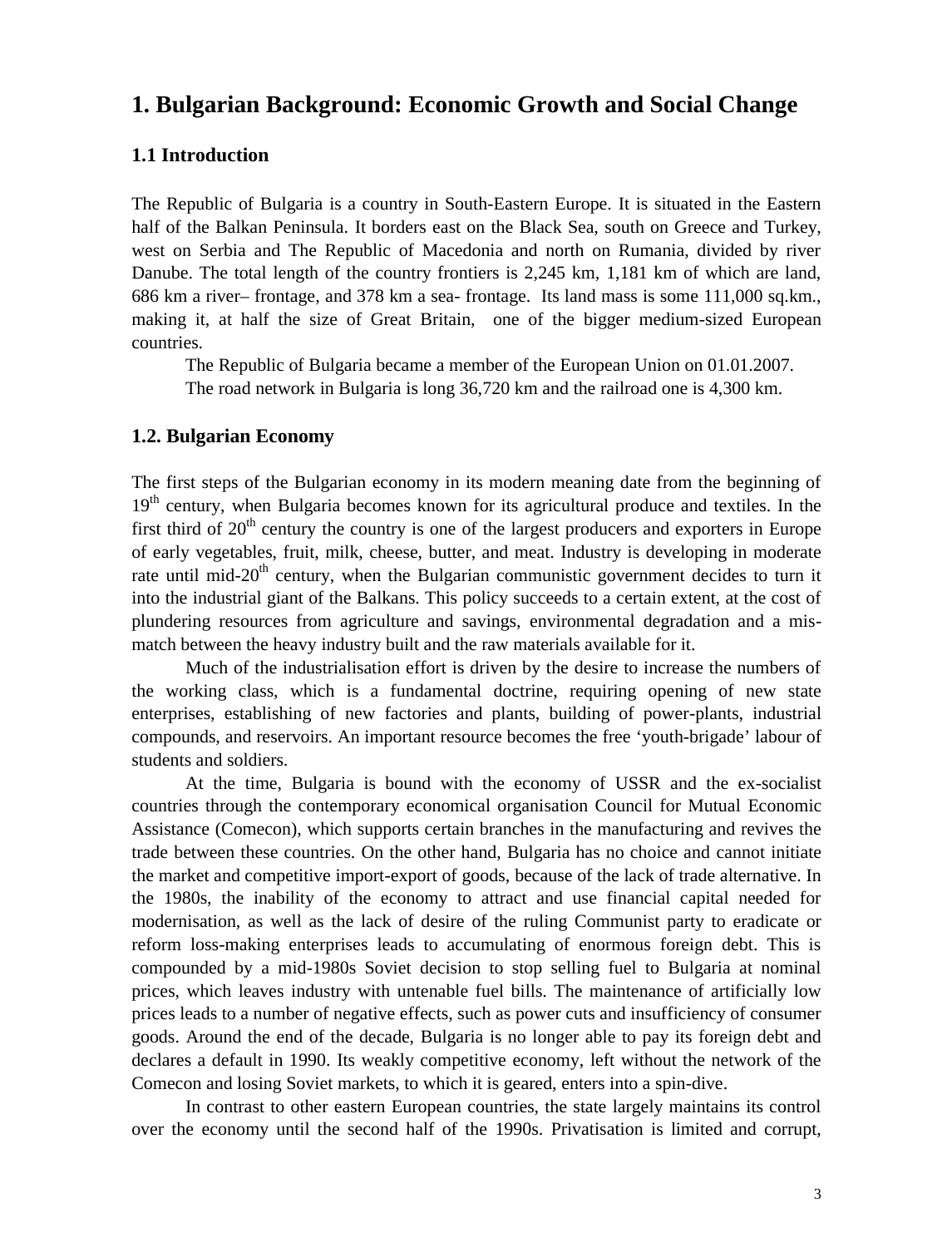which leads to arising of the so called 'grey economy' or 'shadow economy'. The first symptoms of reviving appear in 1994, when the country GDP (Gross Domestic Product) increases and the inflation slumps, but the biggest downfall comes at the end of 1996 and the beginning of 1997, during the socialist government of Jan Videnov, when the economy contracts again by up to half, because of the hyperinflation and the collapse of the financial system and banking. The UN sanctions towards Yugoslavia also hit hard the Bulgarian economy. The new government, which takes office in the spring of 1997 introduces a package of economical reforms, supported by the International Monetary Fund Board and the World Bank, including a currency board regimen; thus with this the economy starts stabilising.

Since 1997, Bulgaria is on its way to economic stability: the GDP increases with 4-6 per cent per year, and macroeconomic stability is maintained. The direction, taken by the government towards EU and NATO membership brings increase in investor trust in the Bulgarian economy. The national currency 'lev' (BGN) is successfully pegged to the DEM, and later to the EURO.

The government elected in 2001 pursued, albeit with less energy, the economic course of its predecessor and market economy emerges, closely linked to the EU countries. In 2004 Bulgaria concluded negotiations with EU and accession date was set for 1 January 2007. The government still faces problems related to high unemployment, mis-match of skills, low living standards and corruption within the state administration. The EU has been heavily critical of the inefficiency of the legal and law-enforcement system.

Today Bulgaria is exports mainly agricultural produce, electric trucks, electrical power, and non-ferrous metals. The country is famous for being a producer of yoghurt and dairy produce, oil-yielding rose products, flowers, different sorts of wine and local brandy. Bulgaria imports a large amount of equipment, computers, audio, and video equipment, household goods and commodities, confection and row materials for manufacture. Tourism increasingly becomes a major income-generating industry.

## **1.3. Bulgarian Population**

According to data from the National Statistic Institute, the Bulgarian population in 2005 is 7,720,000, down from almost nine million in the late 1980s. This count includes Bulgarian citizens living permanently abroad. Their number is conservatively estimated to 700,000. According to the Census in 2001, 83.9 per cent of the state population is Bulgarians; two of the largest ethnic groups are the Turks (9.4 per cent) and the Roma (4.7 per cent). The resttwo per cent include Armenians, Russians, Rumanians, Ukrainians, Greeks, and Jews. 84.8 per cent of the population speak Bulgarian, which is the official language.

The demographic structure is deteriorating. The average age of working people is 42. According to official information, every year around 110,000 people die in Bulgaria, while the births are around 70,000-75,000 per year. This means that yearly the state population decreases with 40,000. The statisticians point out, that the birth rate among the Bulgarian population increases slowly with 5,000 to 6,000 children a year since 2001. This means that the negative growth of the population, with such developing rate in mind, would maintain until 2022, when it is expected that the birth and the death rate will equalise its indexes (100,000 to 100,000).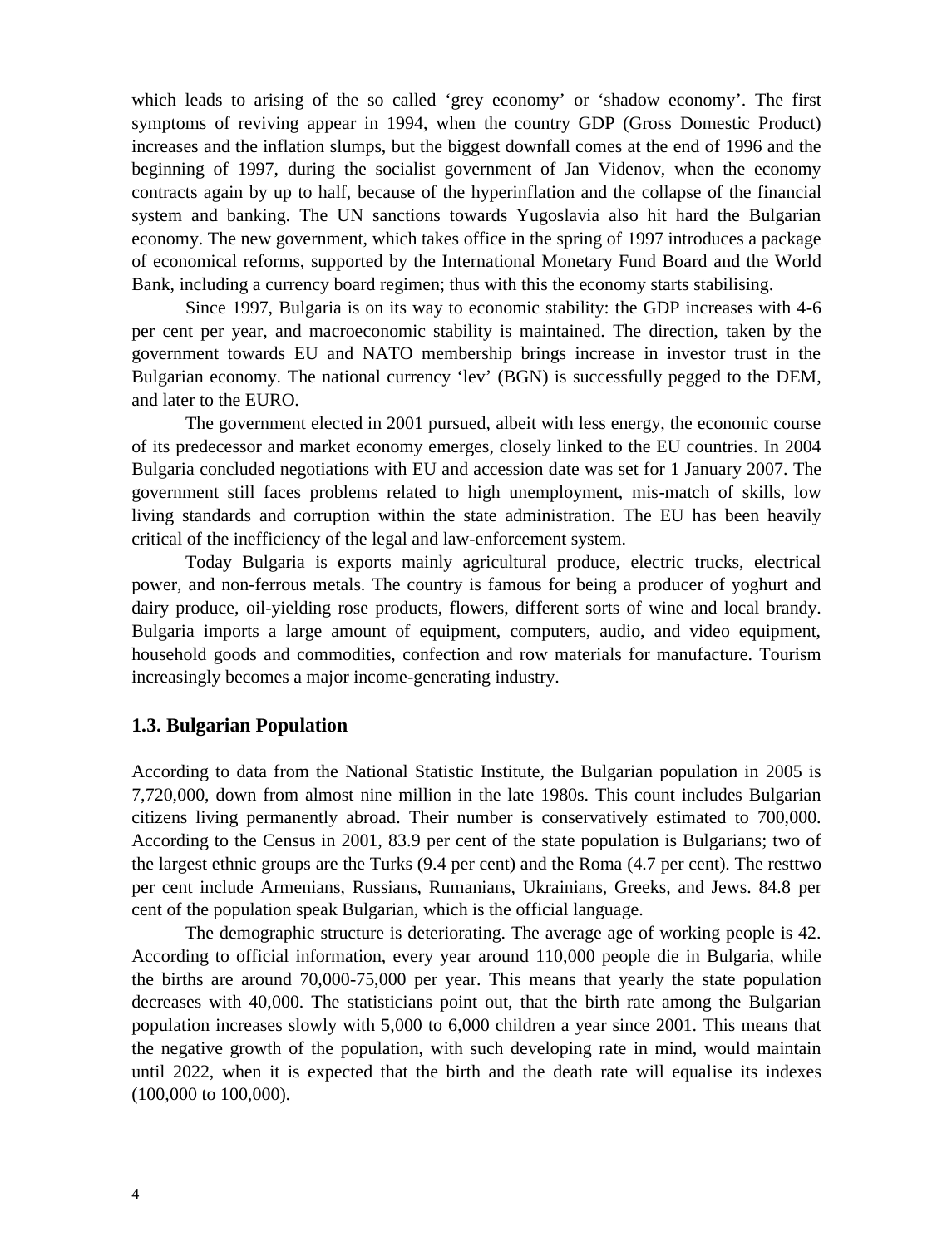Most Bulgarians are Eastern Orthodox (83.9 per cent), while 12.1 per cent profess the Islam, 1.7 per cent are Roman Catholics, 0.8 per cent Judaism, and the rest 1.6 per cent are protestants and others.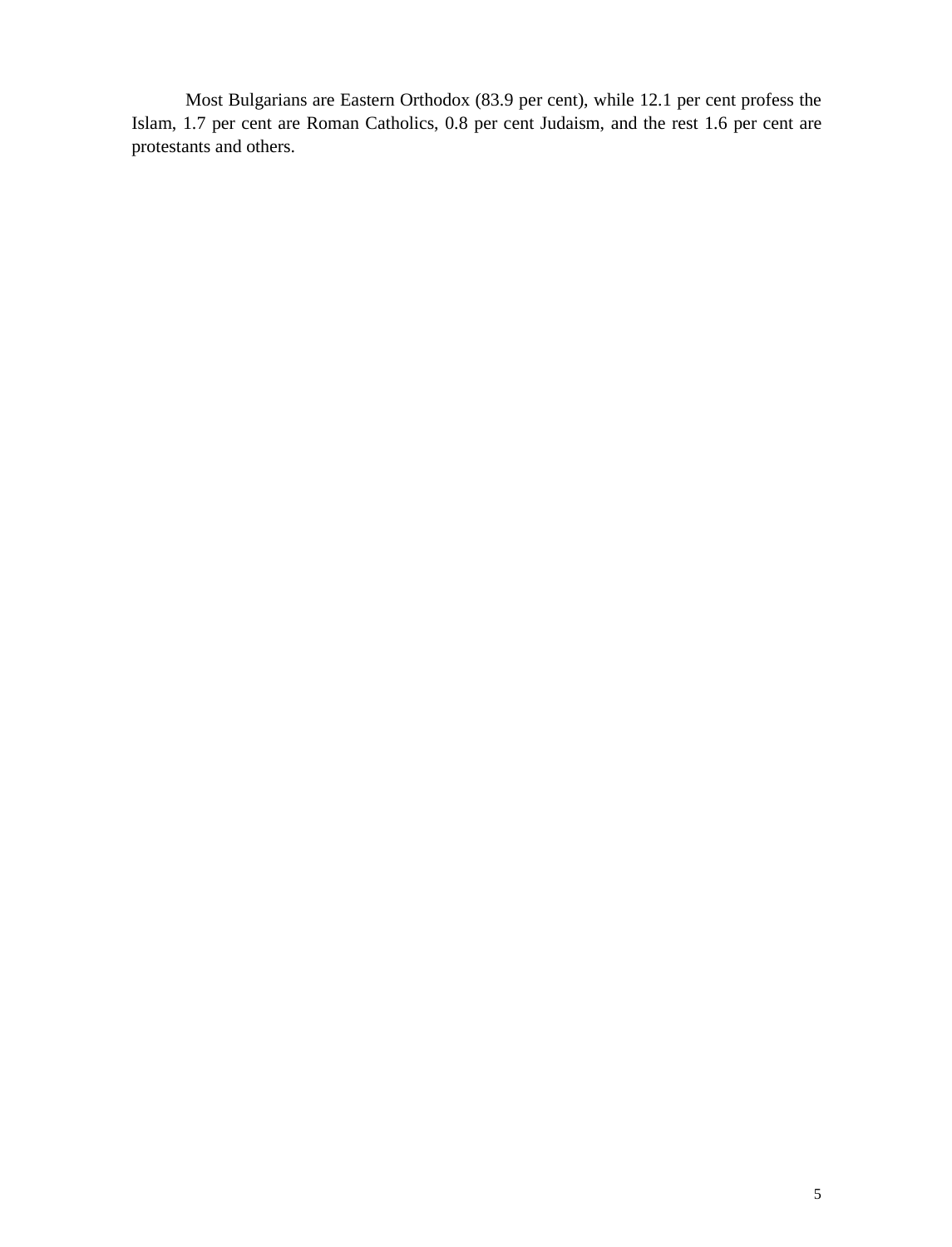# 2. Introduction to the region

### **2.1. Sofia – brief description**

Sofia is situated close to the north mountainside of Vitosha, in the surrounded by mountains Sofia plain (Stara planina, the Sredna gora, Lyulin, Lozen mountain). Four mountain passes lead to the city – Vladaya, Dragoman, Petrohan, and Botevgrad pass. Since ancient times the important roads were passing through them, connecting the Adriatic and Central Europe with the Black and Aegean Sea and the Near East.

Several shallow rivers, the largest of which are Vladayska and Perlovska run through the city. Near the eastern residential districts runs the Iskar River, but this particular part is not very large and deep. Since, antiquity Sofia has been famous for its numerous mineral and thermal sources (15 sources with a total debit of 130 litre/sec of mineral water), and artificial lakes have been built in the past 60 years.

Sofia has a total area of 1,311sq.km, situated at 550m altitude.

The population of Sofia (2006) is 1,377,531. Men form 47.5 per cent, and women 52.5 per cent of the population. The largest residential district is Lyulin with 110,117 residents, followed by Mladost with 95,877 residents, Poduyane with 75,312 and Krasno Selo with 72,773 residents. The biggest number of residents is aged between 18 and 64 (790,180 people), followed by those up to 18 years old (201,202) and those over 65 years old (183,049).

The population density at the end of 2000 was 909.1 persons/sq.km. It is estimated that the actual population of Sofia is considerably bigger than official figures reveal.

The city produces some 1/3 of the nation's GDP with 1/5 of the workforce. All central government institutions are concentrated in the capital city. The capital city generates over 30 per cent of the total government tax income, and a high rate of employment and lower unemployment of the average country index are typical for the city.

### **2.2. Location**

In *physical geographical aspect* Sofia is part of the Sofia plain and takes parts of the surrounding mountains (Sofiiska, Lyulin, Vitosha, Lozen, Plana).

From a *regional and territorial standpoint and its place among the other administrative units* Metropolitan municipality is part of the *Southwest planning region.*

The centre of the region is the city of Sofia and is also administrative centre.

*The transport geographical (communication) location* of the region and particularly of its centre is a historical factor for Sofia's development. Its location as crossroads has had a positive influence over the origin and further city development of Sofia and the close populated areas. This location gives name to the factor 'Sofia crossroad'. Exactly this factor is significant nowadays for the layout determination of the *transcontinental and trans-European* transport corridors.

Four of these transport directions cross here: tri-continental diagonal highway Northwest-Southeast (London – Budapest – Sofia – Istanbul – Calcutta – Melbourne), meridian Euro-African highway (Helsinki – Moscow – Sofia – Thessalonica – Cairo – Cape town) , diagonal Euro-African highway (Tunis – Durres – Sofia – Bucharest – Odessa –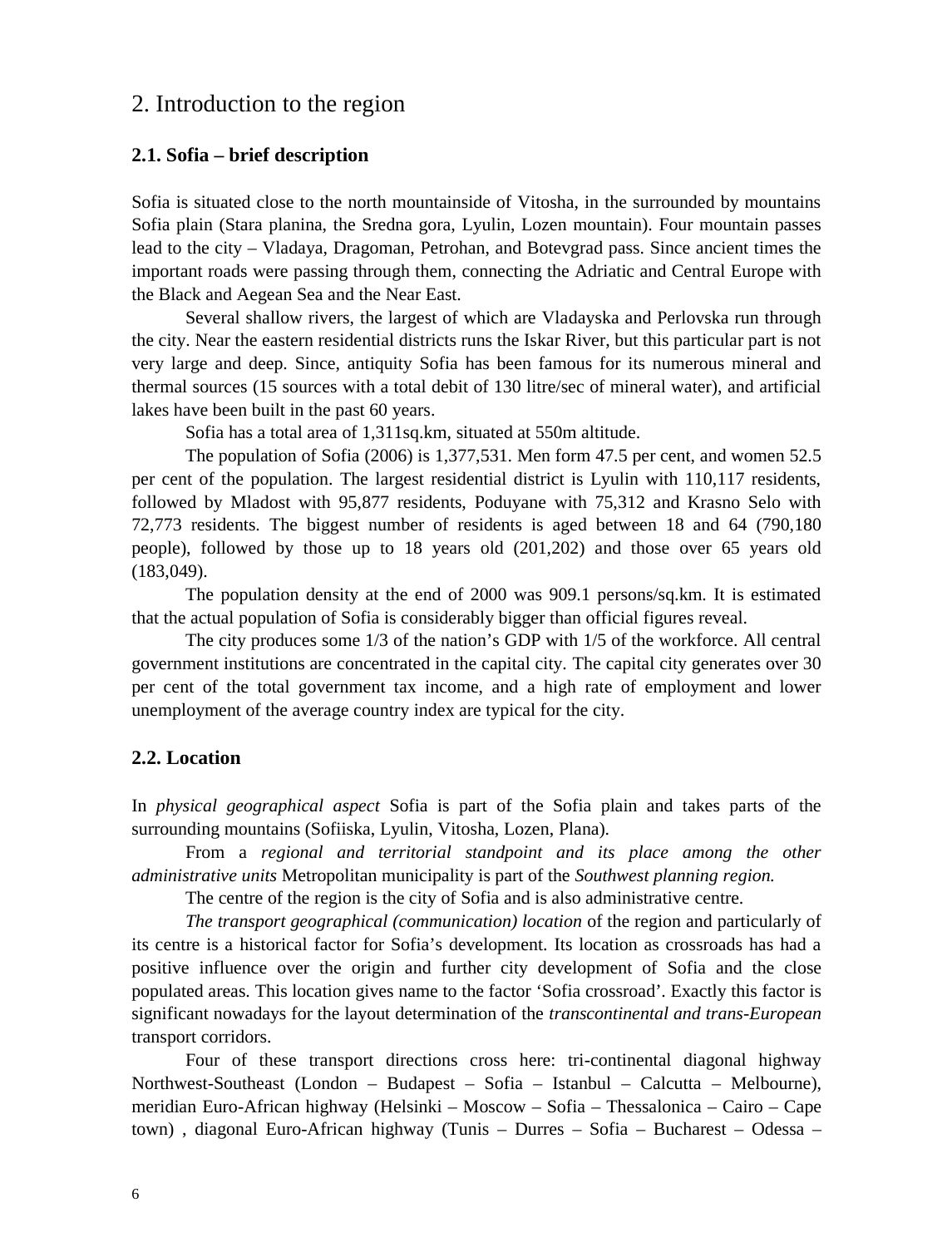Omsk) and the developing transport corridor around the  $40<sup>th</sup>$  parallel from Caspian Sea through Black Sea towards Adriatic Sea (Poti – Varna – Sofia – Skopje – Durres).

On the Metropolitan municipality territory cross three of the trans–European transport corridors:

- corridor № 4 – Budapest – Vidin – Sofia – Thessaloniki (Istanbul);

- corridor № 8 - Durres - Skopje – Sofia – Bourgas – Varna);

- corridor № 10 – Belgrade – Sofia – Plovdiv - Istanbul.

In the context of transport-communicational location of Metropolitan municipality *the Balkan and national roads* are important elements of *the Sofia crossroad*. Sofia has the characteristics of a real geographic transport centre on the Balkans. If we compare the distances between the Balkan capitals and some bigger cities, measured along the international roads, crossing the region, we will notice that the shortest average distances are typical for Sofia – 455km, followed by Skopje – 523 km and Thessaloniki – 530 km.

This is a significant resource for the future development of the city as an important centre within the country, but also in the South-Eastern European region.

The developing of *strategic transport-communicational location* of the region should be supported by a suitable transport – communicational policy. The use of this potential will reflect over the social and economical development of the Metropolitan municipality and the country in general.

### **2.3. Nature and resources**

### *Terrain*

Metropolitan municipality is characterised with varied terrain. In general it can be described as *valley, slope, and mountain type.* In direction north-east the terrain is mountainous; to the south it turns into a valley (Sofia plain has the lowest foot of Stara planina). To the south the valley terrain changes into mountainous (Vitosha, Plana, Lozen mountain, Lyulin).

Important for the development of the municipality (and particularly Sofia city) are the number of *man-made features*, which add to the naturally formed character of the terrain lay. These are the artificial reservoirs (Iskar dam, Pancharevo lake), road-engineering installations (viaducts and bridges on the Hemus and Trakia highways) etc.

#### *Climate*

The region is part of *the temperate continental climatic area* in Bulgaria. The average yearly temperature of the air changes from  $+10.0$  in Sofia plain to  $+1.8$  in the alpine zone. The average annual temperature of the air in the lowland and semi-alpine zone is  $+8.0$  and  $+5.0$ The average January temperatures are negative and drop with the increase of the altitude: from  $-1.5$  to  $-7.0$ . the average July temperatures also decrease with the altitude: from  $+20.5$  (Sofia) to  $+9.0$  (Cherni Vrah, Vitosha).

Predominant *winds* in Sofia plain are the westerly and north-westerly, followed by the easterly. The frequency of southerly and south-westerly winds increases in the semi-alpine and alpine zones.

The *rainfall* volumes increase from the low towards the high areas. The annual amount in Sofia plain is approximately 600mm, and in the alpine zone in Vitosha is appr.1,100mm. with increase of altitude, increases also the number of days with *snow blanket* from 42 in Sofia plain to 180 in the alpine zone of Vitosha.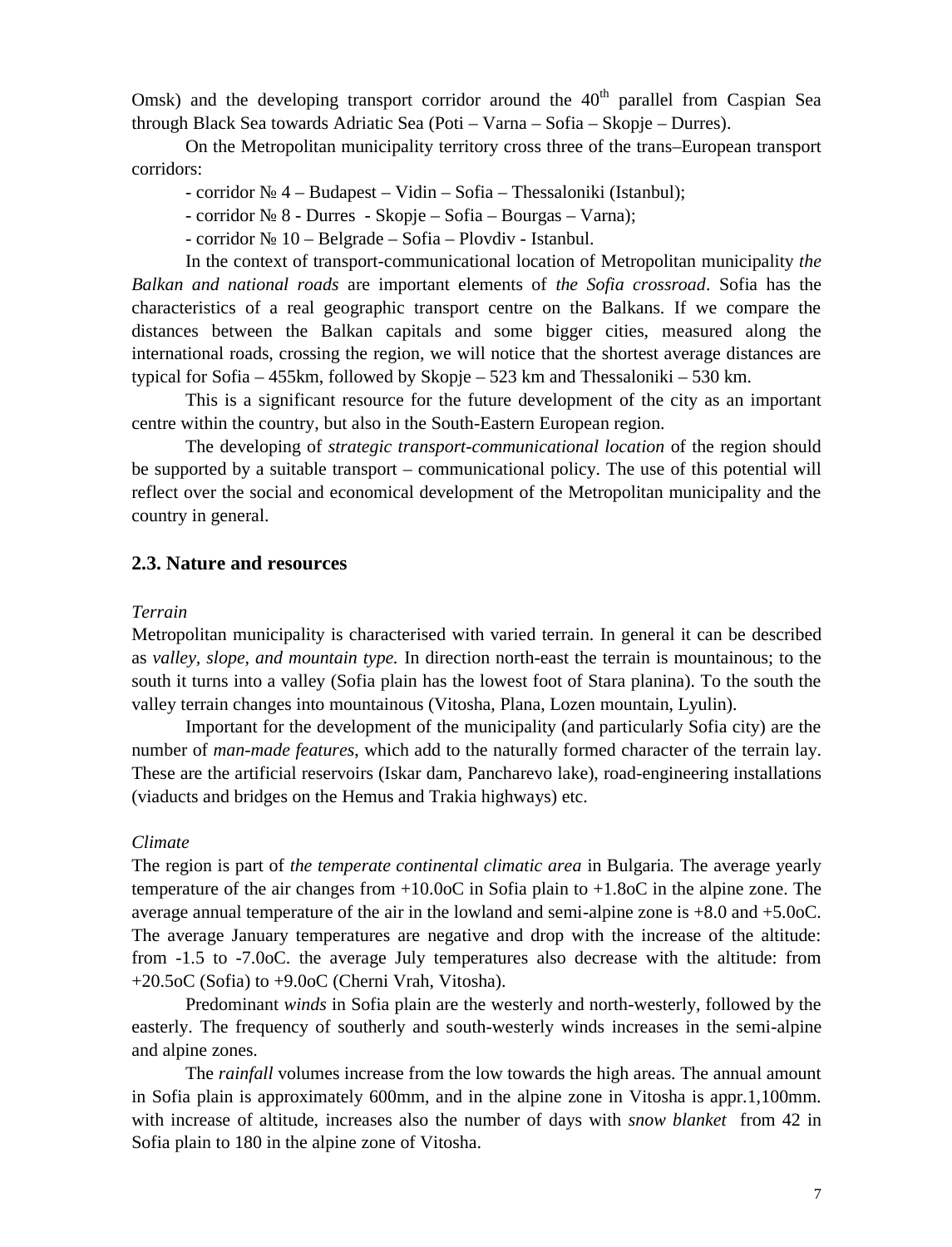#### *Geological and hydro-geological conditions*

The available geological information and zoning of the Metropolitan municipality territory indicate that the most serious danger for the region are the earthquakes with local epicentres, some of them serious. In this respect the activities of some destructive physical and geological processes should be taken into account. The gravitation processes predominate along the periphery of the valley and the river-valley slopes; and those connected to the fluctuation of shallow waters and poor soils predominate in the central valley areas.

An *engineer-geological zoning* was made on Sofia territory, based on geological information and long geological researches of the territory of Sofia plain and Sofia city. Its purpose is to serve the construction branch, which is directly related to the social and economic development of the territory.

#### *Waters*

Surface waters are not abundant. Unlike most European capitals, Sofia does not have a navigable river.

Main elements of the hydrographical system are the *rivers and reservoir.* The main river in the river system of the municipality draining its territory is the Iskar River. Most of the Iskar feeders in the Metropolitan municipality are short (with length around or under 30 km).

*The reservoirs* on the territory of the region are artificially built (dams) for regulating river waters, with reference to their complex use, and others have appeared in places with open production of rock materials.

*The dams* on the territory of Metropolitan municipality are Iskar, with water surface of appr.30 sq.km and maximum capacity of 637mln cubic metres; Pancharevo with 0.9sq.km surface and 6.7mln cubic metres; Passarel with surface of 0.330sq.km and around ten microdams (including the levelling ones) with a total surface of 1sq.km.

*The ditch lakes* are in numerous groups located around the villages of Negovan, Chepintzi, Chelopechene, Dolni Bogrov etc, or smaller groups and odd ones around the villages of Kapina, Svetovrachene, Novi Iskar. Their total area is 3.340sq.km

In the water sources structures, besides the surface waters, particularly significant are the *underground waters*. In the eastern parts of Sofia plain (close to rivers Lesovska and Iskar) the underground waters run at a shallow depth: average of 0.5-1.0 to 1.5-2.0 m., and in the region Kazichene – Lozen – Ravno pole they are two tothreemetres deep.

*Mineral waters*, mainly in Sofia city and some parts of Sofia plain, are plentiful, with around 50 mineral sources, of which 12-15 are not used at present. Of all mineral water sources, ten are classified with national significance, and eight are suitable for bottling.

According to their characteristics, the mineral waters are 8-10 types, with different chemical, physical, and practical characteristics. Their total debit is around 400-500 litre/sec, and their geothermal energy is estimated to approximately 40-50 MW. The mineral water characteristics in Metropolitan municipality indicate a big variety in localisation, debit, chemical, mineral composition, temperature conditions of thermo-mineral waters.

By nature a significant part of these sources are from the so called 'filtrating' type (i.e. restorative waters) which makes them very perspective in a long term.

There is no policy to develop leisure activities linked to the existing *surface waters* and their leisure potential is severely under-used. The Iskar Dam and the Pancharevo lake are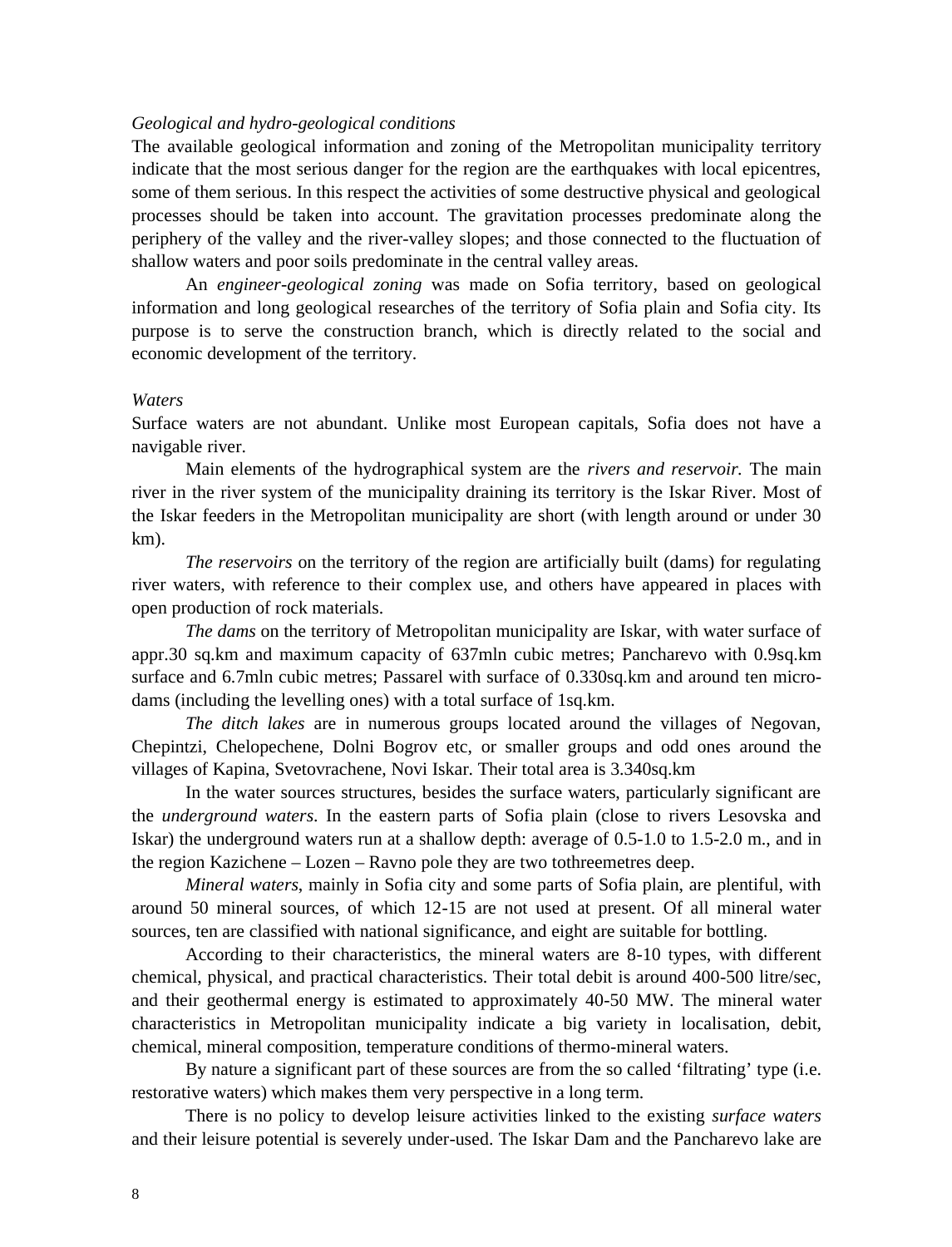used for some amateur fishing and limited water sports. The small lakes encircling the city are entirely undeveloped, which includes absence of roads and amenities, but are used by amateur fishermen in an unregulated and, in some cases (Dolni Bogrov) – polluting manner.

According to the Strategy for the Mineral Waters in Sofia and the region, the strategic goal and perspective in versatile and sufficient use of the *mineral waters'* potential in the municipality lands, in the next 20 years and later, should be the development of viable and significant in social, and economic respect hydro-thermal centres, public establishments, enterprises and activities of the following possible categories (groups):

- Balneology and rehabilitation centres for the treatment of socially significant diseases and available resources for physiotherapy and recreation for people who are fit and well. This refers to the traditional balneology centres *Bankya, Ovcha Kupel, and Gorna Banya,* which have a strategic economic interest to offer also attractive for the healthy people convalescent, recreational, aesthetic, and other mineral water services:

- Country hydro-therapeutic and recreational centres (or spa) in optimal areas around Vitosha, Plana and Lozen mountains. They are defined as multifunctional yearly centres (spa) for treatment, recovering, recreational, tourist and other mineral water services; where the mineral waters come from active or potential country sources like the potential water bodies in *Boyana – Dragalevtzi, Simeonovo- Ring road,* not yet reclaimed sources in *Pancharevo and Zheleznitza* and others*.*

- City hydro-thermal centres and spa. They are defined as multifunctional, multiseasonal (annual) centres and spa for recovering, recreational, aesthetic, and other mineral water services; where the mineral waters come from active (found with sounding) or potential city sources like *Sofia Mineral Baths, Yujen Park or Boris' Gardens* (which waters come from the open source in Lozenets – Perlovska River) *Knyazhevo* (not reclaimed existing sources) and others.

- Year-round city mineral bathing-beaches. They are defined as workable throughout all seasons; which consist of joined in between covered or open-air bathing facilities, supplied by mineral waters from potential sources or thermal water supply zones in the cities as *Ovcha Kupel, Obelya – Vranitza, Orlandovtzi – Benkovski* and others.

- Countryside multi-seasonal mineral bathing-beaches or hydro-thermal spa for recovering and recreation. They are defined as beneficial to the society and economically perspective forms which can use the mineral water potential in the northern and north-eastern surroundings of Sofia. There are prerequisites for constructing and developing similar facilities (spa) around the villages of *Kazichene – Ravno pole* (including parts of the mineral waters found there), *Gorni – Dolni Bogrov, Chelopechene – Botunetz,* and others. Out of the Metropolitan municipality borders are *Elin Pelin – Musachevo and Kostinbrod-Dragovishtitza.*

- Roadside tourist establishment with hydro-thermal bathing facilities. They can be promoted together with transit motels and hotels around *Sofia Airport, 'Black Cat' Camping* (Trakia highway entrance), *Grigorievo-Gorni Bogrov*, etc.

### *Companies in the bottled water industry:*

*А. Bottling and distribution of low-mineral waters for unrestricted drinking use of active and potential sources as Gorna Banya* (existing enterprise), *Knyazhevo, Bankya, Ivanyane,* etc.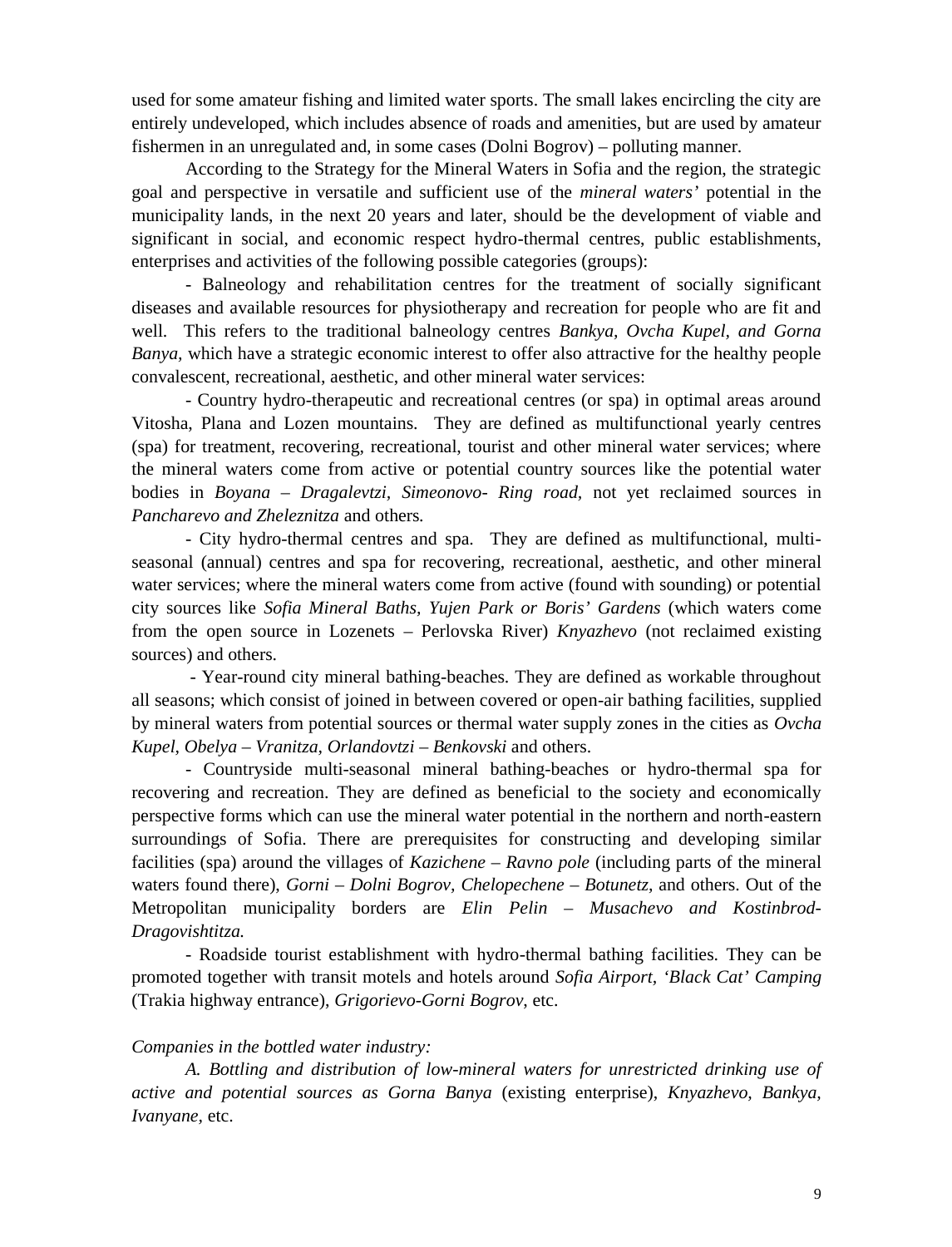Simultaneous production of healthy beverages, nectars, and semi-fluid foods, with the use of the above waters.

*Б. Bottling and distribution of mineralised and mineral waters for curing purposes* (drinking, inhaling and douche) from water bodies close to *Ilyantzi, Chepintzi, Mramor, Borimirtzi, Kurilo (Teyna River).*

Possible production of mineral salts and other natural products for healing, preventive and other purposes, with water used by the above mentioned water bodies.

- Geothermal heating, conditioning and hot water supply. A big part of the future hydro-thermal spa centres can be supplied with heating, conditioning, and hot water, with the geo-thermal energy obtained by the mineral waters. This means using modern and effective technologies for heating, thermal transformation and energy-extraction. This includes the used draining waters in the bathing facilities, with temperature limits 25-30.

- Hydro-thermal scientific and cognitive attractions. These are defined as a type of *cognitive tourism,* which has a great potential in Sofia. Its progress can be achieved with natural and design copies exhibition of *prominent mineral waters and water bodies, and impressive hydro-thermal processes*, which had happened or are going on in the womb of Sofia plain and the near massifs.

Nevertheless, the potential of mineral water for multiple purposes in Sofia and Metropolitan municipality is used poorly. Also severely under-utilised is the favourable combination of nature and its conditions (mountain climate, various landscapes, surface waters), which is an available resource to combine different forms of tourism and leisure activities.

## **2.4. Soil and vegetation**

In the plain valley part of the region, Sofia plain, the soil variety is favourable for developing some traditional for the region agricultural produce as grain and fodder crops, vegetable produce, fruit-cultures etc.

Vegetation types, typical for all forested areas in Bulgaria can be found on Metropolitan municipality territory.

*The natural landmarks* on Metropolitan municipality territory are connected to the formation of zones, with a specific status and protection restrictions. Such are the nature reserve Vitosha, and the reserves 'Bistritza reserve', 'Peat-bog reserve'. The rest of the protected zones are in the category 'natural landmarks', 44 in total. Two of them are inanimate nature sites: Katina pyramids, which are land pyramids near the village of Katina and the Samokovishteto waterfall, on the village of Bistritza land.

The contemporary landscape structure on the Metropolitan municipality territory forms on the basis of two groups of factors: natural and human. From the natural factors significant are the rock elements, terrain, climate, waters, soils, vegetation, and the contemporary landscape structure. On the other hand, the anthropogenic factors indicate the direct and indirect influence of the human activities in the different ways of use of nature; which influence not only the typification of landscapes but their ecological state too.

Well defined elevation zones can be seen, in the natural landscapes on the Metropolitan municipality territory, which is due to the terrain variety (from appr.500m altitude at Novi Iskar up to 2,290m altitude at Cherni Vrah) and the subsequent changes of the natural landscape components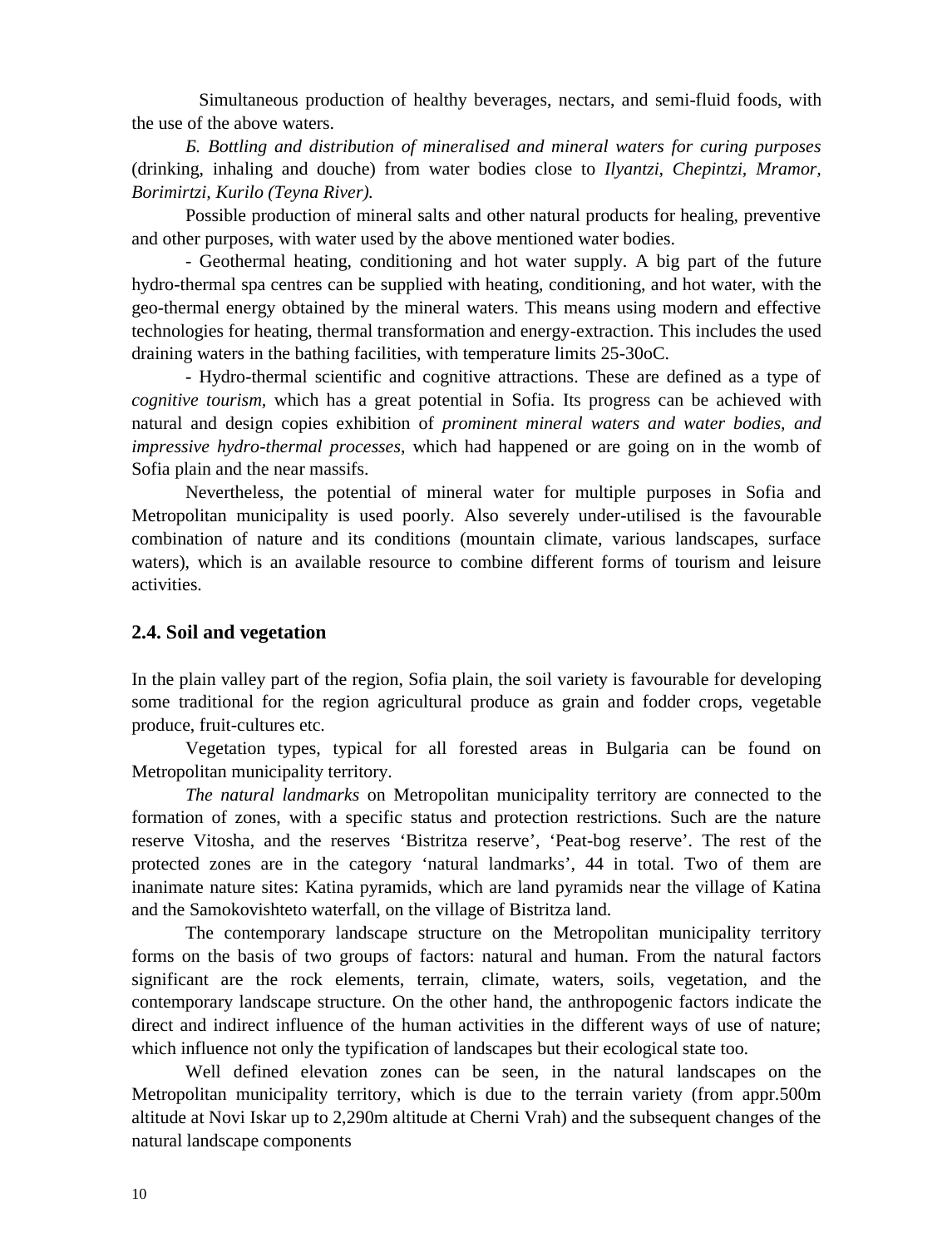# **3. Historic development path**

### **3.1. Origins and pre-industrial history**

The thermal springs in today's centre of the city were what attracted human habitation in the first place, as far back as the  $8<sup>th</sup>$  century B.C. At that time, a Thracian tribal formation known as the Serdi were settled around the springs and when the area was taken over by Rome, the Romans established a town named after its natives – Serdika.

During the 1<sup>st</sup>-4<sup>th</sup> century A.D. Serdika was a flourishing Roman city, the capital of the Inner Thracia region. Following the religious reforms of Constantine the Great, Serdika became the seat of a bishop. By that time the city boasted a major Christian church, St. Sofia, where in 343 A.D. the crucially important Serdika Ecumenical Council was held. It confirmed the rejection of the Aryan heresy at the First Council of Nicaea (325) and reaffirmed, following turbulent debates, the Nicene creed, which to this day forms the basis of affirmation of faith in all versions of Christianity.

The visitor can still visit some of the places where the Council took place, such as the St. Sofia church, next to Parliament, and the St. George's Rotunda, currently in the courtyard of the Sheraton Hotel. Sections of the Serdika fortress wall can be seen in several parts of the city.

During the great migrations of the  $5<sup>th</sup>$  and  $6<sup>th</sup>$  centuries, Serdika was frequently sacked by Huns, Goths and other barbarians. From mid-6<sup>th</sup> century onward, under Justinian the Great the city, re-named into Triaditsa, recovered its status of regional capital of the Eastern Roman Empire.

In 809 the Bulgars, who had swept in from the shores of the Caspian sea to establish a state to the north of the Balkan mountains, added the city to their land, re-naming it into the Slavic 'Sredets'. It was later, as the rest of Bulgaria, re-absorbed into the Byzantine Empire, but recovered its independence and re-joined the resurgent Bulgarian state following a series of uprising in the  $10^{th}$  century.

Between the  $14<sup>th</sup>$  century and the late 1870s the city, as the rest of the nation, was part of the Ottoman Empire. It was re-named 'Sofia', after its oldest church, sometime in the 15<sup>th</sup> century. By 1440 Sofia was again a major regional Imperial centre, administratively in charge of 25 provinces. The Ottomans built on the foundations they found in place, re-establishing with lavish scale the Roman baths in the centre and re-structuring a number of churches (not, however, St. Sofia itself) into mosques.

The city went into decline with the rest of the Empire from the latter half of the  $18<sup>th</sup>$ century, to meet Liberation (1879) as a large village, complete with chickens, pigs and cows, and with a population shrunk to under 20,000.

After Liberation, the Sofia managers made a strenuous effort to turn the city into a European-style capital in the shortest time. Czechs, Poles, Italians, French and other Europeans flooded in to set the city on course. In 1907 the centre was paved over with its legendary yellow bricks – the dowery of Austrian Princess Maria-Louise on her marriage to Prince Ferdinand of Saxe-Coburg-and-Gotha, chosen as Bulgaria's Prince and, from 1908, King.

Sofia did not manage to entirely escape the political turmoil of the  $20<sup>th</sup>$  century. In 1918, as the army on the Western front was roundly beaten, the conscript soldiers revolted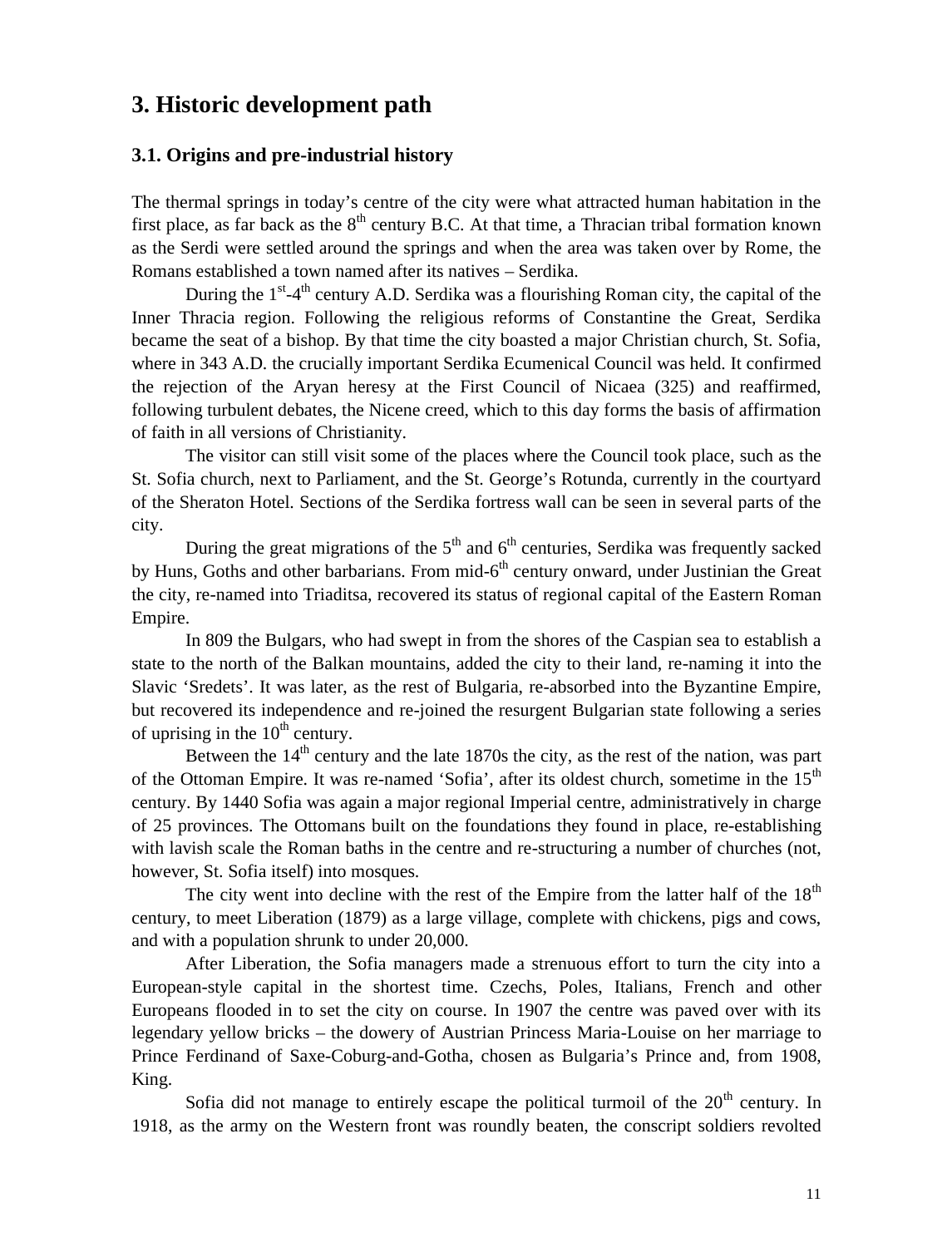and marched on the capital, to be defeated with much bloodshed on its outskirts, near the sugar refinery factory established by the Belgian Solvey Group. Seven years later, in 1925, Sofia became the scene of the world's biggest (until the 1995 Oklahoma City bombing) terrorist act, as Communist Party militants blew up the St. Nedelya Church during a crowded funeral service for a general they had killed previously for this purpose. In 1923, 1934 and 1944, Sofia was the scene of army coups, the latest establishing the 45-years-long Communist regime.

### *Industrialisation*

The Soviet-type industrialisation drive, which begins in the late 1940s, requires a huge influx of manpower, which was officially encouraged from the top. At the same time, as through the 1950s collectivisation took over the countryside, the younger generation of peasants, no longer private property holders, migrated to the cities and particularly – to Sofia in search for work and a new life.

The state also takes direct non-economic measures for recruiting workers. During industrialisation, the government employed a 'system for civilian mobilisation' to ensure the supply of hands. In the period 1946 and 1956, the population in Sofia doubles and constitutes a significant part of the population in the country and of urban residents in general. The disproportion is a result of the location, in the city, of the bulk of industry, as well as administration, cultural, and educational institutions. The influx of people into the city places severe strains on its infrastructure and on housing. This leads, by the 1970s, to a number of judicial steps for restricting the access of the population to the big cities and particularly to the capital. The restriction of residence in the capital is in force until 1990.

During the 1990s, Sofia's artificial Soviet-type industry mostly collapses, as it does all over the country. Unlike most others, however, Sofianites use the newly arisen opportunities for private initiative and so the capital avoids the severe economic depression, which drives into poverty the provincial cities and de-populates a good number of them. By the second half of the 1990s, the rest of the country registers the fact that there was no unemployment in Sofia, and another influx of migrants starts, leading to the current situation, where more than  $1/5<sup>th</sup>$  of the entire Bulgarian population resides in and around the capital.

#### *Industrial structure*

Until 1989, the economy in Sofia has different branches, but the ferrous metallurgy prevails. Some 74 per cent of the production power of ferrous metallurgy is concentred there, 24 per cent of the electro-technical and electrical industry, 14 per cent of machinery construction, 17 per cent of the construction material production, 11 per cent of the textile an knitwear industry, between 4 per cent and 10 per cent belong to the other industrial branches. In Sofia are concentrated the following production: 34 per cent of paper-production, printing and publishing industry, 25 per cent of electro-technical equipment, and calibration equipment, 18 per cent of rubber and plastic produce, 15 per cent of clothing.

The percentage of industrial production for Sofia region is currently around 16.3 per cent of its GDP. Some 44 per cent of the production is from the private sector; the largest shares have the food, beverage and tobacco produce (22 per cent), moulding, hardware and equipment (16 per cent), paper, printing and publishing produce (14 per cent), electrotechnical and calibrated equipment (11 per cent) etc. There are 17 industrial areas set up in Sofia prior to 1989, which regardless of the changes in production structures and the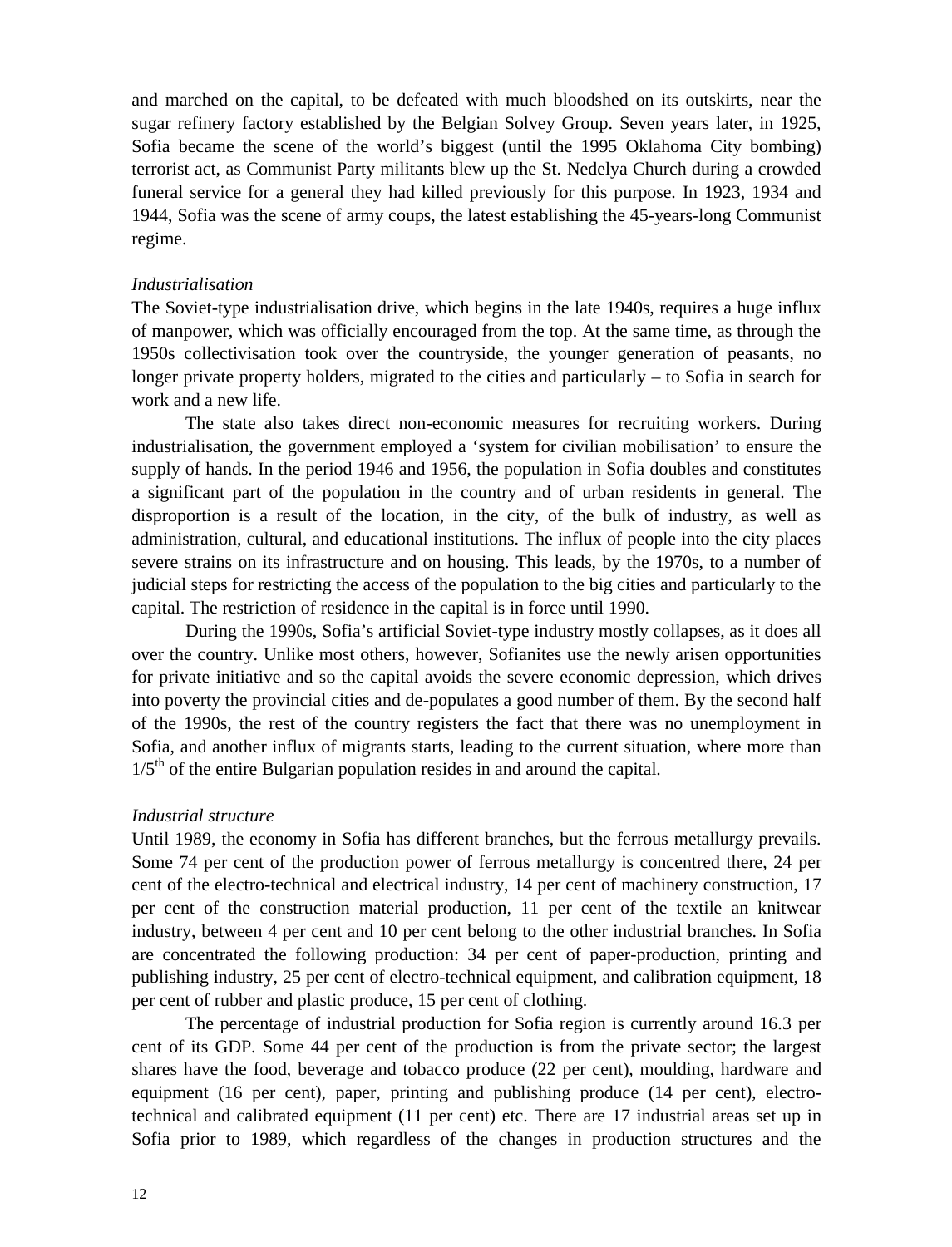production stagnation, continue to exist today (mainly as edifice and constructed infrastructure).

Starting out from an economy based on heavy industry, currently Sofia is driven by services, which form over 71 per cent of its economy (2002 figures). The capital also attracts the bulk of Bulgaria's direct foreign investment – 56 per cent of all foreign investment into Bulgaria over the period 1992-2002, rising to 64 per cent from 2002. Sofia has acquired the reputation of being able to absorb into its labour market all newcomers, with durably negligible unemployment figures, standing currently at under 7 per cent. Sofia has 4,000 businesses established by foreign migrants. On 1.7 per cent of national territory, Sofia has collected almost one-fifth of the entire working population of the country.

The construction boom, under way since the second half of the 1990s, as well as the currently ongoing boom in the construction of offices sets the scene for attracting additional numbers of domestic and foreign migrants.

### **3.2. Planning stages 1945-1989**

Sofia's modern development (1945-1989) has four clearly visible planning stages:

### *First planning stage: 1945–1961*

The city's crisis at the beginning of the period is caused by damages of a considerable part of the housing (12 000 buildings) as a result of Allied bombings (to 5th September 1944 Bulgaria is a German ally), and the drastic change in the social and political system of the state. This necessitated rapid measures for control of the situation, which happens with the first post-war Sofia development plan, passed with a decree in 1945.

The plan envisages a population of 800,000 residents on area of 15 sq.miles. Its declared intention is to achieve a poly-centric urban structure, with additional regional centres, but this is not clearly set out or systematically pursued. The structure of the main city centre is also not clearly outlined. But as the communist regime settles in, pressure grows for a city centre structure that is to imitate the Soviet-style administrative centres of Russian cities. A new development plan for the centre appears at the end of 1949. It is never fully fulfilled due to shortage of funds, but what is constructed changes dramatically the centre of the capital, structuring it in a 'Stalinist classicism' style.

In the 1950s, housing construction is limited. Several housing estates are built on some empty terrains – Lagera, Krasna Polyana, Zaharna Fabrika, where the buildings have 3-4 stories. At this time begins a fast development of heavy industry and by the mid-1960s housing construction expands, with the first major (currently – mid-sized) residential districts being built, such as Vladimir Zaimov, Lenin, Deveti septemvri, Zapaden park, Hipodruma. By the late 1960s, the first prefabricated concrete housing appears.

#### *Second planning stage: 1961–1972*

This stage begins in 1956 with a government call for a new general plan for the development of Sofia. Two teams work on the planning. The work and discussions of the project continue until 1960.

There is a difference in the two projects in respect to the territorial and demographic development. One of them stipulates migration control and decrease of the demographic growth of the capital (limiting it to 800,000 people) and reconstruction of the infrastructure.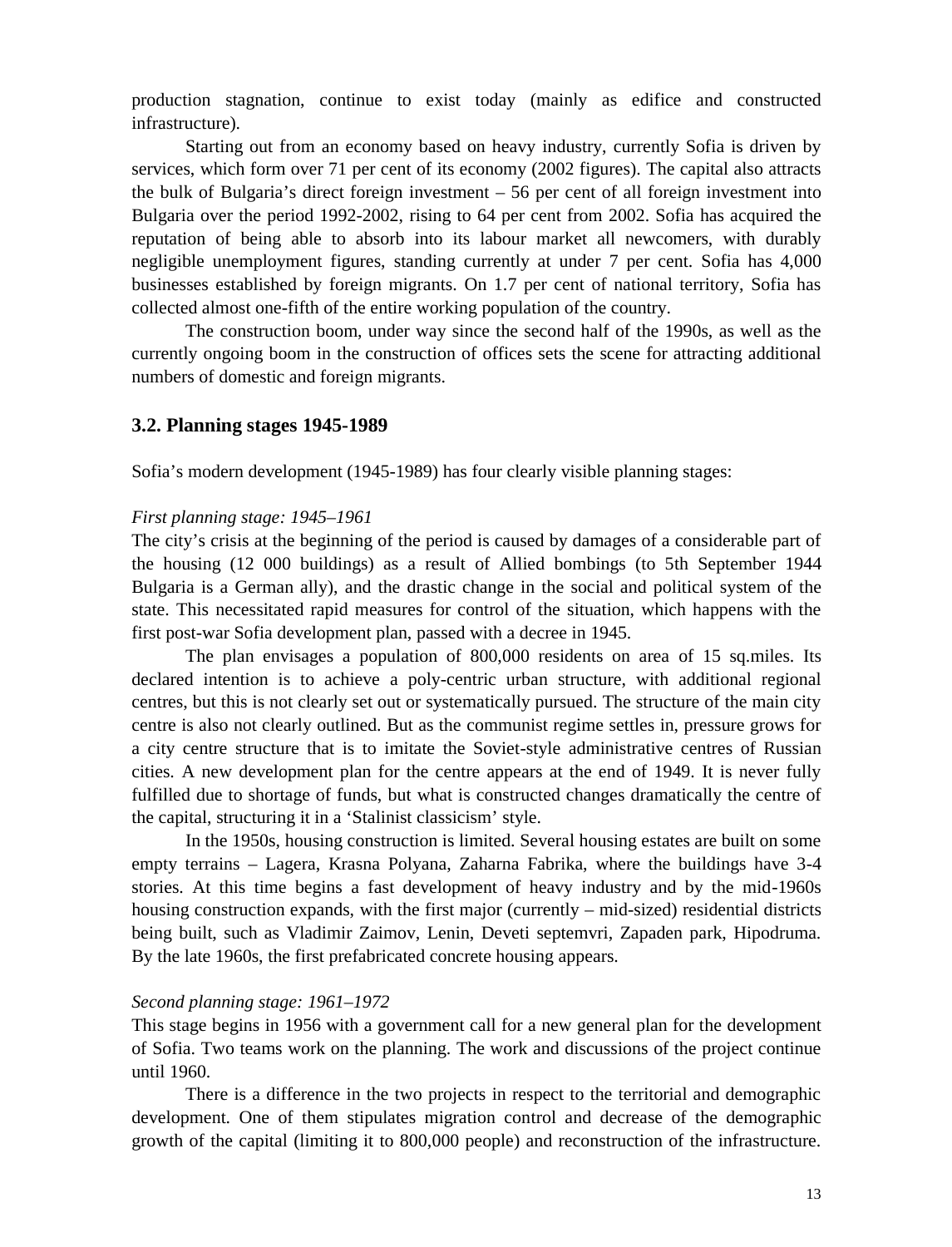The second one provides for continued expansion and the constructing new large housing estates on vacant territories outside the city.

In both projects, the development of the urban structure is still oriented to the polycentric system, but in general it maintains one main city centre. The housing estates are structured into residential micro-regions, with small service centres. According to the urbanisation theory and practice at the time, these micro-regions are a basic structural unit with population of 15,000-20,000 residents; they have closed circle of services, in which the main criteria is the school catchment area. The micro-region is divided into housing groups with population of 2,000 to 3,000, where the criteria is a kindergarten catchment area.

Later, in the 1970s, this system deals with much larger numbers: a housing district of 40,000 to 50,000 residents, complete with medical facilities, cinema, etc.; a planning region of 100,000 to 200,000 residents, complete with a hospital.

The existing enterprises concentrate and develop in six industrial warehousing zones. Maintained and further developed are the concepts for green zones. In both projects the backbone of the spatial composition is the concept of a 'navigation canal' –diversion of the Iskar river along the  $600<sup>th</sup>$  horizontal, running through the historic city and the ring road.

'Citizen mobilisation' and several years of digging follow, until it is realised that the river Iskar could not supply enough water for this canal. The project is quietly shelved, but one can still clearly see the outlines of the canal in the Mladost housing estate. Other elements, linked to the canal, are accomplished (the Zoo and the Botanical garden).

During the discussion and comparison of the projects, the first one is determined as preferable, because of the concepts of control of the demographic and territorial growth. An international competition for the main city centre is held, and further three more projects are designed. The emphasis is on the development of the main city centre westwards. These projects are not realized, but some of their westward-migrating elements are later constructed, such as the House of the Trade Union.

Ultimately, the attempts to control the size of the city fail as in only 5-6 years the parameters and the limits of the project are exceeded. The capital actually begins developing according to the second, rejected project, which necessitates the construction of large housing macro-regions on vacant territories.

### *Third planning stage: 1972–1979*

By 1968, the unexpected continued growth of the city leads to the call for another development plan, as the current one is deemed at an end. In 1969 a special team makes a detailed research, creates a new information basis and contemporary methods for project design. On this basis, in 1971-1972, a detailed preliminary project ('conception') is completed, consisting of three parts: urban hypothesis for the Sofia agglomeration; outline project for urban structure; and a communication and transportation project. It has brand new formulations and concepts, most important of which are:

• the urban processes are analyzed and planned in large territory scale and unlimited numerical growth. Besides the Sofia plain, the researched territory includes the entire region Sofia-Pernik, and the urbanised territory of the city is seen to have a potential for a population of 1,454,000 to 1,600,000. The term *agglomeration* is introduced, in order to encourage the process of growth and involvement of adjacent territories and population to reduce the problems with over concentration in the capital;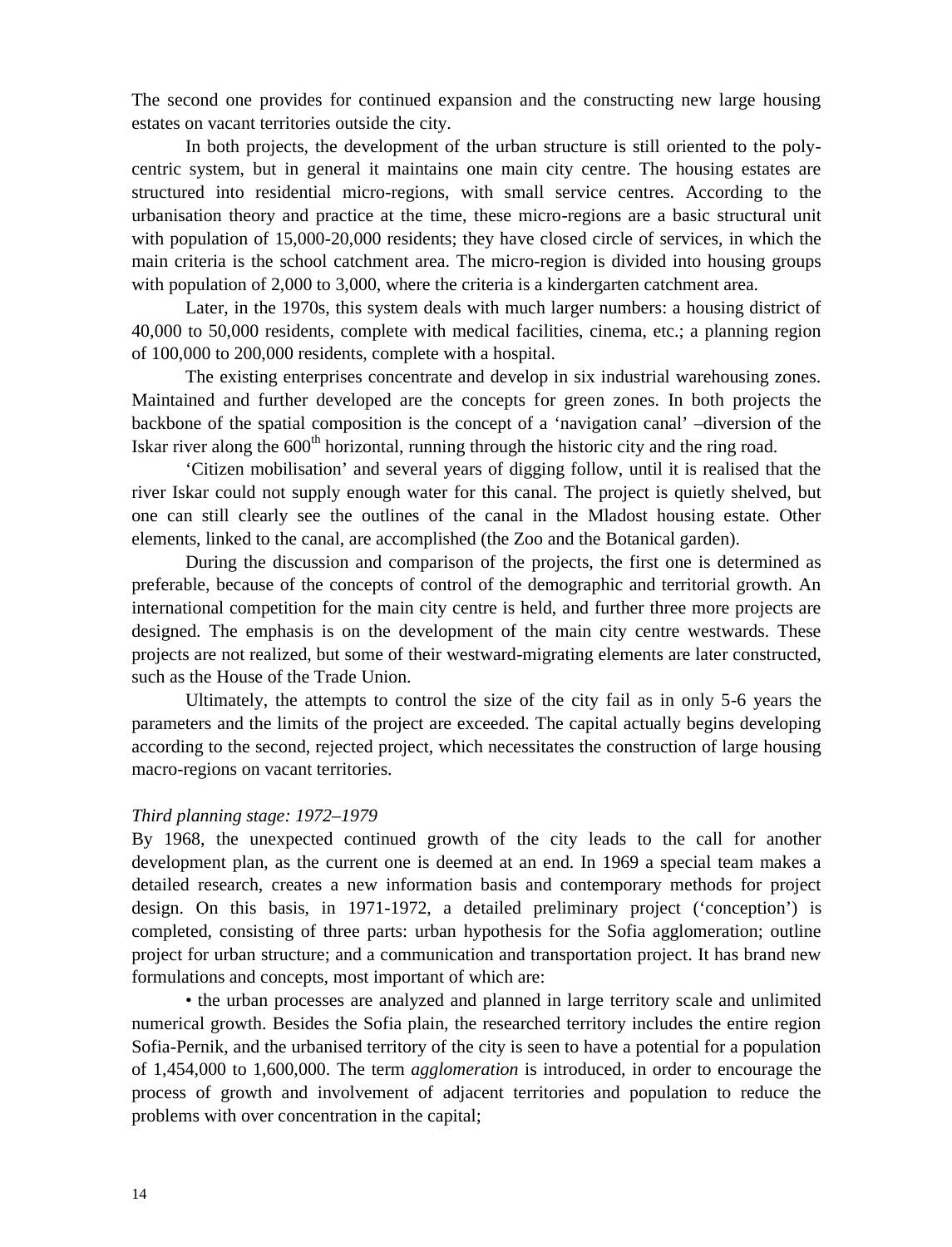• the city development orientates to the *linear* model. This model is feasible if the urbanised development axis coincides with the railway area of the line Belgrade- Istanbul, i.e. the new city territories to be oriented north-westwards and south-eastwards;

• the city structure is planned as *polycentric***,** with five complete macro-structural units. The main city centre begins at the traditional main part and reaches out via capital sub-centres to the three main boulevards;

• the transport system of the city leaves the radial circular network and turns into tangential**.** The main transit arteries: Belgrade-Istanbul and Athens – Bucharest are taken out of the residential districts to high-speed roads. A new terrain for airport area with characteristics of modern intercontinental airport is planned;

• the backbone of the public transport is the future metropolitan underground.

• the greenery areas are grouped in systems of green zones, making their way from Vitosha to the city, and the number of water bodies is increased with the planned lakes along Iskar river.

The researches in this project have abundant ideas and radical suggestions, and soon are considered to be too avant-garde and theoretical. In 1972 the state assesses them as 'unrealistic', because of the stated demographic and territorial over-growth, and sends them back for revising.

### *Fourth planning stage: 1979–1989*

This stage begins in 1975, when the package of the three projects: regional territory organisation; general urban planning, communication and transportation, is revised by the team of 'General Planning' Directorate. After agreeing a new revision, and addition in 1979, the three projects, set out as General Development Plan of Sofia, enter into public and professional discussion.

This project tries to find a compromise realistic solution, to maintain the contemporary planning concepts and theoretical achievements during the 1972 stage, and take into account existing opportunities, needs and restrictions. As a result of this, the main concepts acquire the following aspects:

• urbanisation processes are analyzed, and planned in details, in the boundaries of Sofia plain, maintaining the idea for decentralisation of activities, which are already part of the national urban development strategy;

• the development of the urbanisation area is determined to be over 70sq.miles and a population of 1,200,000 to 1,250,000 people by the year 2000;

• the priority for urbanisation territory development is *reconstruction* there is a prognosis for new territories for dynamic housing construction in south-eastwards and southwestwards, encircling Vitosha mountain without leaving the boundaries of the existing ring road

• the city structure is polycentric and has five planning units (the historic city, southeast city, southwest city, northwest one and northeast one)**;**

• the functional zoning maintains the concept of three parallel zones (labour, habitation, recreation) but in general it is mixed and strives each of the five large structural units to have areas to provide all these functions. Particularly detailed is the planning of situating the labour activities of the industries, connected with production, science, and the supporting warehouses, which are grouped in 11 scientific and production zones, specialising in different fields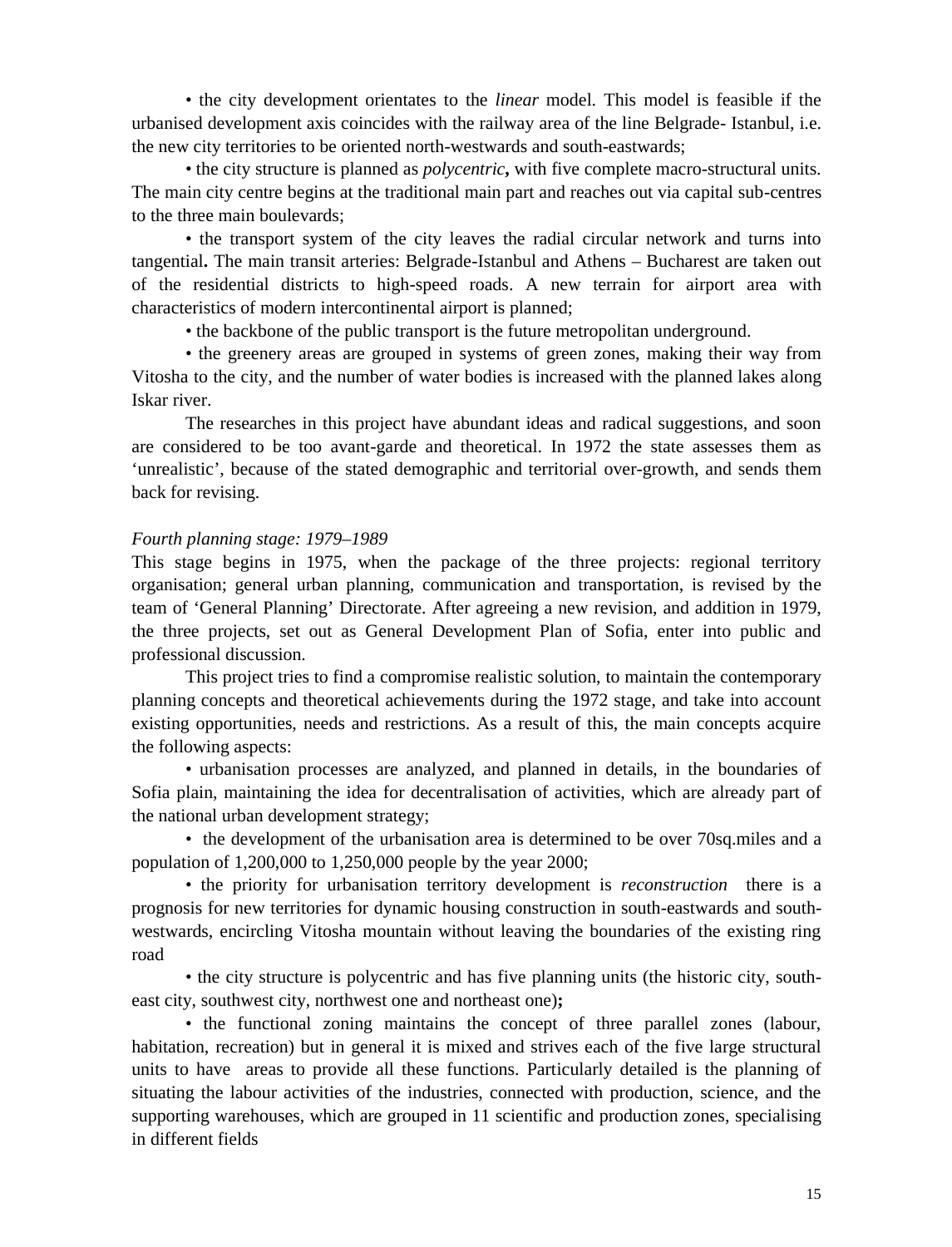• the transport city network is a combined radial-circular network, with tangential roads. A particular attention has to be paid to the second city ring (through the boulevard connection 'P.Slaveikov') and the fourth city ring (through the boulevard connection 'T. Kableshkov'), and the consecutive construction of eastern, western and northern tangents;

• the metropolitan underground receives a more efficient route. The original three diameters are maintained, but their routes are now to be connected and to take passengers to the railway stations.

In 1979 the project is approved by the metropolitan authorities and the government , and a draft Act is prepared for its ratification. Before proposing it in the Parliament, the approval of a draft act by the Political Bureau of the governing Communist party is needed; but this does not happen. Instead, in 1980 the Government decides to begin large-scale housing construction on vacant terrains: 'Drujba' 2, 'Ovcha Kupel' 2, 'Levski' G, 'Obelya' 2, 'Mladost' 1A, 'Malinova dolina' and 'Gorublyane' 2.

In 1985 the team of 'General Project' Directorate makes another draft of the project without changing the main concept and space composition, but further steps for its ratification are not taken. In 1988-1989, an actualisation of the General communication and transportation project is also made, but this project is not approved and thus not put into effect, because of the reconstruction of the social, political, economical constitution in the country at the end of 1989.

The general evaluation of the history of Sofia development plans prior to 1989 is the following. All of the various Sofia Plans, structured as models for the structuring and development of the city, are not fully implemented – do not attain their goals – not because of major defects in their capacity to forecast developments, nor because of exhausting their aims – but because of the appearance of sudden, unsurmountable crises, which obviate their forecasts and thereby make impossible their full implementation.

The main conclusion is that the series of consecutive plans for modelling the development of the city were not the result of internal coherence or strategic development logic, but have been responses to the outcomes of the series of urbanisation crises, each crisis obviating the plan in place at that time.

#### *Sofia's development after 1989*

After 1989, with the advent of fundamental changes in the social, political, and economical structure of the country, a new crisis situation of the city structure emerges. Neither the existing General urban project, nor the improved Building and Regulation Projects are able manage the city structure in the new situation. In 1990, there is an attempt to limit the crisis, when Sofia municipality decides to announce a competition for the planning of a new General urbanisation project. Five of the 25 projects, introducing different approaches to the problem are short-listed.

The implementation of the next stages of the General urbanisation project competition is abandoned because of the inability for urban planning prognosis to grasp and describe the new development trends. The adaptation to the new situation continues for a long time with a series of modifications of the existing General Urbanisation Project, Development and Regulation Act. A wave of ill-regulated private construction is under way by the mid-1990s, much of it in contravention to existing rules and regulations because of the corrupt environment of the times. The city begins to grow and again its infrastructure and amenities are put under intolerable pressure.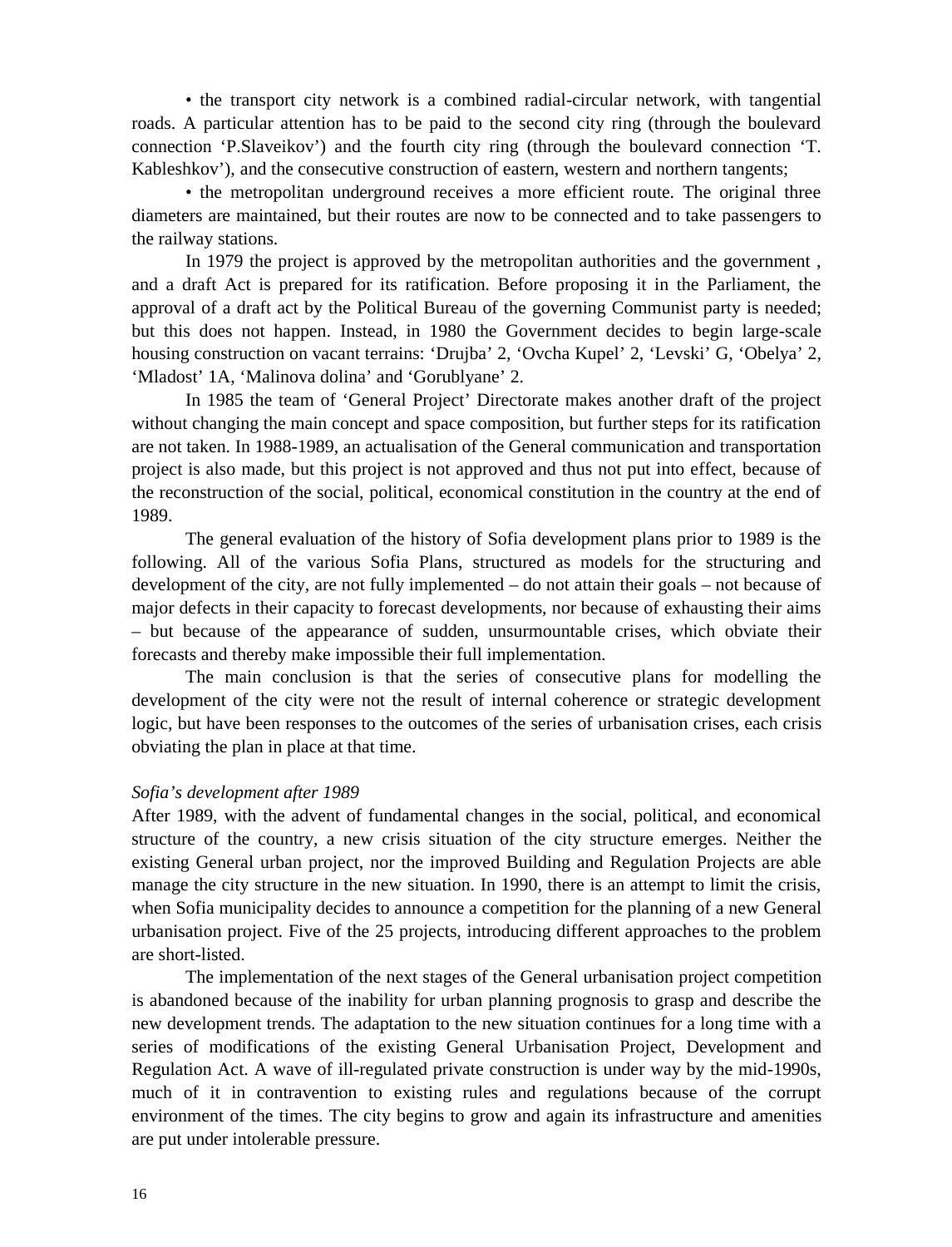The rationalisation of the situation determines the urgent need of preparation of a General Urbanisation Plan, the debate on which begins in April 1998, including in Parliament (given the city's role of national capital). On 31 March 2001 Parliament voted a Law on the Approval and Implementation of the Plan, together with instructions on its implementation.

### *Urbanisation planning*

The General Urbanisation Plan of Sofia, originally in place since 1961 and significantly amended in 2001, is the legallly binding basis for the realisation of the architectural, industrial, transport, land reclamation, planting, city development and other development projects, and all technical projects in the city boundaries. The Plan divides the territory of Sofia municipality as follows:

1. City region – the part of the territory, included in the development boundaries of Sofia;

2. City surrounding region - the part of the territory between the part within the development boundaries of Sofia and administrative territory boundaries of Metropolitan municipality.

The villages in the city region Obelya, Vrabnitza, Ilyantzi, Orlandovtzi, Malashevtzi, Vrazhdebna, Slatina, Gara Iskar (cargo railway station Iskar) and Darvenitza become residential districts in Sofia. The villages of Gorna Banya, Boyana, Dragalevtzi, and Simeonovo become Sofia's residential and resort districts and together with the residential and resort district Knyazhevo are determined for low-rise constructions.

3. The parks 'Vitosha' and 'Lyulin' as well as the zone of the Metal Works Kremikovtzi are included as part of Metropolitan municipality.

The city and surrounding territories are organised and constructed according to provisions and development regulations and standards, the functional use and the existing building on the terrains, the seismic, ecological and health conditions, the opportunities for infrastructural provision and transport services.

The following are defined by the Plan:

1. regulation zones and norms, rules for construction;

2. norms relating to the optimal volume of activities, compatible with the environment;

3. rules and procedures for determination of the boundaries of city surrounding regions;

4. rules and procedures for changing the purposes of the terrains in the city and surrounding region;

5. rules and procedures for execution of urbanisation projects until the approval of a new general urbanisation plan;

6. rules and procedures for modification of the summer-house zones, or their parts, into residential zones;

7. rules and procedures for introducing specific quota for construction zones and residential districts;

8. rules and procedures for introducing specific quota and requirements for green areas for public use.

## *Urbanisation and residential structure*

The city network of Metropolitan municipality is made of 34 populated areas,fourcities (Sofia, Bankya, Novi Iskar and Buhovo) andfourdistricts outside of the development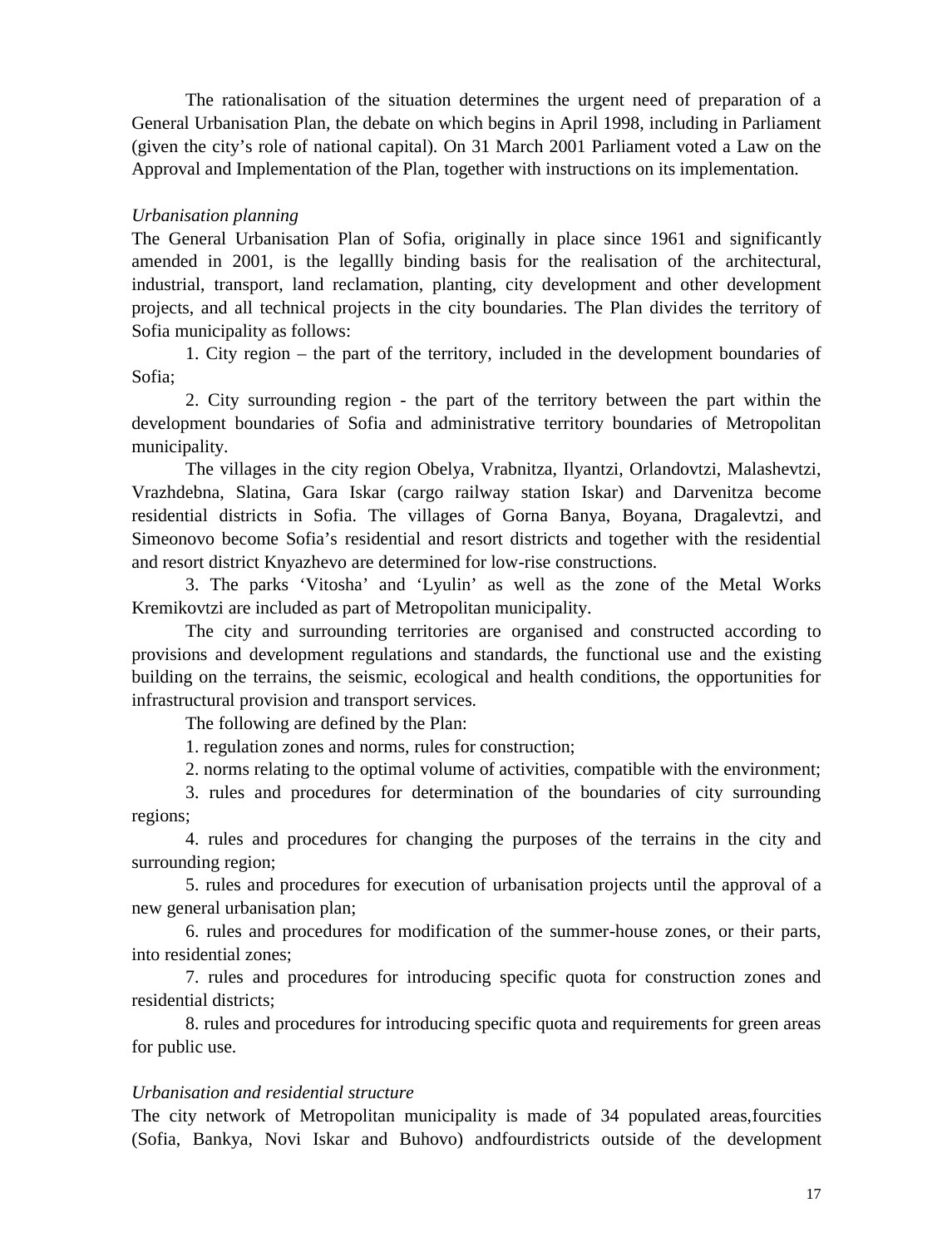boundaries (Chelopechen, Botunetz, Kremikovtzi and Seslavtzi). Sofia city hadthreemore districts (Suhodol, Philipovtzi and Trebich), which are inside the development boundaries of the city, but are detached territories. The population density is 2.8 persons/100sq.km.

The urbanisation trends on the territory of Metropolitan municipality is described best as a consecutive incorporation of near-by villages and their transformation into residential districts, gradual expansion of urbanised territories in between them and connection into transport and engineer networks.

These processes begin in the 1950s and intensify during the period 1980 – 1990, and again after 1995, with migration to, and residential construction in summer-house zones.

Particularly dynamic are the processes, during the 1980s, in the Stara planina (Balkan mountain range to the north) belt and around the villages of German, Lozen, Pancharevo, and Kokalyane. After 1995 expansion moves to the southern areas, around the areas of the foot of Vitosha mountain, Bistritza, German, Pancharevo, Lozen, Bankya, Ivanyane and Malo Buchino.

Two successive zones with high population density per sq.km are clearly defined around Sofia proper. These are the districts of: Svetovrachane (479 residents/sq.km), Kazichene (313 residents/sq.km), Bankya (292 residents/sq.km, Novi Iskar (282 residents/sq.km), Busmantzi (233 residents/sq.km), Pancharevo (210 residents/sq.km) have a high population density, typical for the urban areas in the Republic of Bulgaria, which indicates the high rate of urbanisation processes.

A relatively high population density is also seen in the following districts: Vladaya (165 residents/sq.km), Negovan (162 residents/sq.km), Krivina (140 residents/sq.km), Chepintzi (133 residents/sq.km), Mramor (131 residents/sq.km), Marchaevo (116 residents/sq.km) , Kokalyane (110 residents/sq.km), and Zhiten (106 residents/sq.km). These districts outline the second relatively active urbanisation ring.

The lowest population rate have the following villages: Klisura (five residents/sq.km) and Plana (7 residents/sq.km).

All towns in the surrounding region have sufficient housing stock of brick structures and a good network of social and transport services.

The prospects for urban development are based on the expected influence of external factors and an understanding of the current geo-political conditions and the developing relations between Bulgaria, the Balkans, Europe and the rest of the world.

### *Sofia's Architecture*

The political situation after the Second World War changes architectural concepts and practice. The resolutions of the Bulgarian Communist Party's  $5<sup>th</sup>$  congress (1948) give specific instructions in the field of architecture: 'to begin a systematic struggle against modernism and formalism of the arts in Bulgaria; as well as against the adulation of contemporary West European bourgeois art; to support the realism tendencies in creating works with high artistic value …'.

Before such official formulations, in the first days of the communist takeover (9 September 1944), architectural circles expect to adjust to inevitable future changes. On 18 November, a general competition between Bulgarian architects and engineers is announced, to design a new Urbanisation Plan for Sofia. Participant in the jury is the prominent Russian architects Al. Shtusev (author of Lenin's mausoleum and other significant buildings) and N.Baranov – chief architect of Leningrad.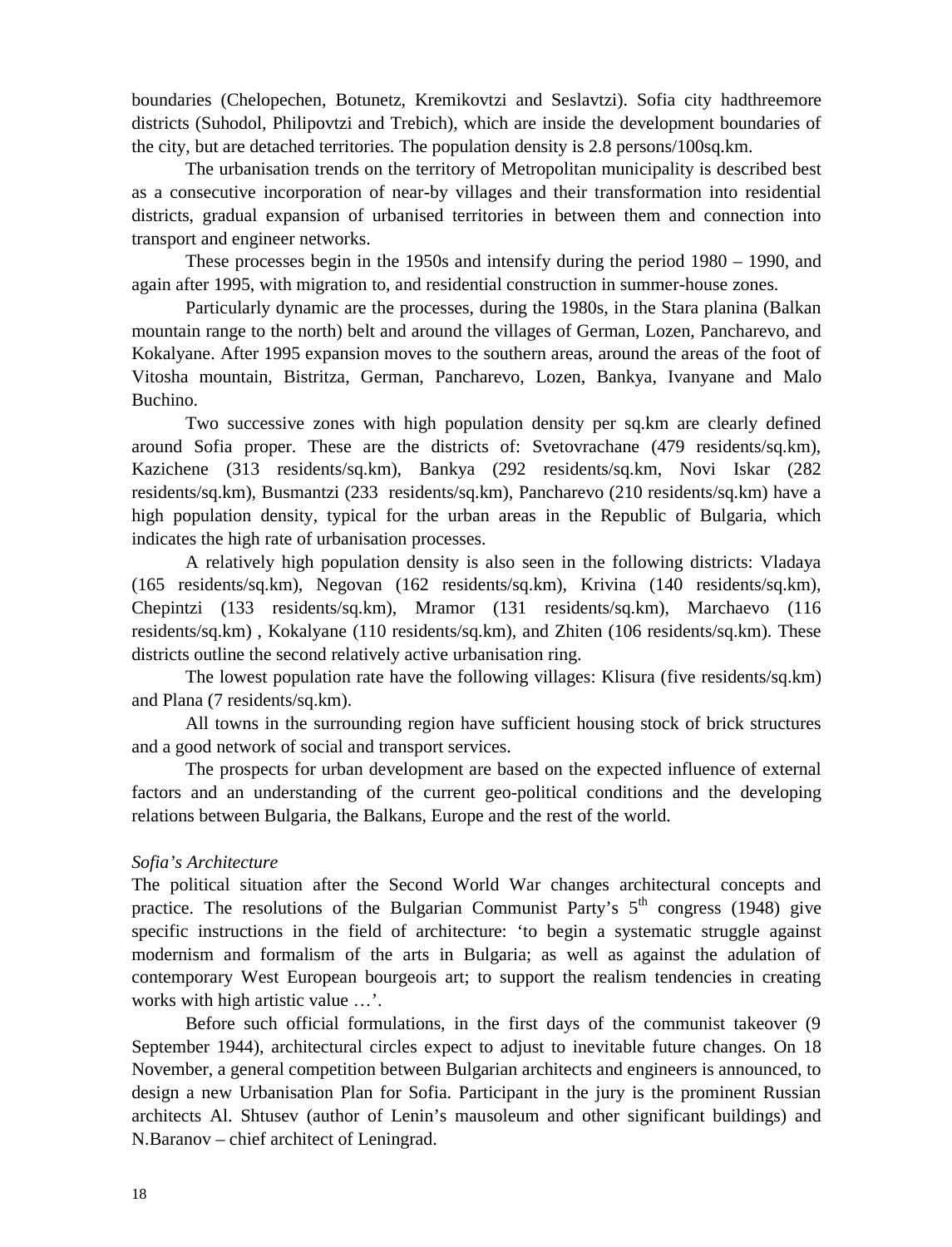There is no first prize. The second one goes to the team of 'Architecture and Urbanisation' Directorate at Sofia city people's council, with chief architect L.Tonev. Despite the fact that the awarded project pays special attention to the capital's city centre and the concept '.that Sofia has to be not only restored after the bombings, but also transformed..', it doesn't provide the required solutions to the structuring of the city centre's and its new architecture, because Bulgarian architects are at the time still influenced by Western Europe. The only element taken on by city planners is the re-thinking of the centre of the city as structured around '9<sup>th</sup> of September square' (today, 'Knyaz Alexander I Batenberg' square). This re-formulates the urban manifestation of the power structure, by shifting the emphasis away from Parliament square and the cathedral Alexander Nevski, both representative democracy and religion being henceforth seen as side-issues. The emphasis is placed much nearer the real seat of power, the 'Largo', and encompasses the palace of the infant King Simeon II, to be deposed and exiled in 1947.

In 1947, a new competition for the city centre urbanisation is held. Prominent specialists from Prague and Zagreb are in the jury. There are four  $3<sup>rd</sup>$  awards. The absence of first and second prize demonstrates official dissatisfaction with the result of the competition. Bulgaria is by then a 'people's republic' and Communist leader Georgi Dimitrov is Prime-Minister. Architect P. Katrandzhiev is appointed to design a new detailed plan of Sofia's city centre. Most of the participants from the awarded projects participate in his the team. On 25 December 1947, the project is personally approved by Dimitrov.

The main feature is the role of the two 'rays': the boulevards ' Dondukov' and 'Ruski' (now 'Tzar Osvoboditel'), where they connect to the Central Committee of Bulgarian Communist Party. The initial concept of the 'Largo' is further developed, describing it as a place with a considerable size, but not yet shaped architecturally. An extension of 'Ruski', along its north side is planned, with considerable partial demolition of the edifices of historic, turn-of-the-century buildings such as the Bulgarian Academy of Sciences, the Military Club, the Austrian and Italian Embassies. They still survive.

The only idea ultimately taken from this plan is the place and the design of the Central Committee of the Bulgarian Communist Party. In 1948 a competition for this building is announced, which is won by a collective body under architect P. Zlatev. In 1949, the mausoleum of G. Dimitrov is built on the south side of '9 September' square.

While the concepts of a new city centre are clarified, several big edifices in Sofia are finished, the design or construction of which had started before the war. The first one is the National library 'St. Cyril and Methodius'. This is one of the significant examples of the 'neoclassical' architecture, with a distinguished harmony of the proportions, in contrast to similar buildings in Italy and Germany. The construction of the Telephone Palace is also finished (1948), and it is much more similar to the German influences of the time. Some of the significant residential buildings are those on 'San Stefano', on the corner of 'Graf Ignatiev', and on 'Bulgaria' boulevard.

The architecture of the mausoleum of G. Dimitrov is a smaller scale replica of the Lenin one in Moscow (1930). Like its prototype, it is an echo of the architecture of the late 1920s. Fading European influences are also seen in the building of 'Madara' public baths, started before the war and finished in 1946.

In December 1950 a conference of the Institute for urban development and architecture at the Bulgarian Academy of Sciences was held, when the doctrine of 'socialist realism' was unveiled as the new orthodoxy in Bulgaria. The first act of socialist realism was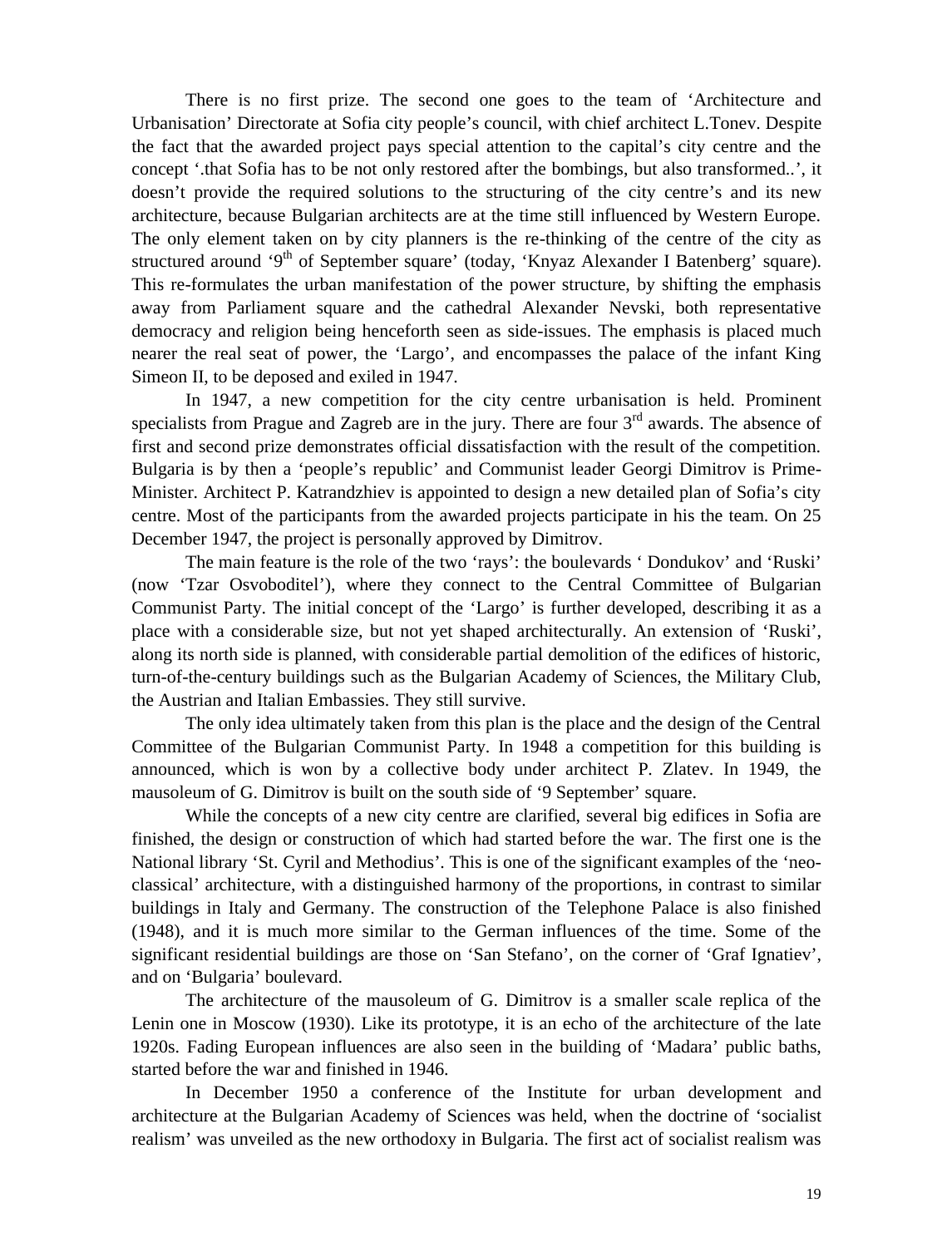the competition for a house of the Central Committee of Bulgarian Communist Party on the already allotted place. P. Zlatev's project was being changed many times in consultations with Soviet architects. The building was the first example for 'socialist realism' in this country.

To correspond to these new ideas, in 1951 a new plan for the centre of Sofia was designed, including the 'Largo' (which became Lenin Square) and 9 September Square. The building Communist Party had a key position, with its two main facades facing the two squares. Due to shortage of funds the Largo plan is never fully implemented, but what is constructed to this day sets the tone of the administrative centre: the Ministry of Heavy Industry (today Council of Ministers) and of the Electrification Ministry (today – the office of President); the seat of the Communist Party (today offices of Parliament); Central Department Store (TSUM); the Balkan (currently Sheraton) Hotel. The multi-storey House of Soviets, supposed to complete the composition on the western side of Lenin square never becomes reality.

The 'Largo' is a result of collective creative work under the strong and determining Soviet influence. The scheme is simple to the highest degree – strongly outlined longitudinal axis in direction east-west, strengthened by almost mirror-like symmetry of the facades of the two Ministries. It is the typical for the ensembles of the totalitarian societies 'plan-ornament'. As a plan, the project is huge 'ornament' itself, with an individual meaning of 'decorative objects'. The architecture of the separate building can be different and changeable, if it suits the place and its role in 'the symbolic order' of the political system, with the Communist Party's house dominating the centre. This house, with the cup above the western façade, is entirely Soviet in spirit, as is its 'twin' –the building of the Department of Physics and Mathematics, several kilometres out in the Lozenets residential district, which however remains in architectural isolation. Built along the same lines are the state printing and publishing house on Tzarigradsko Shose Boulevard and the smaller size building of the House of Bulgarian-Soviet friendship on Evlogi Georgiev Boulevard, using adapted Soviet designs.

While most of the architectural attention is lavished on the seat of power, sports is not forgotten from the outset. Lots of architects and engineers took part in the project of the V .Levski National Stadium in 1953. The Sports palace with a covered swimming pool on Levski Boulevard is designed and finished later. They too are typical of Soviet-derived 'socialist realism'. More suited to Soviet globalism and the harsh Russian winter, this architecture fails to catch on nationwide, remaining mostly located in Sofia and being discontinued after 1955. The utopian nature of the style is reflected in the utopian nature of the entire undertaking of the 'Largo' project, which remains largely unfinished.

Socialist utopianism also marks the first attempts at residential architecture. The residential blocks of flats in Sofia, built at this time, remain scattered along some of the main streets, boulevards and crossroads ( Al. Stamboliiski Boulevard, Knjaz Al. Dondukov Boulevard, G.S. Rakovski Street, Al. Batemberg Street, H. Botev Street and others), although the original intention is quite different The only 'traces' of attempts for residential building on a larger scale are seen in the north side of Knjaz A. Dondukov Boulevard, because between it, V.Levski Boulevard, Slivnitsa Boulevard and the central city part, the first 'micro district' (A) was planned to be situated. It is one of the three, which were planned to be near the centre.

According to the concepts of that time, the borders of the micro districts were to be outlined by monumental residential buildings, with the districts' central parts devoted to schools and recreation centres. The blocks of flats would form a wall, passed through via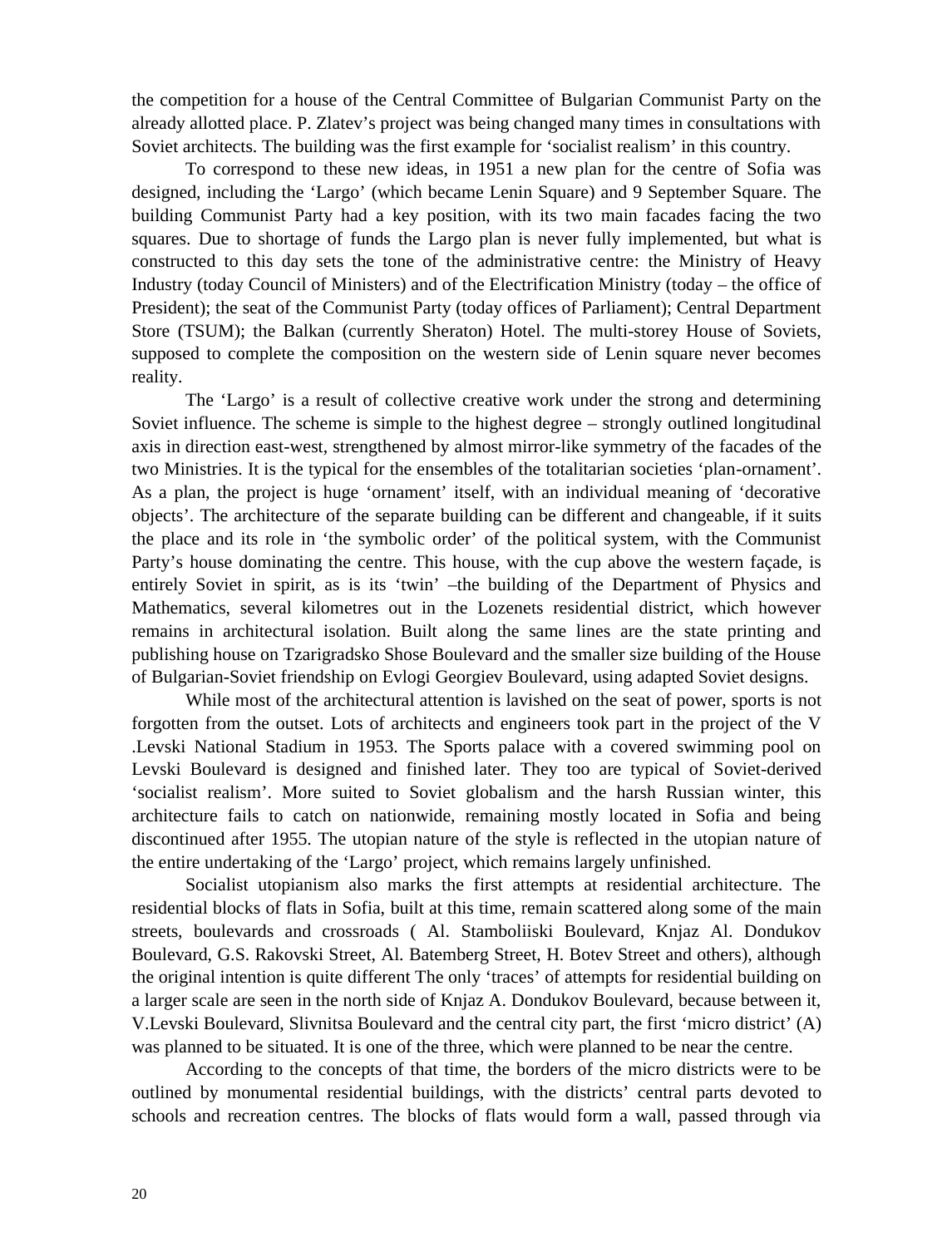entry passages. The aim of this is to create distinct communities of happy residents, living in a communal way.

The extreme dispersion of the 1950s buildings, marking only the outlines of longforgotten 'micro districts', points to the unrealistic and utopian strivings for 'reflection' of a future 'cheerful' reality. It is expressed also through the abundance of sunflowers, birds, fish, embroidery elements, and other façade decorations.

The period from 1948 to 1955 is characterised by a lack of free choice and the adaptation of an imported model. It produced a limited number of buildings, which remain alien to the architects' sensations, attitudes and values, as well as to the citizens. However, several kindergartens and small 1950s buildings in general are entirely in the national spirit. Toady they are accepted as original achievements.

The radical change in the orientation and architect's creative behaviour after 1956 is again a result of a political change and its reflections on the cultural and professional context. The first signal after Stalin's death (1953) came from Moscow (All-union conference of builders, 1954 and Second Congress of Soviet architects, 1955), which set a departure from orthodoxy. The new directions were in the spirit of rationality, expedience and above all, economy. This is the discourse of modernism, but not a coherent formulation of a new modern architecture. In 1955, discussions of projects of residential buildings centred on decreasing the number of columns, balustrades and simplifying the details, i.e. on economy. But official buildings were not affected at all and orthodoxy in this remained.

The crucial internal political event was the Communist Party's April session in 1956, which signalled a limited opening of creative energies. After the plenary session, Bulgarian architecture and that of Sofia re-entered the larger process of international architecture, dominated by the ideas of modernism. Unlike the other arts, modernism in architecture was tolerated and accepted by the authorities. The reason was in the desire of the official authorities to identify itself as a bearer of technical progress and of 'the new'. The definition *modernism* was never and nowhere mentioned officially, because of ideological reasons (it sounded too Western). 'Innovation' became the key word. This paradoxical situation had a positive and stimulating effect. In architecture, it led to the existence of real free choice – everyone found his own way to the modern. The practice from the end of 1950s and through the 1960s blended the aesthetics of 'orthodox' modernism, the aspiration for 'organic architecture', beginnings of local interpretations of 'brutalism', plastic arts and picturesque Brazilian architecture

In 1950-1955 'socialist realism' was incomplete, undeveloped and not quite 'real'. After 1956 it didn't exist as a reality, just appeared isolated and episodically in reports and generalising articles about 'the architecture of socialist Bulgaria' to commemorate anniversaries from  $9<sup>th</sup>$  September 1944.

The initial impetus in the development of Bulgarian architecture after 1956 came from Sofia. In 1957, the so called House of Sofia city people's council, with a Museum of Sofia was built, signalling a breach with 'socialist realism' and a recovery of re-formulated earlier urban styles. In 1960, the first television tower in Sofia was completed on Dragan Tsankov Boulevard, an example of modernist classicism. The most innovative and interesting example of the architecture of the time is the building of BTA (Bulgarian Telegraph Agency), completed in 1960, a modernist interpretation of Bulgarian pre-war experience.

The undisputed pinnacle in the modern architecture of Sofia is 'Universiada' Hall (1961). Universiada Hall remains the emblematic building of Bulgarian modernism. The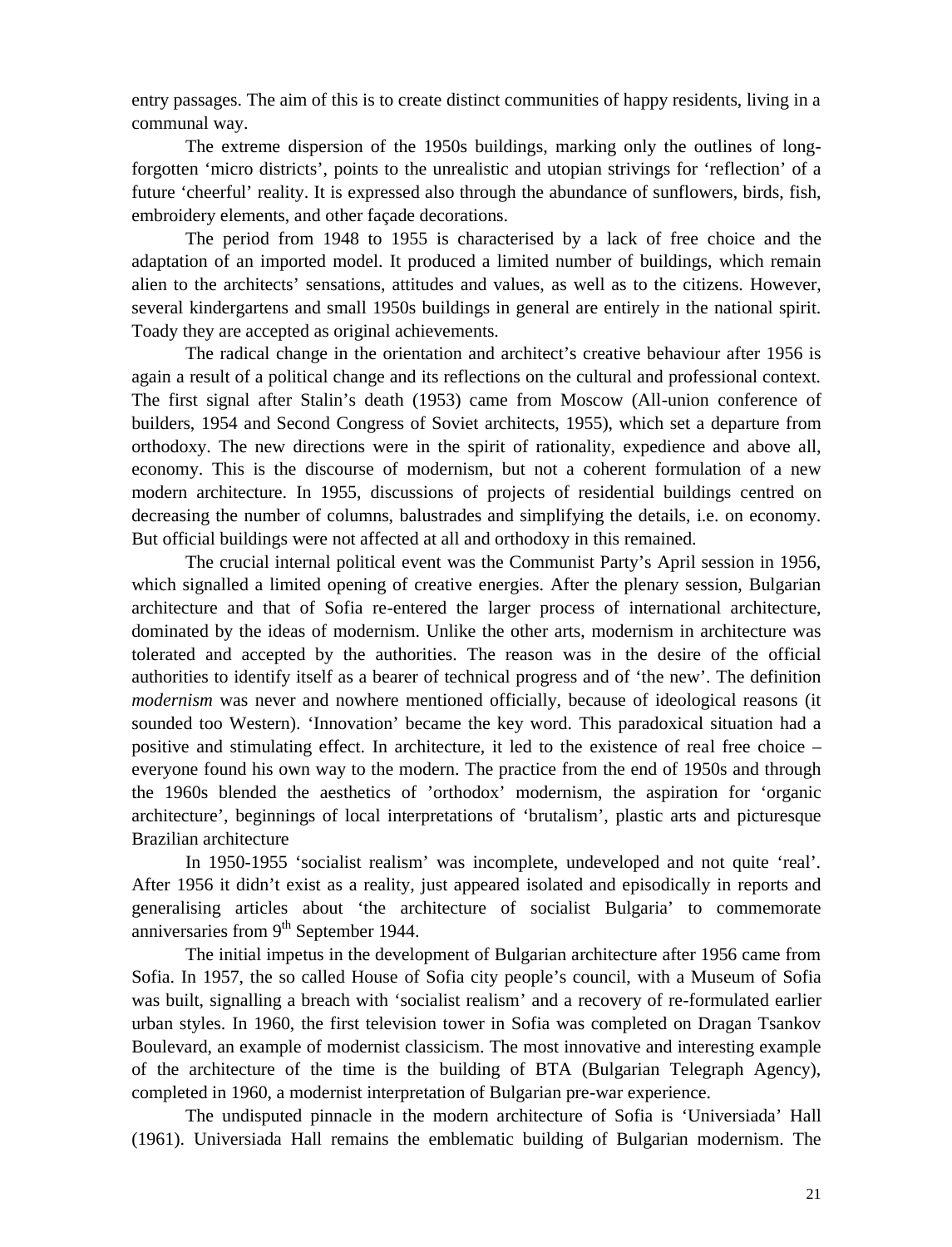authorities at that time realised clearly that this was not just a sports hall, that modern architecture had its own potential at the symbolic level, regardless of its apparent abstraction. The congresses of the Bulgarian Communist Party left the socialist-realist surroundings of Party House and moved to Universiada. This strengthened officially the position of the modern tendency in Bulgarian architecture.

The building of sports facilities , which turned out to be very appropriate for bringing in the ideas of modernism, is distinguished with a very interesting object, too – the covered tennis court 'Sofia' (1964). In the apparently simple scheme of the building, 'the visible concrete' appears, a resonance of the European and Japanese 'brutalism', in the typical combination 'concrete-glass-wood', but without their inherent aggressiveness. The building is almost hidden in the park environment, according to the precepts of organic architecture'.

In the beginning of the 1960s, the transition was already completed and without any hesitation, the practicing of the modern architecture started, with its advantages and already visible disadvantages. In a few years, in the first place in Sofia, 10-15 modernistic administrative buildings appeared. Nowadays, almost all of them are accepted as ordinary and even banal. Except as evidence of creating modern architecture of that time, they determine a whole layer of the architecture of Sofia. These administrative-business buildings had to satisfy the needs of local administrations, economic organisations, external trade monopolies: 'Machinoexport', 'Rodopa', 'Bulgarplodexport'.

The modernistic wave, started in the 1960s and expanded in the 1970s, affected all types of buildings and created new models. Hotel construction is most energetic, in order to give a European look to the capital, to modernise parts of the city and become the nucleus for new public spaces. These are the Rila and Serdika hotels in Levski square; Pliska hotel and Sofia grand-hotel in Narodno sabranie square. While Serdika and Sofia blend into the environment and the existing character of two of the most characteristic squares in Sofia, with the Rila and particularly the Pliska, their authors took advantage of the greater architectural freedom developed by the modern passenger hotel. Sofia has also the priority in designing and building of complexes for the new universities.

The Students' town in Darvenitsa district was created. The building of students' hostels began, as did the reconstructing of the Institutes of Machine Electrical engineering, Chemical Technology and Forestry Technology. The complex of the Higher Institute of Economics was completely new. The ultra-modernistic complex of the University of Architecture, Building and Geodesy was being built in the central part of the city, on Hr. Smirnenski Boulevard. At that time the first big contemporary hospital in the country was finished – Regional Hospital in Mladost residential district. The High School in Lozenets district (1964) stands out among some other buildings of new schools with its striving for connection with the area, in the spirit of 'organic architecture'.

Residential architecture started taking off in the late 1950s. building and architecture in Sofia have had a leading part from the end of the 1950s. Zaimov, Lenin (today – Yavorov), Iztok, Hipodruma residential complexes stand out with their imaginative combination of greenery, buildings of middle height and accents of high single volumes. Most of the flats are of two or three rooms. They have modern disposition, a living room instead of a hall-way, distinction of the groups 'day' and 'night' and preferences to more and bigger loggias. The slope roofs are usually kept in the buildings of middle height. The building is traditional, with brick laid walls on staging construction. At the time, the thinking is still in terms of small residential communities, and this facilitates the construction of public institutions in the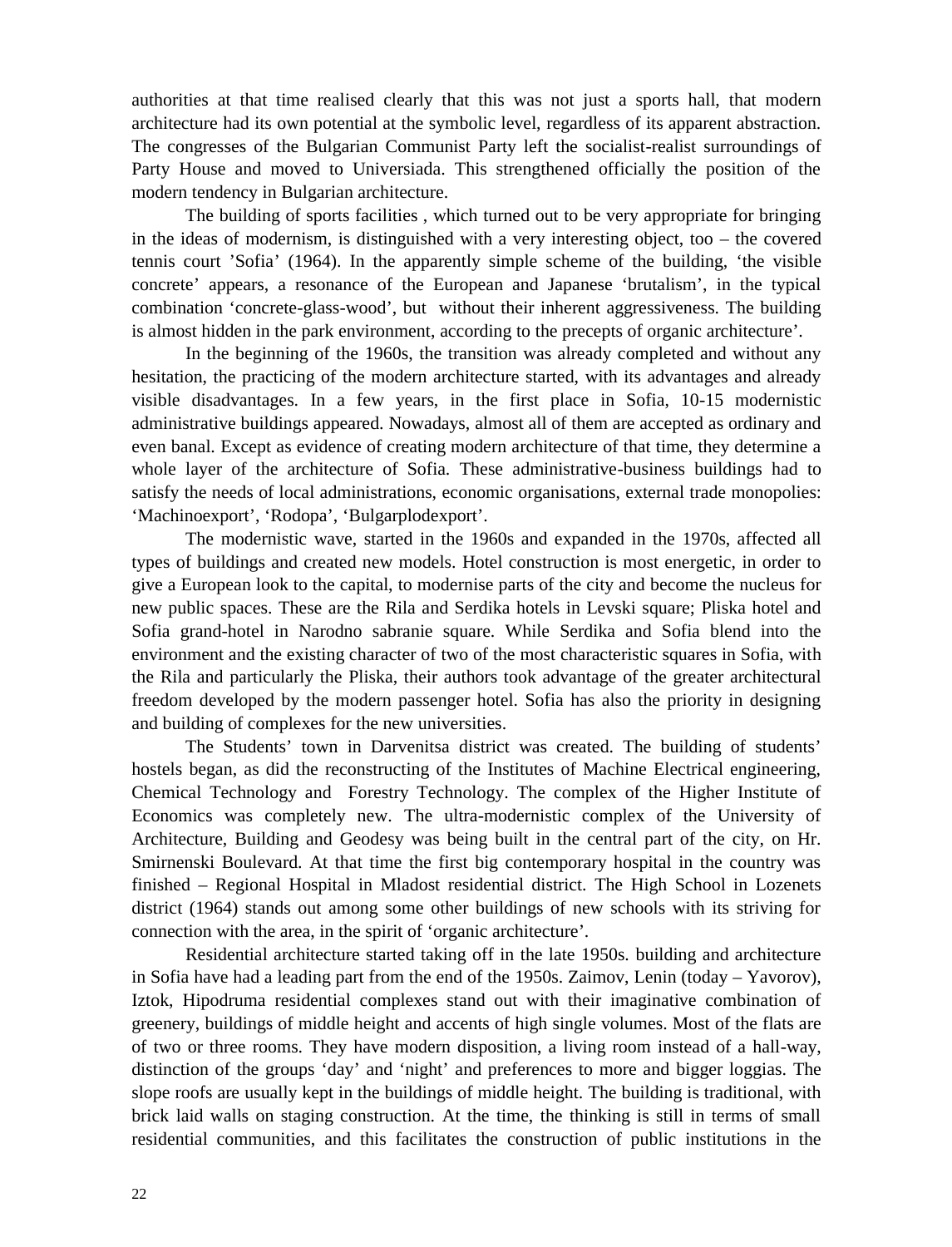residential areas: a puppet theatre in Zaimov district, a cinema in Iztok, Slavia Hotel in Hipodruma district, the legendary 'Feya' bar and Ropotamo restaurant in Yavorov district. The latter two buildings are the best achievements from the point of view of the modern residential environment; both are sadly derelict at the time of writing due to property rights disputes.

At the end of the 1960s, Sofia was still well endowed with trees and shrubbery, not yet overloaded by the increasing urbanisation. In many of the first complexes, the network of alleys and little streets did not have parking lots for private cars. The architecture was in the spirit of the 'light', 'soft', and 'fresh' modernism without conflicts.

The new, second stage of the post-war modernism in this country stands out with considerably more complex compositions and plastic searching and concepts. The Japanese response is prevailing over the Brazilian one, as well as the structural views over the brutal ones.

The architecture of the 1970s is inclined to drama and contradiction, corresponding to the development of the world's architectural and cultural process. This connection is relatively independent from the influences of the home political life, for a number of reasons. On the one hand, architecture in this country had gained certain positions and recognition on the part of the authorities. The authorities themselves felt stable and self- confident. They began to look for their own glorification on many levels, including in architecture, regardless of particular economic problems, connected with the two world energy crises during the decade.

At the end of the 1960s, competitions started for designing new Party Houses, law courts, municipalities and other administrative buildings throughout the country and in Sofia. In the beginning of the 1970s, there were competitions for National Historical Museum, Council of State, Ministry of Foreign Affairs, Foreign trade bank, i.e. for the administration. The designing and building of the big government residence in Boyana also started, and remains the first building complex firmly rooted in national tradition, with modernistic elements providing functionality.

The economic and political stability in the 1970s succeeded in bringing the official architecture to a particular, calmed-down, type. The approaches of 'brutalism' were abandoned. The dynamic composition of the volumes and facades were 'soothed' through covering them with light stone coating of limestone from the region of Vratsa. It is a paradox that the urge came from the USA, from Boston City Hall (1968), with the new Ministry of Foreign Affairs (1970) being its chief imitation, with bay top floors added to signal a continuity with the national style, and the building being organised around an internal courtyard in the 'monastic style' with the same intention.

The reception building of the government residence in Boyana residential district (House No 1) was designed almost at the same time and finished in 1974. It further confirmed the concept of bay-window adding on the top floor as a 'national pattern'. The building was designed symmetrically, with a central ceremonial space, expressing the architect's and public views of that time for 'official' architecture. Independently from the deliberately sought suggestion for calmness, stability and harmony with the relatively low volume, here also is a certain striving for a sense of eased tension. It is achieved through an unusually big console adding on the bay floor. This impact is balanced skilfully by the picturesque and calmness of the surrounding park environment.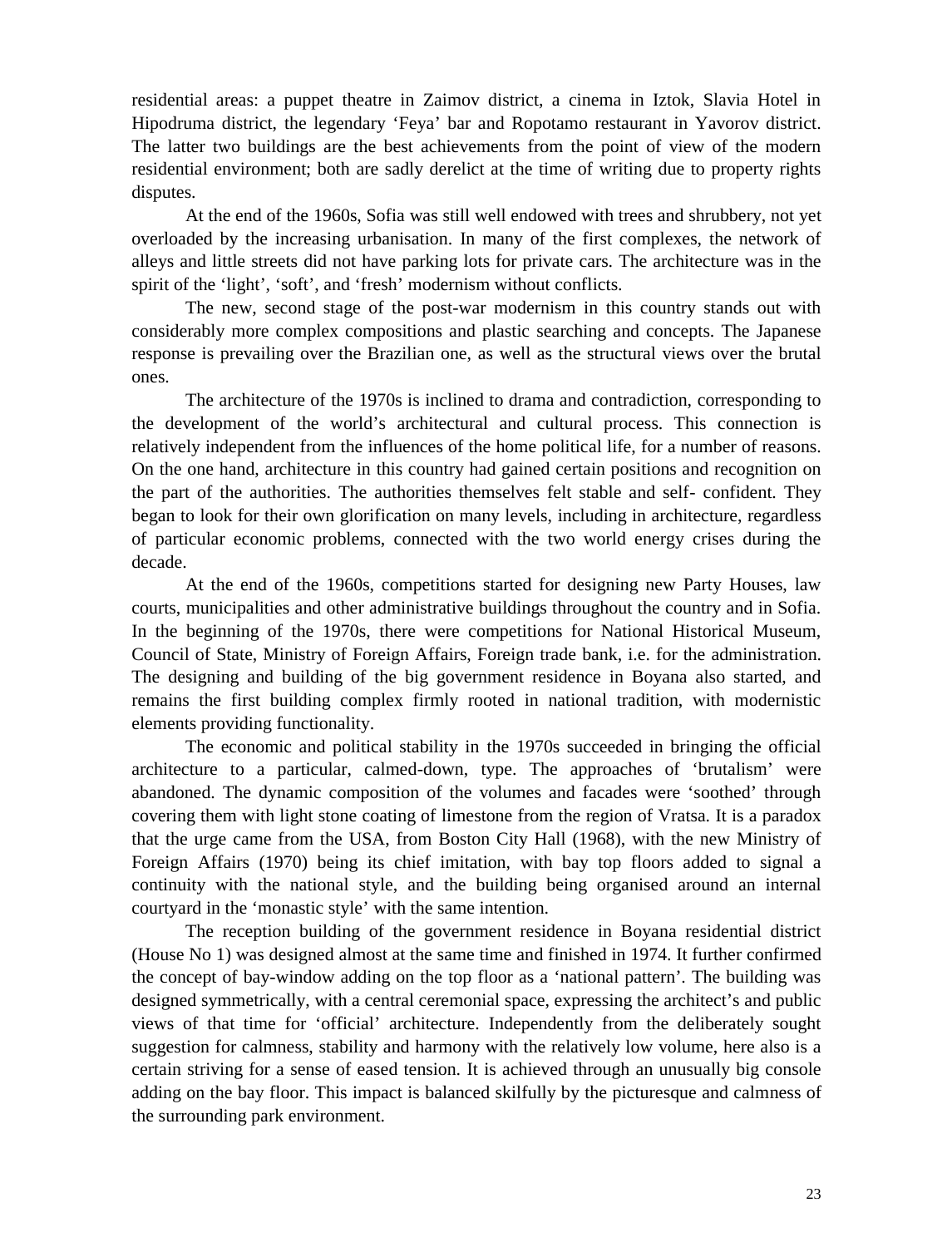Inside, however, it is easy to get depressed by the juxtaposition of vast, grand marble staircases and very low, oppressive ceilings – a strictly communist fascination that has not been adequately explained.

The Ministry of Foreign Affairs and House No 1 became the model for future administration buildings for almost fifteen years. Their architecture is a little 'monastery', a little 'heroic', 'national' as much as international. When at the end of the period the National Palace of Culture was completed, the idea for announcing the existence of 'architecture of socialistic classicism' in Bulgaria, sprang up. This did not take off. It was too obviously a propaganda construct, coming down from the top reaches of the regime. At the same time, the building of the National Palace of Culture was heavily criticised in architectural circles and disliked by the public.

There were proofs for a Bulgarian architect's searching in different directions of that time. Next to the building of Sofia Radio in Dr.Tsankov Boulevard, the new one of the Bulgarian National Radio was built (project 1971).This is the first attempt for applying the metal constructions in a big public building with bay adding on every floor, creating the impression of an inverted pyramid.

By the end of the 1970s, as new government funding came flooding in, in preparation for the grand commemoration of the  $1,300<sup>th</sup>$  anniversary of the setting up of the Bulgarian state, building continued apace. The building of Bulbank (1972) was completed. With the building of the Higher Military Medical Institute the spacious district of medical institutions was formed, including also the Medical Academy. A few years before, Stomatological Clinic and the Clinic of Obstetrics and Gynaecology were built. The building of covered facilities for sports spread gradually, connected with the organising of competitions for European championships, cups and tournaments. A great part of them was concentrated in the Students' town: Hr. Botev Sports Hall, covered swimming pool and training hall, complex of halls of the National Sports Academy, the Winter Palace of Sport. The swimming complex of CSKA in Geo Milev district was finished.

The building of hotels was directed to free areas outside the centre of the city. This was marked at the beginning and at the end of the period, relatively from Moskva Park-Hotel and Rodina Hotel. For the building of Vitosha- New Otany Hotel (now Zografski-Kempinski), the world-famous architect K. Kurokava was invited. Another example for searching for a prestigious architecture is the government residence in the town of Bankia.

After the dramatic and contradictory searching in the beginning of the 1970s, at the end of the decade and the beginning of the next one, the already established ideas of modern architecture started to be exhausted and became commonplace. The architecture of the public buildings in Sofia was stagnant. Hotels, hospitals, sports halls, a number of administrative buildings were designed on a good professional level, but did not have an innovatory intensity. A last, late attempt for a major departure was the reconstruction of Vitosha Boulevard, as a modern shopping area complete with shops and restaurants, in time to greet the  $13<sup>th</sup>$  congress of BCP. The boulevard was to take its real shape only in the 1990s, unable to be a true shopping street while the communist economy slowly collapsed and consumer goods were in increasingly short supply from the end of the 1970s.

The architectural landmark of the 1980s, the National Palace of Culture, was built as a multifunctional complex, a contemporary palace – a synthesis of modern architecture with the plastic arts. There is more iron in it than in the Eiffel Tower, under its roof the cultural life of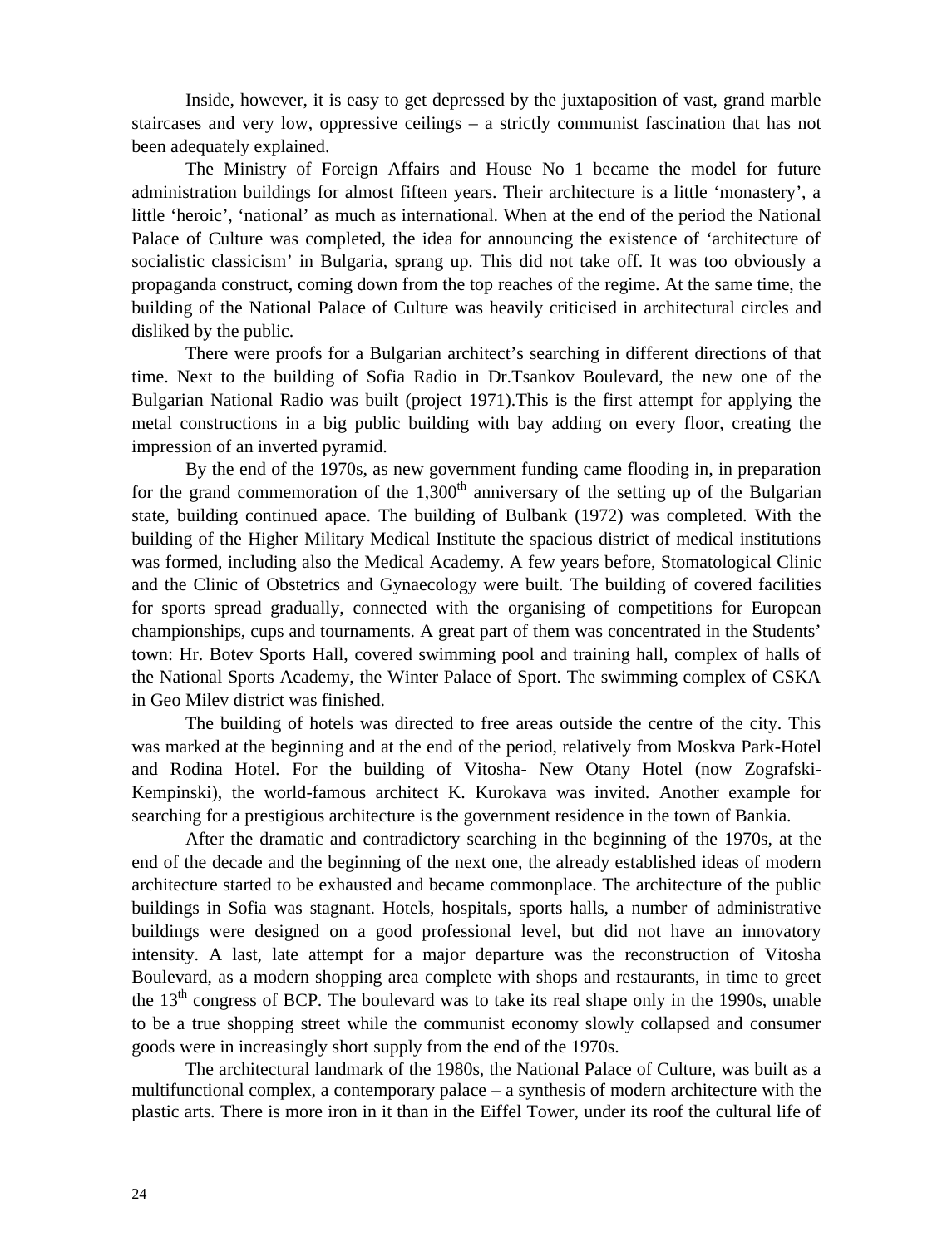the capital city, as well as the prestigious congress-conference activity, business and political events are concentrated. In this respect it is unique.

There was tension and problems on another level, connected to residential building and large scale architecture of schools, kindergartens, supermarkets. In the end of 1960s the designing of residential complexes of Mladost and Lyulin started. They are 'towns' for more than 100,000 residents. Aiming for speed and economy, builders used the pre-fabricated concrete slabs, which were to become the regime's most hated feature by the end of the 1980s. Whereas on 1969 the new-built residential housing in the traditional methods (brick) in Bulgaria were about 60 per cent, by 1975 they were only 15 per cent. Compulsory standards of residential space were brought in, one of which was the 64 sq.m per flat. Later it was increased to 80sq.m for Sofia. As for the number of the rooms in a house, according to UN bulletin, Bulgaria is on the last place in Europe with 2.2 rooms in 1980 and 2.5 in 1986.

More pretentious ambitions are seen in the residential district 'Zone B-5'. Briefly a desirable residence for mid-level nomenklatura, this was a return to the 'micro-district' idea of a community fully enclosed by residential buildings, accessible via passageways. These efforts are discredited by the multi-storey housing used at the borders of the 'zone' (of around 20 floors).

The influence of the post-modernism and the attempts to approach the 'high-tech' aesthetics start in the middle of the 1980s. The building of the edifice of 'Interpred - World Trade Centre' begins on 'Dragan Tzankov' boulevard. This is the only building, carried out by a Spanish construction company, which can claim to approach the western high-tech architecture.

The end of the 1980s indicates a conscious rejection of the modern ideas' domination and the presentiment of future changes. The avant-guarde designs of young architects (which remained on paper), the stagnation of the older generation, discussions and disputes mark several years of doubts and uncertainty about the future.

## **3.3. Sofia after 1990**

After 1989 the society and the Bulgarian architecture are found in a typical post-situation: post-totalitarian, post-communistic and at the same time post -modernist. The new lifestyle, arising first in the big cities, changed radically the character of the public spaces like streets and squares. From place for regulated and controlled public life, administrative control and shoddy shops with half-empty shelves, they turned into centres for spontaneous demonstrations about political conflicts, football passions, sexual freedom, ethnic and religious tolerance. The explosive birth of private business, from luxurious boutiques to outdoor cafes, turned the ground floors and facades of the buildings on the main shopping streets into modest copies of the European and American city environments. The city environment started to imitate forms of life hither to seen only in 'Western' movies.

As mass culture exploded all around them, intellectual and cultural circles went into something of a shock, being long used to a gradual and carefully dosed penetration of 'western influence'. They also found bewildering the sudden flowering of choice – the appearance of literally thousands of choices where there were  $f_{\text{ew}} - \text{in}$  spheres like book publishing and visual imagery. As they grappled with the new challenges, the Bulgarian Architecture Association geared up to the appearance of new architecture. It had over two decades of increasingly 'national' modernism, and had began to dabble in post-modernist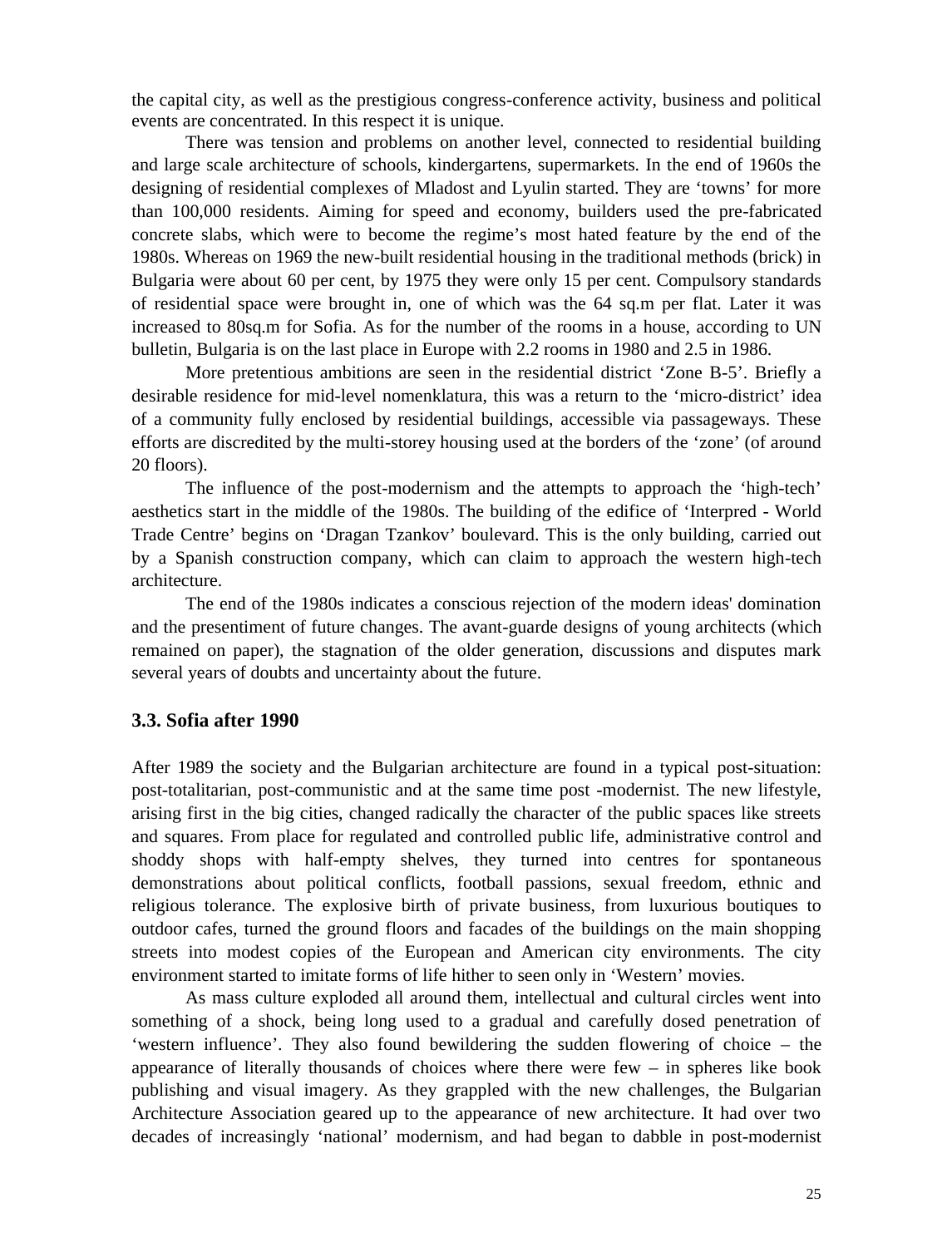facades of public buildings. But there was no clear idea about the coming 'market of concepts' in the architecture.

As the private construction boom went under way, architects found themselves in an arena where different tastes and demands clashed with unknown intensity. They also had to address the demand for 'prestigious' architecture, as newly wealthy citizens demanded a new lifestyle. What they went for was an imitation of what they understood as 'capitalistic', as seen on TV. Apartment size doubled and tripled to 150-200 sq.m. Two-storey apartments, 2-3 level studios on top floors, previously unheard-of underground parking lots appeared in response to the new social strata.

From a psychological point of view, the new owners of shops, small and big hotels, petrol stations, casinos and clubs, i.e. the new 'capitalists', had 'European' life style requirements, but didn't have the appropriate confidence. Their confusing tastes and understandings for 'prestige' were implemented by the building contractors and the usually very young freelance architects, to imitate in a banal way the apartments of the rich at the end of the  $19<sup>th</sup>$  century. The contemporary 'popular newly rich' and his architect indulged in imitation of the most vulgar post-modernism in its worst variation, complete with turrets, gables and other striking elements of the façade.

Society in general became the slave of post-modernist manipulation. The architecture professionals took a critical position towards the abundance of angular towers, bays, absurd and non functional "pseudo-secession' balconies and 'classical' balustrades, and the '3 minute culture' of the TV spots. In spite of this, under the energetic impulse of freedom, the exciting perfume of the private interest of the building contractors and terrain owners, the thirst of the newly rich for impressive appearance was united with the hunger of the architects for 'real' designs. For several years, mainly in the south part of the capital, a nearly whole new city was built. A continuous band was formed, passing through the residential districts of 'Musagenitza', 'Dianabad', Lozenetz', 'Strelbishte', 'Krasno selo, 'G.Delchev', 'Bakston', situated among the most expensive terrains in the city centre and the periphery. This was responding to the demands of a big group of residents, with clear requirements for the life standard, the new life style and originality, who didn't want to go too far off the commonly accepted pictures of prestige.

The architect circles in Sofia, concentrated mainly in the two pre-existing metropolitan designer organisations (Glavproekt and Sofproekt) stayed quite loyal to the modernism until the end of the 1980s and stayed away from the construction boom, being wary of radical changes.

The first large-scale changes in the city architecture environment after 1989 affected the open public spaces. This eliminated entirely the 'pre-congress' design of Vitosha boulevard in the direction National Palace of Culture. In second place comes the invasion of the housing spaces and the entire change in the idea about the housing constructions' architecture. In contrast to the intensity of those two processes, the building of public buildings was nearly brought to a standstill for a decade (1985-1995) because economic difficulties. After nearly half-century long interrupting, the construction of small Orthodox churches was restored. Even today there is no construction of impressive buildings that have national significance. In the middle of the 1990s a new process started in the field of public architecture, which was new on one hand but also connected to some point with the process in the previous decade. Several not very big, but significant projects indicate provisionally three lines in the development of Sofia's and Bulgaria's architecture.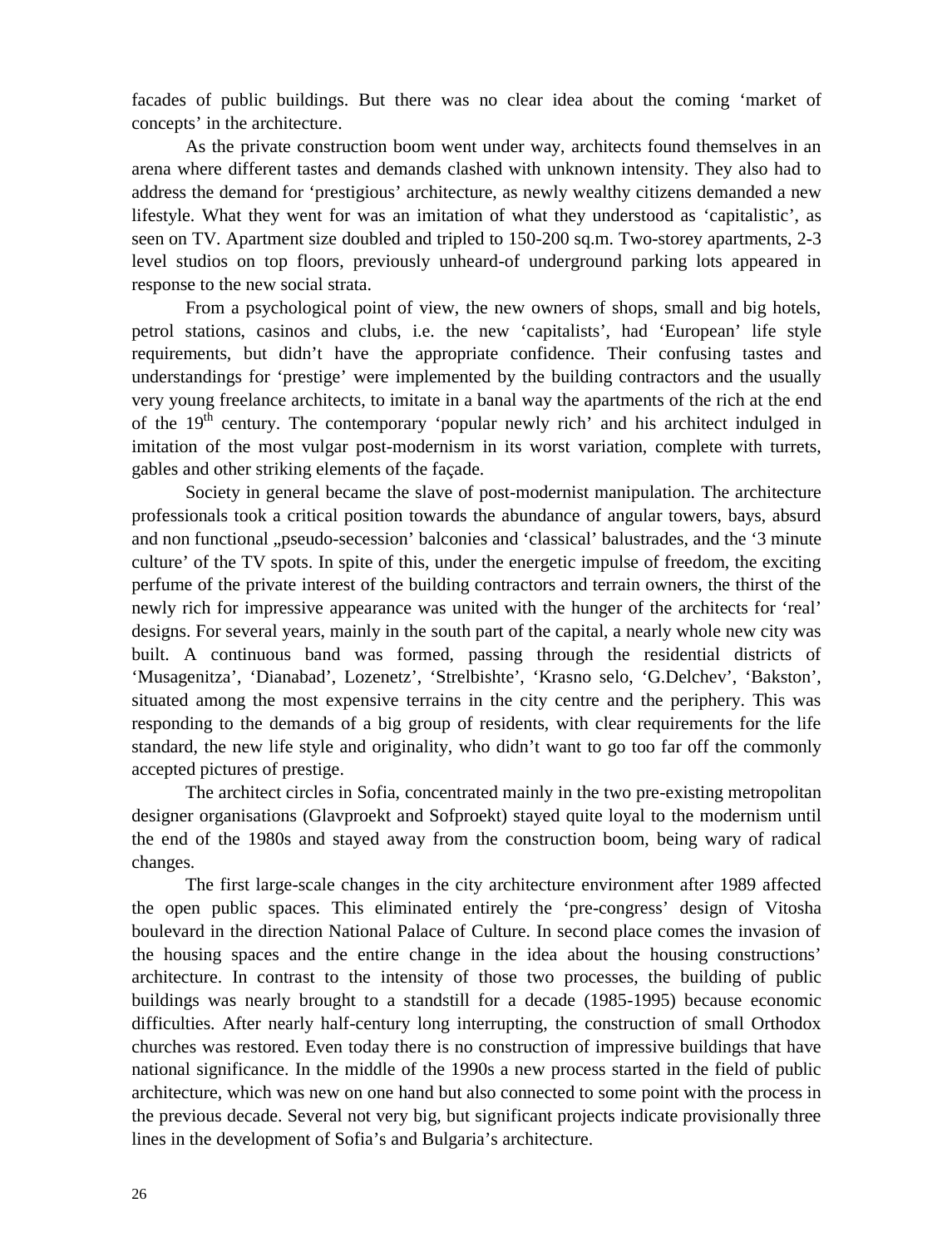The renewal of the modernist tendency is marked by the building of 'Festinvest' Advertisment House on 'Tzar Ivan Assen II' str. It is the only evidence of the adherence of a considerable part of the Bulgarian architects (especially the younger ones) to the aesthetics of the 'late modernism'.

The second trend is marked by the buildings of United Bulgarian Bank on 'St.Sofia' str, and the administrative building of Architecture Design Agency A.D.A. Ltd (by the architects of A.D.A). These two buildings, although quite late, rehabilitate the post-modernist influence from the past decade, rejected later by the eclectic post-modernism, connected with the housing constructions. An attempt for a more hi-tech approach is the administrative buildings opposite of 'Zografsky- Kempinski' Hotel and the new edifice of 'Bulbank'.

The political and economic stabilisation of 1997 laid down the grounds for restoring a larger-scale approach to the city's problems. The citizens started to feel and accept again the city as 'my own', where they could expect, demand and participate, and not like 'theirs' belonging to the bureaucracy and the authorities. Significant initiatives were launched for the rehabilitation of abandoned and neglected public spaces: streets, open-spaces and historic buildings. In 1997 begins the realisation of the projects 'Beautiful Bulgaria' and 'Beautiful Sofia' , for the renovation of some of the most beautiful buildings: the Officers' club, Bulgarian Academy of Sciences, part of the buildings on 'Pirotska' str. The reconstruction of the 'St.Sofia' basilica is finished. In 1998 the Parliament ratified the design of a new General Urbanisation Project of Sofia, as the product of political and economic stability. With the launch of this project, the capital city steps into the 21 century and an opportunity is created for a new long-term perspective over the future and the European influence.

In 1998 the mayor of the capital Stefan Sofiyanski inaugurates the partially built underground Lyulin-Central Railway Station. Its extension continues with the intent to be finished by the end of 2010 and to reach the residential district of Mladost, i.e. the other end of the city. Also the renovation of the Central mineral baths began, which will be transformed into a City museum, while maintaining and developing further its functions of a hydropathical and health centre.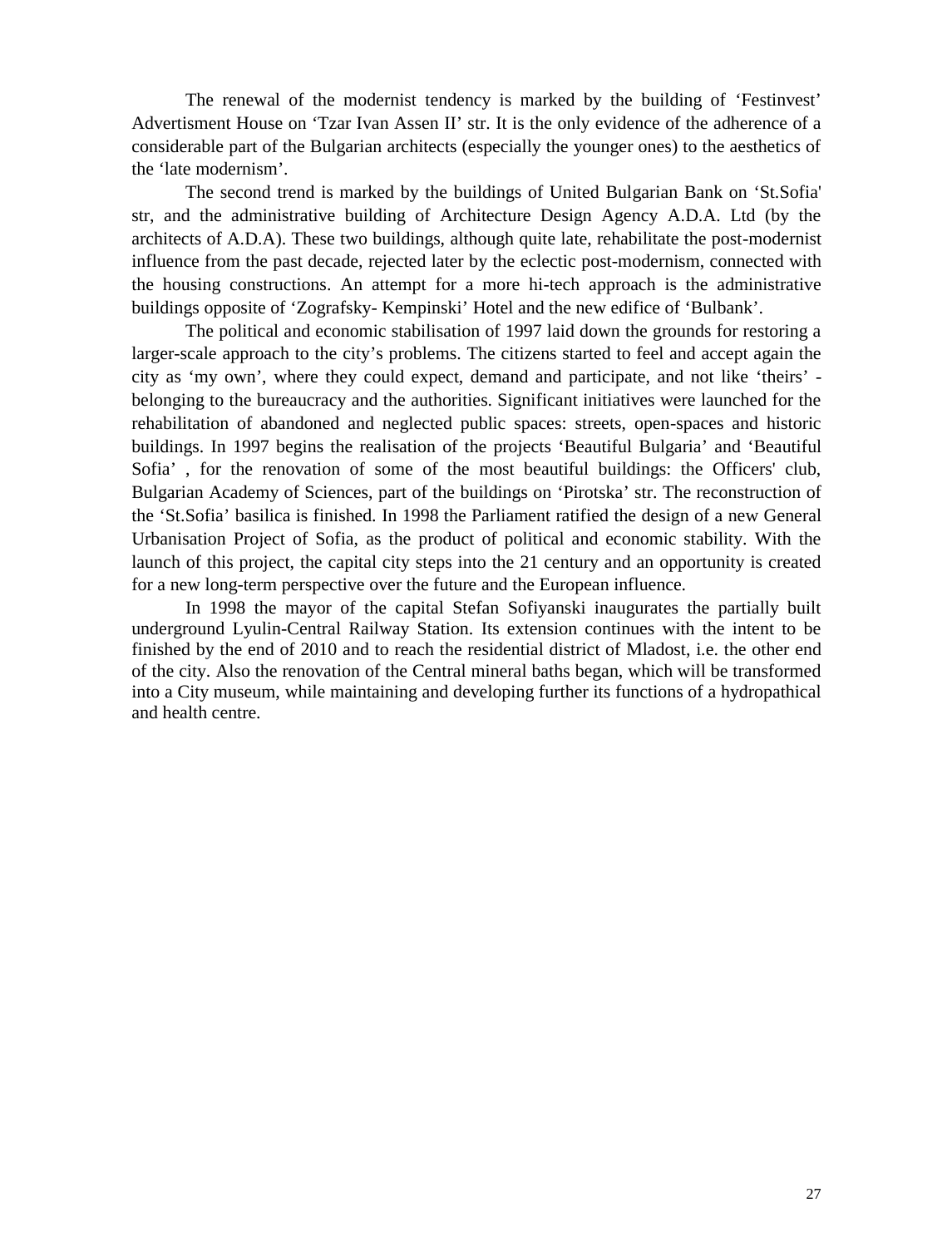# 4. Current situation 2000-2005

### **4.1. Sofia after 2000**

A region in the Republic of Bulgaria is an administrative - territorial unit for pursuing regional politics, for realisation of local state administration and to ensure congruence between national and local interests. Sofia, being the capital, is also a region.

The territory of Sofia region is divided into 24 districts, according to the Administrative-territorial division Act of the Republic of Bulgaria. As to its territorial range, it is identical with Capital Municipality, with administrative centre the city of Sofia, which is the capital of Bulgaria and the biggest political, economic and cultural centre.

The political and economic weight of Sofia has resulted in its being identified as a 'region of growth', in line with the new Law for Regional Development. This means that Sofia is expected to be an engine of the socio-economic development of the country, connected with high technologies, market infrastructure, development of export-oriented productions, service activities with international, regional importance.

### **4.2. Capital of the country**

By virtue being the national capital, Sofia is the administrative, economic, political and cultural, trade and tourist centre of the country. The institutional infrastructure is concentrated here, realising government functions with international, national, local, urban significance and impact in all areas of the socio-economic life. The presence of the biggest educational institutions, research institutes, financial services, development of service sphere and infrastructure develops further the management and intellectual potential of the capital.

The concentration of management functions, respectively of information, too, is an extremely important condition for the dynamic development of a given territorial unit, according to the contemporary theory for urban and regional development.

Nationally, the significance of the city of Sofia is determined by its participation in the forming of 34.3 per cent of material production, the employment of 13.9 per cent of the workforce in material production and the possession of 31 per cent of the productive capacity of the country.

The macroeconomic situation in the country during the transition and the big crisis at the end of 1996 had a serious negative influence on the development of the investment processes in general, an also on the size of the foreign investments. Recovery began from Sofia, which still gets more than 60 per cent of direct foreign investment. Although moving rapidly to a services-dominated economy, the capital city continues to be also the biggest industrial centre in the country.

The transport-communication system of Sofia is formed by the historical development of the city of Sofia, its location as an international crossroad of transcontinental and regional connections. Sofia is a unique crossing of four world transport passages and is determined for railway transit centre with strategic position. Economic turbulence between the mid-1980s and the late 1990s has, however, ensured that roads in and out of Sofia are still mostly degraded, with only the exits and entrances to the south being relatively painless, with comfortable exit roads leading seamlessly into a motorway. To the west, south-west and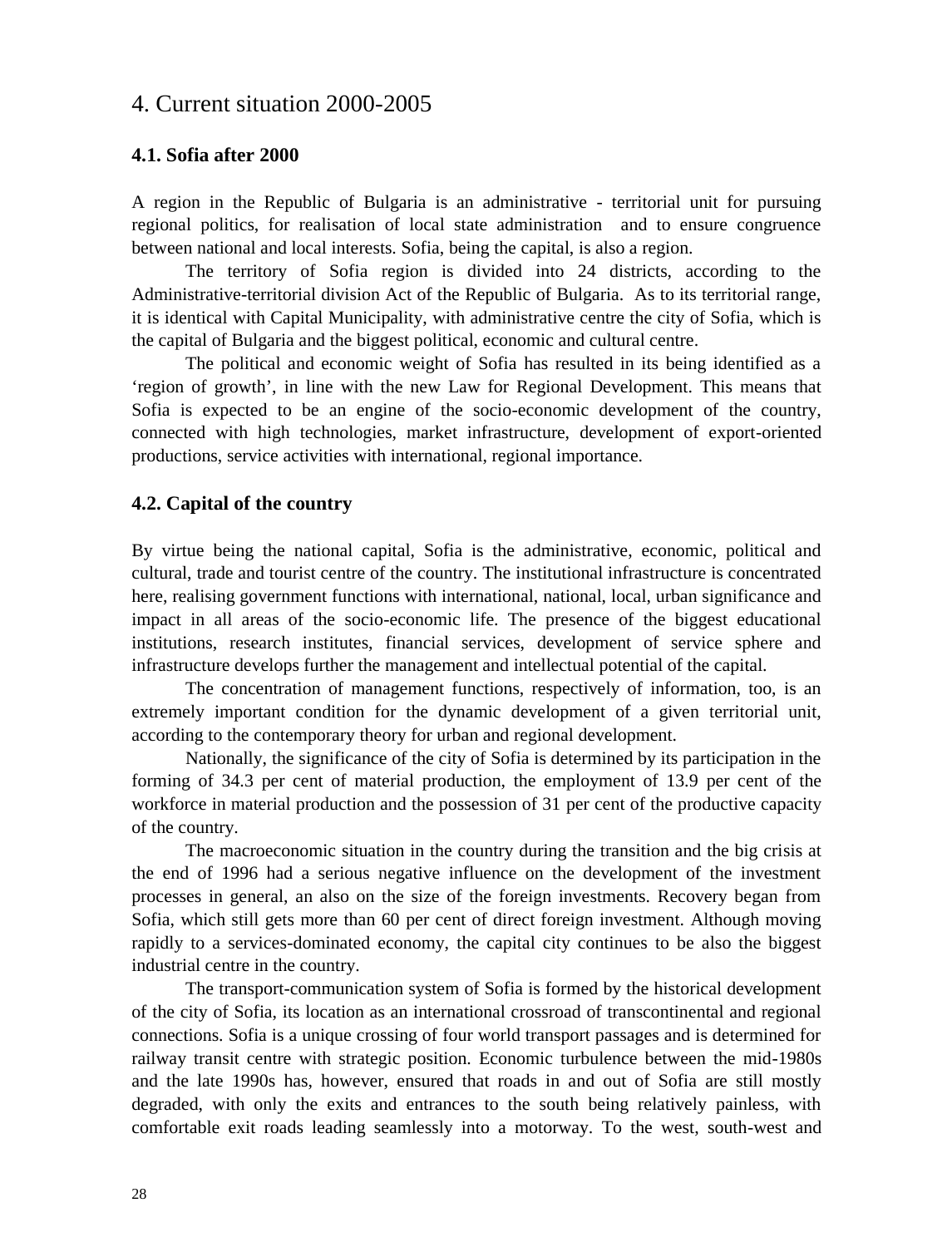north, two-lane roads ensure congestion, while the ring road's reconstruction and widening, the first for 30 years, was started only at the end of 2006. During 2007-8, work is expected to begin on constructing motorways to the south-west and west.

In the education system there are 312 educational institutions altogether, out of which 218 schools of general education,10 specialised schools, 13 high vocational schools, 47 technical schools and art schools, ten colleges and 17 universities, among which the biggest state university – Sofia University 'St. Kliment Ohridski' and the biggest private university – New Bulgarian University.

The priority tendencies, which have central place in the politics for protecting the environment in the region of Sofia, are directed to decreasing the emission and diffusion of substances and accumulation of waste. Along these lines the following measures are being taken:

∙ to monitor the composition of the air constantly;

∙ the central heating systems in the city are completely changed from solid and liquid fuel to natural gas, which allowed a sharp decrease of the emissions of noxious substances in the atmosphere;

∙ a process of providing the buses in the public transport in the capital with catalysts has been started;

∙ a lot of projects are being built, connected to the functioning of the purification plants for drinking and waste water;

∙ together with the Ministry of the environment, strategies are developed for terminating or re-basing activities, which are aggressive as regards to the air, water and soil.

The environmental tasks, which are facing the region are in all possible directions – from storing and recycling the household and industrial waste and control of air pollution, to purifying industrial waste water and improving the qualities of surface waters. As a result of actions undertaken during the recent years, the ecological situation in the region of Sofia is considerably improved in spite of the exploding number of private cars, whose numbers have doubled in ten years, and the frequency of use per car has tripled, according to the Ministry of the Interior. Severe problems continue with the Municipality's inability to find a sustainable and long-term solution as regards the depositing of household waste, with the result that periodic 'rubbish crises' hit the city as temporary waste storage terrains fill up.

A National strategy for regional development (NSRD) has been worked out for the period 2005-2015, which is the main document for determining the long-term aims and priorities of the regional politics of the country. It gives the strategic directions and levels of the regional politics and is a starting point for obtaining and distributing the funds from the EU when realising the programs, concerning the regional development.

Sofia is the focus of foreign investment in this country. For the period 1992-2004 more than the half of the direct foreign investment, FDI (about 56 per cent) in Bulgaria is directed to Sofia, and during the period 2002 -2004 their share is almost two-thirds of its total value for the country (about 64 per cent). The increasing share of the DFI in Sofia is a main factor for the organisation and fast development of the local economy, but is also an indicator for the high interest of international companies to invest in the region. It is expected that the flow of 'greenfield' foreign investments to be increased in the next years.

Although it is the fastest developing and the biggest region, the prosperity of the city of Sofia remains closely dependent on the general macroeconomic stability and on the measures of the central authorities, directed to steady economic growth and welfare of the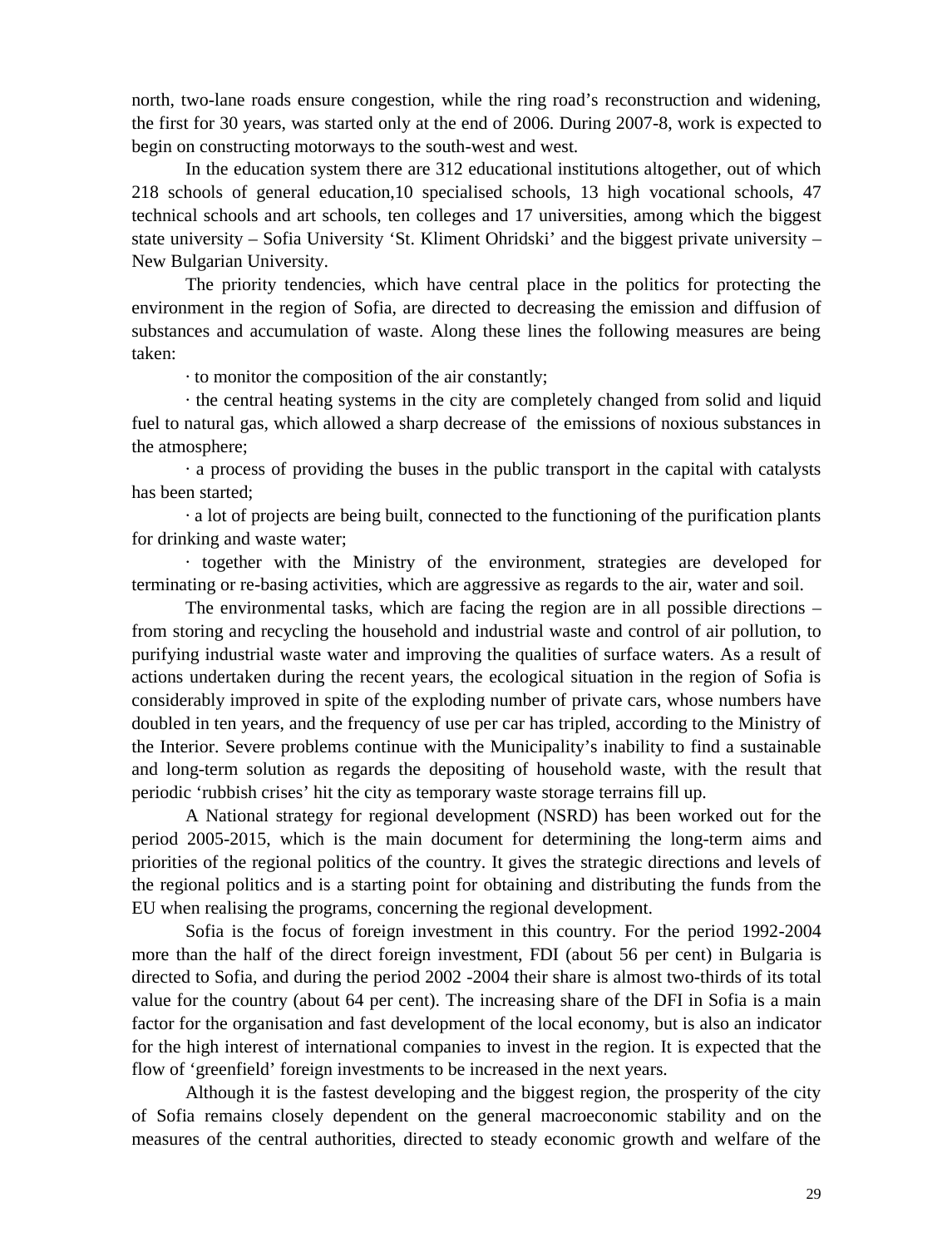nation. Comparatively speaking, Sofia is still far from the economies of the capitals in the other countries in CEE (Central and East Europe). According to the data from 2001, Sofia produces the lowest GDP (gross domestic product) per head, and the coefficient of overtaking of the capital compared to the rest of the country is one of the lowest in comparison to the rest countries, new members of the EU.

# **4.3. Demographic resources**

The demographic characteristics and valuations for the demographic condition of the Metropolitan municipality are based on the analyses of a particular number of indexes. Such as: number of population; natural and mechanic population growth; sexual, age, educational and ethnic structure. In order some specific tendencies in the demographic development to be drawn, the course of the demographic processes during the last six years are observed .

# *Quantitive parameters of the population*

The average population density for the country (2003) is 70.4 people/sq.m, whereas for the Metropolitan municipality this indicator is  $12.8$  times higher  $- 896$  people/sq.m. In 1998, the calculated population is 1, 199, 708 people, according to the population census data in 2001 it is 1, 178, 579 people, in 2003 – 1, 208, 930 people, and in 2006 – 1, 377, 531.

This population can be assessed as a considerable resource, which provides the necessary manpower for the social-economical development in the region. The population density is a result indicator from the combined influence of the natural and the mechanical movement. The natural population growth (births/deaths) in Sofia municipality, average for the period, is negative (- 3.9 ‰). The population increase has been the result of immigration to the capital, which is a demonstration that that Metropolitan municipality is an attractive territory to settle down.

The data shows that the number of the people settled down is more than the number of those who move from the city. Average annual rate for the period 1998-2003 reveals that about 31, 500 people settle down in Metropolitan municipality and about 15, 500 people move from it every year, which forms an increase from 13, 394 people (2001) to 19,136 people (2003).

The assessment of the influence of *the temporary resident contingent* of the population on the development of the Metropolitan municipality and of the city of Sofia is incomplete for of lack of reliable statistical data. Expert research shows that this contingent is within 70-80 thousand people (including daily work trips, non-resident students, temporarily employed, people on business trips from other parts of the country).

Territorially, the demographic development of the metropolitan municipality shows that there is a tendency of gradual increase in the population number of the city proper. In the region outside the city of Sofia, there is also increase in the population numbers by about 4, 000 people, mostly in the villages.

The data show that although the tendency of increase in the population number in the surrounding area of the city of Sofia, the concentration in the capital city is still too high – over 93 per cent (considerably higher part in comparison to a number of European cities of the same class as Sofia, where the part of population, living outside the city proper, reaches 30-35 per cent).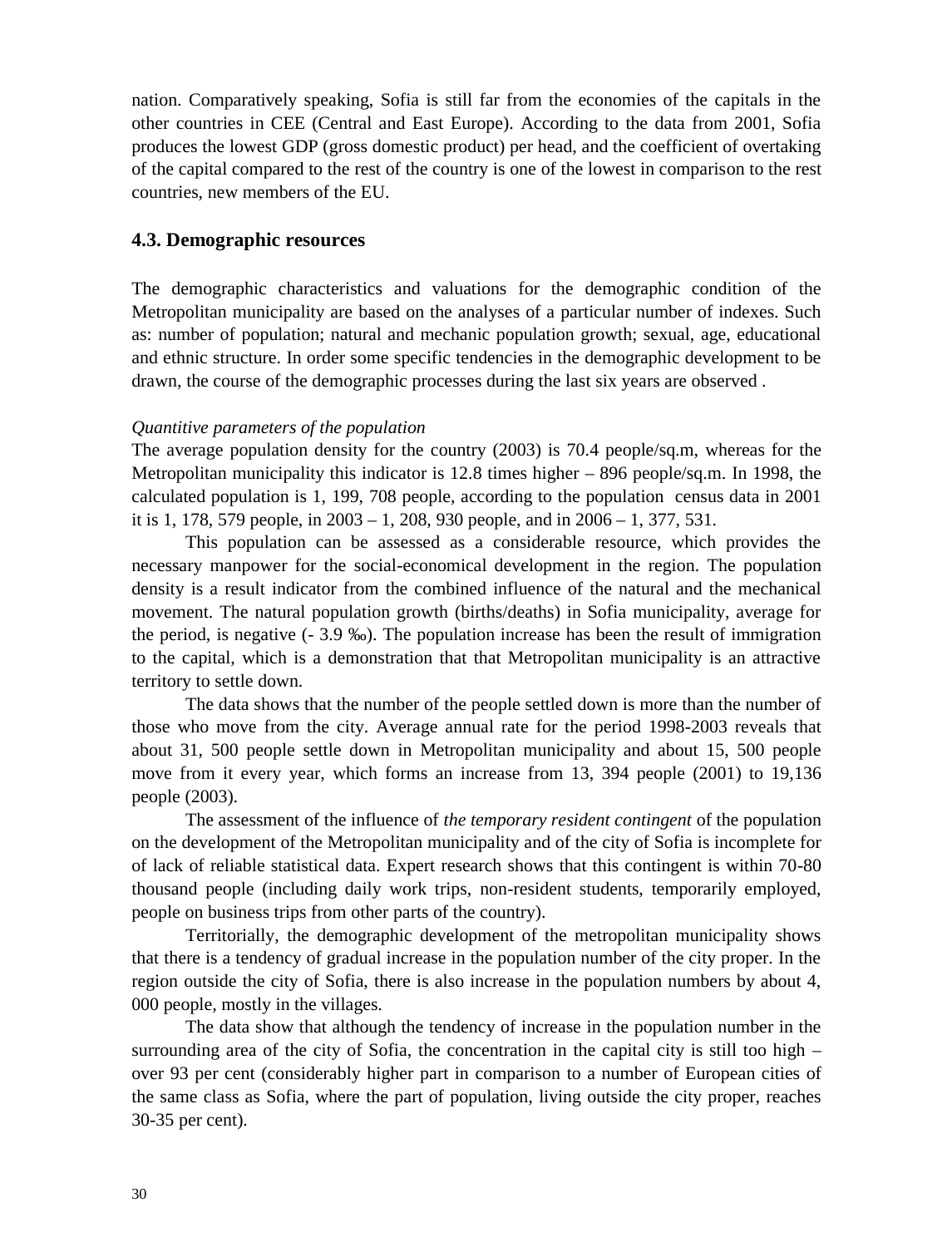While capturing proportions, official statistics continue to be incapable of estimating the true number of people living and working in Sofia. National representative surveys stubbornly produce different figures: around 1.9 million people living and working permanently in Sofia, plus half-a-million long-term temporary residents from the country and abroad. On peak days (Monday through Thursday), the number of people in Sofia touches three million, retreating to 1.8-1.9 million during the week-end.

Also polls alone reveal that at any given time there are about 20,000 tourists in the city.

#### *Qualitative characteristics of the population*

For analyzing, the data of different types of parameters of the population is used – sexual, age, educational, ethnic.

*The sexual structure* of the population in the Metropolitan municipality does not differ very much from the structure of the country and of the other regions. The number of men is approximately 47.7 per cent, and the number of women is 52.6 per cent. Observed as dynamics, the sexual structure of the population during the last five years doesn't show considerable diversions. In *comparative plan* with the census in 1992, the diversions from the standard sex structure of the population (50:50) the factual sex structure of the population in the Metropolitan municipality are as follows:

- 1992: percentage of men – 48.1 per cent; percentage of women – 51.9 per cent;

- 2003**:** percentage of men – 47.4 per cent; percentage of women – 52.6 per cent.

This diversion would hardly create any considerable problems, connected to the natural reproduction of the population, as well as to the development of the main sectors of socio-economic and infrastructural complex of the region.

*The age structure* of the population is more favourable than it is in the rest of the country, but evidence of an ageing population is observed here as well. In 2003, the proportion between the main age groups of the population is worrying: the under-18s form 13.6 per cent of the population, people in active working age - 65.2 per cent, and the elderly – 21.2 per cent. At the end of 2003 every fifth person in the region is an old-age pensioner. The prospects are, however, less dire than for the rest of the country. While the under-18ths have shrunk (15.3 per cent to 13.6 per cent between 1998 and 2003), the proportion of people in active age is increasing – from 62.2 per cent in 1998 to 65.2 per cent in 2003. There is also a process of decrease of the percentage of the population in beyond-active age, from 22.5 per cent in 1998 to 21.2 per cent in 2003.

Unlike the other regions in the country, where differences are observed in the age structure of the rural and urban population in the capital municipality, the differences are very insignificant (within 0.1 -0.2 per cent).

With the death-rate still outstripping the birth-rate, in spite of recent signs of recovery, the Metropolitan municipality will continue to count on a demographic 'influx' of active population from the rest of the country.

*The educational structure of the population* is the other important characteristics for the human resource qualities. There is a direct connection between the education of the population and the qualification of the manpower.

The educational level of the Metropolitan municipality differ sharply from that of the other regions in the country. If the children under seven years of age are excluded, the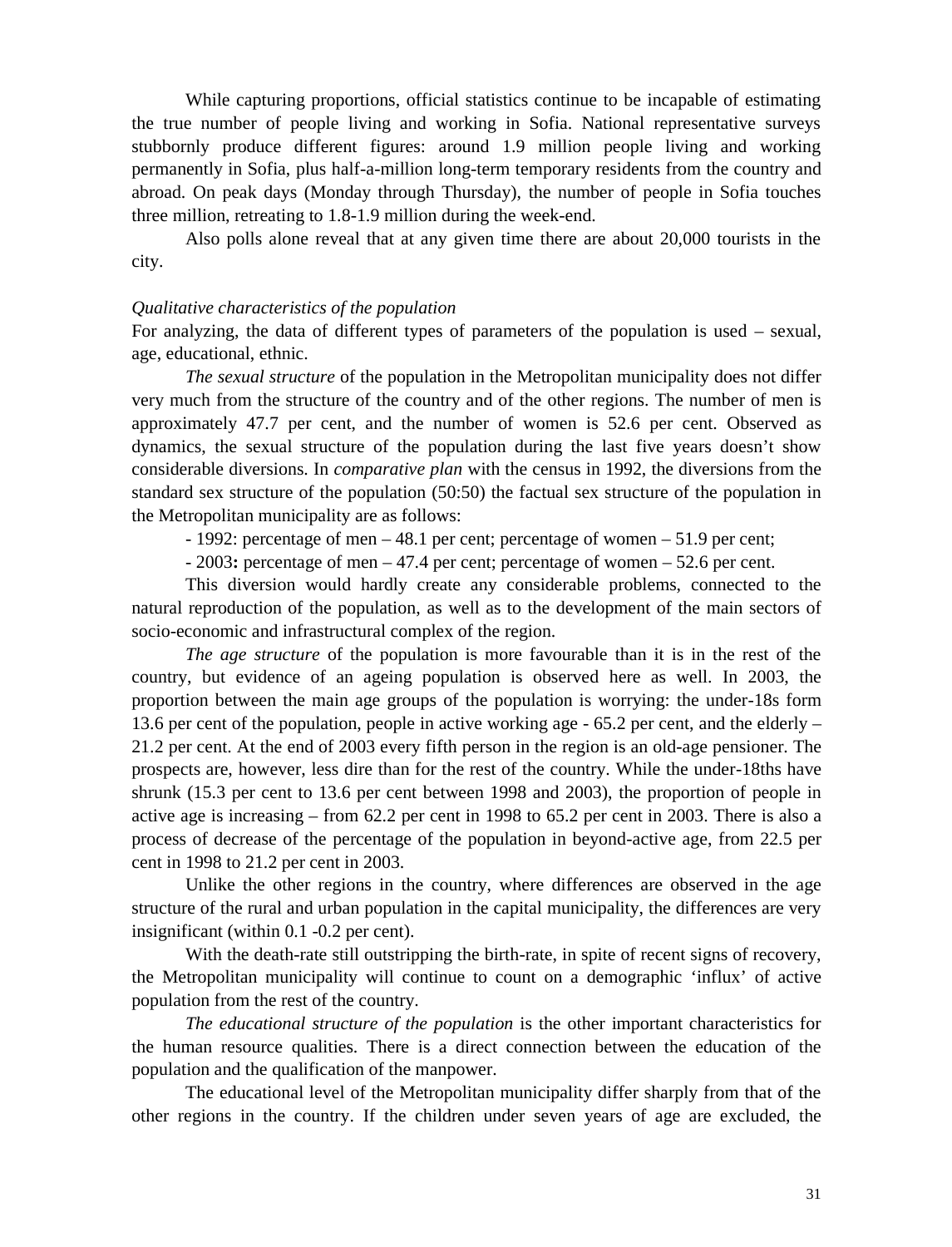percentage of the population with higher and college education is increasing up to 28.9 per cent of all the population, compared to less than 20 for the rest of the country.

*Important factors for the concentration of high percentage of highly educated population* in the Metropolitan municipality are the concentration of universities. The biggest research centre is also situated here, Bulgarian Academy of Sciences. The presence of institutional structures of high level (of executive, legislative, judicial powers), cultural and others, in which people with high educational qualification are occupied, also contributes to the high percentage of highly educated population in the region.

Sofia's districts show extreme contrasts in the educational level of the population. Five areas are distinguished, in which the percentage of the population with higher education is on average 40 per cent, and for Sredets district it is 44 per cent. A second group over the average level of the municipality is formed in the areas of Krasno selo (30.6 per cent) and Mladost (25.1 per cent). Nine more areas demonstrate the average level for the whole municipality, while four villages of the surroundings, Pancharevo, Novi Iskar, Kremikovtsi and Bankia, demonstrate from 4-5 up to 10 per cent people with hither education.

With the distribution of the population with secondary education to a certain extent the regional differences are evened out. In the new areas, the percentage of the people with secondary education is considerably higher, which is also connected to the migration of executive cadres in the past and especially from the mid-1960s until the end of the 1970s.

The educational level of the population in the Metropolitan municipality has also a positive influence on the qualification structure of the occupied people.

*The ethnic structure* of the region, on the basis of the figures of the population census in 2001, presents the following picture. The total number of the permanent residents in 2001 is 1, 170, 842; Bulgarians are 1, 124, 240 out of them; 6, 036 of them define themselves as Turkish; 17, 885 are Romanies; and 13, 652 are of other ethnic groups – Armenians, Jews, and others. Those who don't identify themselves and are not shown in the total statistics are 9, 029.

The indicated figures show that the Metropolitan municipality in ethnic respect can be identified as relatively homogeneous in comparison to the other regions in the country. The ethnic Bulgarian element is 96.0 per cent in 2001 for the region, and 85.7 per cent for the country. Second in number and percentage after the Bulgarian is the ethnic group of the Romanies. It is only 1.5 per cent of the population in the region. More compact communities of Romanies are created within the boundaries of the city of Sofia – in Fakulteta, Hristo Botev, Filipovsti residential districts.

It has to be indicated that of the other ethnic groups, 80 per cent of the Jews and half of the Armenians in the country live in the Metropolitan municipality and more particularly in its administrative centre.

Again, polls prove a much more reliable instrument (i.e. than official figures) for attaining the picture of reality, as regards ethnic composition. Besides the ethnic groups evident in the census, Sofia in fact also possesses: 93,000 migrants from Asia; 77,000 migrants from the Arab world; 70,000 migrants from Balkan countries (excluding Turkey). Turks prove to be up to eight times more numerous than in the official figures, being almost 50,000 in number. The Roma are also much more numerous, coming in (in representative polls) at almost 150,000. Sofia also has almost 40,000 migrants from non-Balkan European countries.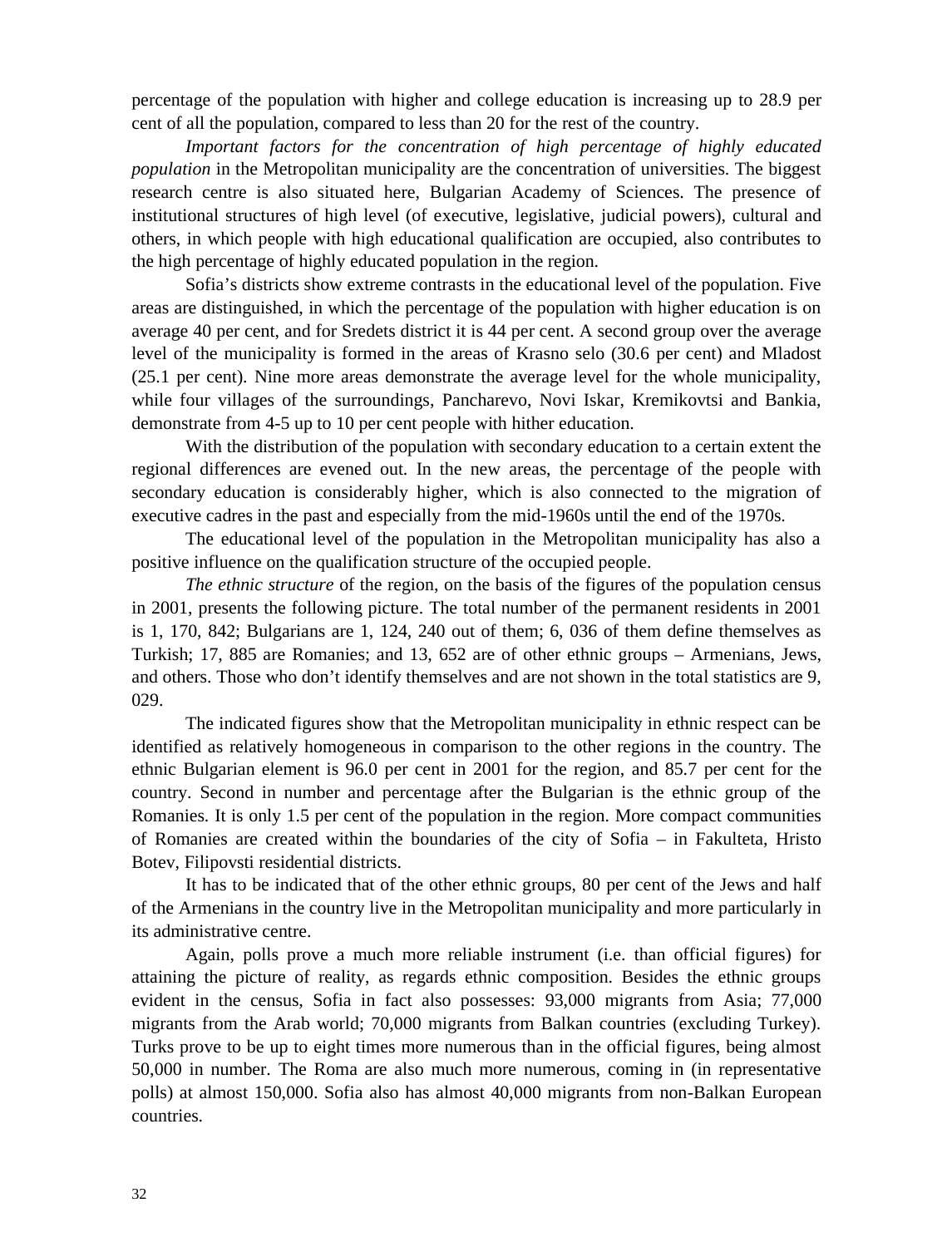Sofia may be, like the entire Bulgarian nation, still in the grips of a demographic crisis as far as the birth/death rate is concerned; but overlaying this trend is the simple fact that in any given work-day there are three times more people in Sofia than there were in the late 1980s – many of them migrants from the hinterland, Europe and the world. This influx is hardly likely to slow down, as more and more national borders open and as Sofia's industries continue to easily accommodate all newcomers.

The explosive flowering of an 'ethnic bouquet', with the almost overnight appearance of completely new ethnic and cultural groups, is a pointer to a future in which Sofia begins to see itself as a multi-ethnic and multi-cultural metropolis.

## **4.4. Labour market**

The analyses and valuations of the labour market condition in the Metropolitan municipality are presented for its two components – employment and unemployment.

### *Employment*

The employment is considered as a factor for the economic growth, the competitive power of economy and the social stability in the region. The employment of the population is presented through the absolute number of the employed people and through the relative index '*employment coefficient' (*examined as proportion between the number of the employed people and the population at the age of 15 and more).

The average annual number of the employed people in the metropolitan municipality in 2003 come up to 569, 432 people. This is 24, 891 people more than in 2001. The dynamics in the number of the employed people in the capital socio-economic complex for the period 1998-2003 enables to specify the tendency of increase the number of the employed people. The indicated figures show that the deformations developed in the population employed during the transition period are being surmounted.

*Sector structure of employment.* The employment of the population in the metropolitan municipality is characterised by great levels of participation of the employed in the tertiary (services) sector. The figures show that 75.6 per cent of the total number of the employed people are occupied in the branches in the tertiary sector of the region in 2003. As numbers and percentage of the employed, the tertiary sector dominate over the other two sectors (manufacturing and agriculture). Services have simply swallowed all labour released from manufacturing and soaks up all newcomers. The service boom is traceable to the early years of the transition. A number of service activities developed after 1990, such as: finances, credit, insurance; investment services; real estate operations; communal and public utilities and others, as well as in trade, transport and others.

This level of employment in the services sector has stayed the same (not increased) during the last three years. The main reason for this is increasing employment in the manufacturing sector, which is rapidly recovering from the aftermath of the 1990s economic dislocation.

The percentage of the employed in the private sector has increased from 3.9 per cent in 1990 to 71.7 per cent in 2003 and indicates continuous increase. The tendency for increase of the part of the employed in the private sector in the Metropolitan municipality coincides with that of the rest of the country.

In the public sector, the percentage of managerial, analytic and applied specialists is very high, and in 2002 they are two times more than those in the private sector – respectively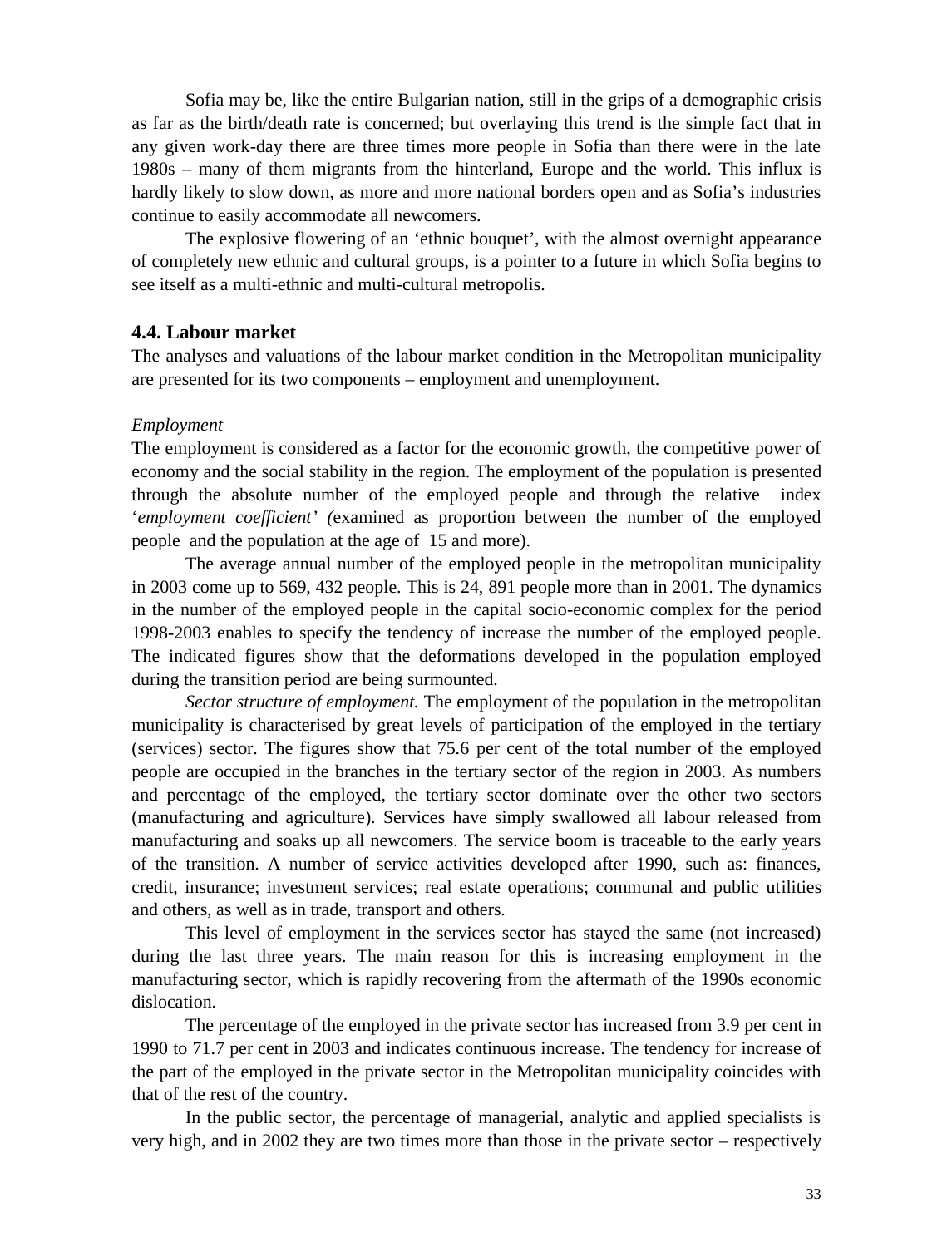63.4 per cent and 31.3 per cent. The opposite picture is observed in qualified workers, who are 6.8 per cent in the public sector, and 14.1 per cent in the private, and in workers with low qualification – respectively 6.4 per cent and 10.7 per cent.

The employment in the capital city in terms of sexual equality shows that for the observed period the correlation between employed men and women is changing to a little extent, with the percentage of men employed in 2004 being 50.8 per cent, and that of women - 49.2 per cent.

The changing economy in the Metropolitan municipality as a whole offers a good realisation of male labour. This is connected with the development of the construction branch, the development of transport and some of the branches of manufacturing industry.

*The age structure the workforce.* The age figures for the employed, about which there is statistical information, show that the percentage of the employed according to age groups is as follows:

- from 15 to 24 years of age – 7.8 per cent out of the total number of employed;

- from 25 to 49 – 72.4 per cent;

- over 50 and more years of age -19.8 per cent.

*The educational structure* of the employed indicates that the level of employment is so higher, as higher is the education degree. The biggest percentage in the socio-economic complex of the capital city are the employed with higher education degree – *university and college education.* In 1998 these specialists are 38.31 per cent of the total number of employed, in 1999 they are 37.12 per cent, and in  $2002 - 44.6$  per cent. This percentage is two times higher than the relevant for the country.

The percentage of labour force with low education level in the region is not high. In 2003 the working people with secondary, elementary and lower education is just 4.7 per cent out of all employed. For comparison, it can be pointed out that this percentage for the country is 16.8 per cent, in fact four times higher.

The data for the dynamics of the educational characteristic of employed in the region show that in comparison to 1998, there is a tendency for decrease of the number and the percentage of employed with lower education statute. The percentage of the employed with secondary and lower education is decreased almost two times – from 8.1 per cent (1998) to 4.7 per cent (2002). The indicated data show the presence of high-quality characteristics of the labour force in the capital, which have to be efficiently used.

### *Unemployment*

The number of the unemployed in the Metropolitan municipality in 2004 comes up to 59.4 thousand people. Against the background of the considerable number of the employed – 568.4 thousand people, the indicated number of the unemployed forms an unemployment coefficient of 10.4 per cent. According to this index the region has the lowest unemployment coefficient among the other 27 regions in the country.

Here again, access to representative polls is necessary in order to obtain a fuller picture. It is to be expected that, when asked by officials, people working in informal contexts would claim to be unemployed, in this way putting up the unemployed figures. Polls show that the unemployed are considerably fewer (under 48,000) than the official figures, and the workforce – considerably bigger (some 800,000 full-time, plus 280,000 part-time) than any census can reveal. Simple calculations reveal a real unemployment rate of slightly more than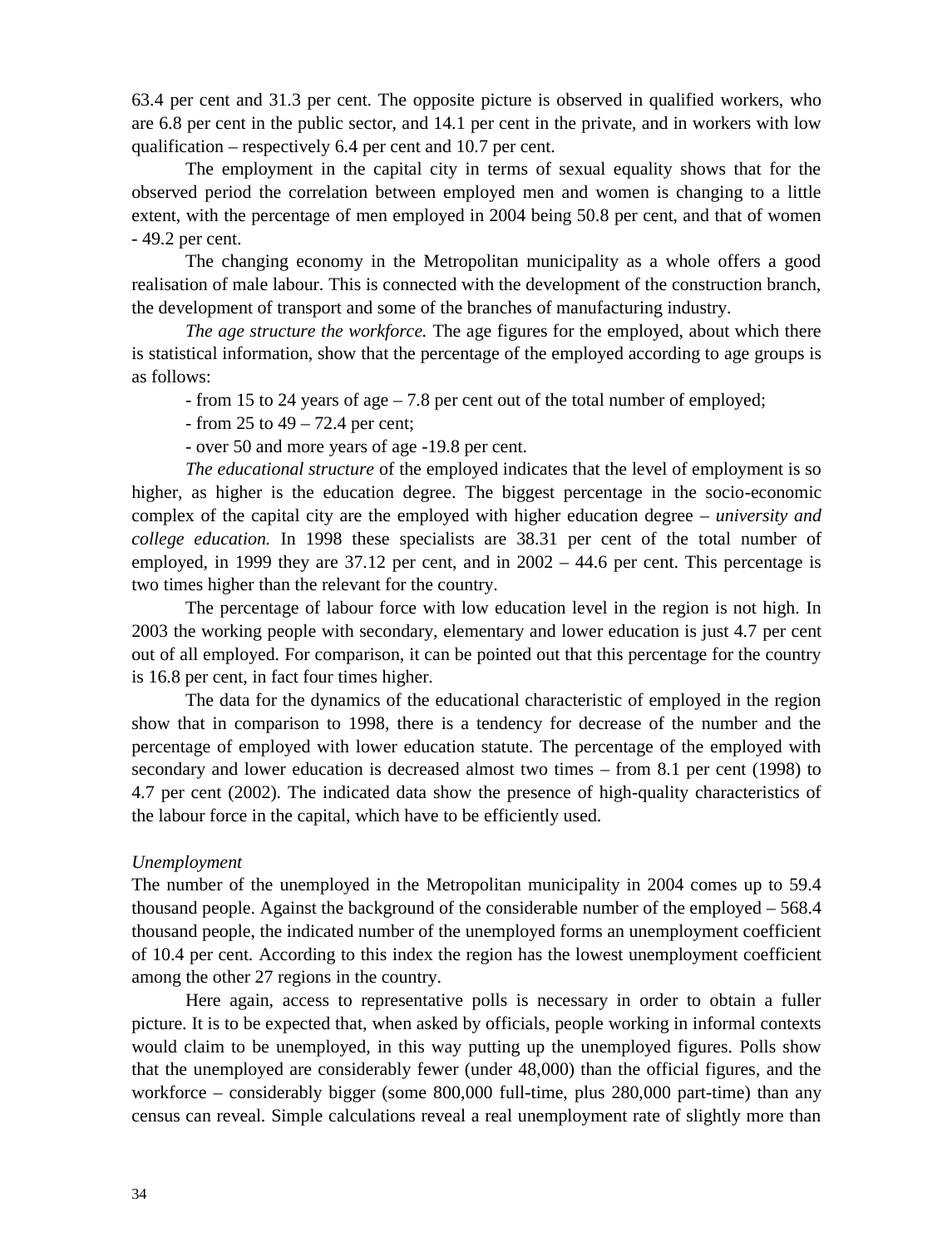4 per cent - something which tallies with the everyday experiences of both employers and employees.

The dynamics in the number of unemployed and in the unemployment level during the period 2001-2004 indicates a tendency of increase during the first three years, while after 2001 a new increase had started, followed by a little drop. The reasons for that are in the consequences from the structural reform in the real industrial and tertiary sector, which was carried out in 1998-2000. On the basis of the registered unemployed in the regional Labour agency, the unemployment in the region in 2003 is 3.5 per cent. According to this indicator the Metropolitan municipality is completely commensurable with the most developed regions in the EU.

Sofia lacks the usual discrepancy, in terms of unemployment, between villages (high unemployment) and urban areas (lower unemployment). The structure of the unemployed according to their place of residence (city-village), as well as in the number of the unemployed and in the unemployment coefficient is not laden with considerable disproportions. The reason for this is that in the capital city a big part of the population from the villages and the other three cities in the region find a job.

### *Structural analysis and valuations of employment*

*The sexual structure* of the unemployed in the Metropolitan municipality has more different parameters than the average for the country. Unemployed women of all the registered for 2003 19, 403 people are 120 thousand (61.8 per cent). The percentage of the unemployed women in the capital city is nearly eight points over the average for the country. There is a slight tendency of decreasing the number of the registered unemployed women. With the registered unemployed men, the opposite tendency is observed. Their number is increasing, which leads to improvement of the structure of the unemployed according to the *sexual equality.*

*The age structure* of the unemployed in 2003 is changing inconsiderably in comparison to that in the previous years. Essentially, the tendency the predominant group of the unemployed to include people between 30-44 years of age is kept. The unemployment among young people (includes the unemployed up to 29 years of age) is also one of the problems at the labour market in the region. In 2002 it forms 22.4 per cent out of all registered unemployed people. The municipality implements policies as regards the group of the unemployed over 50. They are 30 per cent of the registered unemployed in the capital municipality. As the circumstance is observed that with the applied gradually increase in age for pension age, it is expected that their percentage in the next years will increase.

*The educational structure* of unemployed in the Metropolitan municipality shows that a considerable part of them have high or higher education. According to figures of the Regional service of employment – Sofia, in the region among the unemployed those with high and vocational education make up 36.2 per cent of all unemployed. The unemployed with higher education are 24.7 per cent average annual percentage.

The conclusions drawn out of the analysis and the valuation of the social development can be formulated through the following way:

- Employment in Sofia is the highest in the country. This is a result of the presence of all the branches and activities of the economy;

- The percentage of the employed in the services has rocketed, which is a step to employment structures, characteristic for countries with developed market economy;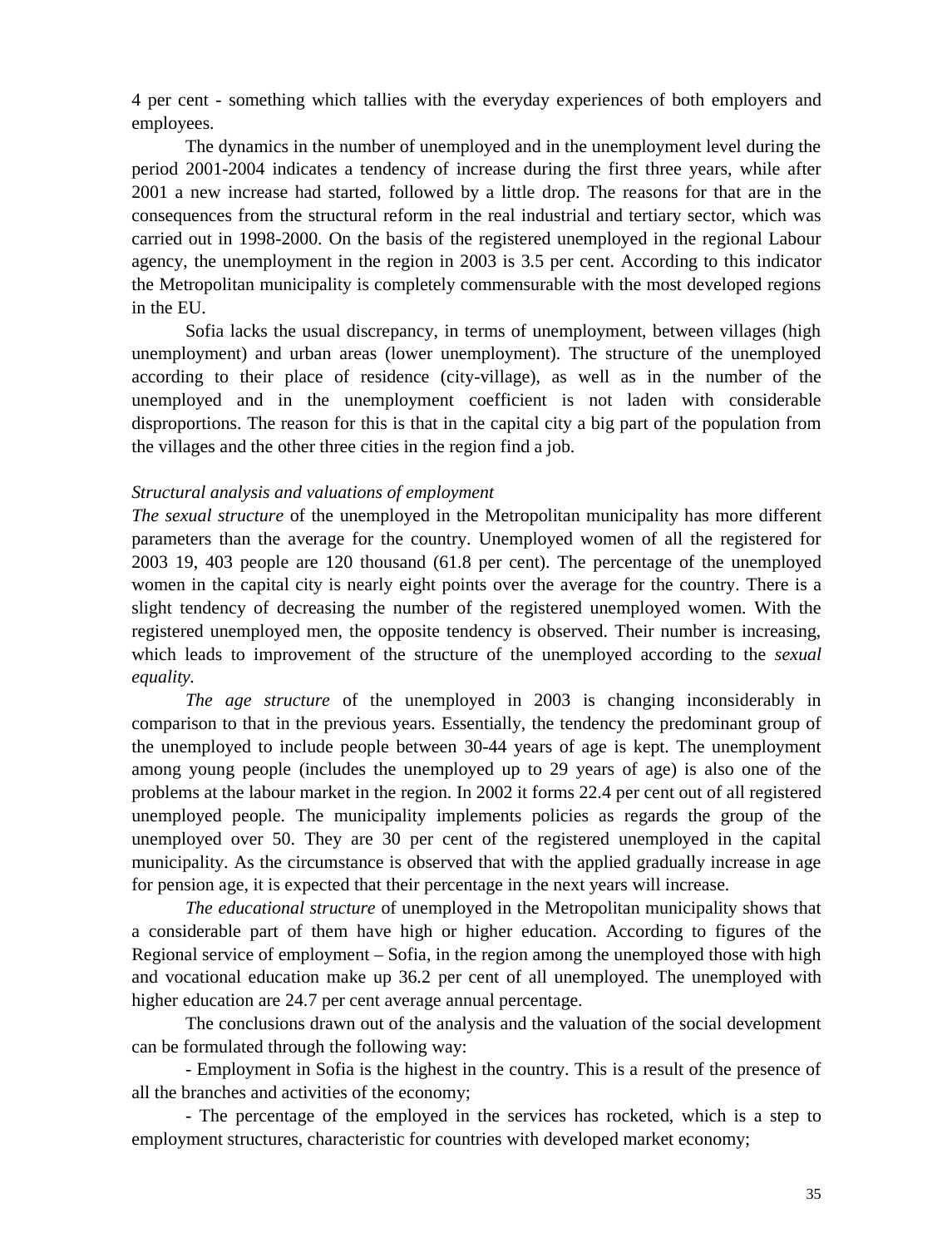- There is a tendency of reflux of the employed in the state sector and their movement to the private sector;

- A characteristic feature of the labour force (employed) is the biggest number of the people with high degree of education in comparison to the rest of the country;

- The unemployment in the region is negligible;

- A mis-match of skills (required/offered) nevertheless exists in Sofia, as well as the rest of the country. While many people with higher education, having however no marketable skills, are unable to get the jobs desired and move down the professional and qualification scale, employers continue to co0mplain of numerous unfilled vacancies for managerial positions;

The registration period of the unemployed in the labour market office is short – about five months, which is two times shorter than the average for the country. The percentage of the long-term unemployed (16 per cent) is the lowest in the country.

Income is a key factor in living standards. The main components forming income of the population are *the salary, pensions* and other social transfers (maternity pay, social aids and others), *domestic economy and entrepreneurship.*

The dynamics in the development of these components show that in the last five years in the Metropolitan municipality the percentage of income formed by salary is decreasing – from 55.3 per cent (1998) to 51.1 per cent (2004).

This clearly expressed tendency, compared to the tendency for increasing the absolute average annual amount of the salary – from 2,525 BGN (1998) to 4,237 BGN (2003) shows that the percentage of other income sources is increasing.

Apart from the decreasing significance of *the salary* as a source of income for the households, it is still keeping its leading positioning the income of the household budgets. The average annual amount of the salaries in the particular branches of the socio-economic complex varies within broad limits. In 2003, its lowest level is in agriculture, hunting and fishing - 2,596 BGN, while the highest is in the branch of financial services and real estate deals – 8, 768 BGN.

*Pensions* have a high part as a source in the income of the households in the Capital municipality. In the last years (1998-2004) they keep their importance in the household incomes – about 23-25 per cent. The average annual amount of one pension in the region is 1, 239 BGN (2003). The increase in the amount of the pensions for the examined period is much smaller than that of the salary. For the period 1998- 2003 the average salary has increased with 60 per cent, while the pension increase is 50 per cent.The other basic income sources for the households in the region – domestic economy and entrepreneurship don't show significant dynamics.

This means that the income growth is due mainly to the increase of the amount of the average salary and the increased amount of the pensions.

The percentage of food expenses in the households is still too high. This is an indication for not very high standard of living of the population. In comparison to the figures of the other regions and the average for the country, in the Metropolitan municipality there are a little bit higher percentage of expenses, connected with satisfying intellectual needs and necessities of spiritual character.

# **4.5 Social Services, Culture and Leisure**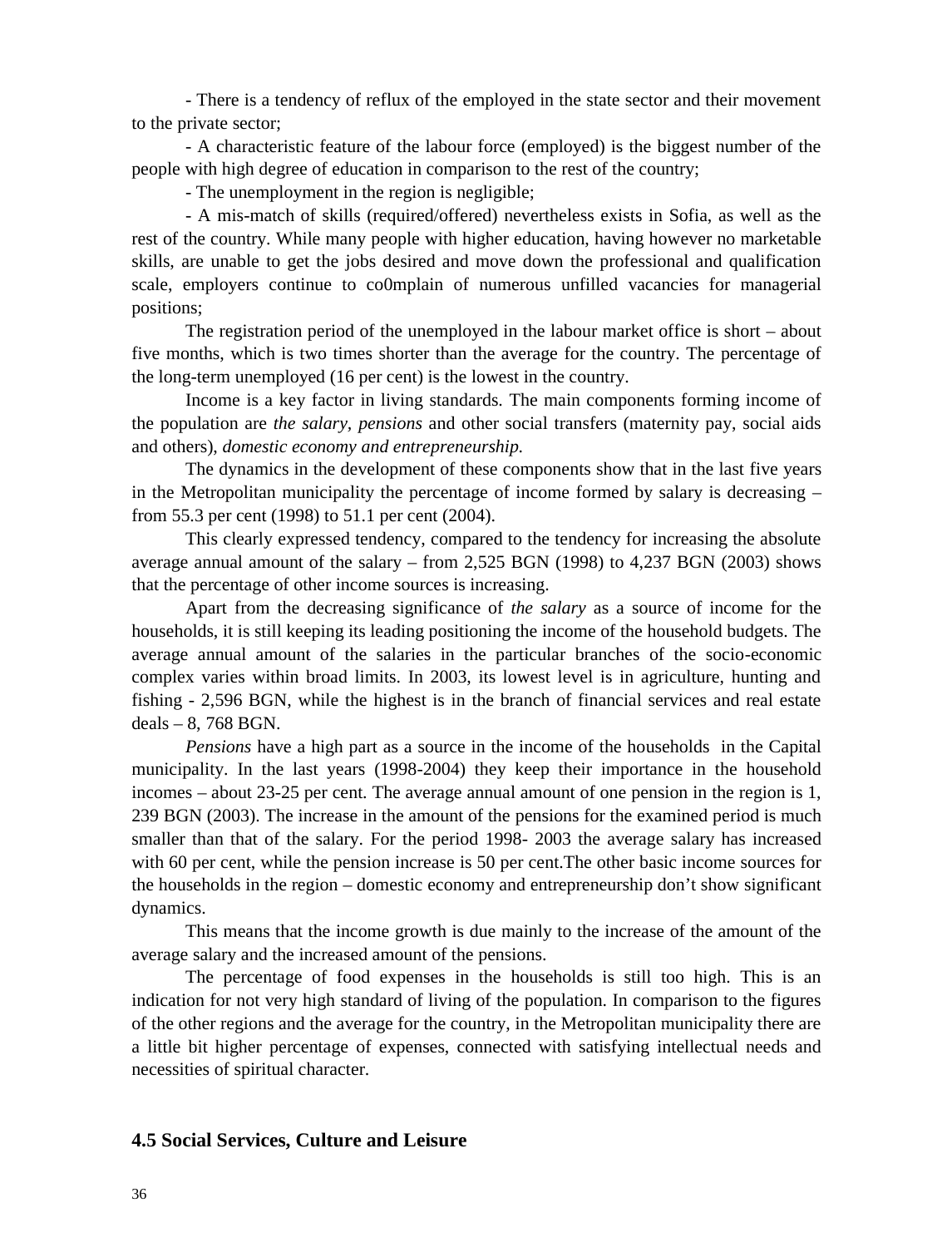### *Public health*

*The number of medical specialists* in the health institutions, functioning on the territory of Metropolitan municipality in 2003 comes to 6, 171 people, and that of dentists  $-1$ , 562 people. In the last years (2000-2003) there is no considerable dynamics in the number of physicians, which remains the same  $-6$ , 131 (2000) and 6, 171 (2003). In 2003 one doctor attends 196 people, while one dentist – 774 people of the population in the region. The number of *dentists* is definitely decreasing – from 1, 781 (2000) to 1, 562 (2003).

The leading national hospitals and medical centres are located in the city of Sofia. This includes multi-profile hospitals for active treatment (MHAT), as well as specialised hospitals for active treatment (SHAT). After 2000, the number of hospitals in the region is the same - 46. In this period there is a tendency of decrease the number of hospital beds –from10, 305 (2000) to 9, 044 (2003). The reasons for this are in the policies pursued for intensifying the preventive activity and for decrease the hospital stay. Thus a higher turnover of the hospital beds is achieved (increase the cycle of usage by the patients as their stay in the hospital is shorter), which is a contemporary tendency in hospital care.

The infrastructure of public health of the region at the end of 2003 includes 46 medical institutions for hospital care with 9, 269 beds, including ten multi-profile and 32 specialised hospitals with 9,004 beds and four dispensaries with 40 beds. Some of the specialised hospitals are of national importance and serve the population of the country.

At the end of 2003, the infrastructure of the public health in the Metropolitan municipality includes 268 medical institutions, mostly outpatient clinics.

### *Education*

Sofia is a recognised academic centre providing opportunities for acquiring all types and degrees of education available nation-wide.

Sofia municipality's educational infrastructure is of a significant scale, encompassing 306 academic institutions (general education schools, vocational schools, arts and language schools, colleges and universities, etc.). For the last six academic years, the number of academic institutions has not changed drastically but remained in the range of 306-308, of which the highest percentage (70.9 per cent) is of general education schools  $-217$ . Next in number come vocational schools - 65.

Private entrepreneurship has also demonstrated interest in the sphere of education. In 2003, there were opened 49 private schools, of which 32 provide general education and 17 – vocational training.

The national demographic crisis has also had a negative impact on the structure of education in Sofia City Municipality. It has brought about a decrease in the number of students in all types of school. At the initial stage, this might prove beneficial as it provides an opportunity for a general introduction of 'one-shift' academic schedule in all general education as well as vocational schools. In time, however, it may turn out that the original infrastructure capacity is not exploited to the full due to the shrinking numbers of school students.

The capital city is also the biggest graduate studies centre in Bulgaria with a total of 19 universities and specialised colleges, which comprises 45.2 per cent of all graduate schools in the country. The significant role of Sofia in the sphere of university and college education is also proved by the fact that most of universities and specialised graduate schools here have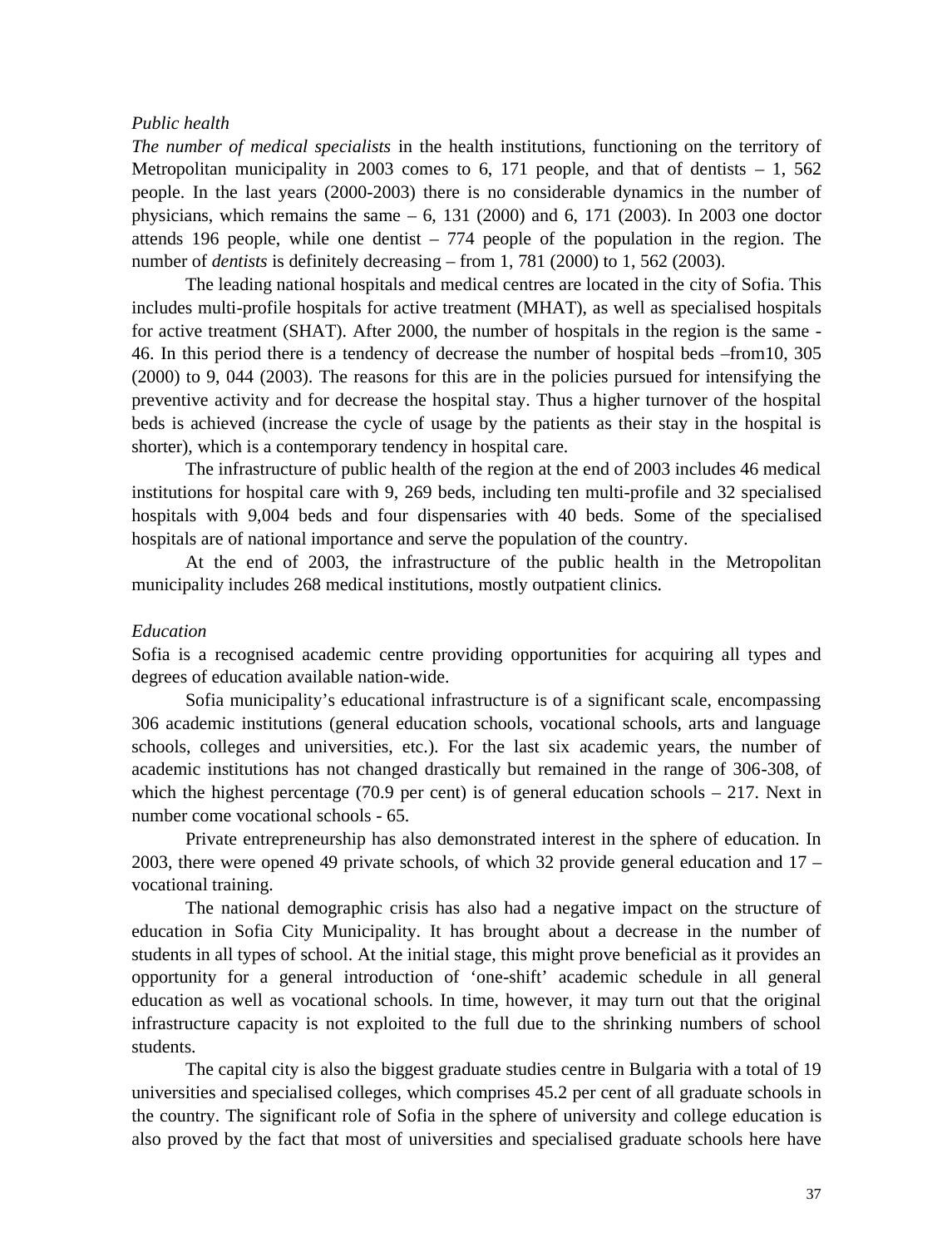national functions and long-lasting traditions. 44 per cent of all graduate students in Bulgaria study in these Sofia-based universities. The total number of teachers in the graduate studies field is 10 127.

## *Culture and leisure*

There are numerous cultural institutes, churches and cultural monuments on the territory of Sofia City. Most significant cultural sites of structural character in Bulgaria are located in the capital: theatres, museums, art galleries, movie theatres, and so on.

*Theatre houses* (23 in 2000) are a major infrastructural component of culture. Most of them (19) are drama theatres but there are also two puppet theatres, one opera theatre, one musical theatre and a ballet theatre. Most theatre houses in Sofia are to be found downtown and on Rakovski Street. There are also private theatre companies that present their performances on different stages.

*The museums* on the territory of Sofia Municipality are mostly profiled – 21 out of a total of 30. The most significant among those are the National Museum of History, the Archaeological Museum, the Museum of Ethnography, the National Museum of Natural Sciences, the National Museum of Military History, and others.

The films shown at Sofia *movie theatres* are with subtitles in the Bulgarian language, which is very good for foreigners. Over the last few years, there have been built two cinemacomplexes 'Arena Cinema', which are among the most high-tech movie theatres in Europe. The total investment was about 30 million euros. Each site is more than 17 000 square metres and incorporating 15 comfortable halls with a total capacity of 3024 seats and equipped with state-of-the-art cinematographic technology. Several other multi-screen cinemas have (one in the Palace of Culture underground passage, and the other in the 'Sofia Mall', opened at the end of 2006) drawn an increasingly large viewing public. These developments have, however, ensured the demise of the old-style 'neighbourhood cinema', with the one of the few survivors (Vlaykova) doubling up as a culture centre, and the other (Cinema House) being basically a viewing club for the cinema professionals and their entourage.

The most recurring component of the cultural infrastructure of Sofia City Municipality is the so-called *Chitalishte* (cultural centre). In the villages of the region the *Chitalishte* is the single compound entity of cultural activities. Out of the total number of 115 *Chitalishta*, 79 are in the capital city, four – in Novi Iskar town and one– in Bankya town.

There are also many *libraries* – by 2001, in Sofia City Municipality there were functioning a total of 512 libraries, most of which were at schools (211), at *Chitalishta* (116), at various institutes (41), at universities (29), at healthcare institutions, and others. Among those, the National Library 'St. St. Cyril and Methodius' has leading regional and nation-wide functions together with the Central Research and Technical Library and the Sofia City Library.

As regards more contemporary forms of leisure and *lifestyle*, such as eating out, nightlife and club life, and so forth, neither the official statistics, nor the data collected by professional organisations are to date exhaustive. Nevertheless, there are a number of estimates that can be formed, regarding the forms of leisure attractive to the creative class, on the basis of existing Sofia guides.

On an average week, in the city proper more than 200 profiled leading restaurants advertise their existence, coming on top of several hundred further more modest, neighbourhood-only establishments. On top of these come around 20 beer gardens and 80 to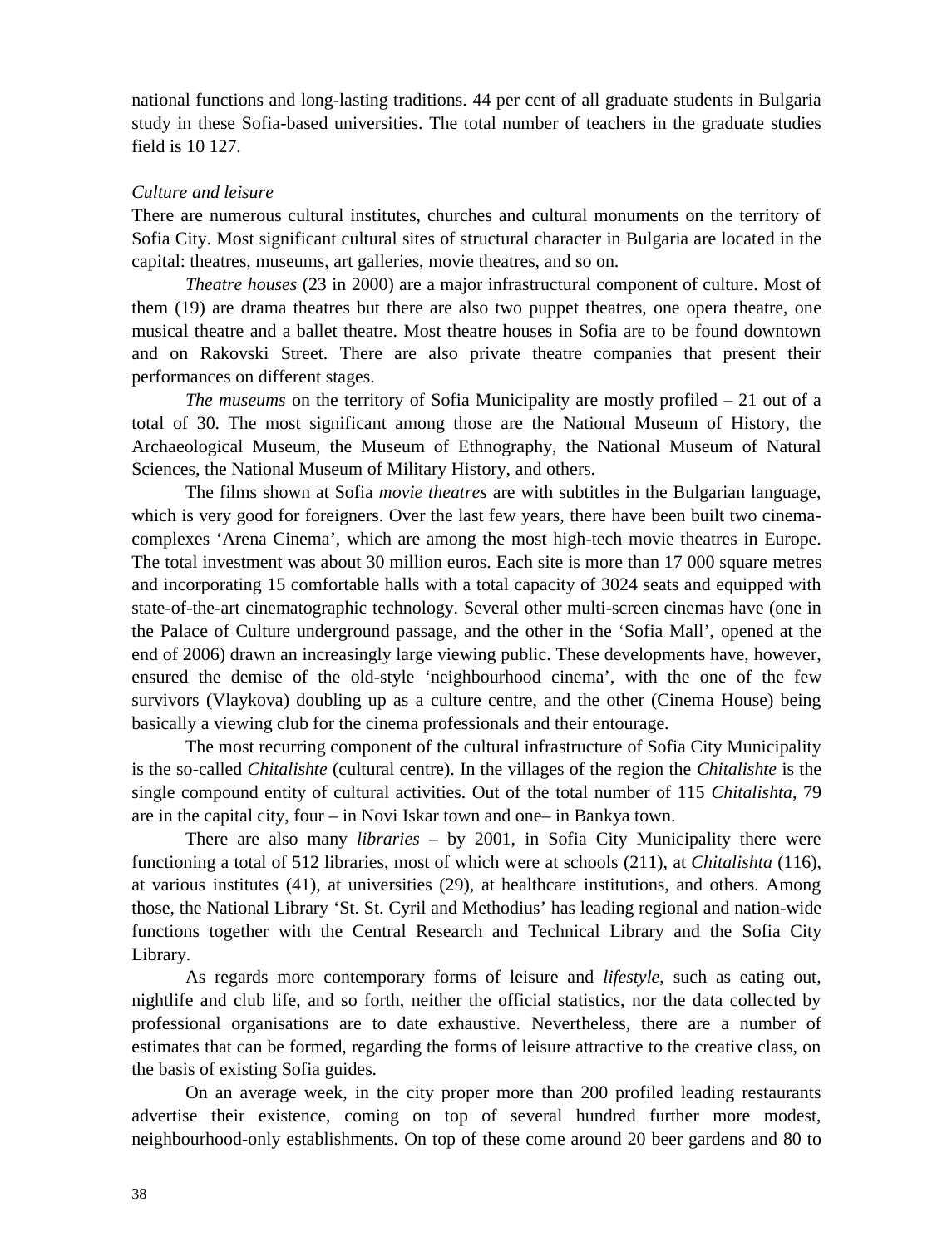90 up- and mid-market pizza houses, which numbers again come on top of more numerous still modest establishments.

More than 200 profiled night-clubs advertise in the various guides, servicing every possible music and ambience taste. In an average week, some 80 live music acts perform in the 'live music' category of these clubs.

### *Accommodation Options*

There are numerous accommodation options in Sofia: luxury and first-class hotels, lowercategory hotels, private apartments for rent and hostels. The five-star hotels are 'Sheraton', 'Hilton', 'Radisson', 'Hrankov' and 'Kempinski-Zografski'. The four-star hotels are 'Sofia Princess', 'Rodina', 'Maria Louisa', 'TBS Ambassador' and 'Gloria Palace'. The rest are three-, two- and one-star hotels.

## *Dining Out*

Most of the above hotels have their own restaurants, sandwich buffets and snack bars. Some of them also have night clubs and discotheques. In Sofia one can find an exceptional variety of diners, small restaurants, pizzerias, national cuisine restaurants and foreign cuisine restaurants, self-service places, cafes, open refreshment stalls that offer sandwiches, toasts, burgers and falafels, as well as luxurious restaurants, wineries and clubs. Daily meals would not cost you more than 20 lev – you can easily have for lunch just a pizza and a glass of wine. The places of a higher standard would require about 60 lev per day. Menus in them are generally both in Bulgarian and English, there are waiters that serve you and the whole ambience is very nice. The meals at the highest category restaurants cost about 90 lev per day. Gastronomists who like specialties and bonne bouches as well as brand drinks would need to prepare 100 lev and more.

The highest number of places to eat is in the downtown area of the city. The pizzerias and restaurants on the small as well as the bigger streets outside the downtown area are clearly visible and well-advertised. Typical working hours are from 11 am to 11 pm – of restaurants, and 08 am to 08 pm – of diners. Pizzerias and fast-food chains work until midnight and there are also 24-hour restaurants. There are also small booths that sell selfmade snacks and pastry as well as various typical Bulgarian refreshing drinks (e.g., *boza, ayrian*) and work from 06 am until 06 pm.

Guests to Sofia city will be able to easily find a variety of food products as there are numerous groceries, greengroceries, gourmet shops and beverages shops. There are also many 24-hour supermarkets both in the city centre and in the various city districts, which guarantees availability of food for the tourists at any time. The practice of booking tables at highercategory restaurants ensures clients' good mood and tranquillity. Following the European model, hypermarkets are located in the suburbs and outer areas of the city. Most prominent among those are 'Oasis', 'Metro' and 'Billa'.

# **4.6. Housing and Residential Properties**

According to March 2001 census data (population and residential property statistics) the housing situation is as follows:

- Total dwellings in Sofia region: 516 502;
- Total dwellings in Sofia city: 468 947;
- Total dwellings in Sofia surroundings: 47 555;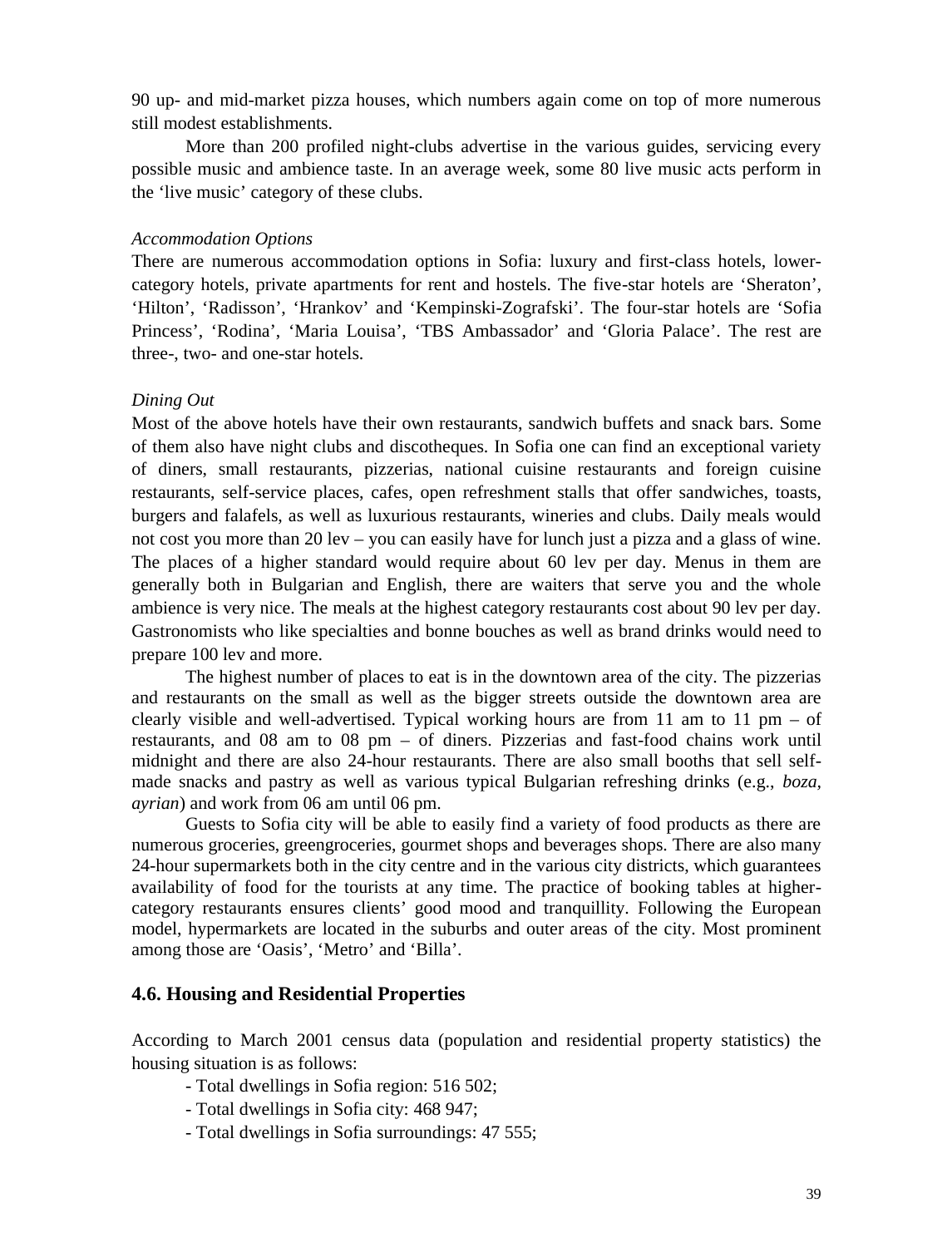- Total dwellings in the active impact zone: about 65 000.

The predominant percentage of dwellings is brick buildingsThere are a significant number of prefabricated buildings in the city  $-42$  per cent. The structure of housings in the city is quite unfavourable in terms of the number of rooms in one apartment: 20 per cent are one-room apartments (according to current nomenclature these are studios) and 40 per cent are two-room apartments.

The ratio housing vs. residents is the following:

- Average ratio for Sofia region: 2.27 residents per dwelling;
- Average ratio for Sofia city: 2.34 residents per dwelling;
- Average ratio for Sofia surroundings: 1.64 residents per dwelling;
- Average ratio for active impact zone: 1.47 residents per dwelling.

It may seem that there are no housing problems in Sofia city municipality – especially, if we take into account the high rates of housing utilisation (from 436 dwellings per 1000 people in Sofia city in 2001 to almost 677 dwellings per 1000 on the average for the municipalities in the active impact zone, which is equal to more than one dwelling per person) and the impressive construction activities, which has moved from the periphery of the city and suburban residential districts on to the old neighbourhoods of Sofia centre as well as in a number of villages with favourable environment. In fact, there are disturbing processes under way that bring about deterioration of residential properties and housing environment, growing deficits and higher territorial disproportions.

*Degradation* of the housing environment is particularly alarming due to the fact that in the next 20 years both the city and, to a significant extent, the active impact zone, will mostly rely on the current residential properties available. These properties, however, undergo constant degradation because of the slow process of replacement of its depreciated parts, the lack of basic maintenance practices and the fact that 205,000 dwellings are in prefabricated buildings and 5,000 more – in the active impact zone, which require more repairs and maintenance.

The same housing degradation can be observed in the villages around Sofia where people live in old solid buildings.

Current shortages relate to:

- Total dwelling area per resident  $(22 – 27)$  square metres whereas European standards require 40 square metres;

- Number of rooms (there is a serious shortage of dwellings that havetwo or more rooms (these comprise only 40 per cent of all housing in the city).

These shortages are due to a number of economic, managerial and town planningrelated reasons:

- Housing availability is more and more limited;

- The State has been neglecting its economic responsibilities to residential properties (when it comes to providing dwellings to disadvantaged people as well as securing proper infrastructure);

- Budget allocations for housing are insignificant;

- Town planning has slowed down and covers smaller and smaller parts of the city while at the same time the inadequate regulative framework does not provide enough opportunities for diverse dwelling formats, including a higher percent of one-family houses.

The public sector as represented by the State and the municipalities does not have a clearly formulated housing policy and thus there is no such state policy currently in force.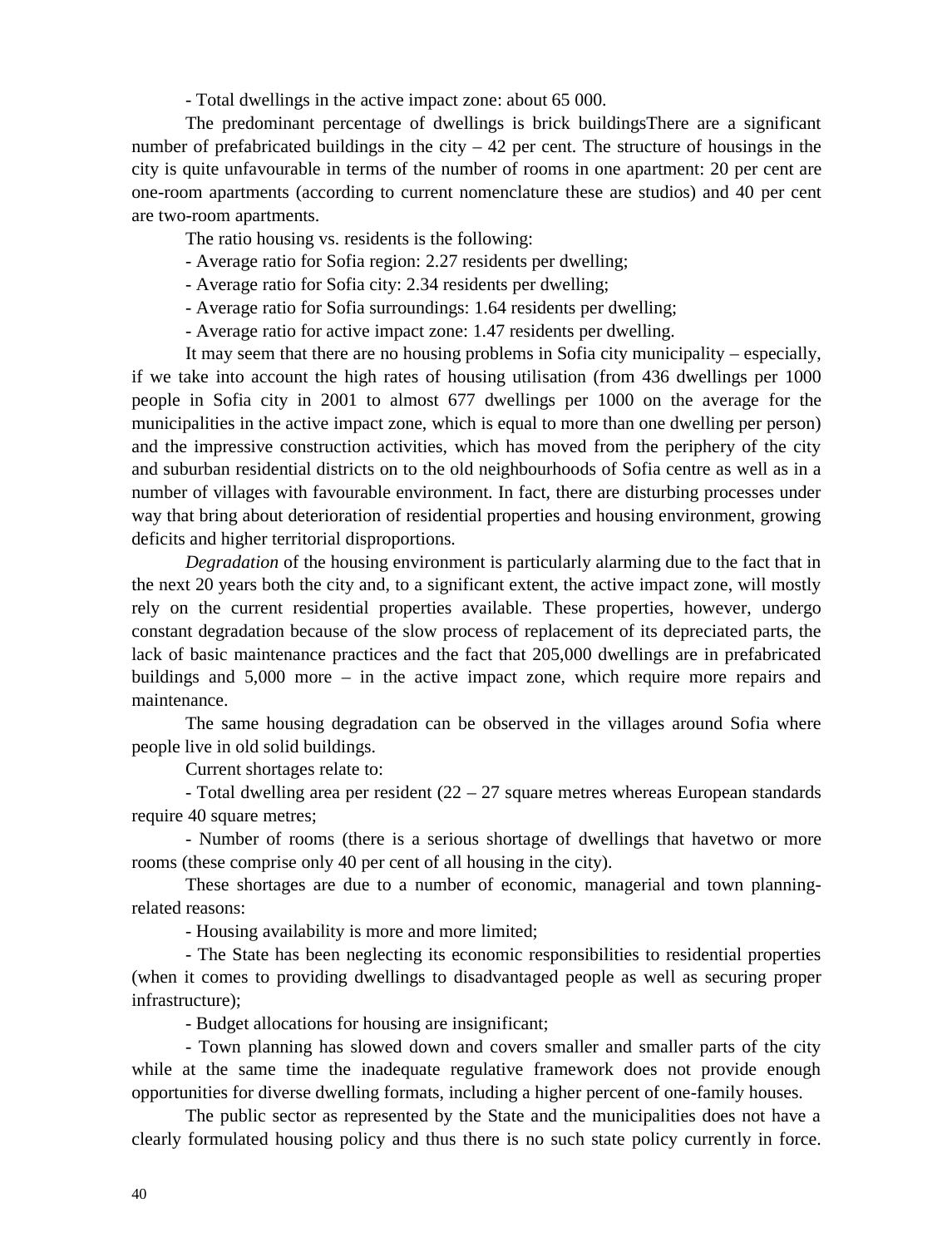There are no well-developed housing legislative system and relevant regulatory framework. No state or municipal institutions have been established for the governance of this sector. There are no relevant non-government structures either. There are no specific economic entities to regulate the acquisition and management of land resources and the subsequent building of infrastructure and public utilities so that these lands become attractive for housing projects. There is no efficient management of condominiums, which comprise about 70 per cent of all residential properties.

There are also problems at the level of regional structures:

- Serious territorial disproportions and precarious irregularity in terms of space utilisation;

- Danger of over-urbanising of certain areas and related degradation of natural environment;

- Contradiction between attractiveness of certain suburban territories with respect to inhabiting and housing, on the one hand, and their inefficient infrastructure maintenance and difficult access for transport, on the other;

- Critical, and in some cases disastrous economic deterioration and depopulation of most suburban areas.

The problems at the level of individual residential units of the compact city are strictly area-specific. The most noticeable concerns are those of the downtown area.

Most old neighbourhoods are crumbling (especially those to the north of *Todor Aleksandrov* Boulevard): what we see is dilapidated and badly maintained buildings, deteriorated infrastructure and neglected environment.

Residential areas are generally characterised by lack of functional, communicational and special integration within the current city structure. The technical infrastructure has not yet been finalized; public services networks have not been efficiently developed; underground parking lots are still to be built; there have not yet been designed urban plans for a number of large lots that continue to be neglected and not maintained – all these aspects paint a picture of a non-attractive and depressing housing environment.

Serious structural-planning problems were created as a consequence of restitution of land plots (frequently, between blocks of flats) which brought about a co-existence of privately-owned housing with municipal ownership of the land. This makes it very hard to organise any type of maintenance of open spaces. Also critical is the situation of the prefabricated buildings, because of their deteriorated operational, heating technology-related, sound-absorbing and aesthetic qualities and the depreciation of engineering installations.

The problematic neighbourhoods (ghettos) are mostly populated by the Roma minority. They are to be found not only in some districts of the compact city (the districts of Hristo Botev, Fakulteta, Filipovtsi and the north-western part of the central area) but also in the towns of the active impact zone (Dragoman, Slivnitsa, Kostinbrod, Bozhurishte, Svoge and Elin Pelin). The style of living and the housing standards of these neighborhoods are unacceptable for a European capital. These areas need a general restructuring initiated by the public at large and taking into account their social, economic and demographic specifics.

The so-called 'Vitosha Mountain Foothills', i.e. the 'green' southern parts of the city experience serious structural problems as well. Although this is the zone with most intensive market activity, the lack of an adequate sewerage system and water-supply capacity, as well as hectic market developments, threaten to degrade the positive aspects of this residential environment.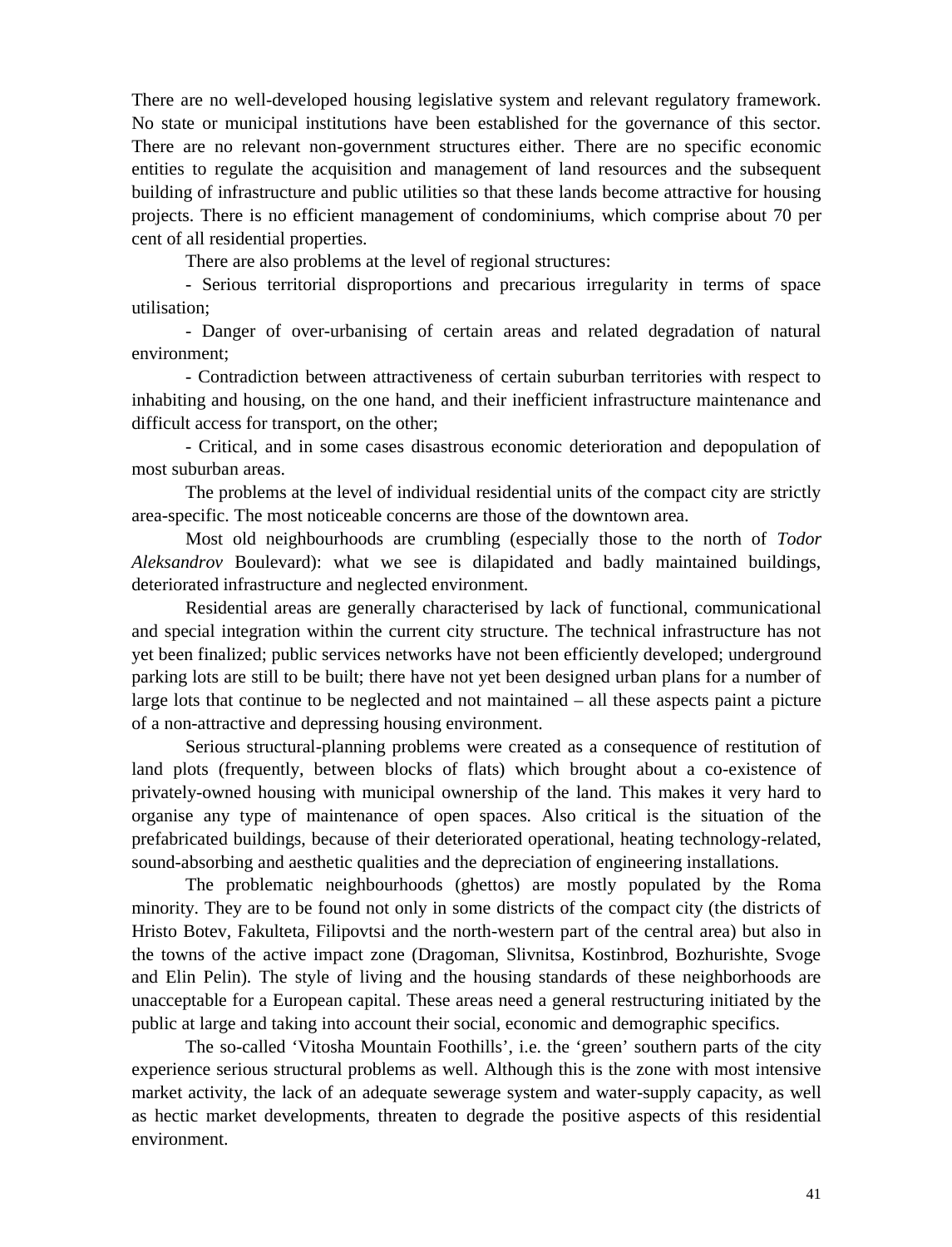The so-called 'Northern town' also presents specific problems within the compact city as such. This general zone is in an unprivileged position compared to the 'Southern town' in terms of transport accessibility, environmental conditions, market activity, price levels, social and economical profiles and other factors. An important prerequisite for doing away with this general zone discrepancy is to eliminate the very serious pollution caused by 'Kremikovtsi' metal giant and the conversion of northern industrial areas of the town. A good chance for elimination of the discrepancy in the development of the Northern and Southern zones is the building of the collective trans-European transportation corridor, which will be passing to the north of the city and in this way will represent a northern axis of economic activities linking the two zones.

Alongside the problems of the compact city, the towns in the suburban area and the active impact zone there are also issues that need a solution and that are specific for the small city:

- A process of replacement of permanent residence by temporary (seasonal) residence;

- A replacement of traditional architectural profile and functional and spatial specifics of these city that exhibit a potential for rural tourism development.

### **4.7. Street network and national transportation network**

The development of the transportation and communication system in Sofia region has been undertaken in such a way so that conditions are created for its interlinking with the European highway infrastructure. In this respect, it is necessary to interconnect this international corridors network with the transportation and communication network of the city and the region through a reconstruction of existing and building new connections.

The transportation system of the capital is well-developed, but continues to be overloaded at peak times; and is an important part of the national transportation network. In Sofia there are in operation all types of transport with the exception of water transport.

### *Public Transport*

The underground railway (metropolis) is the backbone of public transport, although there are to date only eight stations along a single line, linking the western suburbs of Lyulin, Obelya and Zapaden Park to the centre. There is envisaged the building of two main diagonals: *Obelya* Residential District-Centre-*Mladost 4* Residential District (with a detour to Sofia Airport) and a second diagonal: *Nadezhda* Residential District-Centre-*Manastirski Livadi* Residential District.

The underground system will have a number of main connections with the railway network in the vicinity of Sofia Airport, which provide an opportunity for integrated operation of underground and railway. The current level of development of the underground infrastructure does not permit it to implement its functions in a full-fledged manner, although the percentage of underground passengers is gradually on the rise.

The tramway system has been developing and being restructured to implement the functions of transporting passengers to the metropolis and at longer distances. New routes have been constructed and others have been closed down as their functions will be taken over by the metropolis. The overall structure of the tramway network takes into account the development of the underground.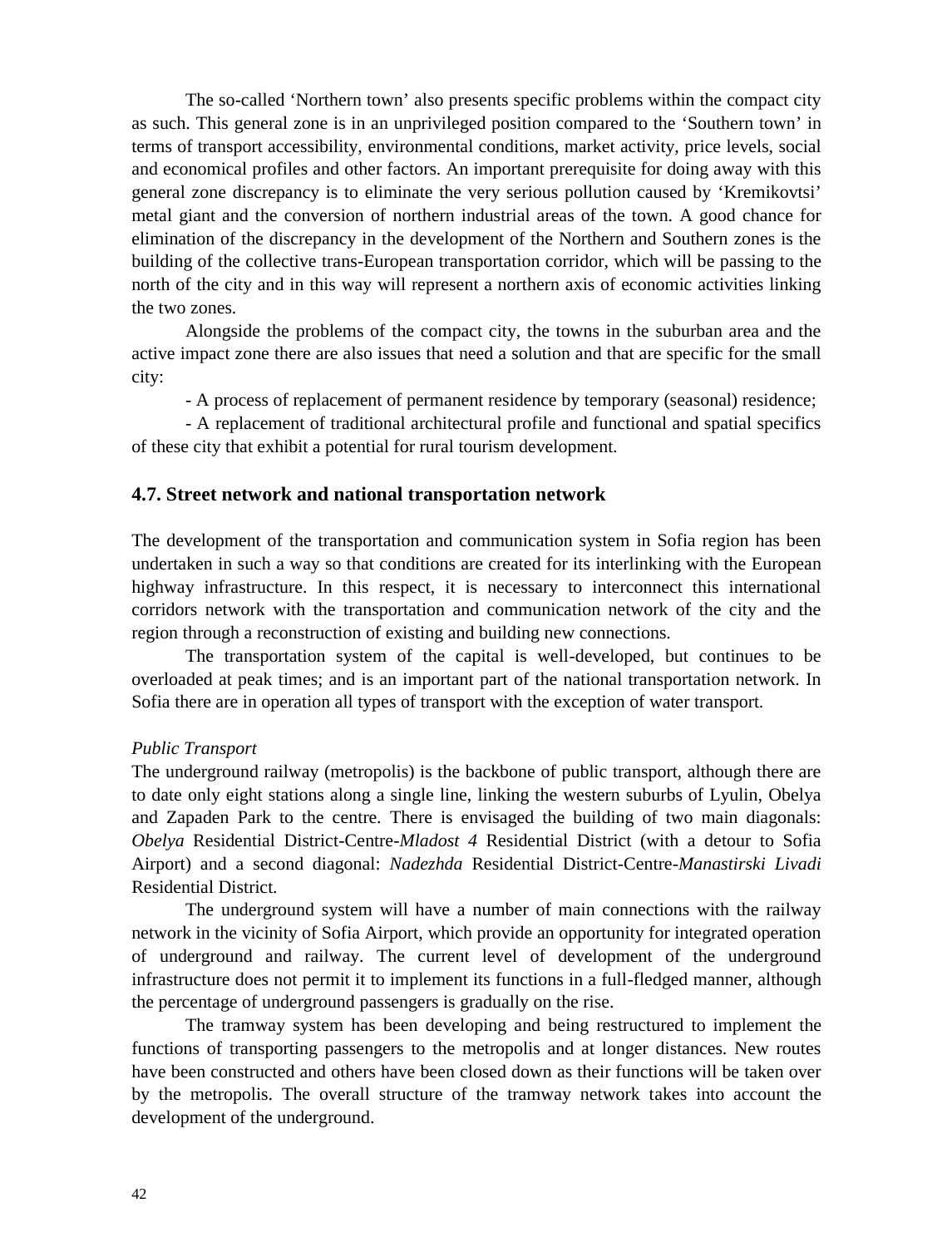There are still many people who travel by bus. Bus transport will be developing mostly for serving the peripheral areas. Trolley-bus transport will evolve through expanding its lines network as its main functions are also supporting to the main transportation means in the city. However, being an environmental-friendly mode of transport, the trolleys will be probably substituting some bus lines that have a full 24-hour passenger load (mainly the ring lines).

Less and less people use public transport compared to those with cars. The introduction of more comfortable public transport vehicles has partly improved the quality of transportation services although according to 57 per cent of respondents the transportation services are not efficient enough.

### *Railway System*

Sofia is the most important railway centre in Bulgaria, as it is responsible for the operation of the connections with the interior of the country alongside five directions. There have been built eight railway stations (*Central Station, Sofia North, Ilientsi, Poduene, Iskar and Zaharna Fabrika*) together with respective engine and wagon depots. Sofia is also the administrative centre of Bulgarian State Railways Company.

Compared to the average national situation, the railway infrastructure of Sofia is comparatively well developed. However, compared to other European cities this is a more quantitative than qualitative development. There arethreetimes heavier freight transport going through Sofia railway station than the amounts the region itself receives and sends (consumes and produces). The relative ratio of transit cargo has been increasing. While Sofia 'provides for' the railway network about 3-4 per cent of overall traffic, 20 per cent of transit railway traffic for the whole country (loaded in-shore or off-shore) goes through Sofia hub.

These facts define Sofia region as a railway transit centre and are one more proof of the strategic location of Sofia city and its locality, which has not been exploited efficiently as yet. It is necessary for the railway network to be more oriented towards providing aroundtown and in-town transportation services.

### *Bus Stations*

The current state of bus stations is unsatisfactory. Some of them should be reconstructed anew and equipped in a way that corresponds to EU requirements. The goal of these modifications is related towards the creation of a common transportation system, the components of which will complement each other and function harmonically and in synchrony. It is necessary to close down some of the present inner-city bus stations so that the respective lots are vacated for more attractive activities. These bus stations will be moved into the city periphery and in the immediate vicinity of underground stations, railway stations and tram stops so that connections are established with the public transport system, railway network and the underground.

### *Air Transport*

Air transport is represented by the biggest airport in the country – Sofia Airport, as well as the airbases in Musachevo, Dobroslavtsi and Bozhurishte. The new Sofia airport parameters are in compliance with international standards for passengers' services, Class , Category according to ICAO instructions. However, the current Sofia Airport, even with its second terminal opened in 2006, cannot operate as an efficient transcontinental and international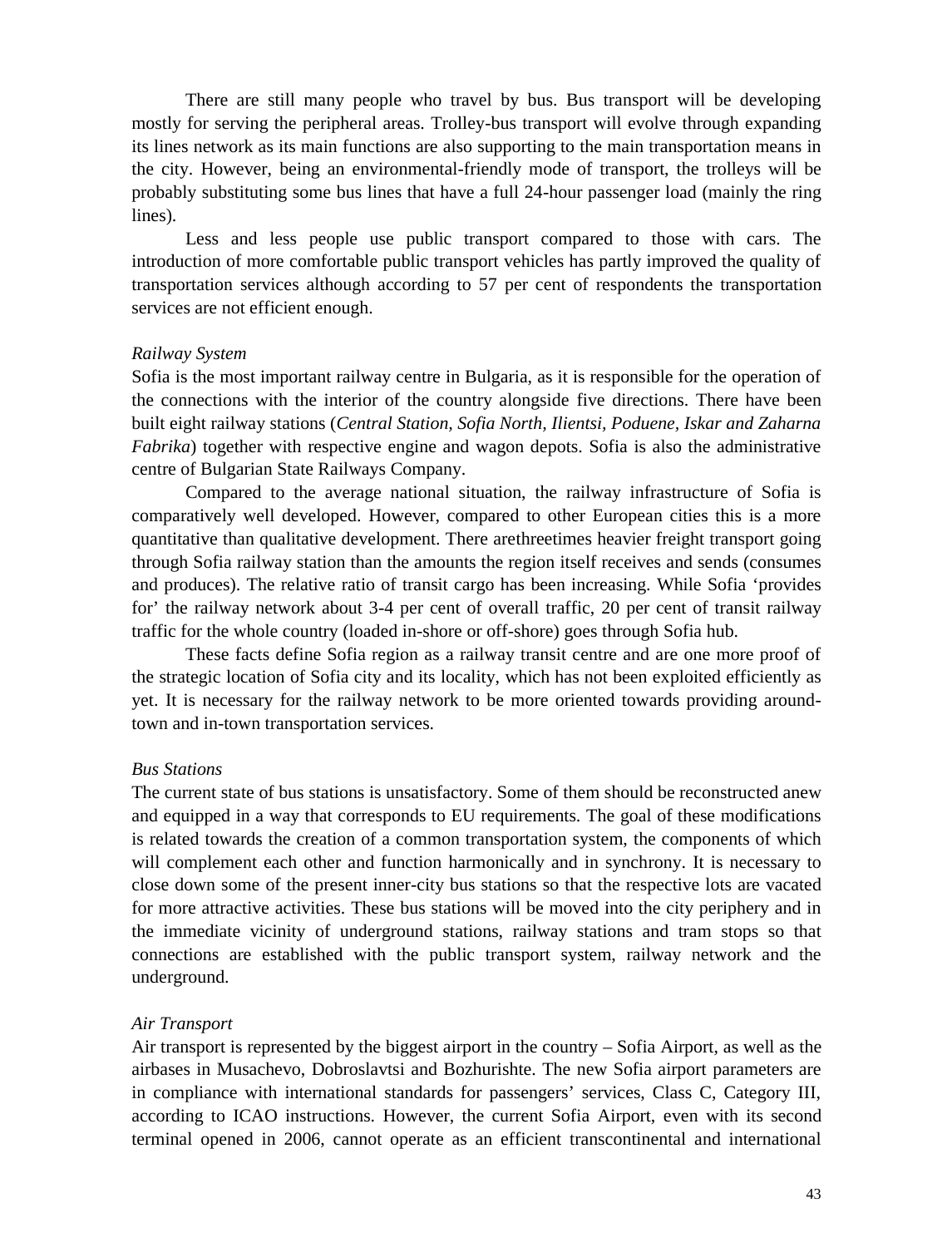airport and a new location is needed for an airport close to Sofia. The current one can still be used for national, some international and charter flights. The airbases in Musachevo and Dobroslavtsi will be used for sports activities – air-tourism, parachute jumping, etc.

### *Roads and Public Cable Lifts to the Vitosha Mountain*

There are two main roads for accessing the Vitosha Mountain either with a car or by bus: the tarmac highway Boyana – Zlatni Mostove (9.5 km) and the highway Dragalevtsi – 'Aleko' Tourist Lodge (14 km).

The public cable lifts that can quickly and easy bring tourists to the mountain are:

- Cabin cable-lift 'Kniyazhevo – Kopitoto';

- Two-seat, two-stage cable-lift 'Dragalevtsi – Bhai Krastyo – Goli Vrah';

- Cabin cable-lift 'Simeonovo – 'Aleko' Tourist Lodge.

In the vicinity of 'Aleko' Tourist Lodge there are two more cable-lifts:

- Two-seat cable-lift 'Romanski – Malak Rezen Peak', which provides services to skiers and tourists that go to Cherni Vrah Peak;

- Three-seat cable-lift 'Akademika'.

## **4.8. Telecommunication Services**

A major prerequisite for the development of both telecommunication services and the general social and economic environment of Sofia Region is the introduction of efficient and up-todate information and communication infrastructure that would provide equal access to the information and communication resources from any point within any territorial unit.

The revolution in the sphere of information and communication technologies provided a strong impetus to mobile communications development with regard to decreasing services costs and a transition from telephonic to multi-service mobile networks.

The telephonic network is a major component of the information and communication infrastructure of Sofia region. The whole territory of the region is incorporated into a unified telephonic network, i.e., subscribers utilise services under equal conditions. It is a mixed analogue-digital type of network. However, a process of replacing the analogue stations with digital ones has been under way for some time already.

The total number of subscribers is about 720 000, which represents a telephonic density very close to the upper permissible level. Almost 40 per cent of all subscribers are still integrated into duplex telephone lines. There are in use about 12 000 public telephones of two types – with coins and with prepaid cards. There are about 75 000 more applicants in the waiting list – most of them are from the city peripheries.

The digitalisation rate is measured by means of the following indicators:

• Digitalisation of stations – 50 per cent

• Digitalisation of connection network – 80 per cent

• Digitalisation of connections with the national and international networks – 100 per cent.

The disproportion between installed capacity and utilised capacity is a result of the created conditions for dismantling analogue capacities and replacing them with digital ones.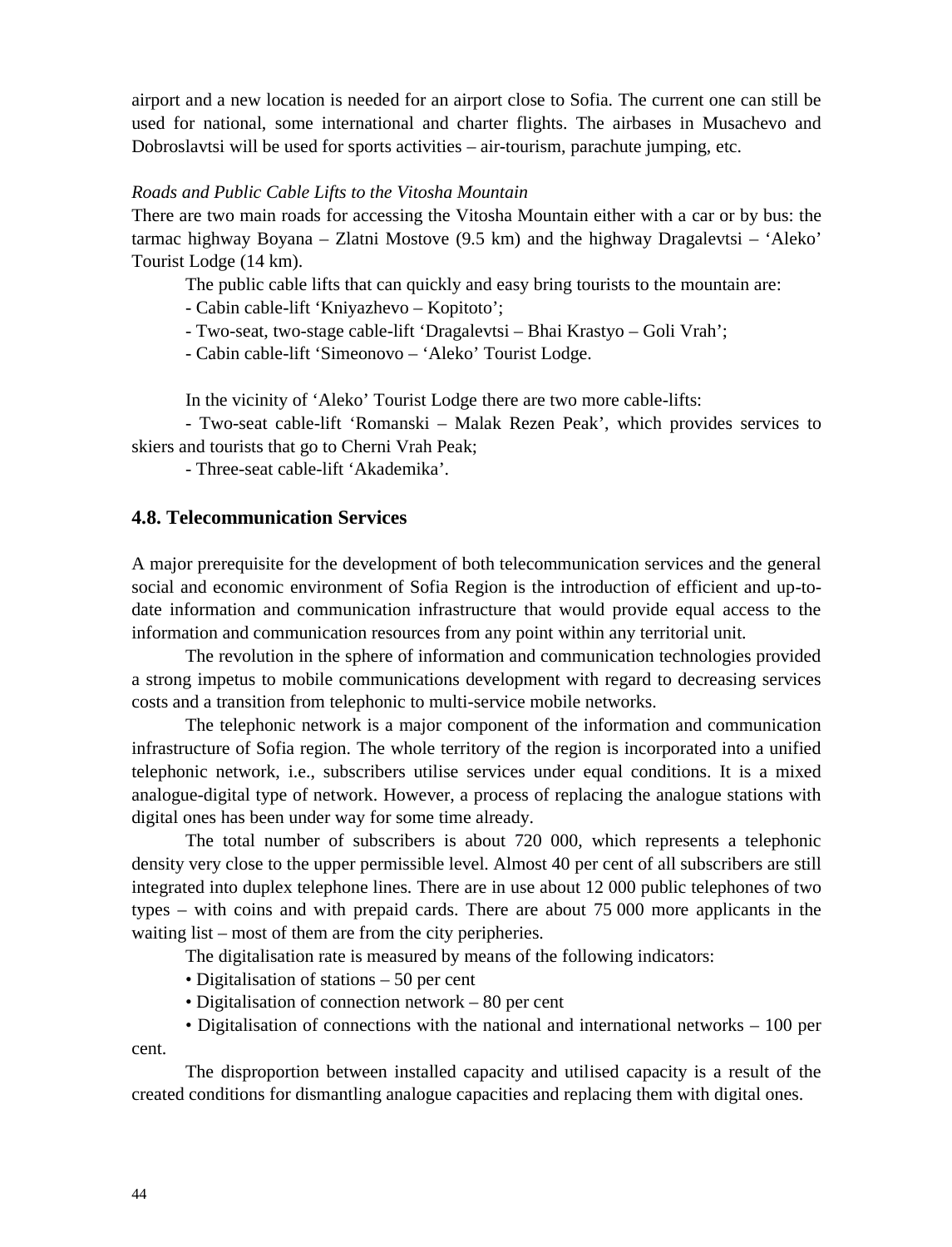There is in place an Optic Network, which interconnects all production and technologic buildings of the Bulgarian Telecommunications Company as well as the points of agreed interfaces with other licensed operators and big corporative clients.

Since 01.01.2003 there has been undertaken a liberalisation of voice telephony and telecommunication infrastructure towards a common use, which provides an opportunity for new operators' participation and establishing of a competitive environment. Local authorities are those with the capacity – through various forms of partnership – to direct the interests of operators towards achieving of the strategic goals of the information and communication infrastructure.

The development of information and communication technologies has had a negative impact on telegraphic messaging. The functions of the telegraphic network of the Bulgarian Telecommunications Company (telex and teletype) have been losing their importance. Since 2006 there has been started a gradual replacement of current forms of telegraphic messaging by fax-messaging and specialised Internet applications.

The market of cable TV systems has been completely liberalized. This sector's development has been chaotic, tempestuous and unregulated. There have been issued about 40 licenses for projects related to providing cable TV services for Sofia Region. There are about 30 cable systems currently in operation. Total number of users is around 350 000. Some operators offer broadband Internet access, as well. Under the current situation the present cable systems cannot be regarded as a component of the perspective information and communication infrastructure.

The period after 1998 has been characterised by a rapid development of mobile communications. To date, three licensed mobile operators cover the territory of Sofia: Vivatel, MTel and Globul.

During a period of almostthreeyears 'MTel' was practically a monopolist company, which allowed it – also on the basis of the indisputable technological advantages of the GSM standard – to achieve an exceptionally high development rate. The second GSM operator – 'Globul', started with an aggressive policy and within a year also succeeded in obtaining a significant market share. Thus there was formed a 'duopolistic' type of configuration, which led to high prices and lack of stimuli for modernisation and, in particular, for providing higher-speed Internet services.

Numbers for Sofia mobile users are not available, but it is likely that mobile density is considerably higher than the national average (4.5 million of Bulgaria's 7.4 million people have mobile phones).

Internet access is a type of service where price and quality of service provision are main criteria for the degree of development of the information and communication infrastructure. The market in this sector can be defined as chaotic and unregulated. The Internet providers' approach is short-term – they are looking for a quick realisation and speedy return on investment together with a large profit. There have been undertaken no efforts for development of an appropriate infrastructure with adequate international connectivity (for example, international sites' access is four times slower than the access to national sites).

Sofia city-based subscribers are estimated at  $120 - 150$  thousands, of which about 70 thousands are households.

The widely spread cable TV systems are an important component of the information and communication infrastructure. A significant percentage of them are based on optical cable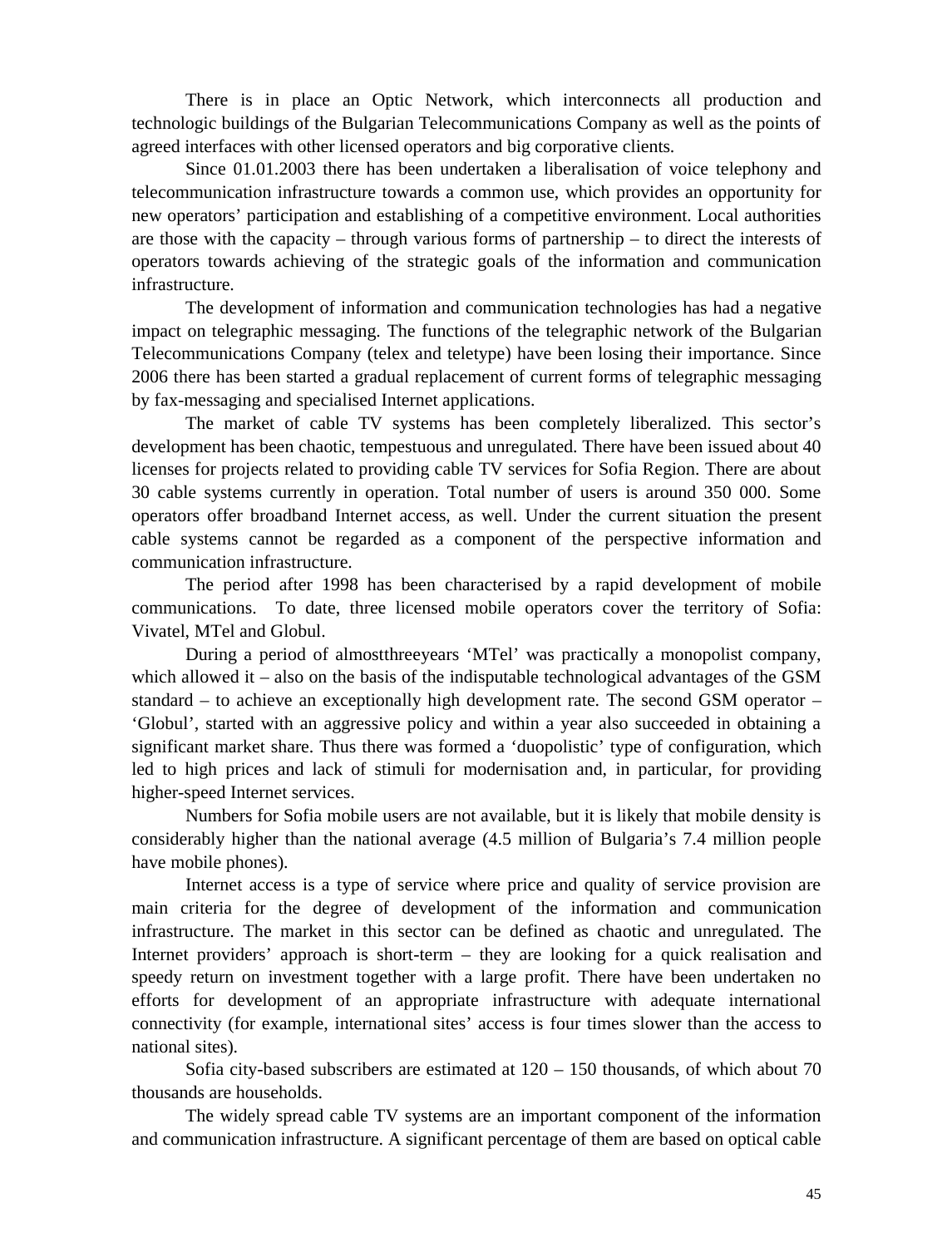networks and have a potential to function not only as TV cable operators but also as alternative broadband Internet networks covering the whole territory of Sofia city. As an outcome of the liberalisation of the information and communication sector and in the sphere of telecommunications, in particular, there are many more participants in the market, which requires of an efficient regulatory framework for introduction of clear and transparent rules for consumer protection.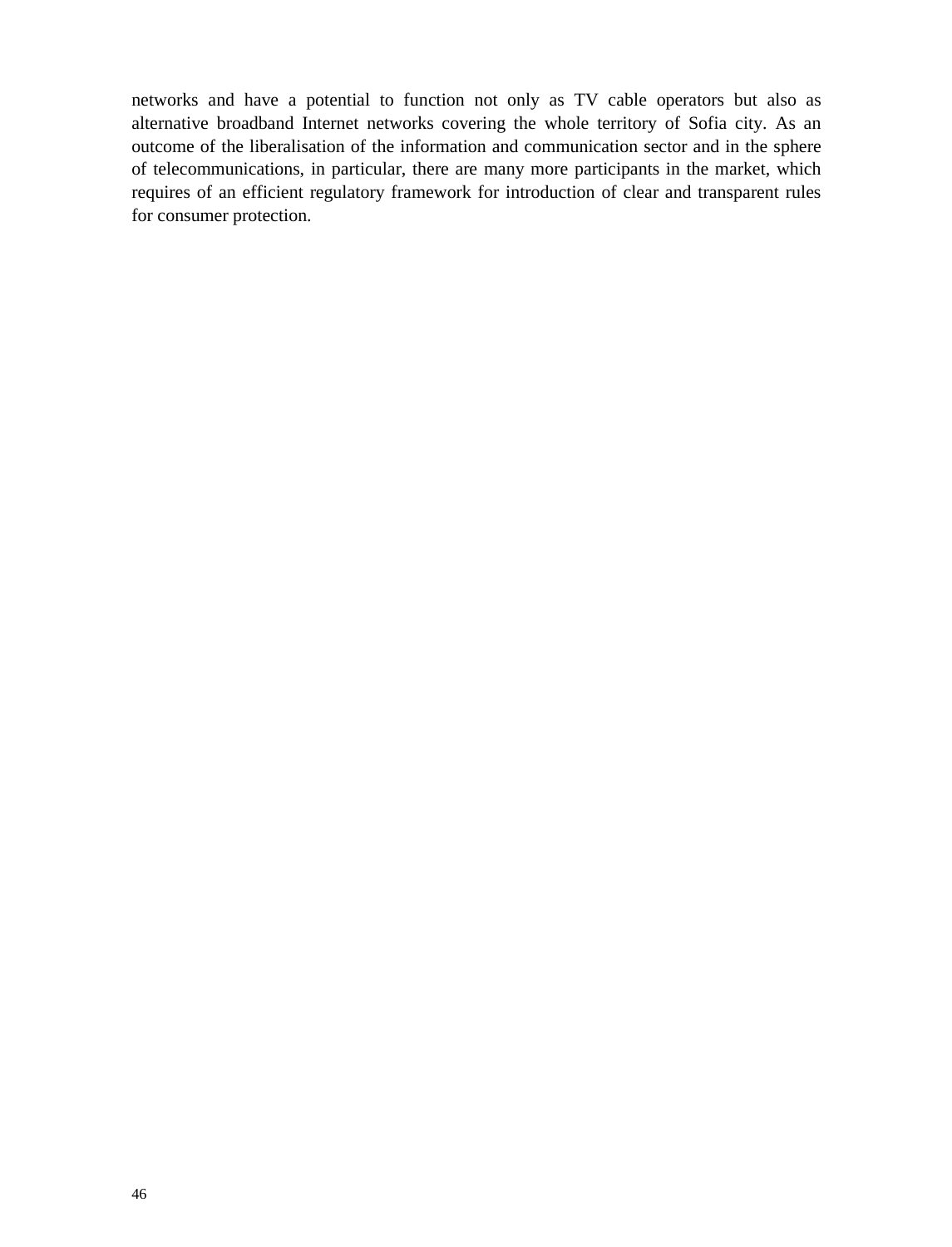# **5. The state of the creative knowledge sectors**

# **5.1. Economic Development Factors**

Comparative analyses of the various parameters of indicators that assess the economic development of Sofia in comparison with the average for the country and of the rest of regions demonstrate a high rate of development.

There are various factors and conditions that predetermine the good standing of the region. Among the positive stimuli we can pinpoint the following:

Favourable location of the whole region and of its centre – Sofia city;

 Sofia's functions as a connecting hub with a well-developed transportation network and communications. Compared to the rest of regions, the capital city is most accessible both in terms of transport and of communications although it is far behind other big and capital cities in Europe;

Very efficient and technically well-developed general territorial infrastructure;

 Accumulated experience and traditions in the development of industrial and service sectors;

 A significant quantity and high quality of human resources and labour potential, which is characterised by high qualifications and rich production experience;

Established facilities of significant capacity in all industrial sectors;

 Availability of a high number of graduate schools and scientific research centres and institutions, which encourage innovative development of the city and provide an opportunity for establishing technological parks and other forms of merging science with production;

 Investment attractiveness of Sofia municipality for the implementation of projects in the sphere of manufacturing, trade, tourism, high-level services, etc. Sofia leads nation-wide in terms of volume of foreign direct investments.

 Rich and varied culture and leisure opportunities. With most of Bulgaria's cinemas and theatres concentrated in the capital, which also has more entertainment nightspots (music clubs, style bars, late restaurants etc) than the rest of the country put together, Sofia provides the style of life that is closest to 'Western' trends and thereby appeals to modern and creative people. The rapidly increasing complexity of its ethnic and cultural mix, as well as the presence of a student population of some 40,000 provides the city with additional 'drive' in terms of lifestyle.

Apart from the factors and conditions that encourage the social and economic development of Sofia, there are some that are of a restrictive character:

 Not well operating or unreliable connections with the new European and international economic activity and entrepreneurship concentration centres, which is a reason for increased prices and the need for regional industry to exert more efforts in order to achieve commercial and investment market penetration as well as to secure a place for itself on international markets that are expected to expand;

 Shortage of markets for production realisation, which is due to the insufficient absorbing capacity of the internal market, limited solvency of consumers and low compatibility of manufactured goods and services;

 Lack of technological, market and entrepreneurship modern infrastructure capable of activating the business sector and position favourably the country and the city in the hectic international regional and urban competitive environment with the aim of attracting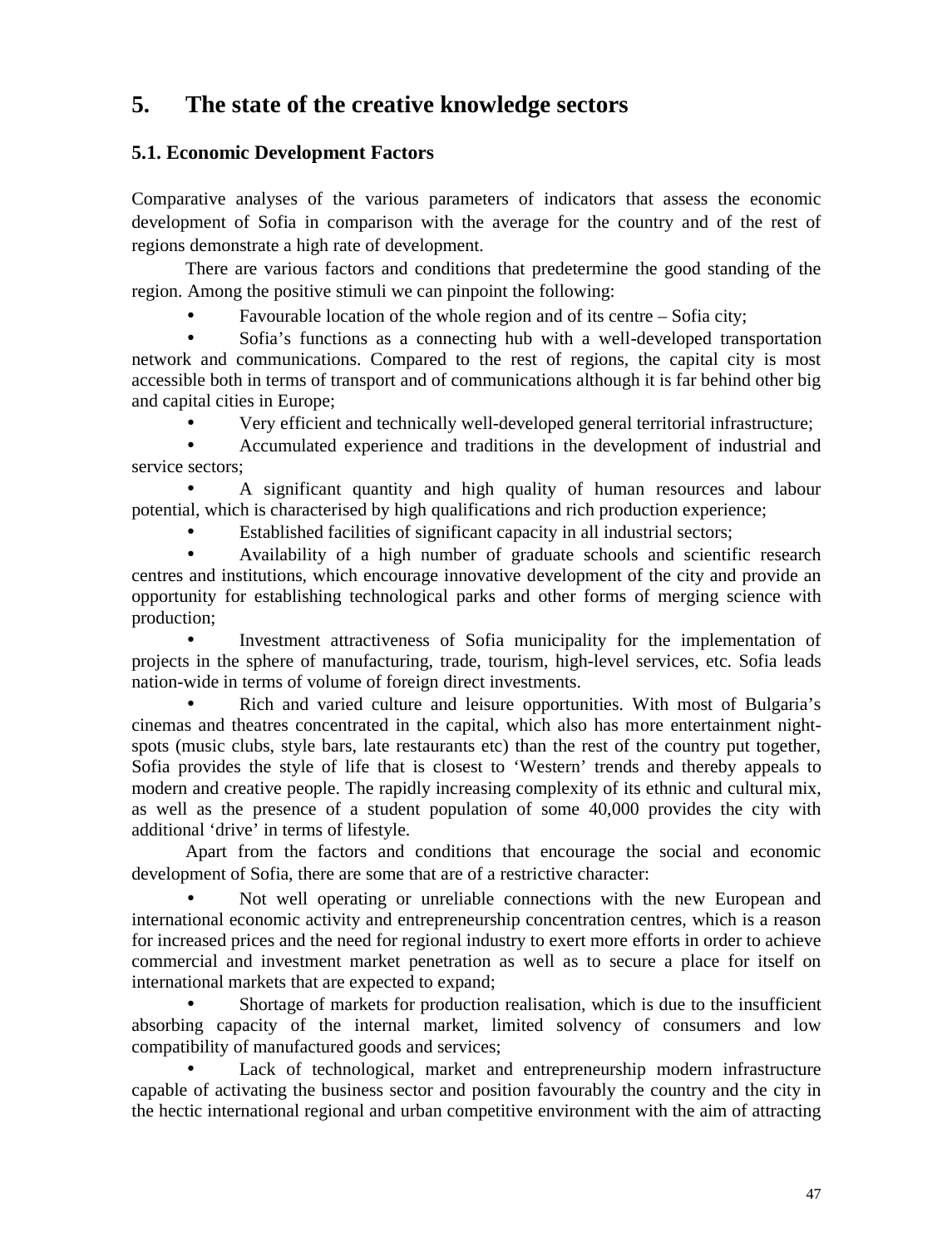investments, prestigious activities and modern productions to act as catalysts of general development;

 A definite necessity for restructuring and modernisation of manufacturing industry, development of innovative and competitive productions that would consume a significant investment capital.

 Lack of modern-type utilisation of available leisure resources, such as the two big water reservoirs, the string of lakes to the north of the city, Mount Vitosha and the other mountains and hills surrounding the capital (Lyulin, Lozen, Balkan etc).

# **5.2. General characteristics of the territorial & economic entity**

Officially, on the territory of Sofia city and Sofia municipality in 2001 there were 41 710 small and middle enterprises with 248 399 employees and a total of 16 865 million lev revenue. In 2003, their number increased to 47 545, of which employed were 295 126 and total revenue was 26 826 million BGN. However, operational expenses of enterprises have also increased: from 16 517 in 2001 to 25 570 million BGN in 2003.

One of the main micro-indicators that illustrate the condition of the social and economical characteristics of Sofia Region is GDP (gross domestic product). In 2002 GDP for the territory of the whole region was 9,429 million lev, which is about 29.1 per cent of the total national GDP. In the period 1998-2002 there was a noticeable GDP increase – from 5128 million lev (1998) to 9429 million lev (2002), i.e., the growth was by 83.8 per cent.

For the sake of comparative analysis (in order to assess the position of Sofia city municipality in the overall national economic and social picture) there has been used the relative indicator of 'GDP per capita'. For 2002 this indicator for Sofia region was 7,938 lev while the average for the country was 4,109. This is 92.4 per cent higher GDP per capita than the average rate for the whole country. With reference to the same indicator Sofia metropolitan municipality is also much ahead of the other regions in Bulgaria.

For the same year, GDP per an employed person in Sofia region was 17 248 lev (8 820 EUR).

Another indicator that demonstrates the economic development of the region is 'economic revenue size'. The economic revenue size of the enterprises in 2003 was a total of 37,213 million lev, of which 50.4 per cent came from commercial activities, car repairs, personal items and domestic utilities and 7,319 million lev (19.67 per cent) came from the processing industry. Net revenue was a total of 34.862 million lev, of which 52.55 per cent came from commercial activities, car repairs, personal items and domestic utilities and 19.34 per cent came from the processing industry.

The gross production of enterprises operation was 17,965 million lev, of which 17.55 per cent came from commercial activities, car repairs, personal items and domestic utilities, 36.19 per cent - from the processing industry and 14.77 per cent - from transport, warehousing and communications.

Towards 2003 operational expenses of enterprises were 35 090 million lev, a bit more than the half of which  $-52.45$  per cent came from commercial activities, car repairs, personal items and domestic utilities and 20 per cent came from the processing industry. The profit for 2003 from enterprises' operational activities was 2 198 million lev, of which 18.97 per cent came from commercial activities, car repairs, personal items and domestic utilities, 16.43 per cent - from the processing industry and 20.38 per cent - from transport, warehousing and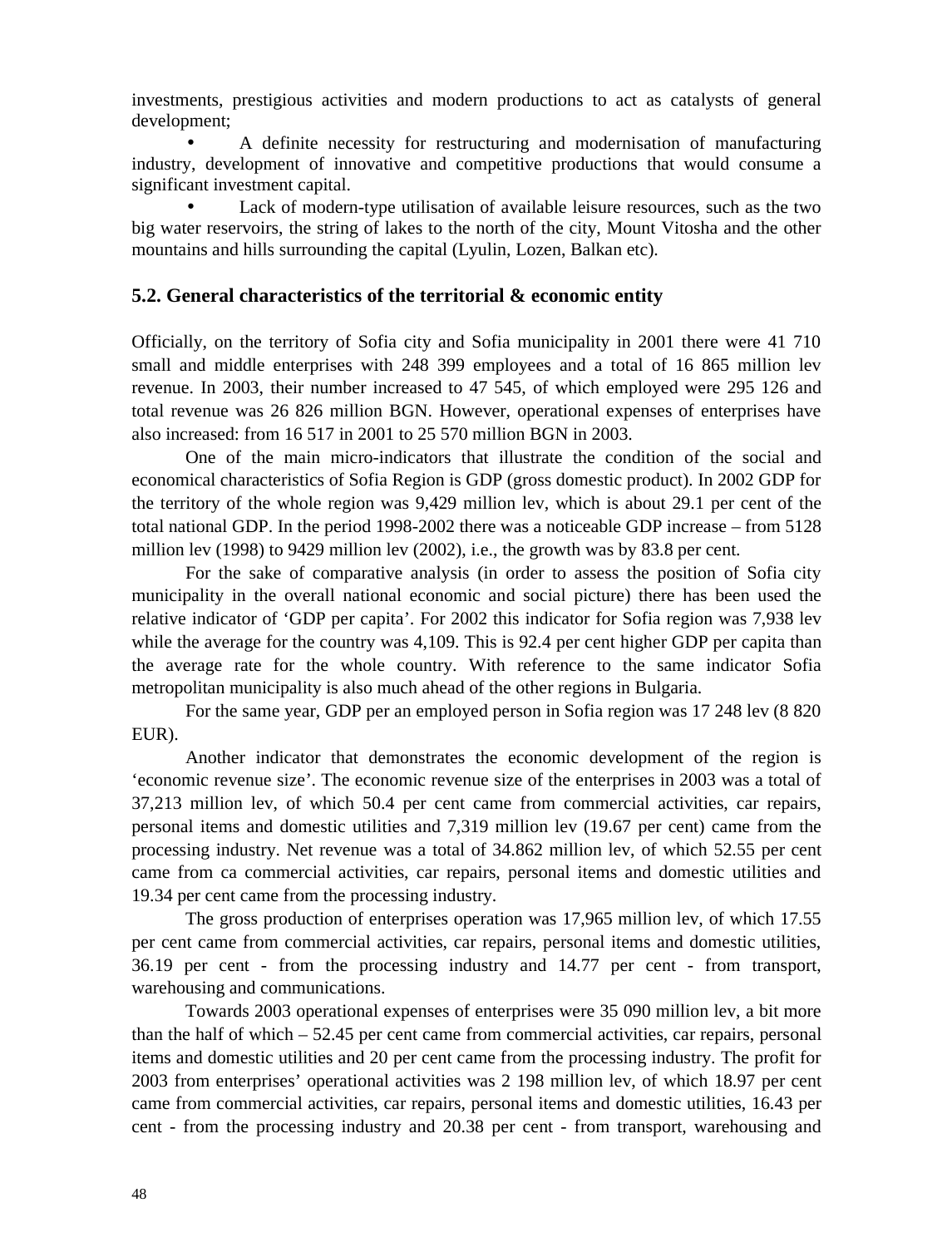communications. An important tendency is the increasing profit from operational activities of enterprises that has been taking place over the last five years.

The amount of profit in Sofia city municipality has increased from 625 million lev (1999) to 2,198 million lev (2003), which is 3.5 times higher profit. At the same time, there have been accumulated losses of 630 million lev, of which 28.3 per cent came from commercial activities, car repairs, personal items and domestic utilities, 17.14 per cent - from the processing industry, and 12.22 per cent - from transport, warehousing and other industries. This is a proof that the most important sectors in the economy of Sofia city municipality are industry, commerce and manufacturing services as well as transport and communications.

Another indicator is the size of investments for acquiring of tangible fixed assets. In 2002 they were 3306.2 million lev, and in 2003 – 3 958.1 million lev.

The dynamics of investment capital size indicates a tendency towards a continuous increase – from 1,505.9 million lev (1998) to 3,958.1 million lev (2003), which is more than 2.6 times. There is one important specific: out of the total investment volume, 52.8 per cent were in the private sector. For comparison, in 1998 and 1999 investments in private sector were, respectively, 39.2 per cent and 36.8 per cent.

Sofia city municipality is characterised with a high concentration of fixed assets. Fixed assets per capita in Sofia city municipality are twice as many as the nation-wide average estimate. Another indicator of the high volume of capitals in Sofia city municipality is tangible fixed assets per square km, where the municipality occupies first position for the whole country. The concentrated funds per square km here are almost 25 times more than the average nation-wide estimate.

### *Primary Sector: Agriculture*

A more definite picture of the position of agricultural sector in the overall social and economic structure of Sofia city municipality is provided by the relative share of production that is part of GDP of the region as well as the relative percent of employed people.

The agricultural sector has a relatively small share in the overall GDP of the region – under 1 per cent, which comes as a consequence of the rapid and intensive development of the other two sectors: processing industry and services. For 2002 agricultural produce comprised 0.7 per cent of GDP of the region and the tendency is for that share to further decrease. The number of people employed in this sector is also small – they comprise only 1.2 per cent of total number of employed people and even this percentage is on the decrease. Notwithstanding the indicated data, which point at the more modest share of the agricultural sector within the overall social and economic profile of the region, this sector will play an important role in the future development of the territory. This is linked with the utilisation of land resources and the provision of agricultural produce and employment opportunities as well as a source of income for the population.

Agriculture in Sofia region has developed according to available land resources, established manufacturing infrastructure, and the tradition and experience of the population in the agricultural sector.

Total size of cultivated land in Sofia city municipality in 2000 (this is the last year, for which there is any statistical information available) was 52 thousand hectares (ha), of which the cultivated land was 43 thousand ha and it is about 29.4 per cent of region's territory. Most cultivated land is in the northern and less urbanised part of Sofia region – in the areas of Novi Iskar, Kremikovtsi and Pancharevo. Out of the total area of cultivated land fields are 35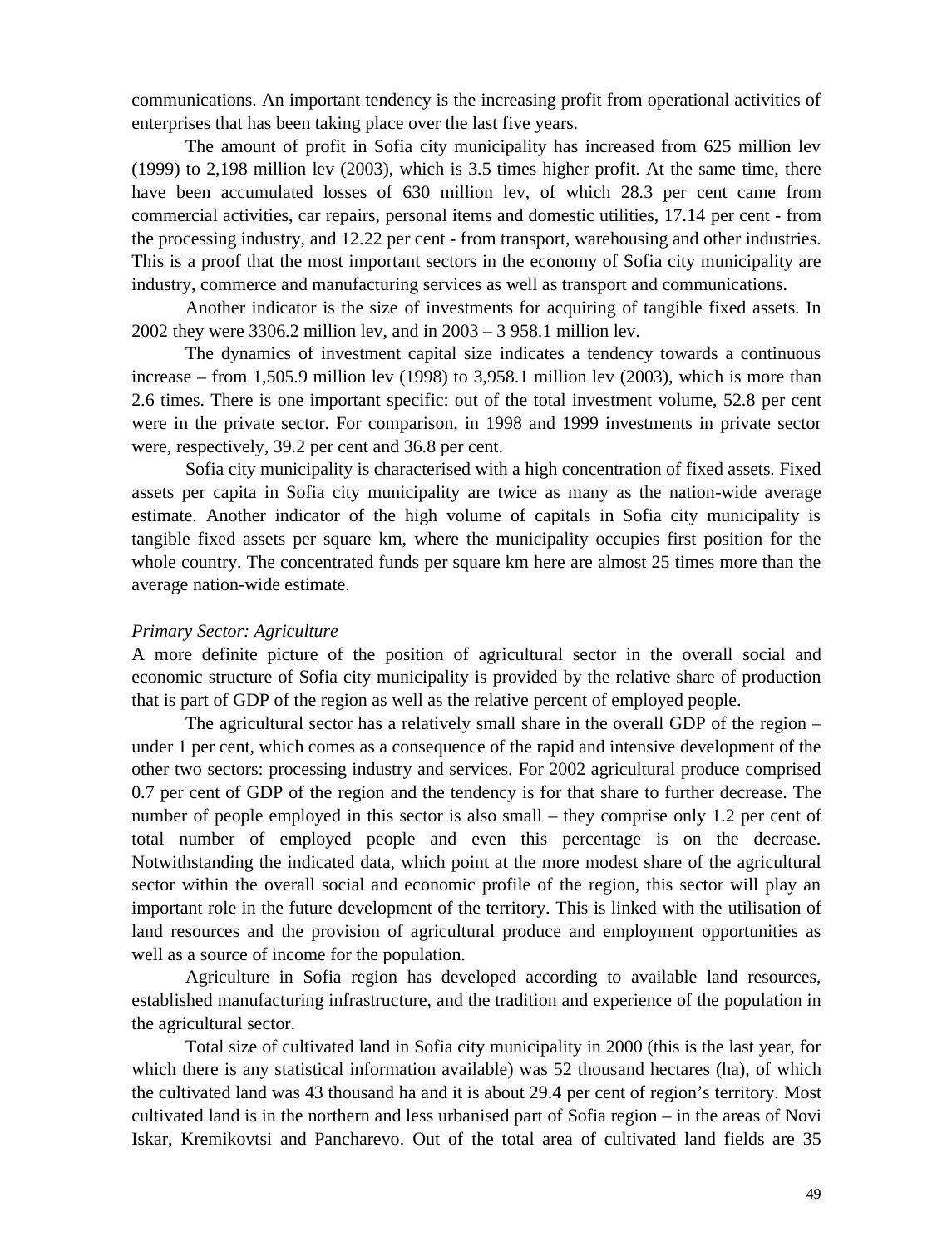thousand hectares, natural lawns – seven thousand hectares, and perennial plants – one thousand hectares. The dynamics of farming land structure over the period 1988 – 2000 indicates that there has been an increase of its total size from 38 thousand hectares (1998) to 43 thousand hectares (2000).

Cultivated land structure is also undergoing changes – its total area has increased from 32 to 35 thousand hectares; the same applies to the total area of natural lawns – from six to seven thousand hectares. Farming land has been decreasing in size: from 23 thousand hectares (1988) to 15.3 thousand hectares (2000).

### *Agricultural Branches*

Sofia region agriculture is oriented towards plant growing and stock breeding. It is specialised in the production of fodder, meat, milk, vegetables and potatoes. There is an agricultural zone that has gradually formed around the city of Sofia itself and its produce has been covering some of the demand of the capital's citizens of fresh vegetables, milk and milk products.

## *Plant Growing*

Plant growing is the best developed branch of agriculture, specialised in the production of grain crops, fodder, technical crops, vegetables and perennial plants.

Among the agricultural crops, the best developed are the grain crops, which take 52.4 per cent of the total farm land. Second in terms of relative share of total farm land come the fodder crops (22.2 per cent) and third place is occupied by vegetables and potatoes (18.4 per cent).

*Wheat* takes highest percentage of the total farm land with grain crops. *Vegetables* are very important for Sofia city municipality. Notwithstanding the relatively large farm land that they occupy, vegetable produce is insignificant – Sofia municipality produces just a bit more than 2 per cent of all vegetables in the country. These are mostly mid-European types /leek, cabbage and carrots/.

A negative tendency is the absolute and relative decrease of both farmed land and production of tomatoes and pepper. Cabbage and potatoes have a priority status among the rest of vegetables in the municipality of Sofia. Among the perennial plants, highest share is of pear production – 11.7 per cent of total nation-wide production.

Concentration of vegetable growing exceptionally in the areas between the centre and peripheries of Sofia region forms the so-called vegetable-ring around Sofia city /the villages of Chepintsi, Kazichene, Krivina, Petarch, Svetovrachene, and others/. The Sofia vegetablegrowing area is a relatively new one and its growth is directed towards satisfying the needs of the big consumption centre, which Sofia is.

# *Stock Breeding*

Stock breeding in the region is specialised in the breeding of cattle, sheep and chickens. Stock breeding has been developing in a tight connection with the capital and its demand for meat, milk, eggs and honey. Towards 2001 the total number of cattle was 7028, which represents only 1.1 per cent of the nation-wide total number. The total number of cows is  $5626 - 1.3$  per cent of the overall for Bulgaria. Swine and poultry are also about 1.4 per cent - 1.1 per cent. The number of sheep and goats is almost 1 per cent of their total number in the whole country.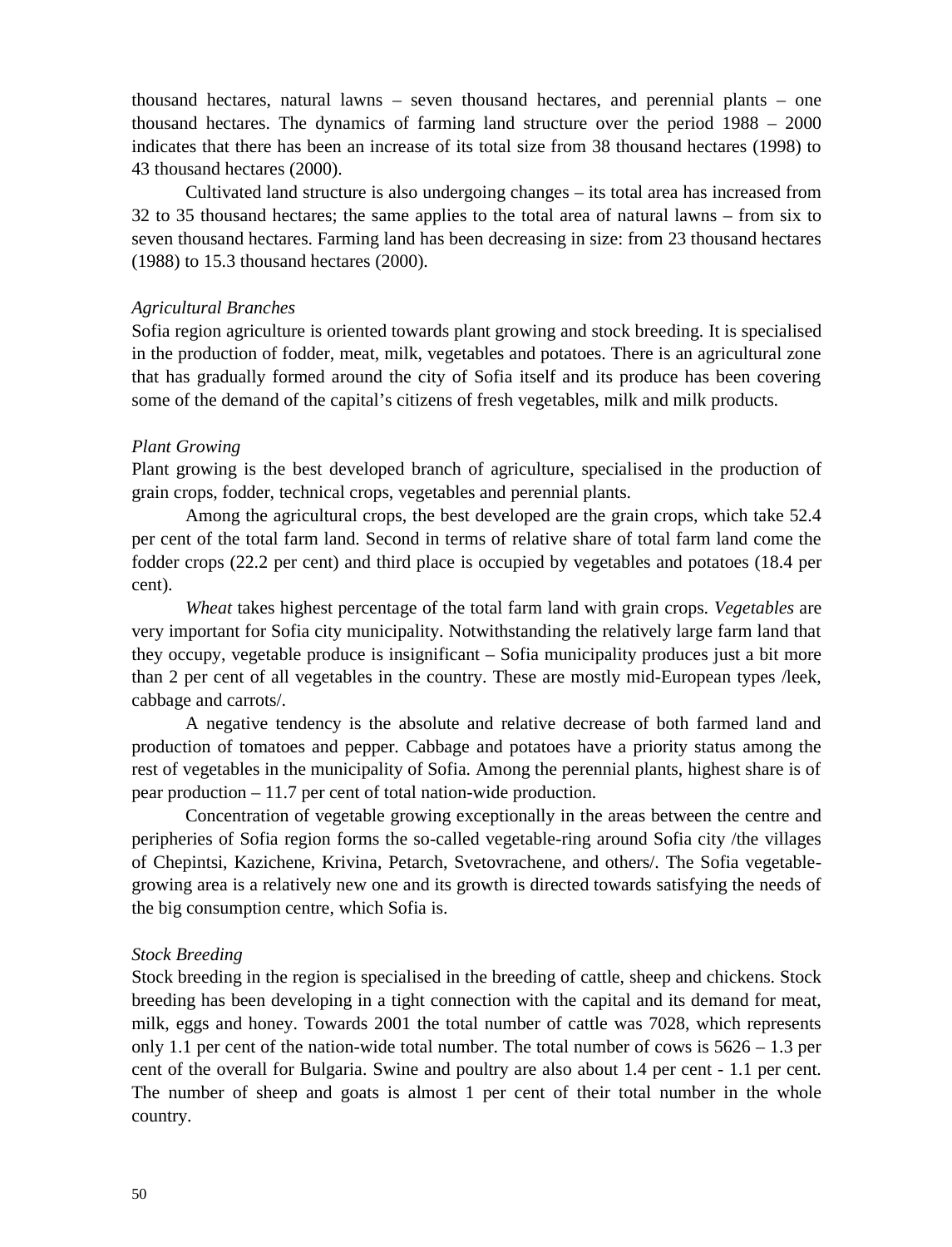The dynamics in the number of stock animals during the reported period (1998 -2001) indicates that the tendency towards decrease is still present but limited.

The rich forest resources of Sofia city municipality have an important role for the development of the forestry industry. Territorial balance data indicate that in 2002 forest territories occupied 42,622 hectares, which is around 1 per cent of the total forested area in the country. All forests on the territory of Sofia city municipality are with a special purpose and that is why this is the only area in the whole country where there are no commercial forests or forests used mainly for the timber industry or with landscape functions.

There are two forestry enterprises operating on the territory of Sofia city municipality: State Forestry Administration of Sofia City and National Park Vitosha. In 1997 Sofia-city had 0.7 per cent of fixed tangible assets of national forest industry, 22.1 per cent of received income and 1.03 per cent of those employed in the forest enterprises.

Forest resources on the territory of Sofia city municipality are limited and of no substantial industrial purpose. Ever since 1995, the utilisation of timber has been on the increase and this will to a high extent satisfy the needs of Sofia city. Additional usage are for pasture (with a permissible load of 0.64 cattle heads per 1 ha andfoursmall farm animals per 1 ha) as well as hay harvest.

### *Secondary Sector: Industry*

Industry has a very prominent role for Sofia city municipality economy, as it provides about 20 per cent of income from activities in the material sector, involves approximately 16 per cent of all employed people and has at its disposal 45 per cent of all facilities of material industry. These basic parameters of industrial development pf Sofia city municipality are better than the average for the country.

In 2003 the industrial enterprises were 4,518, of which 31 were in the extractive industry and the other 4,487 – in the processing industry.

The sector structure of industrial enterprises indicates that out of the existing in 2003 a total number of 4,473 enterprises in the processing industry, 3,385 (75.6 per cent) are in six sectors. The high number of these industrial enterprises in the separate sectors is a proof that a significant percentage of them are micro- and small enterprises with a small number of employees.

This also explains the significant increase in the number of industrial enterprises over the period 1998-2003. The dynamics in the number of industrial enterprises for this period indicates that for the last six years there has been a growth rate of 131 per cent. A better understanding of the place and significance of the various industrial development sectors is provided by the data on production realised by industrial enterprises (acc. to different sectors). In 2003 the industry of the region realised a production at the total amount of 7,140 million lev.

Sofia city industrial profile is comprised of the full range of sub-sectors with the exception of the oil and gas industries.

Main enterprises of the sector "Metal processing and manufacturing of metal products' in the region are 'Kremikovtsi' joint-stock company and 'O.TS.M.' joint-stock company. Sofia occupies third place in the country with respect to volume of non-ferrous metals production. The prospects of this industry are, however, in severe doubt, as Kremikovtsi continues to generate losses in spite of several changes of ownership. In February 2007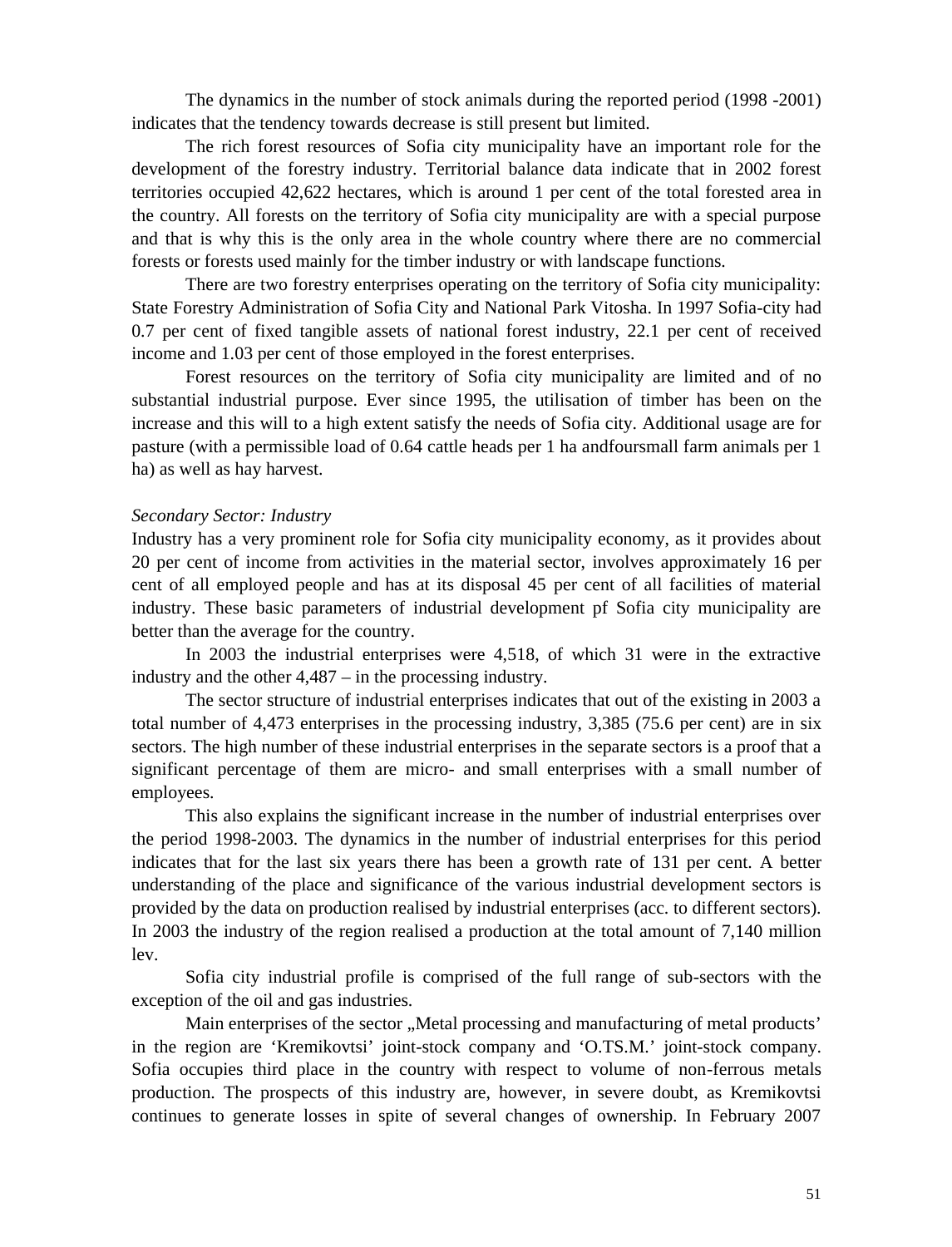electricity supply to the plant was temporarily discontinued because of a backlog of debt to the electricity supplier.

The sector ,,Machinery and Equipment Manufacturing' is represented by 321 different manufacturing structures, of which around 30 have a structure-forming function for the overall sector. These are the main groups of products: machine tools, steam cauldrons, electrical cars, motor cars, cranes, lifts, household fridges medical equipment.

The sector "Manufacturing of electronic, optical and other equipment' is represented by the manufacturing of generators and motors, power transformers, copper conductors, piece, piezoelectric devices, silence products, electronic constructive elements, electronic cash registers…

The sector " Manufacturing of textile, textile products and clothes' is specialised in the production of cotton yarn and fabrics, woollen fabrics, cotton knitwear. This industry's share has been decreasing within the general structure of Sofia city industrial manufacturing (from 4.9 per cent in 1998 to 4.5 per cent in 2003). In 2003 this sector incorporated 522 production units.

The sector ...Manufacturing of food, beverage and tobacco products' is very important for the economic of Sofia municipality as it closes down the cycle 'agriculture – food industry'.

The number of production structures in this sector is 620, most of which are microand small enterprises.

### *Construction Industry*

The development of the construction industry in Sofia municipality is linked with the demands and the scale of the city and its surrounding territories.

The last years have been characterised by qualitative changes in the structure of construction industry. This transition has been characterised by a sharp decrease in the construction of industrial enterprises and of public service buildings as well as the gradual shrinking of the scope of constructions implemented according to industrial technologies (prefabricated concrete). The current main directions within the construction industry have been connected with the renovation of restituted land and real estate in the central city zone, construction of individual buildings and blocks of flats (mostly in the prestigious city neighbourhoods) and maintenance of urban infrastructure with state budget financing.

During the period 1992 - 2001 there were built 57,128 residences. For the period 2001 – 2003 residences increased with 3,468 more, and the population - with 30,357 people. In 2003 there were a total of 519,426 residences in the region.

### *Tertiary Sector*

### *Sector's Economic Characteristics*

The analysis of the situation in the tertiary sector of the economy of Sofia city has been done on the basis of the indicator of '*number of employed people*'. This indicator measures the participation of tertiary sector in the economic development of Sofia city municipality compared to the development of the overall national economy. In order to define social activities and the functions of the social infrastructure in Sofia municipality, apart from the data on employed people there have also been taken into account the size of municipal budget expenses and the commitments of state and local authorities for the development of these activities.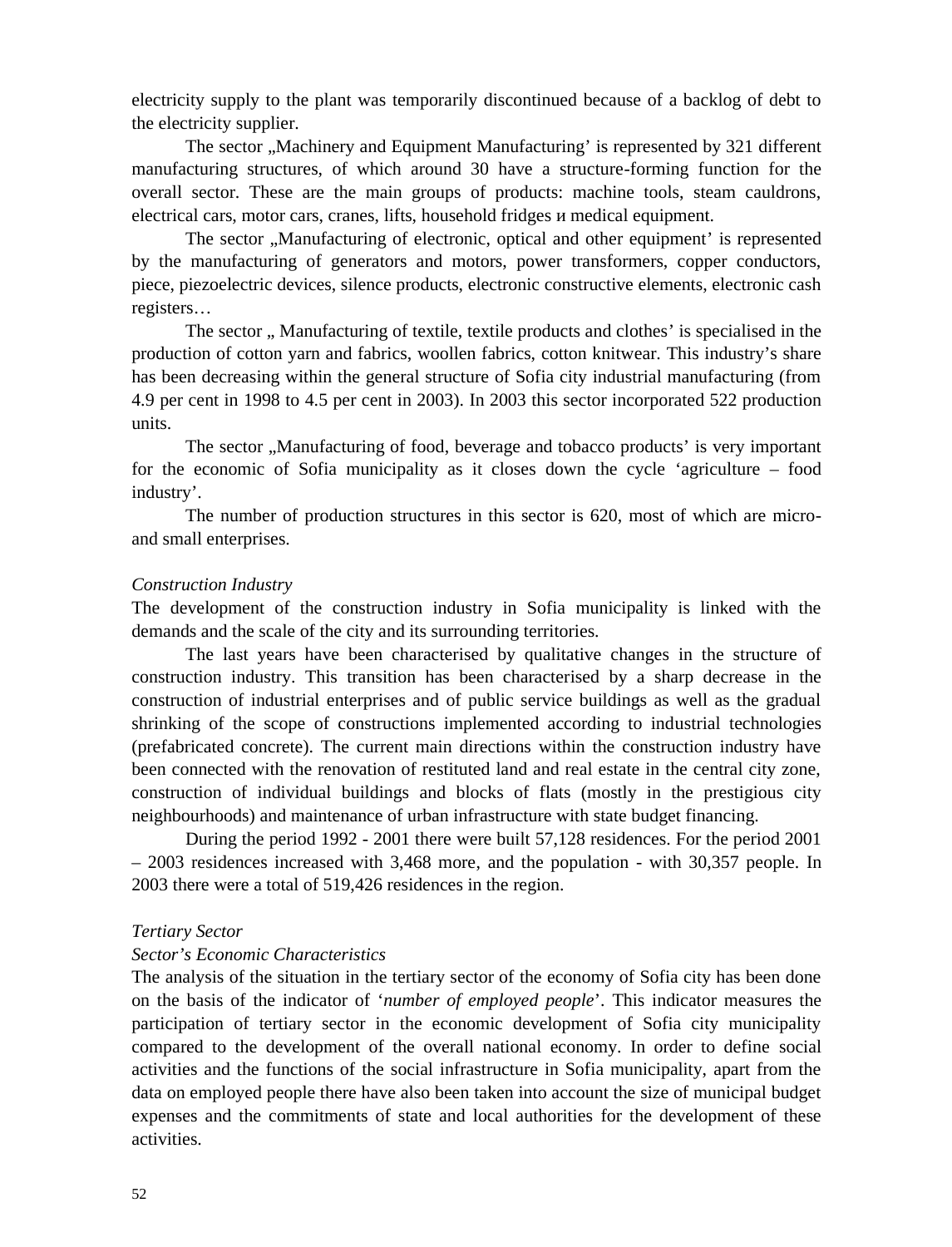The employment-related analyses and assessments that have been carried out make it possible to draw the following conclusions:

• During the period 1998 – 2003 this number has been increasing – from 355.2 thousand people to 430.5 thousand people. The tertiary sector in Sofia municipality has a higher relative share of the nation-wide total number of employed people. This situation has been maintained over the last six years. In other words, if in 1998 the employed in the tertiary sector were 71.4 per cent, towards 2003 they comprised 75.6 per cent of the total number of people working in the sector of Sofia city economy;

• The profile of Sofia as a service-provider city is among the main reasons why there is a significantly higher percentage of employed people in the state administrative and governance structures, the judicial system, security and public order, etc., as well as the concentration of sites of national and regional significance (graduate schools, university hospitals, national health centres, central institutional hospitals – the ones affiliated with the Transport Service, the Ministry of the Interior and the Military Institute of Medicine).

In 2003 the private sector held 65 per cent of ownership on employment in the tertiary sector of the capital city's social and economic structure. Understandably, this ownership is not present at all in the 'State Governance' activity line, while it is more than 94 per cent in such branches such as trade, public catering, etc. The employment data indicate that some of the specifically social sectors such as education, healthcare, culture and others, by 2003 there were employed a significant number of people. For example, only in the sphere of education in Sofia municipality there have been employed 35.3 thousand people, and in the sectors of healthcare and social activities – 31.7 thousand people.

A significant budget has been provided yearly for the development and ongoing support of social activities and branches – both from the state budget (from the respective ministries' budgets) as well as from the municipal budget. The available information concerning only the municipal budgetary expenses for Sofia municipality indicates that for the lastfouryears (1999-2003) there has been a significant increase of budget funds – from 85.6 million lev (1999) or 19.1 per cent of total budget expenses to 133.5 million lev (2003), which constitutes 54.6 per cent of total expenses of Sofia municipality.

In 2004 the share of central budget in the budget of Sofia Municipality was decreased down to 34.6 per cent, which is 76.6 million lev less than in 2003.

For healthcare and social assistance figures are, respectively – 80.7 million lev (1999), i.e. 18.3 per cent of the budget and 56.8 million lev (2003), or 14.7 per cent. The decrease in relative share of budget expenses for healthcare is due to the fact that part of pre-hospital costs has been covered by the Health Insurance Fund. Budget expenses for the branches from the tertiary sector are actually higher than indicated figures. The costs for vocational training, graduate education, scientific research work, centrally state-governed hospitals, theatres, national museums, art galleries, etc. are covered by the budgets of respective central state institutions, for which there is no available relevant information.

## **5.3. Business Infrastructure**

The business-supporting infrastructure includes banks and other credit institutions, insurance companies, real estate agencies, customs institutions, regional development agencies, business incubators, stock exchanges and specialised commodity exchanges, duty-free zones, fairs, specialised exhibitions and shows, and others.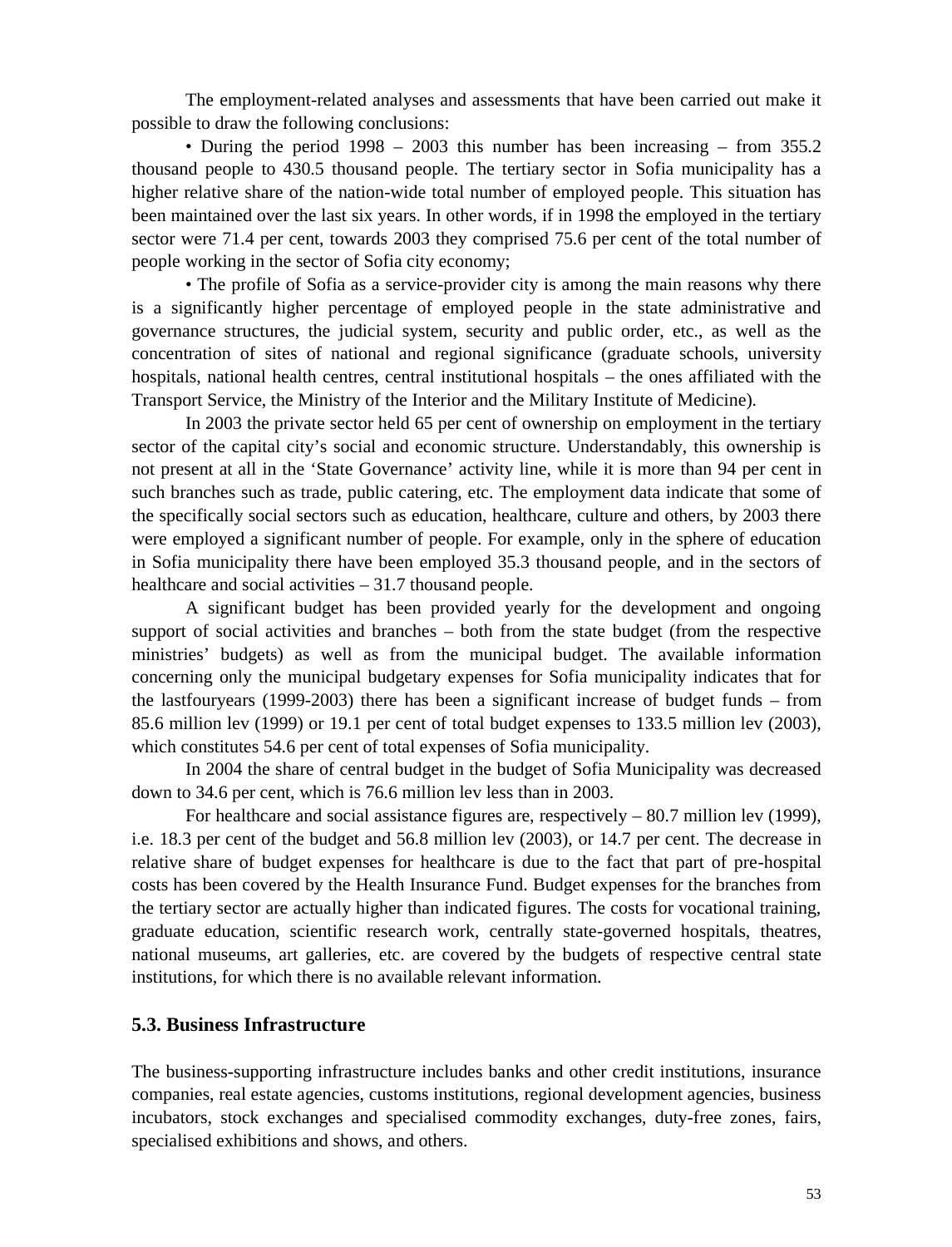The degree of development of business structure is measured by the number of employed people in respective branches and activities. The data on people employed in business-supporting activities during the period 1998 – 2003 indicate a tendency towards an ongoing and stable increase. In 1998, in the business-supporting activities there have been involved 74.5 thousand people, which in 2003 reached 95.9 thousand people,, which is 16.8 per cent from the whole working force in Sofia municipality. The significance of the business infrastructure in Sofia region is also demonstrated by the fact that the people employed in this sphere are about 54 per cent of all people involved with business activities in the country, which is related to the localisation in Sofia of HQs of all banks and insurance companies, customs and tax administrations and other business structures.

Financial and credit institutions' infrastructure includes commercial banks and nonbanking financial structures (credit providing or broker). In 2003 in Sofia there were to be found the HQs and networks of branches and representative offices of the 29 licensed commercial banks, six branches of foreign banks andfourmixed banks (Bulgarian and international participation). The biggest network of branches on the territory of Sofia municipality is of DSK Bank – 28 branches; Post Bank – six branches and 24 representative outlets in post offices; 'Biochim' Bank – seven branches, and others.

The insurance market also includes business-supporting institutions. In 2002, according to data by Insurance Control Agency, in Sofia municipality there were 32 licensed partnerships. The HQs of insurance companies are also in Sofia.

Tax administration authorities are also linked with the development of market relations and can be seen as an element of market infrastructure. The network of tax offices in Sofia city municipality incorporates sites that are located in the various districts if the capital.

The employment market incorporates units that are de-concentrated structures of the Ministry of Labour and Social Policy (National labour Service, respectively). These are the so-called Labour Bureaus. There are nine such bureaus functioning on the territory of Sofia city municipality. In additional there are also two stock exchanges – the Bulgarian Stock Exchange and Sofia Stock Exchange.

There are three representative units of customs authorities in the capital city of Sofia: Central Customs Administration, Regional Customs Administration of Sofia, three customs offices and four customs bureaus. Sofia Commodities Exchange is the leading among all commodities exchanges, which also include the so-called commodity markets. The biggest among them are Trade Centre 'Ilientsi', Vegetable Market Exchange 'Slatina', Books Commodities Exchange, the Constructions Materials Exchange, the Metal Products Exchange and others.

Other important institutions that are of significance for the market infrastructure are the Bulgarian Chamber of Commerce, the Bulgarian Chamber of Commerce and Industry, the Bulgarian Supervision Institution, various advertising agencies, and others.

### **5.4. Tourism**

The factors that have an impact on the development of tourism in Sofia municipality are:

- The place and role of the regional centre – the city of Sofia – in the tourist destinations. Sofia is both a point of arrival and of departure for the international tourists travelling by air when they come to the winter resorts that are in the active impact zone and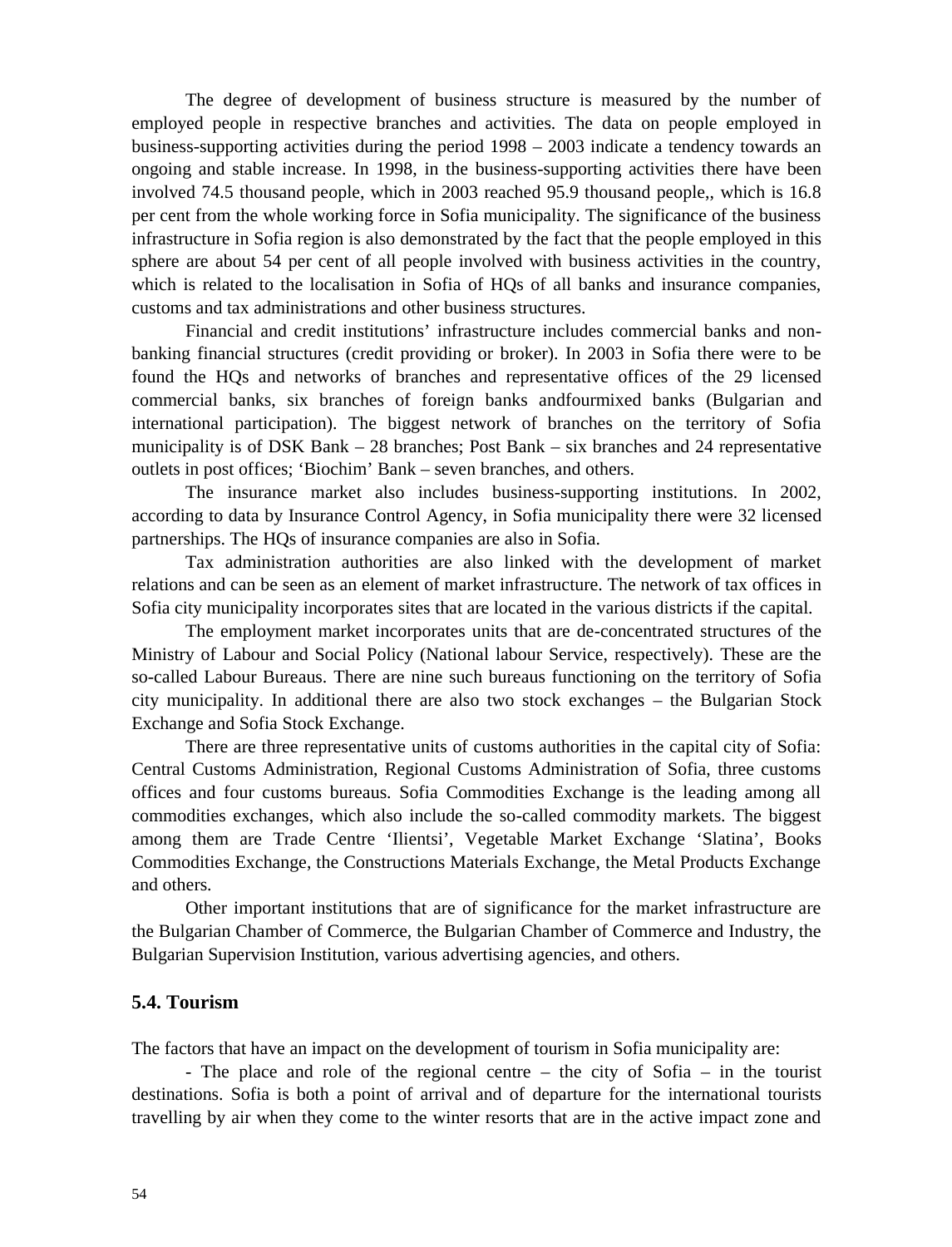outside it (Vitosha, 'Borovets' and Bansko). Part of the transit tourists use the tourist infrastructure established in Sofia region;

- The economic functions of the capital are an important factor for the development of business tourism. Another relevant factor is the degree of development of the various insector branches that provide catering services, well-educated and qualified human resources, network of so-called 'entertaining industry' sites, institutional activities that take care of the security and tranquillity of tourists, etc.;

- Availability of diverse and high-quality tourist resources. Sofia municipality possesses natural – geographical and cultural – historical resources that can easily compete with those of the leading tourist and resort conglomerations in the world. The same goes for the rich cultural and historical heritage: the 'Serdika-Sredets' Reserve, the Boyana Church and the Borisova Gradina (Boris's Park), which are models of park and garden landscape artistry, as well as the numerous monasteries from the so-called 'Sofia's Mount Athos' and others;

- The fact that there are protected areas in Sofia municipality, which are close to the Nature Park of Vitosha with its two reservations – 'Torfeno Branishte' and 'Bistrishko Branishte' as well as the natural sights of the Boyana Waterfall and Boyana River, the Waterfall of Samokovishteto on the river of Boyana, the 'Duhlata' Cave (the longest cave in Bulgaria), the Pyramids of Katina – earth pyramids in the locality of the village of Katina, the locality of 'Golemiya Dol', 'Vrana' Park – a park of garden and landscape art, etc.;

- The already built tourist infrastructure and prepared personnel for the sphere of tourism that are available in the region and others.

One of the criteria defining the status and place of tourist sector within the overall social and economical structure of Sofia region is the number and relative share of people employed in this sector. Data for 1998 indicate that there have been 10,415 people employed in Sofia municipality in various economic fields, hotels and restaurants (minus the selfemployed people). In 2003 their number increased to 21,456 people, which is an almost double increase.

Some idea about the tourist interest towards Sofia and Sofia municipality and about their position in the overall structure of tourist destinations in the whole country and in the South-Western Planning Region is provided by the data on number of tourists, number of beds per day and number of accommodations. The statistic information about 2003 indicates that in Sofia municipality there are 62 accommodation places, of which 57 are hotels andfourare hostels. The number of beds in all accommodation places – hotels, motels, tourist hostels and others - is 9,884, of which in the hotels – 8,949, in motels – 543, and in hostels – 374 beds (279 of which are in the four biggest lodges) and so on.

In all the accommodation places in Sofia municipality there have been a total of 976 thousand accommodations (7.8 per cent of the overall number for the whole country), of which 539 thousand were accommodated foreigners. The comparison between available beds and number of accommodated people indicates that in Sofia municipality, which provides 6.5 per cent of all available beds in the country, there have been accommodated 14.0 per cent of all tourists and this relative share is higher when taking into consideration the foreign tourists – it is 17.1 per cent. The comparison between available beds and number of accommodated people indicates a certain shortage of beds in hotels. The tourists who spent the night in Sofia municipality registered an average of 2.14 beds-per-day per person. This means that the available accommodation is used for business activities. The analysis of the data in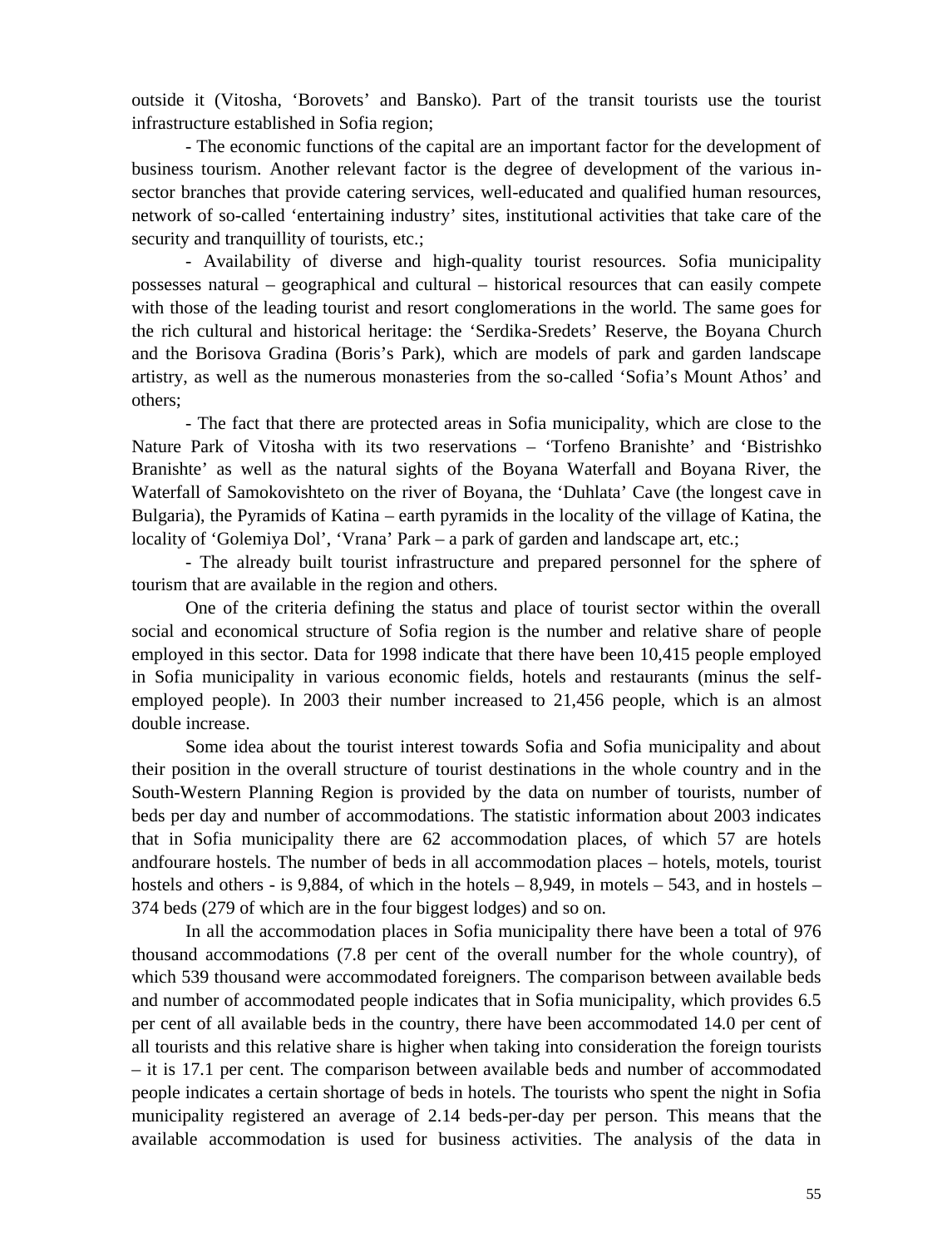accordance with the listed indicators that characterise tourism in Sofia municipality during the period 1998-2003 indicates a tendency towards increase of the means of accommodation (from 27 in 1998 to 62 in 2003) as well as of the number of nights spent from 656 thousand in 1998 to 976 thousand in 2003.

Data show that in 2003 the accommodations of foreigners were more than those of Bulgarians while in 1998 it was the other way round.

Apart from the city of Sofia itself, other tourist centres in Sofia municipality are *the town of Bankya* and *Pancharevo.*

Even a passing *evaluation* of development plans and intentions since the late 1990s reveals that urban planners continue to think in terms, traditional for the second half of the 20<sup>th</sup> century. Such an approach places excessive emphasis on 'hard development' factors and continues to conceptualise the urban dwellers in the classic modern categories. Sofianites are seen as people who are what they work, where they live and what they do on the week-end. There is an obvious failure to internalise the thinking in terms of 'the creative class' that is supposed to bring in the high-value activities connected with the 'knowledge economy'.

Planners seem to be convinced that people work either industrial, or administrative jobs, come home at the end of the working day and take walks in the park during the weekend. The idea that modern urban dwellers of the creative kind define themselves above all in terms of the lifestyles they choose to lead – and require a city capable of satisfying the demands arising out of the chosen lifestyles – is foreign to urbanisation thinkers. Their ideal type of urban dweller is the  $20<sup>th</sup>$  century producer of low value, rather than the vastly more complicated creative type of the 21st century, playfully producing high value in new professions. For this reason, urban planning does not at all focus on 'creative class' themes such as: ethnic and cultural diversity; water-related leisure; various kinds and grades of green areas; creative housing and so forth.

The unprecedented professional, mental, cultural and geographic mobility of the creative class – defined by the Sofia team LOPs as 'individuals who lead more than one life at the same time, and tend to be existing in more than one place concurrently'  $-$  is also something which figures only incidentally in urban planning. At the very basic, this kind of mobility requires a more dispersed and diverse city, linked with an efficient transportation infrastructure, and providing the opportunity for painless and rapid exit to, and entry from the rest of the country and the world. Whereas isolated elements of this approach do exist in the planners' minds, they have not conceptualised such elements as necessary components of a coherent system to deliver to creative people the conditions that they require, in order to follow their chosen lifestyle and thereby – produce more high value in their work.

## **5.5 Creative Industries**

The creative industries in Sofia comprise a large variety of fields, industrialised such as advertising and marketing, broadcasting, film industries, Internet and mobile content industry, music industries, print and electronic publishing, and video and computer games, to the traditional fields of visual arts, performing arts, museums and library services. This sector is increasingly important from the economic point of view representing already a leading area of the economy Sofia, as Bulgarian capital, with significant values of annual growth rates. Also, the creative sector could bring a significant contribution to the knowledge-based economy as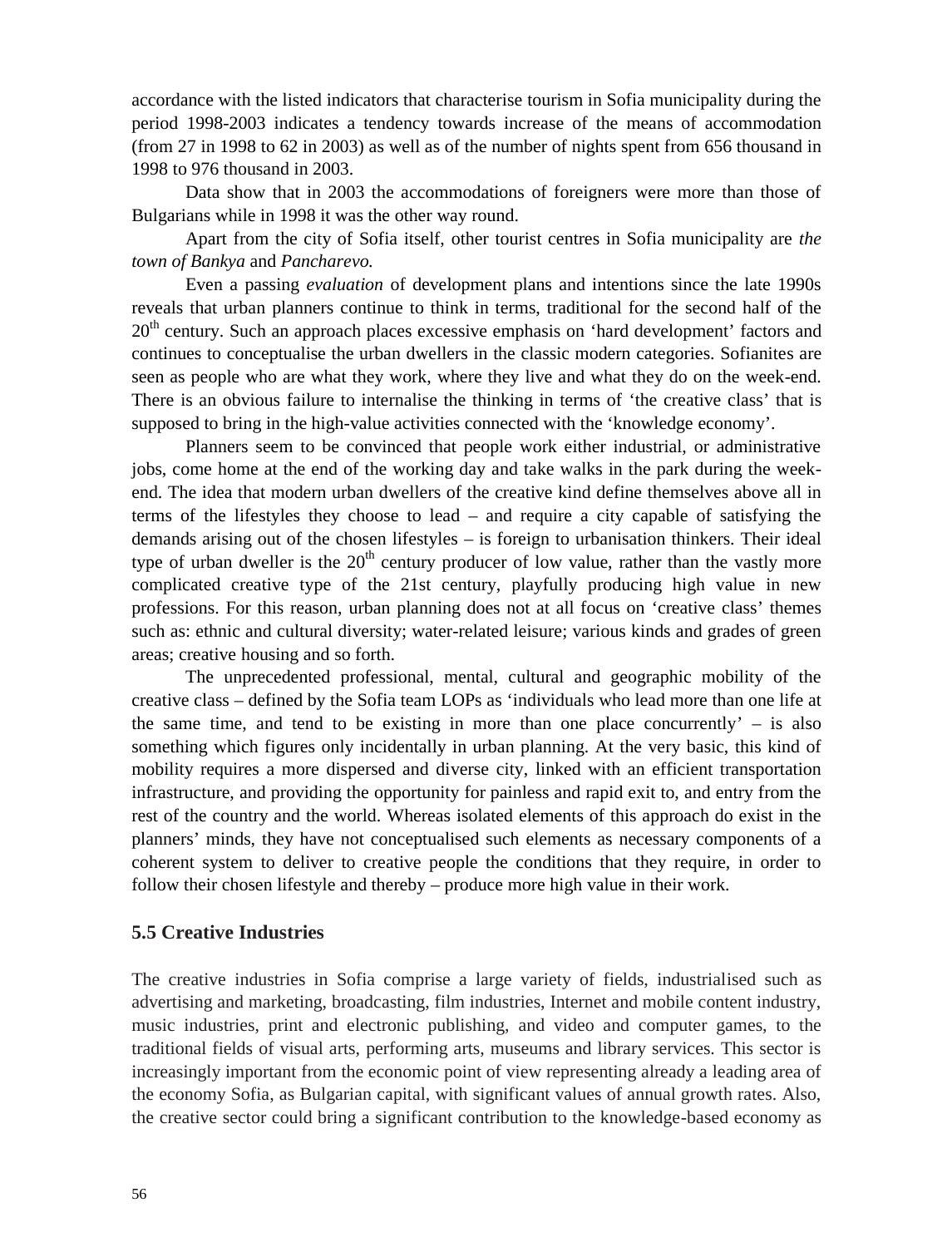it is knowledge and labour intensive and fosters innovation, with a huge potential for generation of employment and export expansion.

But Sofia needs constant feedback from its citizens.

The key requirements for our success include the following:

- New ways of talking. Different people and powers must talk to each other in different ways, breaking down the normal debating routes and networks to allow a more open system which forces those with different skills and disciplines to talk and listen to each other.

- New ways of mapping. New forms of local research and monitoring are needed to define local aspirations, desires, actual and potential problems and trends.

- New ways of describing things. Descriptions of problems, solutions and ambitions may make more sense if the old vocabulary is cleared away and less jargon used. The language of traditional geography is often inadequate to identify resources such as atmosphere, the quality of public and social life, cultural vibrancy and other characteristics of the 'soft infrastructure' of places.

- New forms of research and development. Private sector businesses would die very quickly without an active research and development budget. Sofia city government should encourage experimental and pilot projects. Failure should be tolerated, and analysed in a critical but constructive way.

- New selection processes. These must be put in place to select, exploit and evaluate ideas for the future of the town. Making these ideas public at some stage is vital. This could happen in the same way as ideas and projects for new buildings and public spaces are made public through exhibitions following architectural and design competitions.

-Removal of obstacles. The various structures and bureaucracies which prevent or discourage creative thinking should be dismantled or at least neutralised.

- Orchestration. The tempo and style of pulling ideas and actions together is not that of a perfectly rehearsed symphony, but more like that of a jazz jam session. Innovation and improvisation are all-important to the creative result in Sofia.

- Sense of direction. There must be a strategy which provides impetus and encouragement, but leaves the city space to develop naturally as well.

- Monitoring. Different forms of monitoring must be put in place to check on progress and enable cities to share and learn from their experiences.

Situations may be different, but there is no reason for Sofia to have to reinvent the wheel.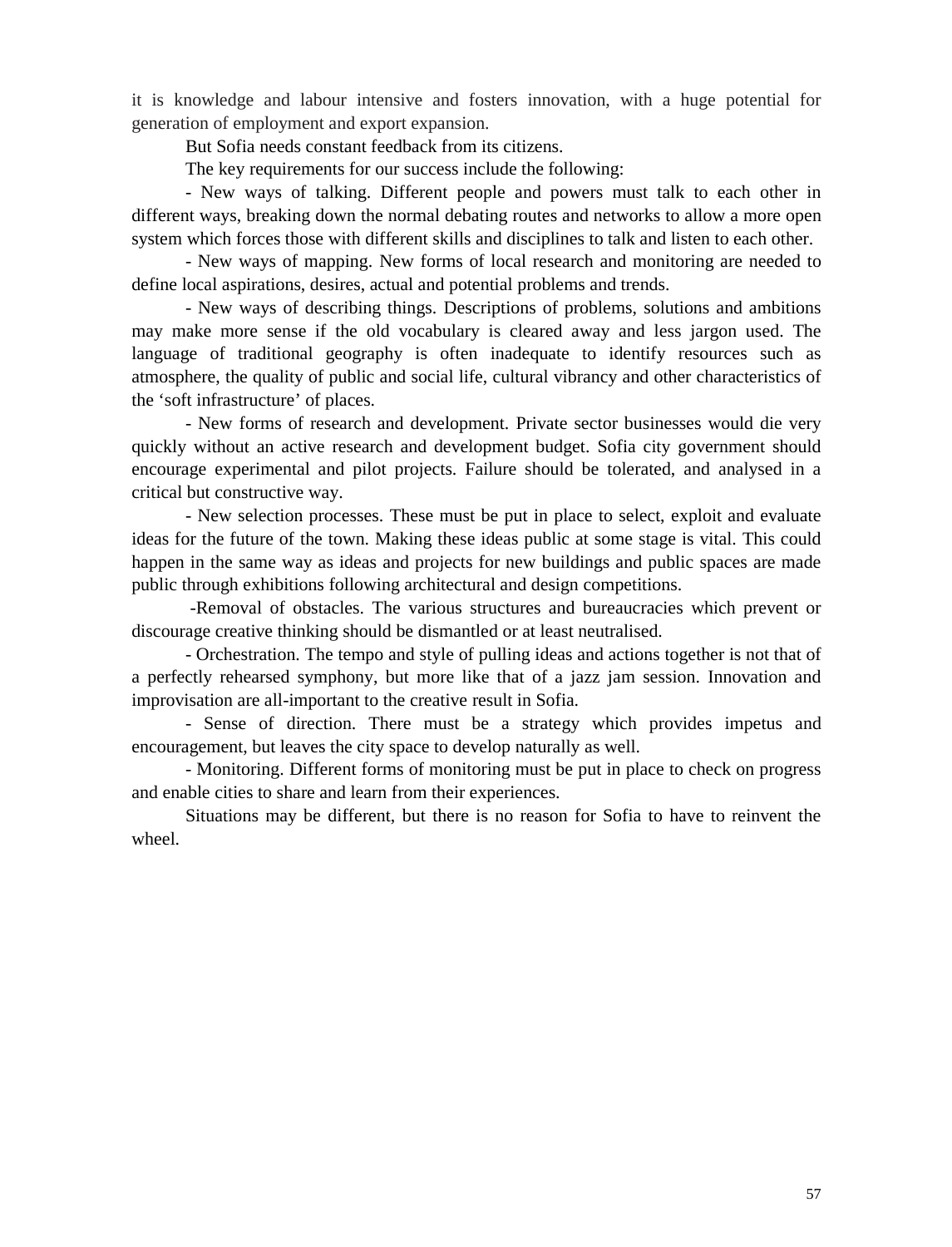# **6. Analysis of policy applied over the past decade aiming at improving competitiveness**

# **6.1. Sofia region**

Sofia region is located in the Sofia field and is with altitude of about 550 metres above sealevel and a territory of 1342 square km, of which the populated areas and urbanised zones are 297 square km, agricultural lands - 493 square km, forests – 478 square km, ore and mineral extraction zones – 12 square km, transport and infrastructure territories - 33 square km and water basins and streams – about 29 square km. landscape is diverse and climate is comparatively soft.

In terms of territorial dimensions the region of Sofia is identical with Sofia municipality (SM). The city network consists of 38 city, of which four towns – Sofia, Bankya, Novi Iskar and Buhovo.

There is a certain sense of inevitability about Sofia's rapid transformation from a dreary industrial capital of a socialist state into a recognizably modern metropolis. As the transition from socialism began in the early 1990s, Sofia was the centre of the nation's political, administrative, financial, industrial, transportation, social and cultural life. As other cities went into steep decline, following the disintegration of the artificial, Soviet-style economy, their most dynamic inhabitants inevitably flocked to Sofia in search for a living, in this way supplying the city with the nation's most daring, enterprising, mobile and creative labour force. Inevitably, this influx dynamised the city, as the (predominantly young) newcomers began sustaining their desired lifestyle, which stood in contrast with the drab and stifling semi-officialdom of the capital during the previous decades.

In this sense, more striking research challenges would be provided by cities such as Plovdiv which, following a steep decline and bereft of significant resources in terms of 'hard factors' or even tourist potential, nevertheless by 2006-7 were on their way to recovery almost solely through leisure and culture.

The capital city of Sofia plays an important role in the task of turning the region into the best socially, economically and infrastructurally developed administrative and territorial unit in Bulgaria. This statement is also supported by the summarised parameters of the regional social and economic structure:

 In 2002 the highest GDP in Bulgaria was realised on the territory of Sofia region - 9 429 million lev or 29.1 per cent of the total national GDP. GDR per capita in the region (acc. to current prices) was 7 938 lev, while the average for the whole country was 4109 lev. According to this indicator the region of Sofia occupies first place among the other 27 regions in the country;

 The sector structure of the social and economic complex of Sofia region indicates that its tertiary sector has leading functions (70 per cent of the total produced GDP – 6,577 million lev – and 71.3 per cent of employed people). Industry used to have stronger positions in the past and is now undergoing a process of serious restructuring;

 The managerial and other servicing functions of the city of Sofia are an important factor for the development of a significant tertiary sector. What is specific about it is the high number of representative bodies of the legislative, executive and judicial power as well as of the credit, financial and business sectors and others;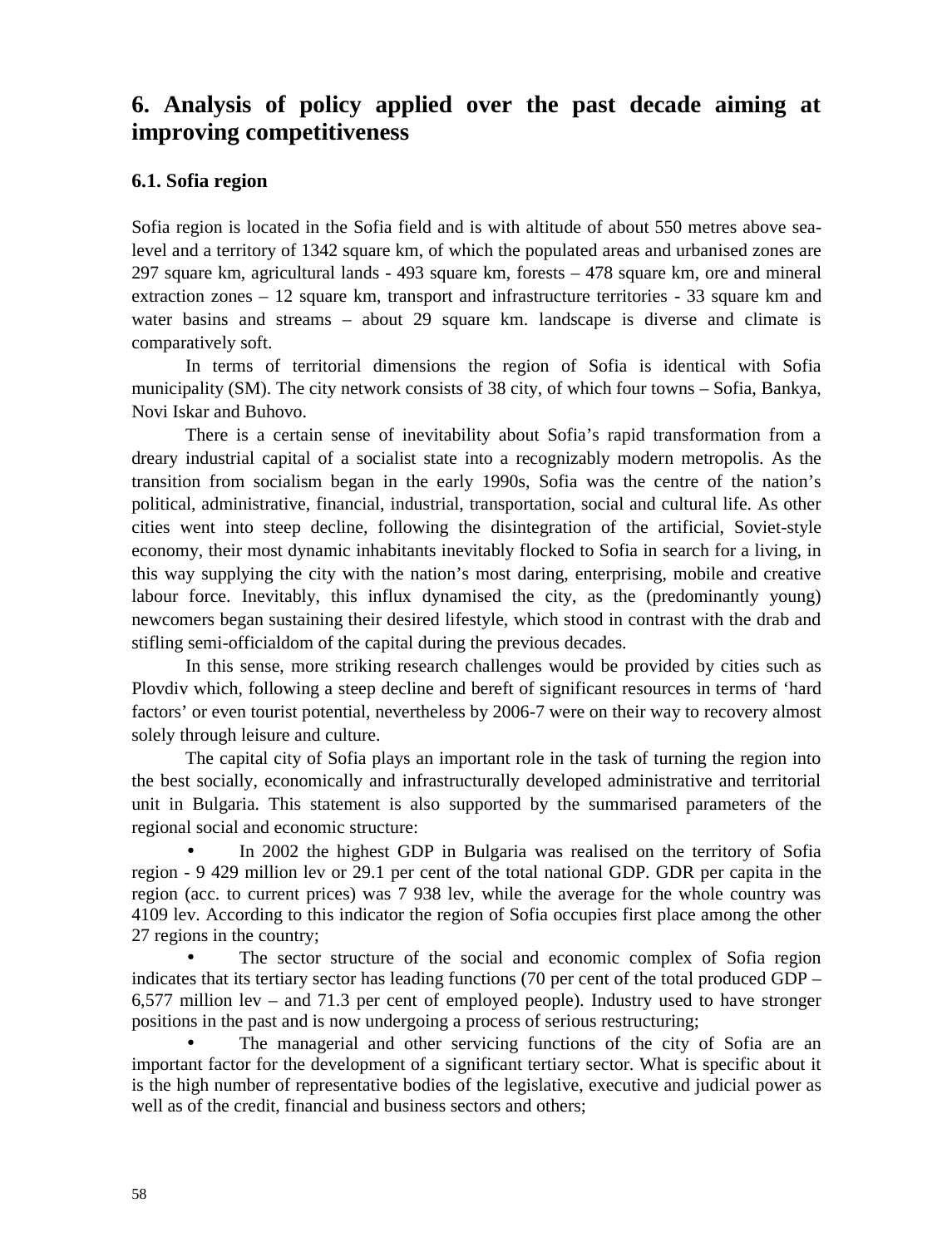The average annual salary in the region is quite high  $-3,888$  lev, when the average annual salary for the whole country is 3,091 lev. Sofia region is the leading one among the rest of regions also with respect to this indicator;

The region is among the most attractive for foreign investments. Until 2002 there were invested foreign capitals at the amount of 1 975 542 thousand USD, which is 56.0 per cent of all foreign investments in Bulgaria

The region and its centre – the capital city of Sofia – have traditions in the sphere of university education. Almost half of graduate schools in the country are located here (19 of a total of 42 universities with 42 per cent of all students in Bulgaria). The city of Sofia is the biggest university centre in the country with a university in almost all spheres of education and science;

 Sofia is also the biggest scientific centre in the country with numerous scientific institutions, research units and laboratories in the spheres of the academic fundamental science, applied scientific research and others. Towards 2001 there were about 7300 people working in the sphere of scientific research in the institutes of the Bulgarian Academy of Sciences, the agricultural institutes and the various other institutes for applied research. 2430 of those were research fellows;

 On the territory of Sofia city there is also a large network of cultural institutions, among which: 23 drama theatres; 29 museums; 31 movie theatres, two cinema centres of the Multiplex type (two more such centres are under construction downtown in Sofia), 116 *chitalishta* (cultural centres) and others. Many of these cultural institutions are of national significance, which makes Sofia the biggest cultural centre in the whole country;

 The region has well-developed transport functions. The capital is the biggest and best developed complex transportation centre in the country. Most highways and railway lines start from here – the highways 'Trakiya' and 'Hemus', the first-class roads  $80$ ,  $871$ ,

Е 79and others, as well as the railway lines Sofia – Burgas, Sofia – Varna, Sofia – Kulata, Sofia – Vidin, Sofia – Kalotina, Sofia – Svilengrad. The biggest international airport in the country provides air-transport services.

The region of Sofia is a unique crossroads of four international transport destinations – the Intercontinental Diagonal Highway 'Northwest – Southeast' (London – Budapest – Sofia – Istanbul – Calcutta), the Meridian Euro-African Highway (Helsinki – Moscow – Sofia – Thessalonica – Cairo), the Diagonal Euro-African Highway (Tunis – Duress – Sofia – Bucharest – Odessa - Omsk) and the currently constructed transportation corridor along the  $40<sup>th</sup>$  parallel from the Caspian Sea to the Adriatic Sea (Potty – Varna – Sofia – Skopje -Duress).

Due to its strong economic impact and a huge demographic mass the region of Sofia and its centre – the city of Sofia – has a much bigger significance that any other region or large town in Bulgaria. The impact of the city of Sofia and the region of Sofia includes both a zone of direct impact on eight neighbouring municipalities within Sofia region as well as an impact over the whole territory of the South-western planning region.

# **6.2. Future Development**

The city of Sofia will continue to play the role of an economic centre of Bulgaria. It is necessary that the city uses the opportunities for localisation of activities at a subsequent stage in view of the necessity for making more environmental-friendly the economic structure and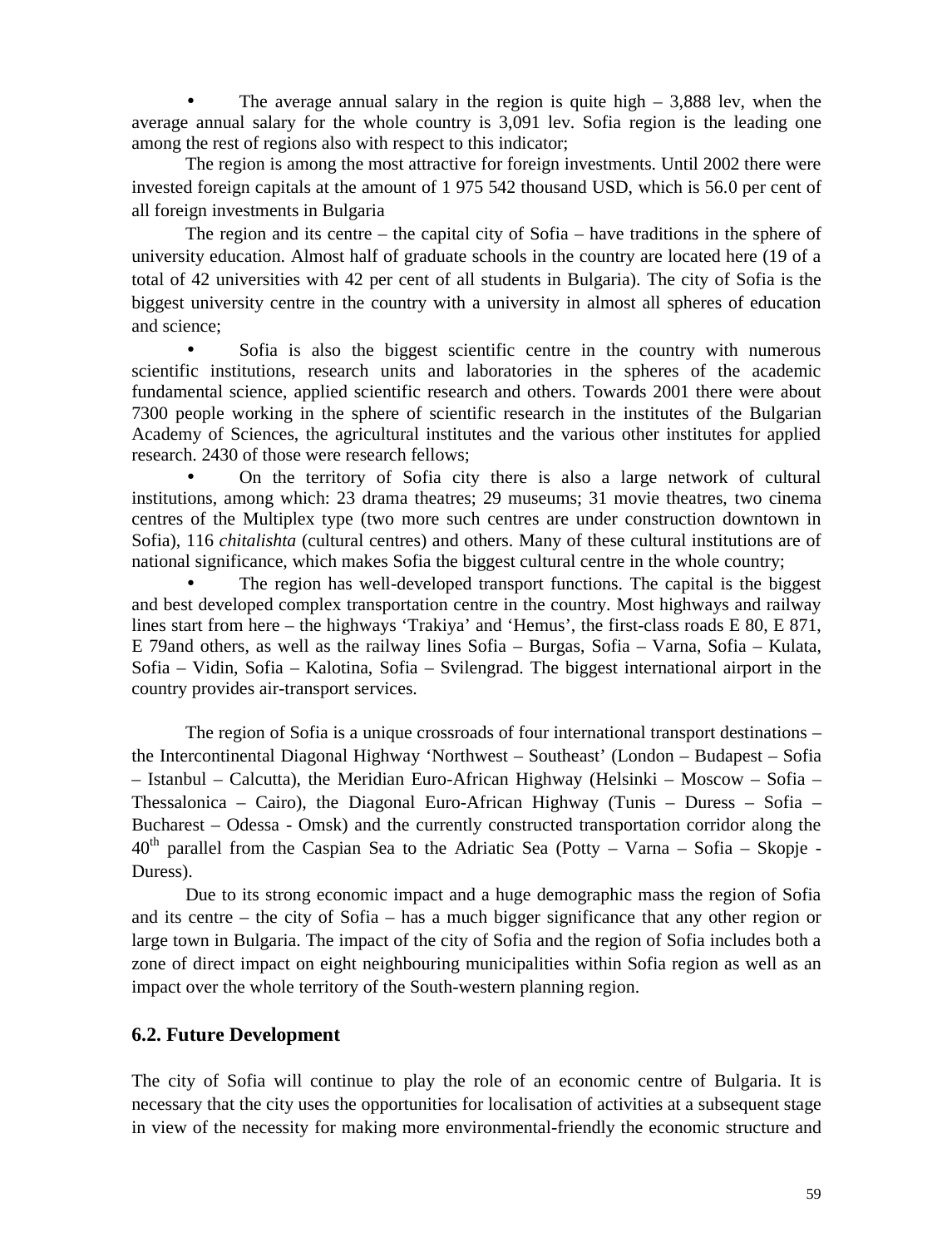the development of productions that have a higher added value. The implementation of such a policy depends on the regional and municipal local authorities, which need to propose a strategy and accompanying measures for an adequate and novel structural development.

The industrial function of the region and city of Sofia requires a larger scope and the building up of a modern industrial structure that will be the core of all the other components (highly intellectual labour, powerful and diverse infrastructure, export and import).

 The main prerequisites that need to be taken into account when planning the development and territorial localisation of industry in Sofia city are related to the avoidance of productions that pollute the environment. In this respect, the municipal authorities have the most important role.

The specific decisions for restructuring of production and building of new enterprises should be based on market interests. In this respect, it is necessary to develop new market strategies. The rapid evolvement of the private sector should be sought through privatisation and mass construction of new and competitive small and medium enterprises.

Regardless of the changes that have taken place with respect to the potential of city, the city of Sofia will continue to develop as a dominant industrial centre of local, regional and national importance. The existence of not only industrial activities but also of another structural infrastructure in the fields of education, science, market institutions, communications, and so on, is an important precondition for the city to develop as an economic centre of a sub-continental importance on the Balkan Peninsula and South-eastern Europe.

What is also important is the creation and restoration of economic interests outside the central city but also in the small towns and provincial areas as well as the creation of conditions for an internal regeneration process.

The activating of the comparative advantages of the city in local, regional, national and international aspects as well as the stimulation of the specific factors and conditions supporting their economic development would help for the restoring and accelerating the process of economy restructuring. The transition to market economy increases more and more the value of the 'space' factor as well as of the spacious diversity, which can bring about a different dynamics in the development of the separate regions. Space will become an actual factor of development and modelling of spacious structures as we as an active means for controlling the development and protection of the environment.

The development of a well-organised market infrastructure is a stimulus for economic development and increased investment attractiveness of each and every territory.

The restructuring of industry should also include multiplication of industrial activities on the territory of Sofia city, which gravitate around or are being created by the current structure but 'direct' the structural renovation towards the production of high-tech, innovative, European-style and internationalised industries and companies.

Taking into account the new role of the transport-related and geographical location of Sofia city there should be added an impetus to the development of productions that have a higher import-export function.

The established social infrastructure in the region leads us to the conclusion that it has a potential guaranteeing further development of the territory. The current size of this social infrastructure corresponds to the current needs of the population and is to a large extent able to respond to any future demands as it is expected that there will be a certain restructuring of some of its elements as well as a definite improvement of its quality characteristics. In case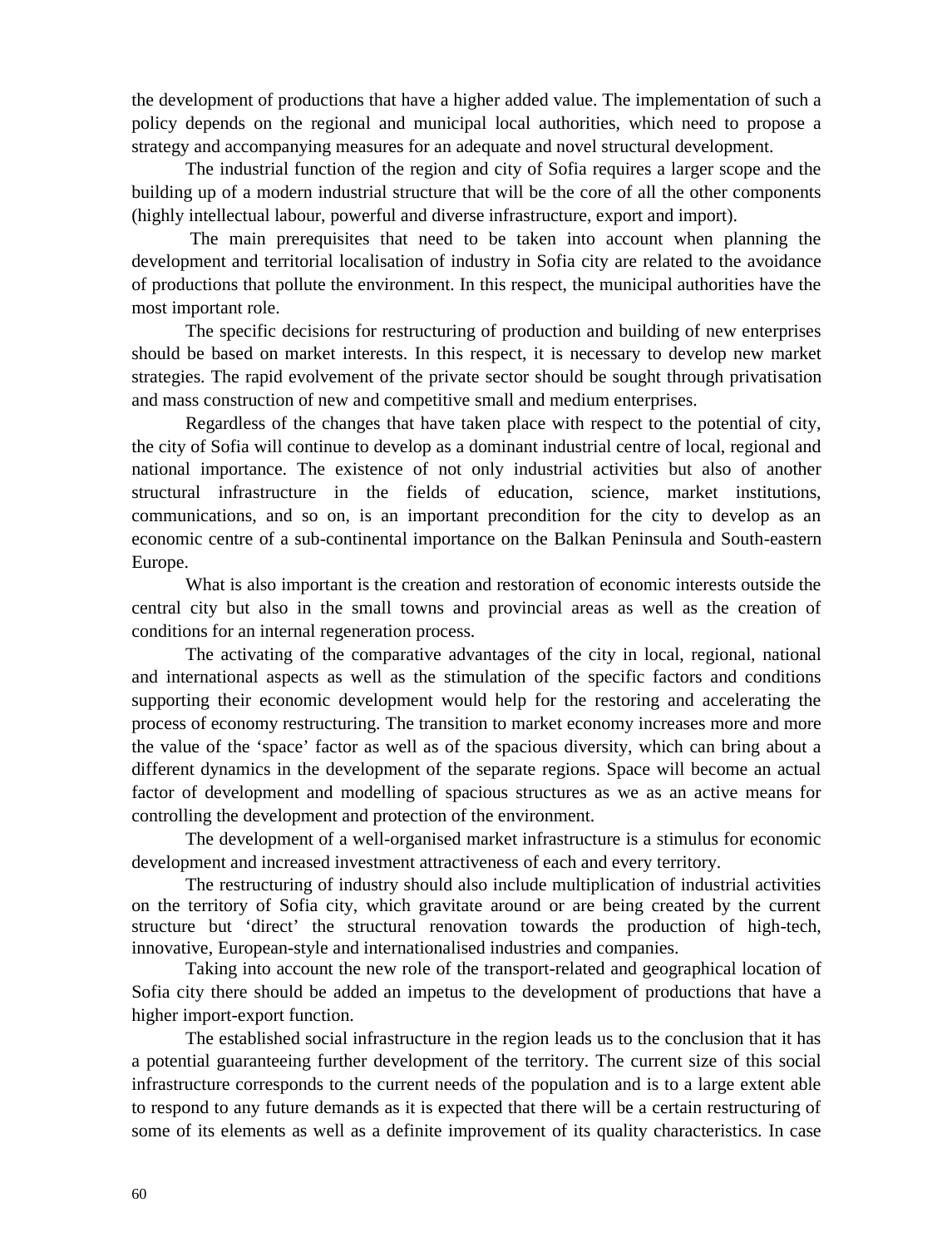the current unfavourable demographic tendencies are preserved, it will not be possible to efficiently use part of the educational infrastructure and it will need to be restructured so that integrates new functions. There is also a restructuring potential in the other elements of the infrastructure – culture and healthcare.

Apart from satisfying the needs of the population in the region, there is also a significant potential for increasing the category of part of the network of Sofia city social infrastructure so that it acquires new national and especially international functions – first of all, important regional functions in South-eastern Europe and the Balkans.

With respect to the residence policy we can say that within the next 20 years Sofia will mostly rely on the currently existing residence estate. The residential districts of prefabricated blocks of flats cannot be taken down but need to be reconstructed and renovated. The city needs a proactive and adequate residential policy in place.

The public sector as represented by the state and the municipalities does not have a clearly formulated residential policy and, respectively, does not implement such a policy. There is no residential legislative framework, nor a relevant subordinate legislation. There have not been established state and municipal institutions to govern the sector and there are no relevant civil structures either. There are no specific economic entities in place that could be responsible for the acquisition of land resources, as well as for their planning and infrastructure so that land resources become attractive for the construction of residential buildings.

There is no efficient management of condominiums, which comprise about 70 per cent of all residential properties.

There are also huge variations of various territorial indicators. The speed with which people settle in villages of one and the same type measured by means of the indicator of a number of square metres village territory per one permanent resident is 610 square metres in the surroundings compared to 1,550 square metres in the active impact zone. In the municipality of Dragoman per 1000 residents there are 505 residences while in the municipality of Gorna Malina - 820 residences.

There are also problems at the level of regional structures:

- Serious territorial disproportions and precarious irregularity in terms of space utilisation of the compact town, the surrounding area and the active impact zone;

- Danger of over-urbanising of certain areas and related degradation of natural environment and of its most important components, respectively;

- Contradiction between attractiveness of certain suburban territories with respect to inhabiting and housing, on the one hand, and their inefficient infrastructure maintenance and difficult access for transport, on the other;

- Critical, and in some cases disastrous economic deterioration and depopulation of some suburban areas.

During the last few years there has been a significant increase of investments activity in the southern part of the ring road (new transportation and warehouse facilities, petrol stations, etc.) as well as in the neighborhoods at the foothills of the Vitosha Mountain where there have been built numerous high-category permanently inhabited villas. This is related to utilisation of agricultural and forest resources and is a threat against the 'green connections' of the city with the Vitosha Mountain, which are very important from environmental and spatial point of view. At the same time, these territories' technical infrastructure has not yet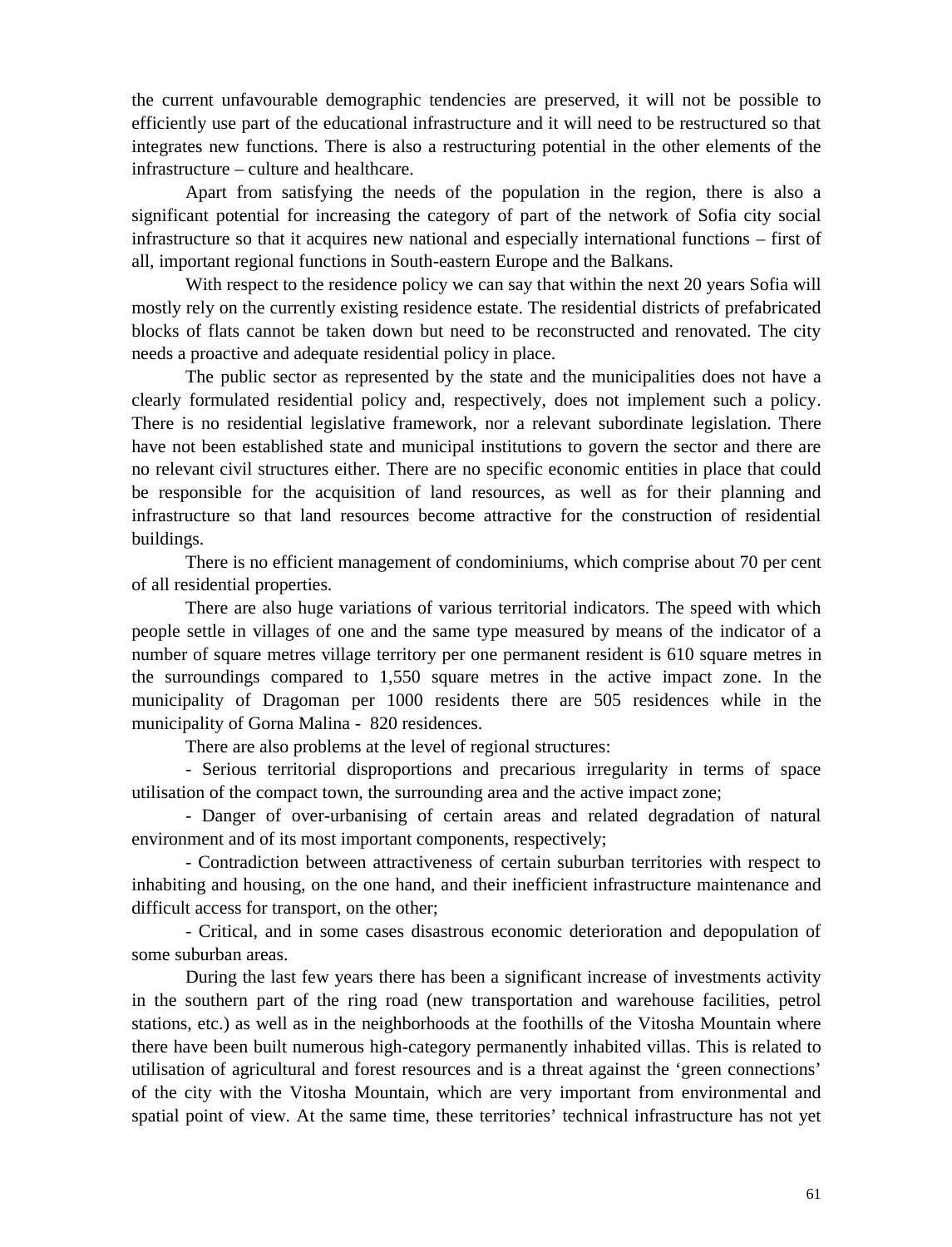been completed, which creates additional risks and problems related to their planning and utilisation.

When developing new territories in Sofia over the last few decades the speed of *construction of main communications* have been too slow. There is no synchrony among the urban planning elements. The non-implementation of structurally significant routes is an obstacle to the normal functioning of the city. Most of the streets have not been built with the necessary size and traffic load capacities. Street pavement low quality and the cars parked in the traffic lanes create additional problems for the city traffic. Due to the increasing wear and tear of cars and their expanding usability there is a more and more significant problem with parking.

The overall assessment of the environment ,taking simultaneously into account the impact of all unfavourable factors indicates that most of the population in the region lives in an unhealthy environment.

The environmental tasks that the region needs to solve cover all possible spheres:

- storage and processing of domestic and industrial waste;
- measures against air pollution;
- cleaning of industrial waste waters;
- improving the quality of surface waters;
- improving the acoustic environment;
- solving environmental and urban planning-related problems;
- protection and development of the green system;

The main purpose of the regional development of Sofia region until 2015 is formulated in the *Regional Development Plan*, in force since December 2005, as follows:

Providing opportunities for transforming Sofia region in a steady developing cityregion, and economically politically, culturally and scientifically attractive centre with strategic significance for South-eastern *Europe.*

The main goal can be reached by accomplishing the following strategic objectives:

- Maintaining high rates of economic growth in the region and reaching a level of regional development corresponding to one in similar territorial structures (metropolis) in the EU.

- Balanced and steady development for the whole region territory.

- Positioning of Sofia city in the bigger cities poly-centric system in EU as an important centre in the Balkan region, with attractive life and business environment.

*The first objective* can be described as connected with the development and the stability, based on the increase of the regional economic competition in the framework of the European regions (EU-25). This can be reached via:

- Providing opportunities for fast innovations assimilation;
- Transfer, creating and introducing of new technologies;

- Increasing the educational characteristics and professional organisation of manpower, according to the needs of the contemporary labour market;

- Development and increase of the infrastructure quality, handling the business and the functional systems: habitation, labour and recreation;

- Establishing of modern, complete manufacture and warehouse zones and bodies, business and trade operating centres, etc.;

- Development of modern and ecologically suitable tourist industry, including the sports infrastructure for holding European, world and Olympic games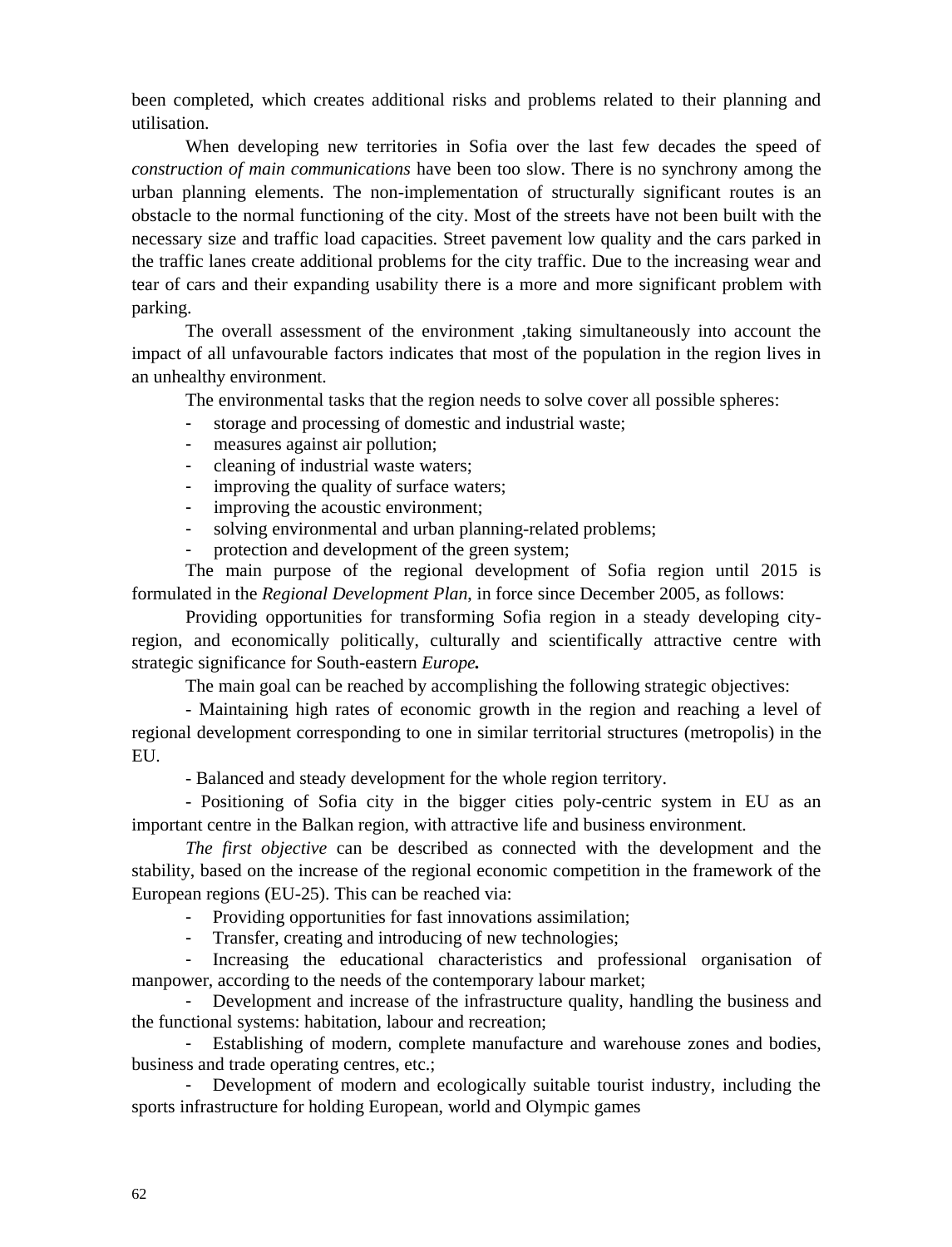- Other conditions, influencing the drawing of some investment and business initiatives in all fields of economy. Especially significant in this is the marketing of the city, the effectiveness, and potential of the municipal and state (regional) administration. The maintaining of high economic growth is necessary for reaching of new levels of regional development, with similar territorial structures in the EU. This objective sets a higher development threshold from the average for the EU-25; Sofia region is close to this level and is a force and standard of the regional development of the Republic of Bulgaria and Southwest planning region, and sets parameters that have to reach the levels of the economic and regional development, higher than the average of EU-25 and typical for similar territories in the populated areas of EU.

*The second objective* is connected with the surmounting the weak sides of the regional development of the district, and especially the lack of balance in the development of the main body (Sofia city) and the inland region (the surrounding area).

The achievement of the main and the rest of the strategic objectives can be accomplished by using the surrounding area potential, and creating equivalent to the main body standards of life, services, recreation and business, as the practice shows in situations in similar EU regions.

The balanced development has to go beyond the region's boundaries and to expand over the territory of the Metropolitan agglomeration, as set in the project for regional development in the South-western planning region.

 The increased and uncontrollable migration towards the centre of the region can strech critically Sofia city's resources, which would compromise the accomplishing of a regional development stability.

For overcoming this danger it is necessary to take the following measures:

- Structural development in the North part of the region (as proposed in the New General Urbanisation Plan of Sofia city and Sofia municipality);

- Stimulated development of the buffer manufacture and warehouse zones in the agglomeration territory (east of the Elin Pelin region: Ravno pole and the west one: Kostinbrod, in the Bozhurishte region);

- Construction of secondary service centres, located along the external transport ring (the Ring road).

The accomplishment of these objectives requires a strengthened partnership between the local and regional authorities of the administrative and territorial structures, included in the boundaries of Sofia agglomeration (this is described in the specific objective IV.2. of the regional development project for South-western planning region), as well as forming of a general advisory council.

The balanced development in Sofia region is not local, but a national problem, which needs to be solved through some specialised programmes for purposive influence and partially financed with National operations programme.

*he third objective* is connected with the complex development of the system made of functional environments: business, habitation, labour, recreation, and service environments.

The positioning of Sofia in the poly-centric system of the big cities in the EU, depends on the environment, transport infrastructure, effectiveness of the administration, life standard of the population, the preservation of the nature and the cultural, and historical heritage.

The 2005 Regional Development Plan further combines the objectives and the steps for the following: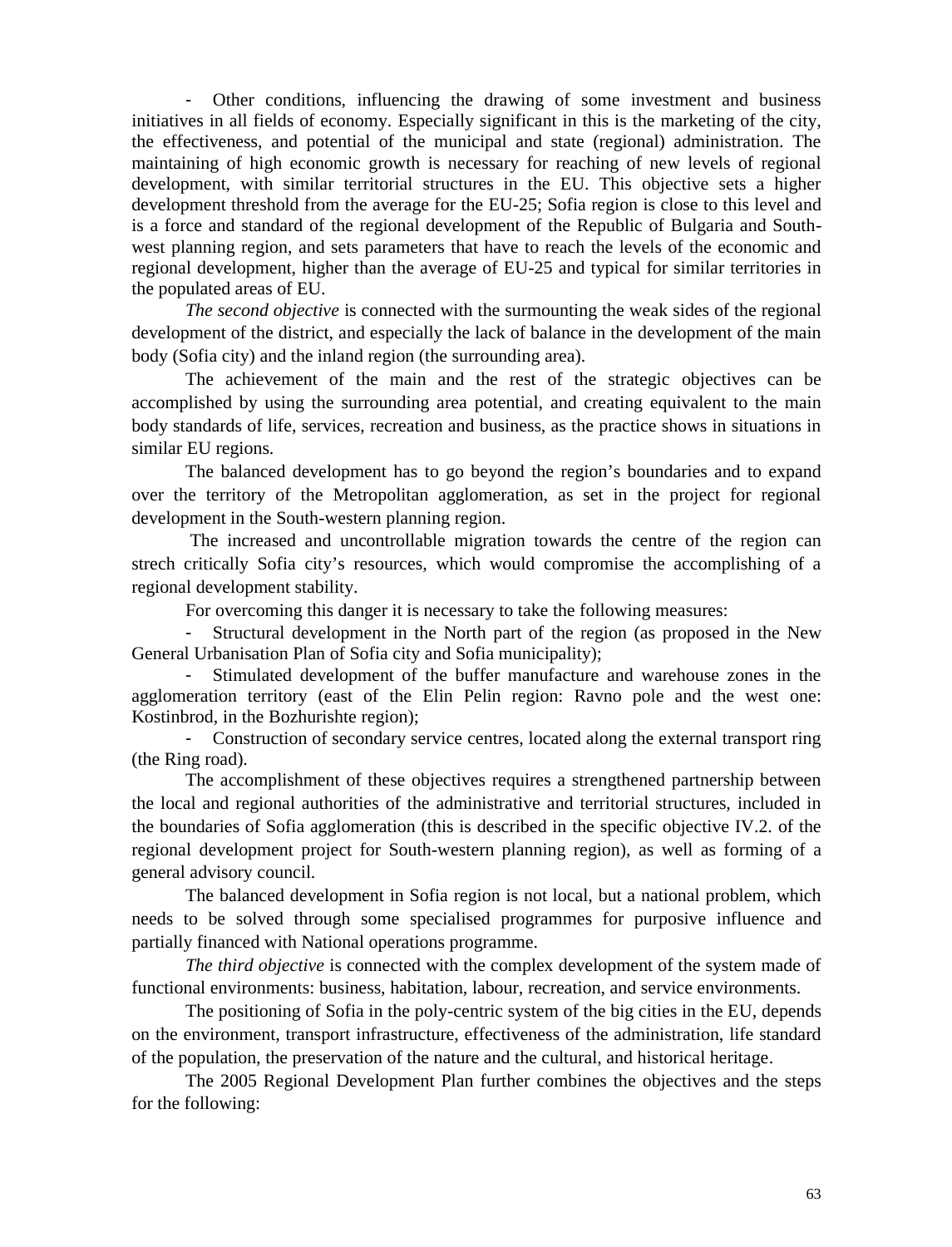· branches, with a strong local presence, together with the potential for development in perspective;

· zones, where branches, affected badly by the recession and the structural reform are concentrated and face adverse perspectives;

· successful joining of the Balkan, European and international structures.

It is very important for the regional development to achieve a new dynamism of the rural territories. The villages, surrounding the central city, taking a considerable part of the territory of the metropolitan municipality, are also place for social and economic life, organised around the capital city.

# **6.3. Regional development plan**

One of the basic political documents, defining the priorities of the economic development of the capital is the Regional development plan for the Southwest planning region; part of which is also Sofia city, according to the district division in Bulgaria; this plan is developed in accordance with the Regional development Act, ratified by the Parliament of the Republic of Bulgaria in February 2004.

It defines the development objectives and the priorities of the planning region s an element of the country development.

The regional development plan is designed in accordance with the expectations of the National strategy for regional development.

The development project as a programme for realisation, for the Southwest planning region, includes the period  $2007 - 2013$ , when the country will be a full member of the EU and will conform the planning documents with the planning periods of the EU and their financial frameworks. In this way the plan becomes a basis for the development of the National strategy for regional development.

The plan is developed in a period when the Republic of Bulgaria has already finished the negotiations for joining the EU and stepped in a period of fast transformations of organised structures as well as of preparation of documents, regulating the stable and balanced regional development.

The regional development Act, introduces the definition 'regions for purposeful intervention '. These are territories, defined in the boundaries of the municipalities, which have competitive priorities for economic development or have difficulties because of their geographic location and economy specialisation.

Sofia municipality is established as a distinct regions for purposeful intervention, because of its significance of the capital as a national administrative, economic, and cultural centre. It is characterised with high potential for economic growth, drawing of investments, concentration of colleges and scientific, and research institutes, highly educated human resources and developed technical infrastructure.

For strengthening the positions of Sofia city as a leading economic and cultural centre in South-eastern Europe, the Regional Development Plan stands for encouraging and developing the technological business, territorial diffusion of economic activities in the adjacent territories and establishing of technical and business infrastructure and integrated development of Sofia agglomeration.

The significance of Sofia city as a national, economic, administrative, and cultural centre, is taken into account, as well as its place in the 'European capitals 'family'; the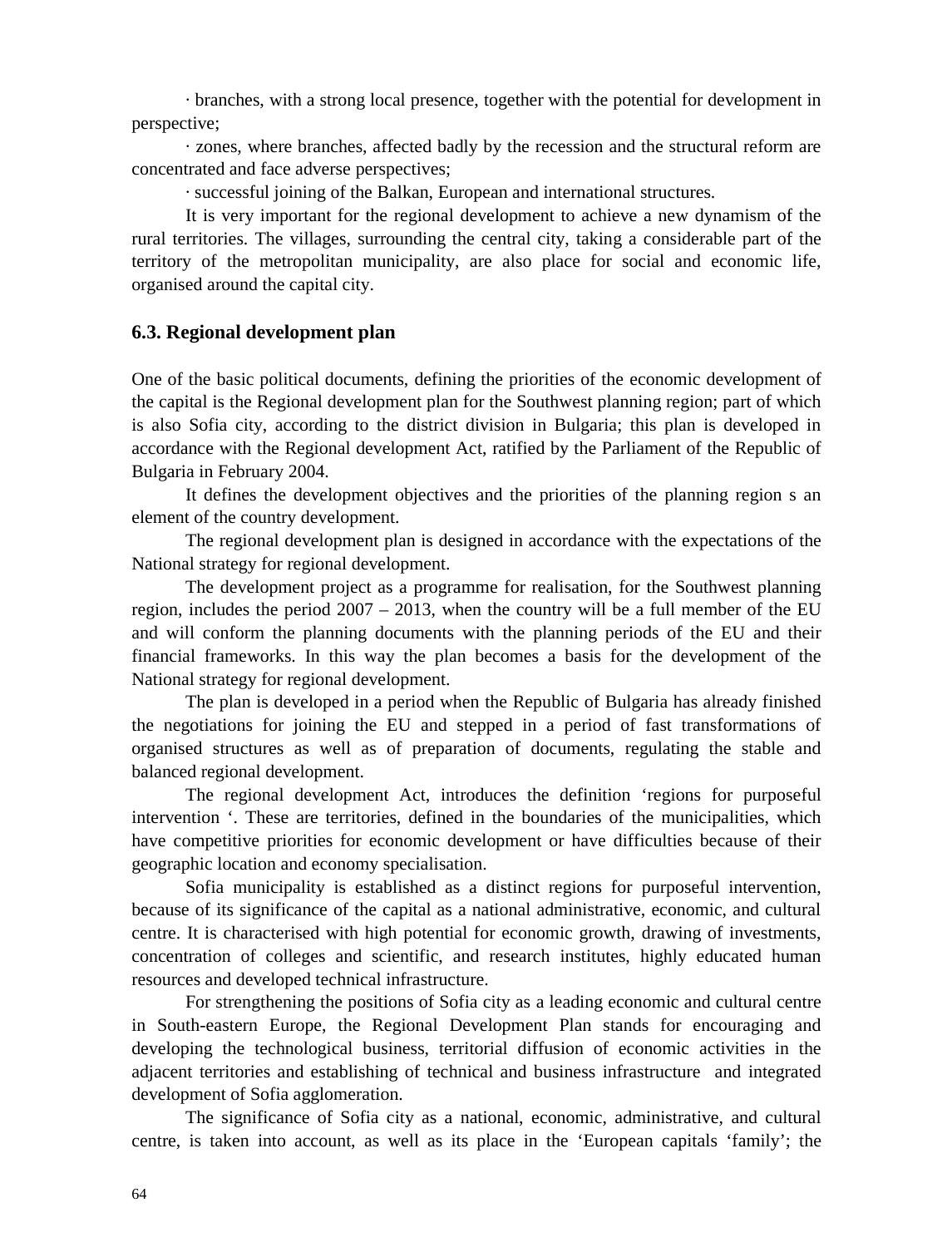existing and potential relations between the capital, the other city centres in the panning region, and the rest of the planning regions.

*The main strategic goal***,** under the Development programme of South-western region, is to achieve a balanced development of Sofia and South west planning region, by growth in the regional economic (which will provide more and better job positions), improving the life standard, preserving the natural, cultural and historical heritage, preserving and restoring the environment.

## *Strategic objectives*

To achieve the main goal the following strategic objectives are defined:

 *Reaching a steady economic growth, by developing competitive diversified regional economy;*

This goal is connected with the stimulation of economic business activities and the drawing of investments, the improving of the business infrastructure, and the human resources development. The achievement of a steady economic growth, through support for competitive economy development is a key factor in the improvement of the life standard of the local communities. Especially important is the understanding of the significance of developing businesses responsible to the environment and the efficient use of natural and man-made resources.

The support of local companies and the attraction of foreign investment are very important for the increase of the regional economy competitive power. In the period after 2007 the Bulgarian companies will face the challenge to operate in a very competitive environment, which will motivate them to invest in the technologies, development of the human resources and assets.

The development of the economic activities, based on the knowledge, encouraging the use of technologies, the development of innovative capacity, support in the cluster development and outsource chains are very important for the regional competitive power.

*Development of the transport, engineering and technical infrastructure*

The goal is motivated by the considerable inter-regional differences on the level of regions and municipalities, municipal centres and peripheral populated areas in relation to the human resources, the infrastructure development, the access and quality of public services. Investment in the basic infrastructure are main factor in achieving competitive advantage in the regional economy, and increasing the mobility of the population, as well as use of information and communication technologies. The infrastructure development is an important factor for stimulating the economic and business activities, the drawing of foreign investments and the improvement of the life standard of the local communities.

Meanwhile, a very important aspect of the development of infrastructure is the preservation and restoration of the environment as a key element for a sustainable development and an important feature of the life standard. Improvement of the technical characteristics of the republican and regional road network is planned, which provides access to the International transport corridors; as well as improvement of the technical characteristics of the railway network for increasing the safety; modernisation of the passengers and loading facilities, improvement of the servicing infrastructure for increasing of the transit traffic and development of the inter-regional railway transport.

Planned are investments for the rehabilitation of the existing and the construction of a new Water supply and drainage infrastructure, and investments for decrease of the public needs of energy consumption, activities which encourage the use of energy saving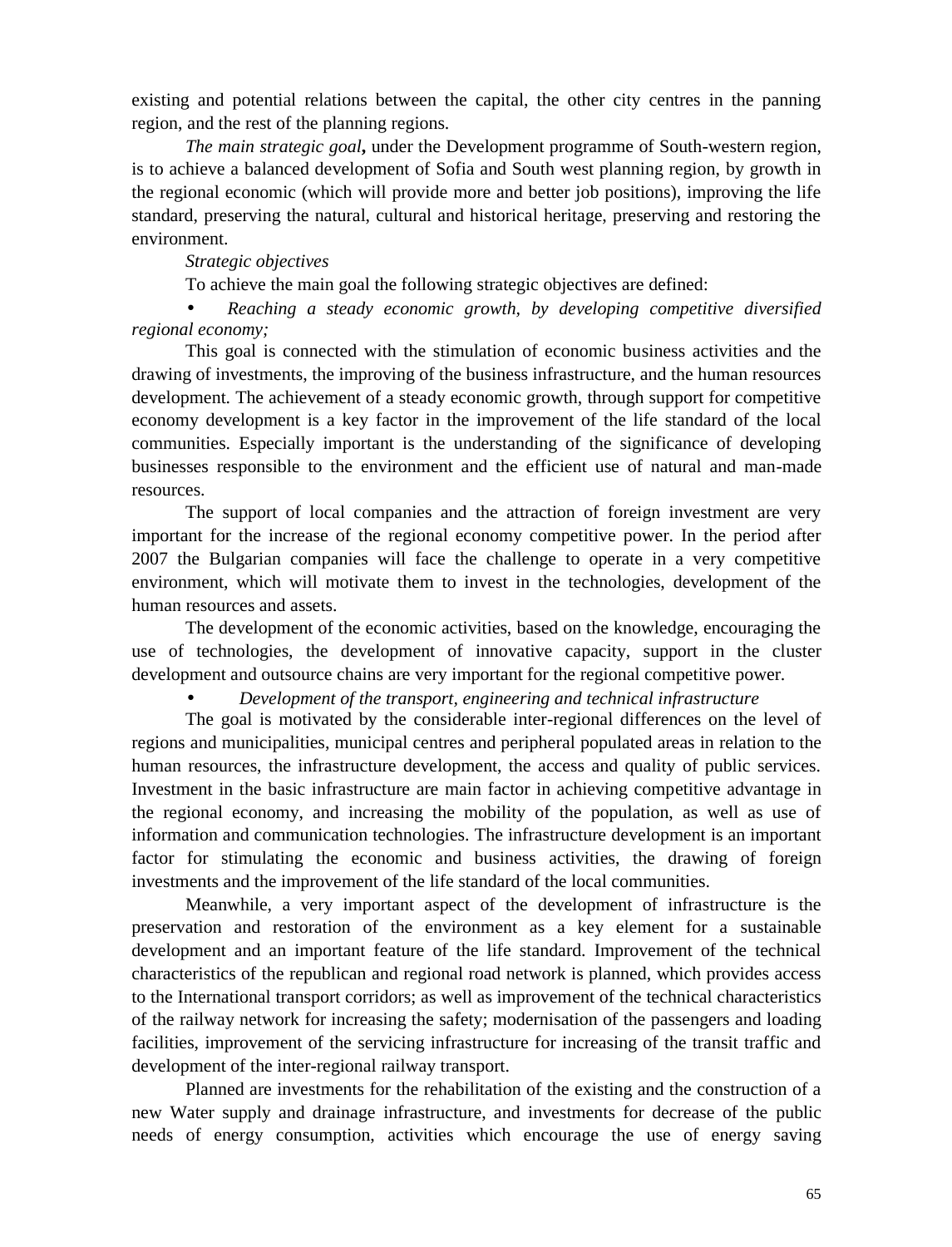technologies in the private sector and in the households; and stimulation of the construction of facilities for restorative energy resources as geo-thermal energy, energy from the biomass, the wind, sun and water; stimulation of the transfer of technologies and know-how, including public and private partnerships.

In this context it is necessary to develop an integrated model for control over the water resources, air and soil monitoring, which includes the construction of depots and waste stations, and rationalisation of the household waste control; construction of facilities for decontamination of hazardous waste, including dangerous chemical waste, elimination of old contaminations and re-cultivating of the affected areas; introduction of the separate collecting of the household waste and composting for bio-dissoluble waste.

At the moment one, of the main problems of Sofia and Sofia municipality is connected with the construction of waste depots and plants for keeping and processing the household waste.

 *Economic and social rapprochement with the other EU regions and improvement of the social environment quality and the life standard in the populated areas*

The objective is directed towards integrating in the European structures, decrease of the differences in the social and economic development on a regional level and participation in trans-national cooperation networks. The integrated regional development and the pursuing of proactive policy for complex development is connected with securing a quality city environment and stimulating an agglomeration connection between the cities. Particularly important is the location of Sofia city on the territory of the region for the planning and the available unused opportunities for integrated development of the capital and the near administrative regions.

At the same time, the relations between the local city centres and the strengthening of the relations with the adjoining rural area are supported. The investments for improvement of the city environment in the residential districts are significant for the quality of life of the local communities, particularly in the big city centres, where a population concentration and overloading of the environment are fact.

The development of human resources, the development of professional education system, the integration of groups, dropped out of the job market, the social integration of minorities and groups with unequal status, the access to quality educational, health and social services, the preservation of the natural, cultural and historical heritage and participation in cultural activities are the main factors for improvement of the life standard and the charm of Sofia, the region and its populated areas.

# **6.4. General Urbanisation Plan**

The development of General Urbanisation Plan of Sofia city is a key precondition for the integration of the city into the unified European space and its development as a regional centre in the poly-centric structure of the European cities. This sets several fundamental challenges to city planners, which challenges are connected to the functions which the city should re-structure, additionally develop or launch as new initiatives.

On this basis, several fundamental strategic aims have been developed for the city: *functional*, aimed at the restructuring of existing and adoption of new functions of the city; and *urbanisational,* which target the macro-spatial restructuring and development of the city.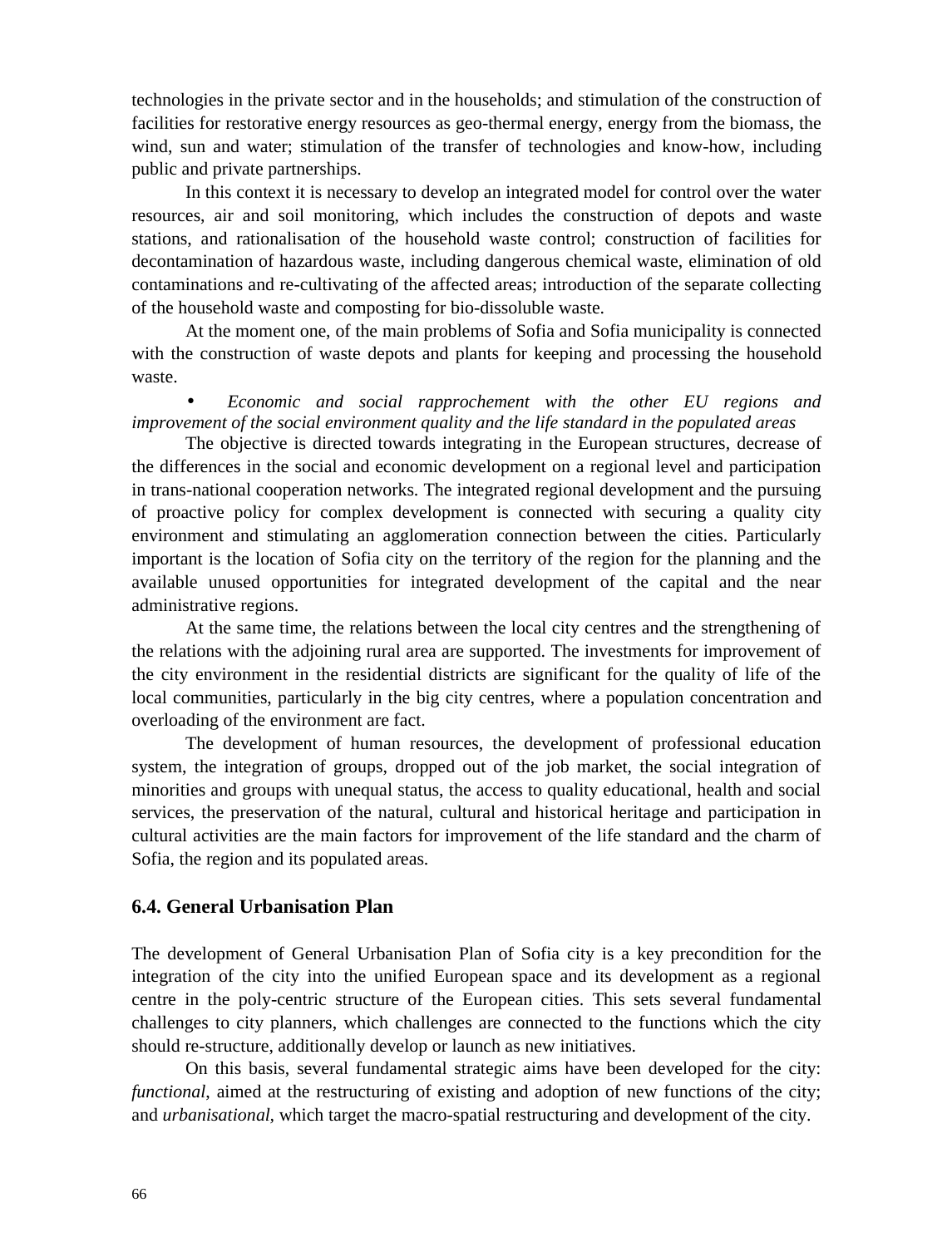The *first* objective is directed towards developing of competitive economic organisation on regional and continental level:

towards connecting Sofia with the European highway infrastructure and transport network and the city's transformation into a crossroads hub;

towards developing and strengthening of the city as regional information and telecommunication centre;

towards further development of the city functions as a national capital and for the development of above national functions until its transformation into a regional administration and business centre.

The development of the city as a regional and European cultural centre is connected with the development of Sofia as a regional scientific, educational and university centre. Together with this, it is necessary also to develop the tourist sector as an independent structural element, based on the city's transformation in a regional, European and tourist destination. The development of Sofia as a regional and European sports centre, as a regional health, recuperation and balneological centre, but also in regional power supplying centre, are one of the main objectives, which will change the character, quality and value of the basic life functions of the city– habitation, labour, recreation as well as the servicing transport and infrastructure functions.

The *second* objective is connected with conditions for effective, balanced and reproductive use of the city's and region's territory resources; it is connected also with the redistribution of the functions between the city and the region for achieving a balanced functional saturation of different components. Consequently, a restructuring of the existing mono-centric city structure into poly-centric one is of the utmost importance.

Last but not least is the necessity to provide a balanced, qualitative and sustainable development, improvement of the living environment, as well as optimal conditions for habitation, labour and recreation of the city and municipality residents.

The main element of the territorial organisation concept of Sofia city in the  $21<sup>st</sup>$ century is achieving of balance in the development of complex urban territory of Sofia city and its surrounding region, maintenance and organisational development in relation to the city and the environment by limiting the expansion of the territory of Sofia city; defining of five development lines, with an accent over the dominating line: north-west – south-east. A construction of the north development zone is planned, along the existing ring road with localising of new productions and services, and development of towns and villages, located north of the compact city and on the south slopes of Stara Planina (Trebich, Mramor, Mirovyane, Novi Iskar, Svetovrachane, Negovan, Chepintzi, Gnilyane, Podgumer, Voinyagovtzi, Lokorsko, Bogrov, and Krivina) which have the optimal weather conditions.

There are three industrial districts differentiated in the city proper, several sub-regions and separate territorial groups of enterprises. Those well differentiated regions aretwo– north and south-east. The third industrial region is a network of industrial sub regions and housing residential areas –west industrial and residential district.

A number existing production enterprises in the compact city are incompatible with the sanitation requirements. These productions have to set their activity in compliance with the requirements or to move out of the compact city in stages.

## **6.5. Territorial structure**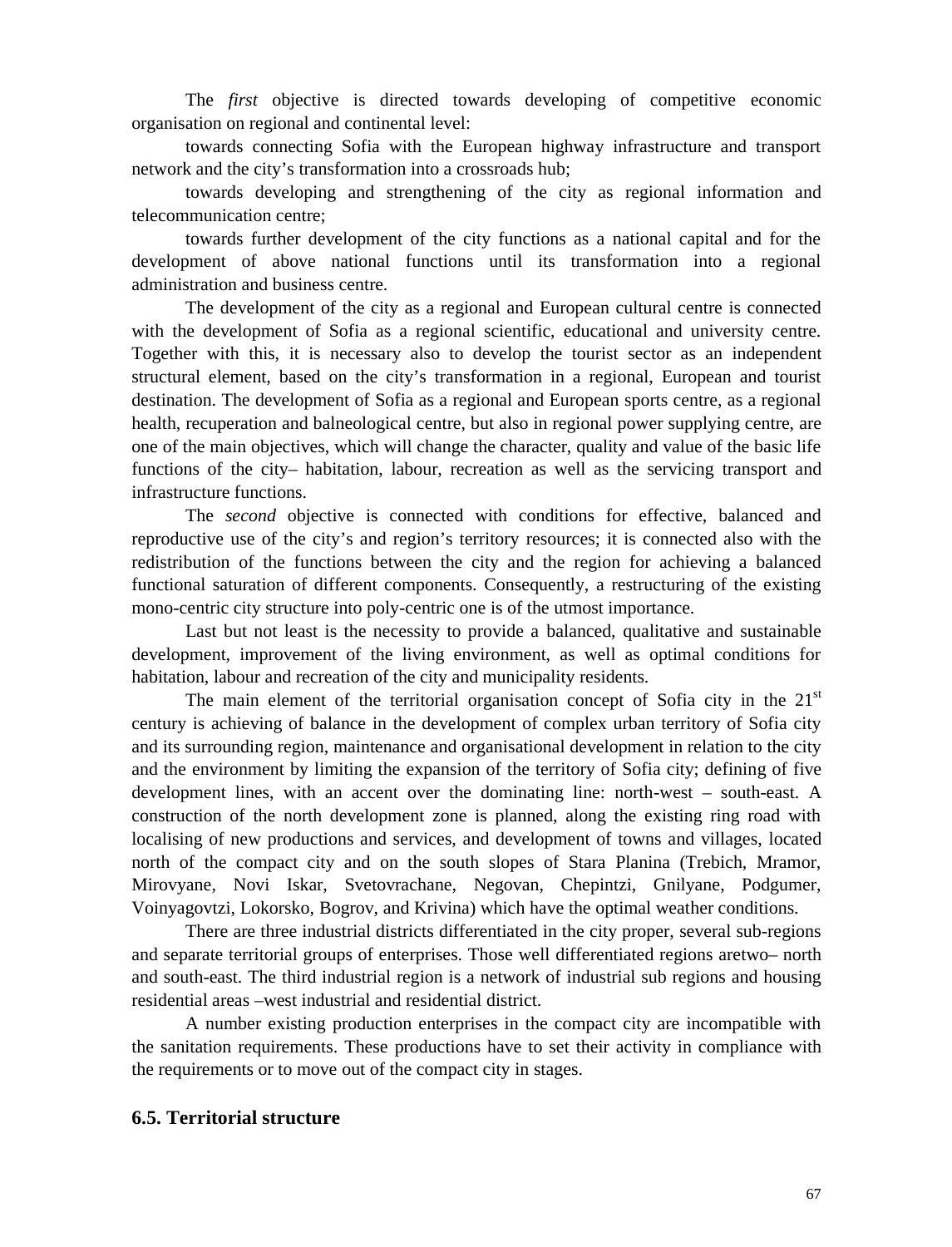The analysis of the territorial structure of the city-proper, together with the ageing and dilapidation of its industrial and physico-geographical environment, leads to the conclusion that the city must set itself the priority of much better use of its underground urbanised space. This involves intensive use of subterranean areas for the needs of transportation, parking, storage and, to a certain extent, industrial production.

From the point of view of the environment, the concept of territorial organisation deals with territory structure on one hand, and functional organisation, on the other. The territory structure is defined by the development of different green areas, forests and wooded areas, protected territories, waters, mineral resources in Sofia city and in Sofia municipality.

These are the main elements of the city and city surrounding green systems as a recreation infrastructure. Preservation and expansion of all public green areas and above all the big city parks is planned. The most significant expansion of the green system in the compact city is the proposal for situating of a new north-east park  $(217.2 \text{ hectares}) - \text{very}$ important for this part of Sofia. Also new area types for recreation, called "theme parks' are put forward, consisting of zones with a different function, with a definite theme and specific requirements towards landscape structure.

The territorial structure of the recreation system is currently defined and formed of seven theme parks:

- Vitosha park (Vitosha mountain, Yuzhen park, the Botanical garden, Knyazhevo pine forest, Boyana residence, Vitosha monasteries and churches);

- balneology and health resort "Zhiva voda' (Bankya and the municipality, Gorna Banya, the lake Suhodol, Zapaden park, park 'Ovcha kupel' and Lyulin mountain);

- water park "Iskar' (Iskar water reservoir, aqua-park Iskar, the river valley to the gorge, the lake Psarel, countryside Urvich, lake Pancharevo, Iztochen park, Plana and Lozen mountain);

- park ,The green memory of Sofia' (gardens at of the central city part, garden Knyaz Boris, cultural heritage);

sports park "Studentski' (Students' town, park Vartopo);

historical park "Sofia Sveta gora' (historical places and monasteries, the south slopes of Stara planina);

- sports and attractions park "Poleto' (Dobrosavtzi airport, Bozhurishte hippodrome, mineral sources, Severen park, developed city network).

In this context, the theme parks can be foci for investments depending on the possibilities to organise different types of activities.

With the theme parks, the following is to be accomplished:

 Defining the enclosing mountains and the nature potential of the Metropolitan region, including the agrarian landscape;

 Reconstruction and further development of the existing green areas in the city and the metropolitan region;

 Renovation and development of the existing areas and centres for sport, recreation and attractions;

Preservation and adaptation of the cultural and historical heritage;

 The effective use of the mineral waters and hydro-thermal resources, and recreation potential of Iskar river, the smaller mountain rivers and the water reservoirs and lakes.

 The green system of Sofia will be settled as a mixed type system, centred on large park structures, coming in radially from the outskirts towards the city centre and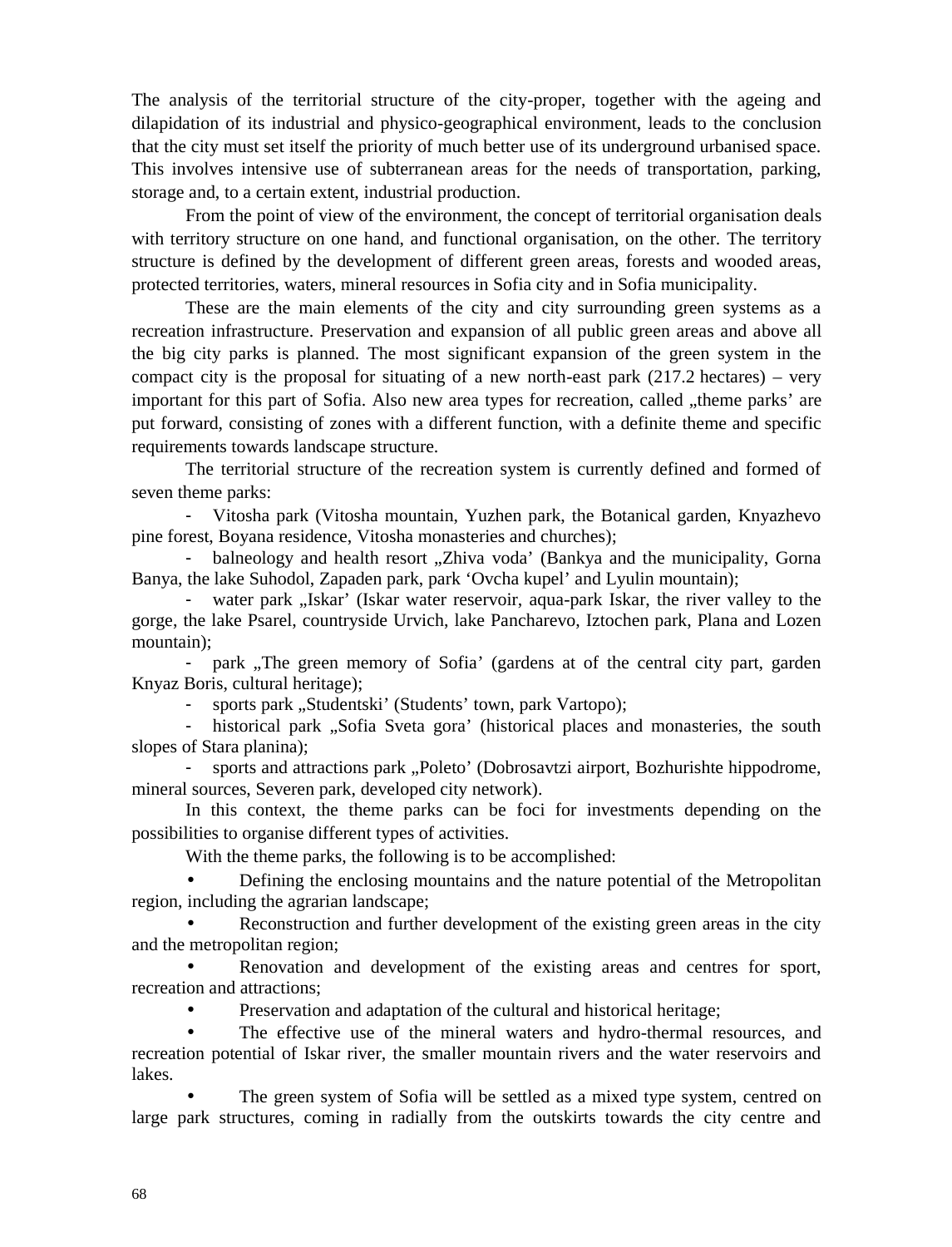accomplishing a connection with the natural environment of the surrounding mountains – Zapaden park, Yuzhen park, park Vartopo; and the north and north-east rings.

## *The sports system*

The feature that distinguishes the sport system of the capital from the other municipalities in the country are the big sports facilities, which are various in their character and give opportunity for popular development of different sports.

According to the General Urbanisation Plan, the capital has 720 hectares of open-air and 120 hectares of covered area for sport, the total number of the sport sites is 822 (370 open-air, 452 covered). The open-air sports centre consists of 193 mixed sports grounds, 68 tennis courts, 25 football fields, seven stadiums, seven swimming pools etc, nd the covered sports centre includes 340 mixed gyms and halls, 48 swimming pools,fourshooting grounds, skating rinks etc.

According to the Plan, by 2020 the recreation and sports areas will develop mainly along the along the lines: Sofia-Samokov-Kostenec; Sofia-Bankya and Sofia-Novi Iskar and complete development in direction Vitosha, the Students town, Vartopo park and Poleto park will develop as theme parks with conditions for different sport. According to the pessimistic version of the Plan, the sports facilities have to reach 1,100 hectares of open-air and 190 hectares of covered area, and the more optimistic one  $-1,380$  hectares of open-air and 220 hectares of covered area.

The sports organisation in Sofia is complicated because of the diverse forms of ownership over the sports centres and the lack of regulations and regulated forms for renting out for managing by the sports clubs.

There is no multi-functional sports hall in Sofia, corresponding to the European requirements, and more than 20 years not even one sports hall has been built by the state or the municipality. There is no developed mechanism for drawing of private investments for sports construction. The bigger part of the sports facilities are not modernised and are used inefficiently. The cases of demolition of sports grounds and rebuilding with another purpose are quite frequent. The state and the municipality have to oppose to these tendencies decisively.

# **6.6. Pointers to the future**

The social, economic and territory development of Sofia plans fast growth rates of within 5-9 per cent, where the official permanent population of Sofia municipality, based on controlled migration, reaches 1.3 mln. residents – which, however, it has already surpassed, revealing how planning tends to get outstripped by developments.

Ideally, the population in the city proper towards 2020 won't be more than 1,150,000 residents; in the city surrounding region 150,000 residents; 150,000 residents in the area of active influence.

The social and economic development of the city surrounding region and the area of active influence determine the urbanising of the municipalities Bozhurishte-Kostinbrod-Slivnitza and Elin Pelin-Gorna Malina.

Sofia's further development is a function of the fast construction of the pan-European transport and infrastructure corridors, which are currently ill-served by outdated roads. Once the reconstruction of the ring road (under way) and the motorways going west and south-west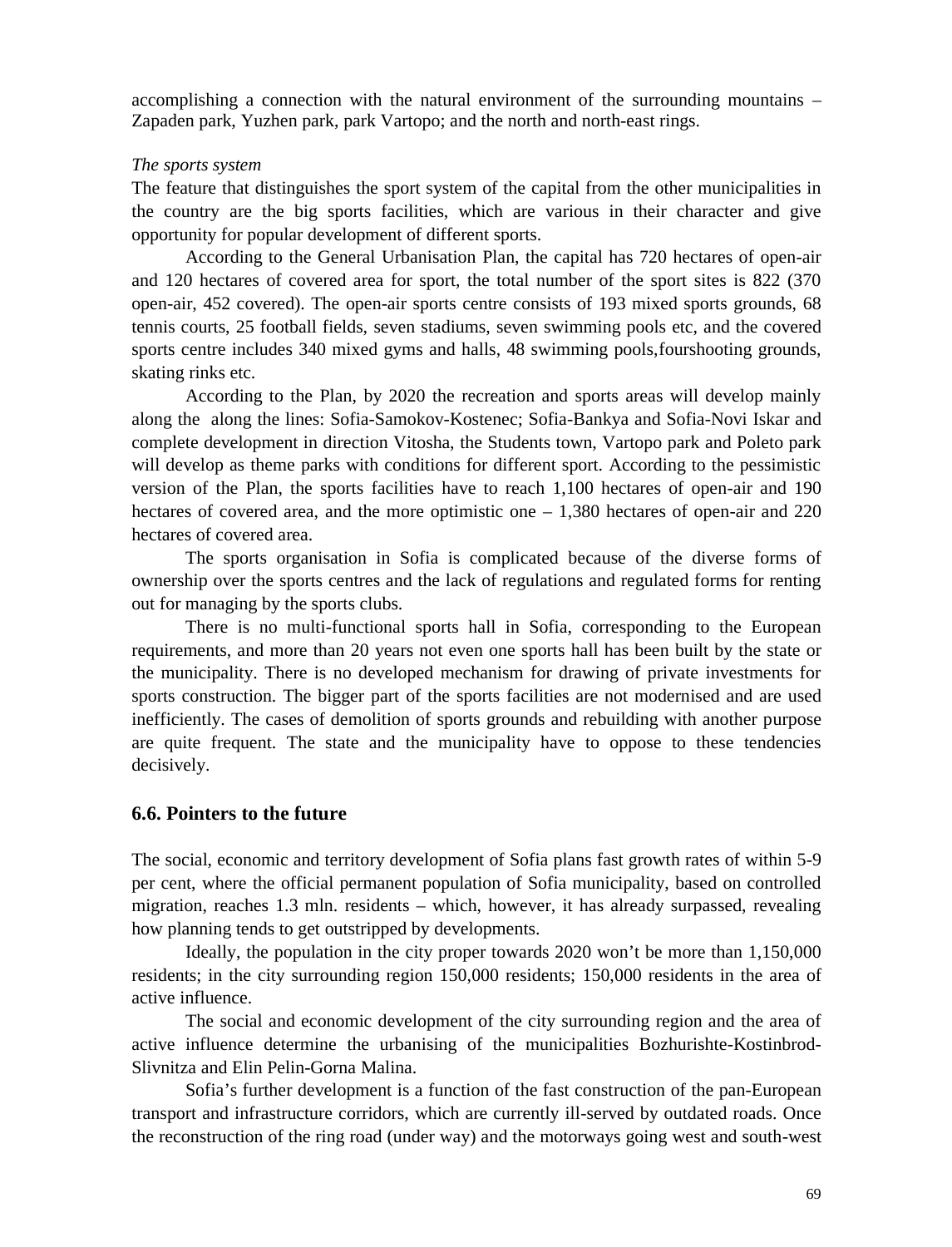are finished, these roads will activate the suburban territories, which will stimulate the activities and functions of the city proper to move out towards the city surrounding region and the area of active influence. This concept confirms the necessity of forming a communication hub close to Sofia airport, which in turn poses the issue of tackling the pollution of Kremikovtzi metal works, the rehabilitation of the surrounding area and its conversion into a contemporary industrial zone without any ecological problems.

In the near future, the city will be structured along the following com,ponents and functions:

 High technologies, science, techno-parks and others, in directions: Lozen; Bozhurishte-Kostinbrod; Botevgrad-Pravetz;

- Healthcare, balneology: Bankya; Svoge-Iskretz; Kostenec etc.;
- Recreation, sport, tourism: Vitosha; Bankya; the south slopes of Stara planina; Samokov;
	- Trade and business: main bodies and zones along the infrastructural corridors;
	- Industry: Kremikovtzi; Elin Pelin; Pernik-Radomir; Pirdop-Zlatitza;

 Food, wine and tobacco industries and manufacturing industry: Novi Iskar; Svoge; Godech; Gorna Malina etc.;

 Cultural and historical: the Sofia Sveta Gora area, mainly the southern slopes of Stara planina, link between the compact city with the cultural and historical boundaries of the city surrounding region, the areas of active influence and the country.

# **6.7. 'City scenery' in the General Urbanisation Plan**

Under the General Urbanisation Plan of Sofia city, the term 'city scenery' is defined as a system of characteristics and parameters of the city environment; determining its perception, assessment, and understanding as a complex specific system of images and communications, in the dynamics of the daily life and constant everyday processes. This specific communication impact of the city has a significant influence over the mentality of the city residents, the life, and the economy. For this reason, urban theory and practice tend towards researching and regulating the qualities of the city scenery.

In term of space and aesthetics Sofia, is definitely a mono-centric city, with the strong architectural dominance of its central part and an almost total absence of architectural impact in the concrete housing estates of the 1970s and 1980s. There are no clearly evident architectural hubs outside of the centre, which impoverishes the urban landscape. There is also no clear architectural pattern to the city's radials.

The separate local compositional structures (or separate composition units, parts of the city) are three basic types: *with natural character*, *'cultivated character***',** and **'***urban character*'. The first type includes the areas of the surrounding mountains; the second type includes mainly the 'external' zone of the municipality; the third type includes 'the compact urban territory' of the city proper.

For the logical differentiation of the separate macro structures in Sofia, particularly important is to keep the separating open-air, park and landscape areas. This is a main objective of the general for the city composition of the General Urbanisation Plan of Sofia city. An important characteristic of Sofia is the variety of the different parts, which is significantly historically developed, existing and concentrated on the city. A detailed plan for each part will follow, focusing on the level of differentiation, the characteristics and the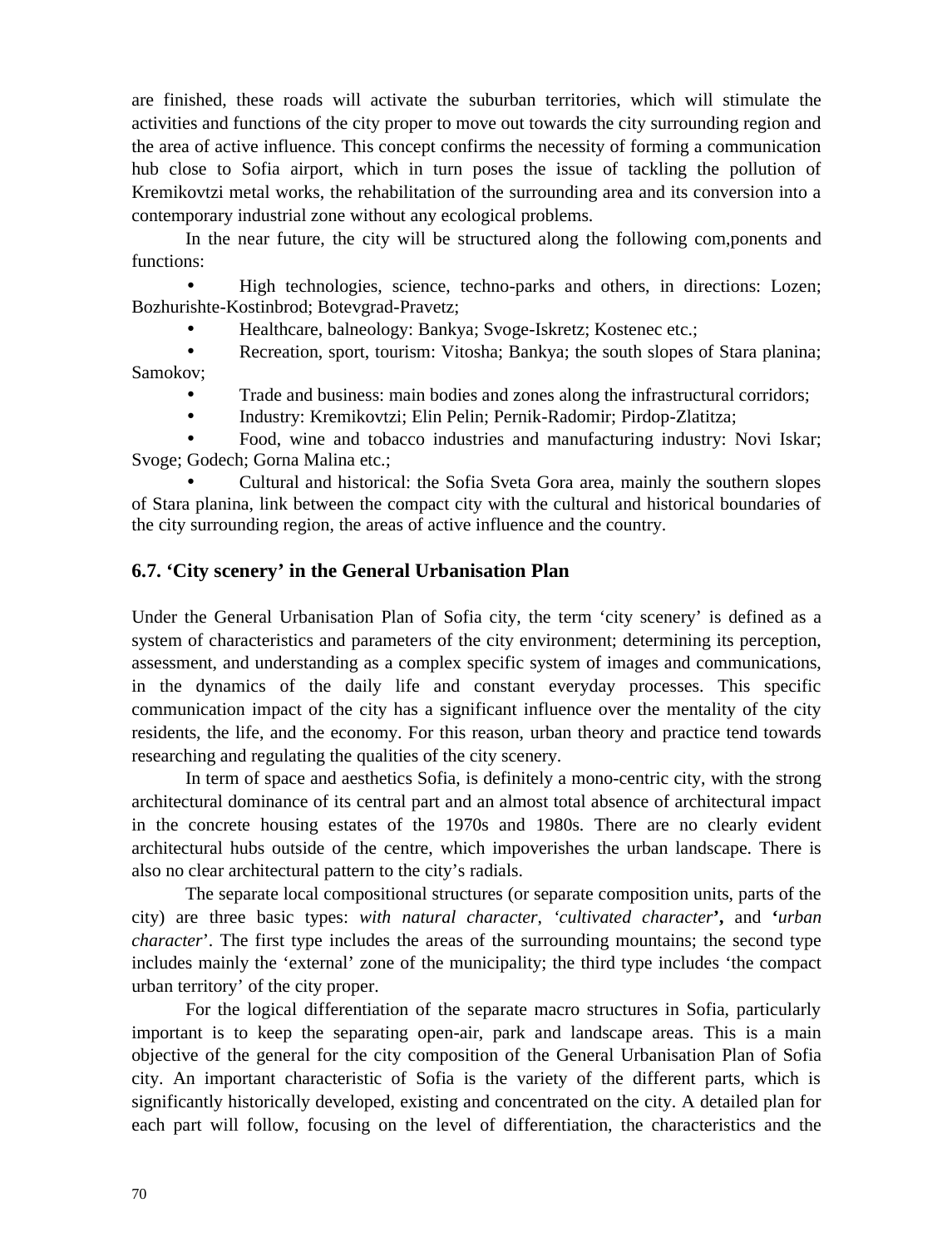prospects for their maintenance or development, as well as dealing with their negative characteristics.

The volumetric and visual organisation of Sofia is conceptualised along the following characteristics:

*The first characteristic* of Sofia is its setting in the macro-landscape environment, with strong distinguishing macro-spatial and sky-line characteristics:

the clearly shaped dominant of Mount Vitosha,

more generally, a three-part, symmetric sky-line composition of the south, dominated by the three mountains of Lyulin – Vitosha – Lozen mountain);

- the 'ribbon on the horizon' silhouette of Stara planina (Balkan mountain) to the north, with the clearly outlined 'breaking' of the mountain passes of Petrohan, Iskar and Vitinya.

The mountain passes in the direction Sofia cross either dynamic natural 'spatial corridors' (Vladaya, the river valley of Iskar), or high hills (Novi Han), or a combination of the two (Vitinya and Petrohan). This variety will fit completely into the composition of separate city parts. For this purpose, the characteristic views over the scenery are researched and panned to be preserved.

*The second characteristic* of Sofia is that considerable parts of its territory are located over high terrain and therefore fit well into the natural scenery. These are mainly the southern sub-montane territories, but also the area of Bankya, the villages on the northern highlands of Stara planina and those of Lozen mountain and Plana mountain. This allows construction of context-sensitive volumes, but also imposes some restrictions about the height and size of the buildings.

*The third characteristic* of Sofia is the presence of a number of original terrain forms in the city proper and the possibility to accentuate them with he new construction – through building or activation of the sights in their direction. First, Lozenetz hill, particularly the western 'dome', but also the hilly areas of Konyovitza, Gardova glava, the bend of Vladaya river, the hill Slatina.

*The fourth characteristic* of Sofia is the belt of housing estates, built in the 1970s and the 1980s, which are large, high-rise and has a specific volumetric, spatial character. From most entry points into the city, these concrete volumes compose the skyline of the city and create the first impression; that's why it is necessary to look for elements ('emblems') that *individualise* their impact.

*The fifth characteristic* of Sofia is the clearly outlined radial plan of the main trends of spatial development. With the development of the city they receive a new, larger scale and a longer length. At this stage it is important to mark the main composition accents alond the radials.

*The sixth, particularly important characteristic*, is the system of 'rings', 'transverse' and 'tangential' transport corridors, which structure the urban territory. Development projects are needed that a clear planning scheme for this spatial orientation. Particular compositional significance will have the outline 'ring', surrounding the central city part. Its complete development will define the outline of the city's old body. The second city-wide ring has a picturesque, indented track, which links the new housing estates. The third ring is formed by the southern partof the ring road and the new northern one. It is important for these corridors to keep their scenic character.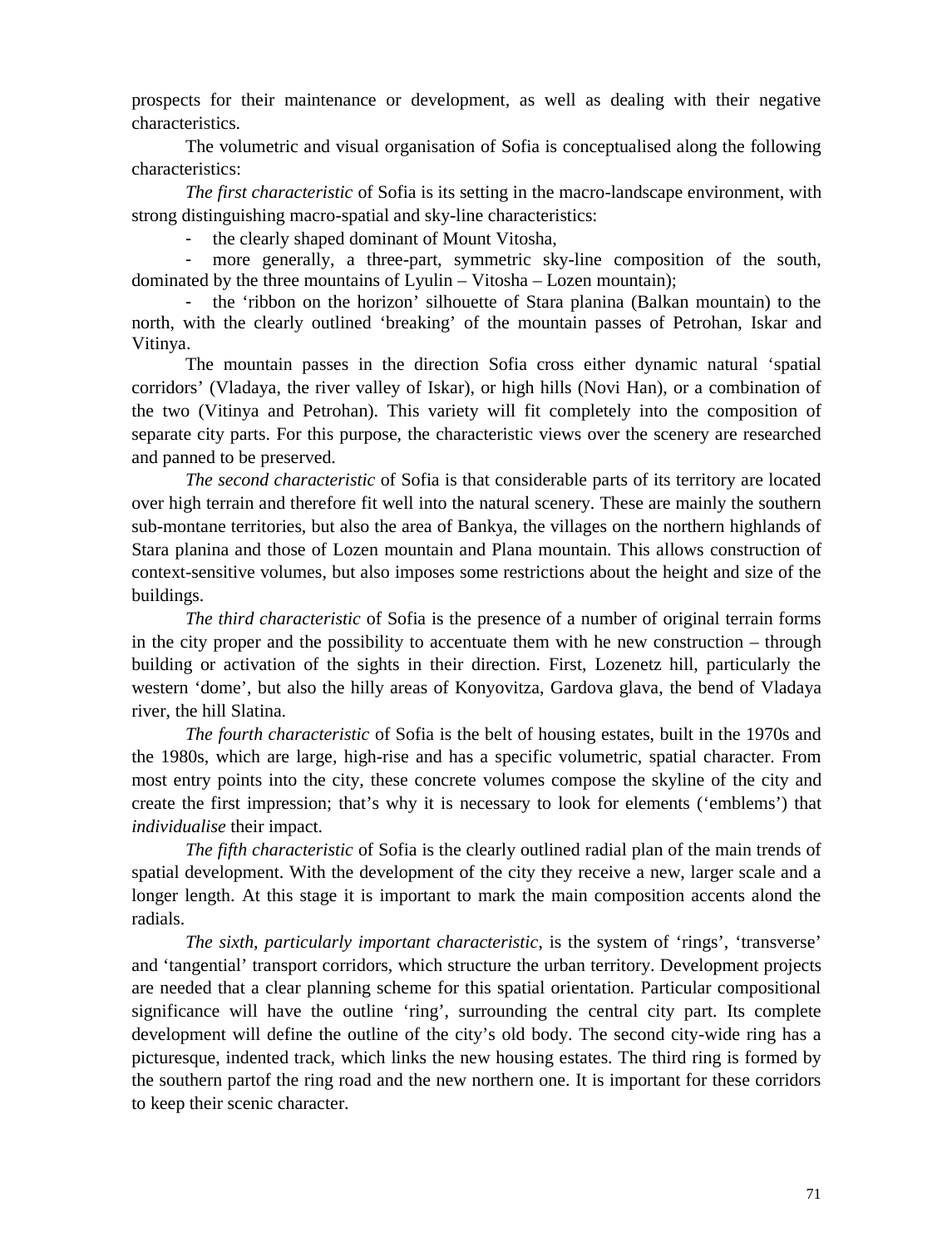There is a further proposal for the construction of a new, farther-out 'circular' track, providing a detour of the suburban parts of the municipality and thereby easing pressure on the metropolitan area. This track will give an opportunity for contiguous access to the landscape and historical sights, defined by the urbanised main body.

*The seventh, particularly significant characteristic* of Sofia is the clear break between the city proper and surrounding open-air areas, and also the considerable territories with lowrise buildings and luxuriant vegetation. To maintain this effect, a scenic reconstruction of parts of a number of streets, boulevards and city thoroughfares is suggested. Although there will be considerable changes in the use of the territory in the future, these characteristic compositional structures must be preserved.

*An eight characteristic* of Sofia, which partially consists also in the aforementioned, is the necessity of subordination of the entire volumetric and spatial development of the metropolitan area and its interaction with Vitosha mountain. This is accomplished via: more open-air, planted with trees and shrubs and oriented towards mountain recreational areas nearer to people's homes; lower and 'smaller in size' buildings; inventarisation and maintenance of the further standpoints and 'visual corridors' towards the mountain through the city development.

*The ninth important characteristic of Sofia* is the situation of developed housing districts and villages in the compact city in various micro-landscape conditions and in visual link with different natural sceneries. These features can be used to develop the various districts' individual image, but necessitate also a requirement for low-rise buildings.

Finally, *the tenth important characteristic*, is the prognosis for the developing of several specific in function compounds in the outskirts of the urban territory. Functionally, these are modern business-parks, light industry, scientific and production zones. And these will be compounds with a new, characteristic silhouette, shaping up the approaches to the city. One of these, the Business Park in the district of Mladost 4 is already evolving along such lines.

# **6.8. Conditions and factors, which will influence the development of Sofia in the period until 2020**

## *General conditions*

The future development of Sofia will be influenced by a number of factors and conditions, which to a great extent will slow down or act as a process accelerators in the city, the municipality and the area of active influence.

*First* are the geo-political and geographic factors, defined by the strategic location of the capital in South-Eastern Europe.

*Second* is the current redistribution of world markets, funds and investments and the defining place of Eastern and South-Eastern Europe on these markets.

*Third* is the development of the new technologies and highly technological productions, which are expected to give a very significant reflection in favourable direction of all big cities and in particular of Sofia.

*Fourth* is Bulgaria's joining the EU in 2007. This fact is assessed as most significant, as it defines a new development prospect for the country.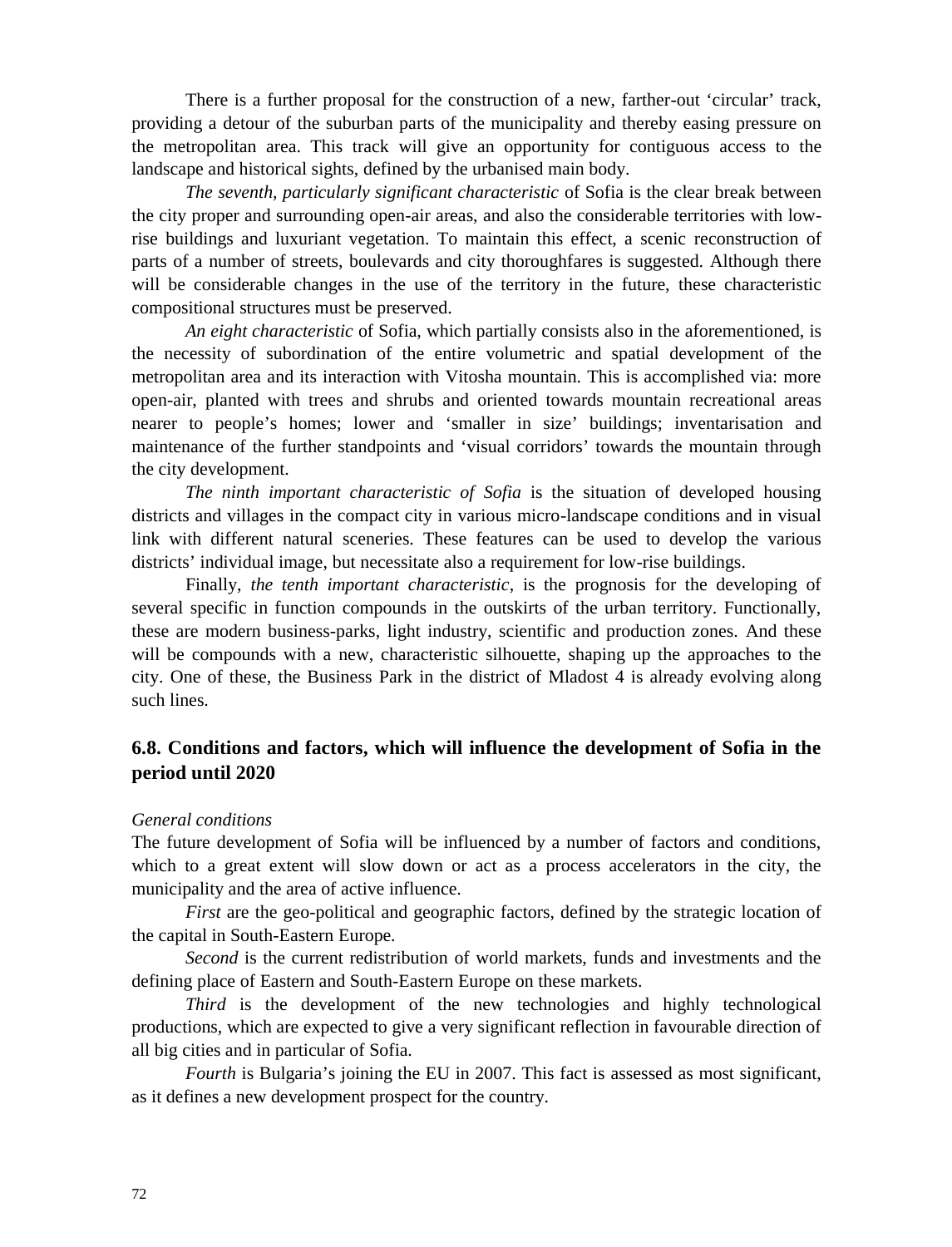The demographic factor is very substantial in the future development of the capital, which has a very considerable potential because of its demographic characteristics. Very significant factors are also the transport, and communications.

The positioning of Sofia in the European and world network of big cities is another factor with particular significance. The investment interest and activity depend to a great extent on the place, which the capital will take in the system of big cities.

The economic development of Bulgaria and in particular of Sofia is directly dependent on the geo-political and political processes, in regards of the country's dependence on foreign financing and investments. It is very important when and to what degree the country will take advantage of the appropriated and regional funds of EU. Good use of the funds will stimulate regional development and investments for infrastructure improvement in the country and transport connections with Rumania and Greece. Some small part of the funds will be directed towards Sofia. The regional differences in the incomes, the employment and investments between Sofia and the country will decrease.

On the other hand, the stability on the Balkans, after Bulgaria and Rumania's accession to NATO and the EU, considerable private investment will be drawn towards the peninsula. It is not clear, what part of them will be allocated to Bulgaria, but in any case Sofia will draw on part of the investments.

#### *Positioning in the world market of funds and investments*

The new economic conditions in the world and in Europe are grounds to presume that Sofia has considerable opportunities for development and growth. Its geo-strategic location creates preconditions for attracting investment, functions, activities, corresponding to the challenges the economic globalisation and in the same time to activate the entire economic and social development.

The strong need for new investment in the countries of Central and East Europe has led to competition between the major cities in the region. This applies to Sofia, which is also in competition with the big Balkan cities and capitals Sofia, Bucharest, Belgrade, Skopje, Tirana, Athens, Thessalonica, Istanbul, Varna, Constanta.

Sofia has serious opportunities for attracting investment in the competition with the other neighbouring central and East European cities, provided that it implements the right policies and manages its strategic advantages.

A major advantage is its crossroad location. The anticipated investment activity in the infrastructure field inevitably will draw in financial resources, as well as productions and technologies. The central location of Sofia in the dynamically changing and developing Balkan region, also gives opportunities for taking on considerable regional functions in the economy field, as well as in the social and cultural one.

One of the substantial resource for using all development opportunities of Sofia, is the General Urbanisation Plan. Its implementation will ensure that the capital will take advantage of these opportunities.

#### *Scientific and technical conditions and factors*

The development of information and communication technologies provokes the transition from an industrial to information society. The main feature of the development of these technologies is the convergence of transferable environment (media conversion for transfer of voice, data, mail, TV and multimedia) and providing universal service, and of the information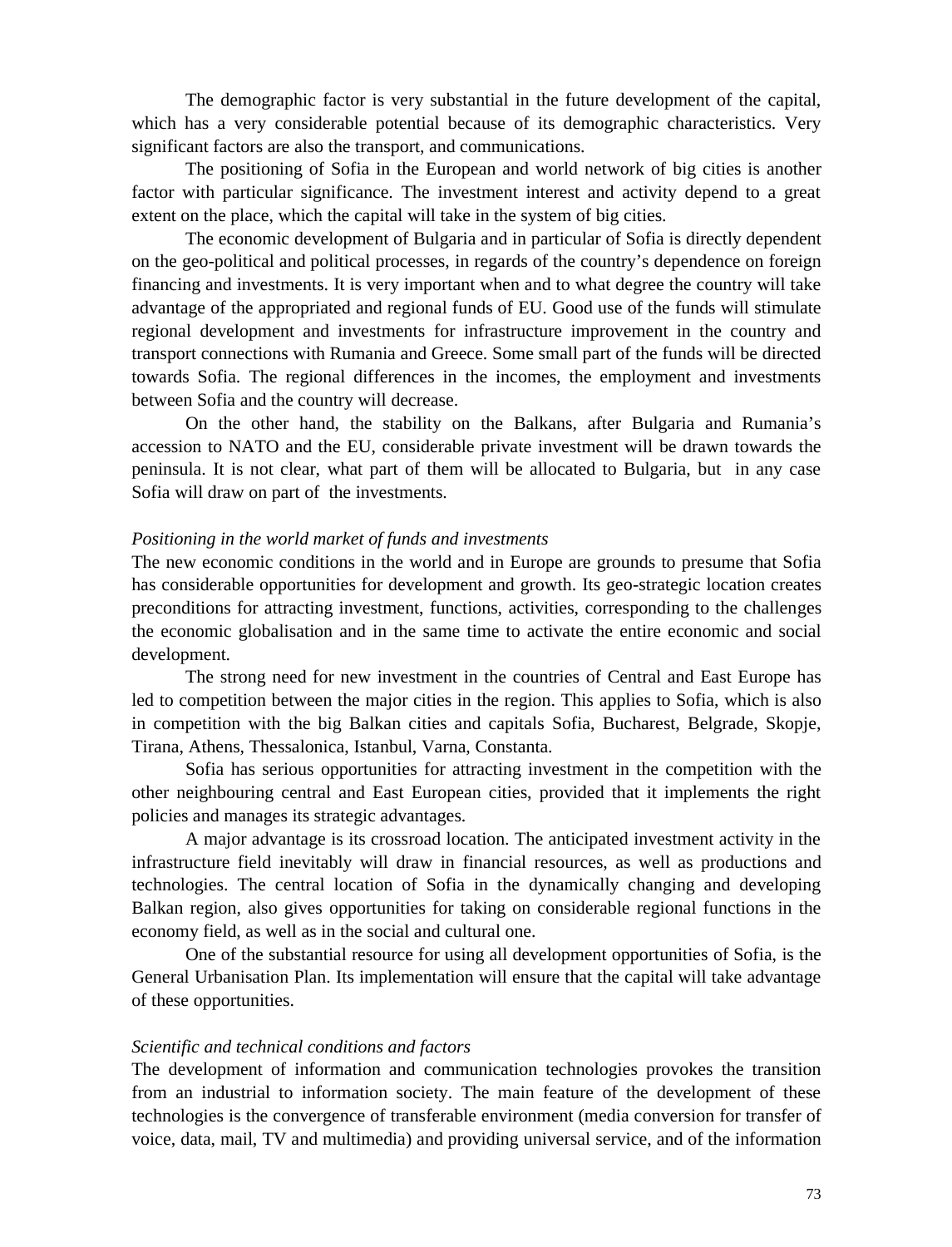society – the conversion of all fields of economic and social life because of the information as a newly developed.

The new opportunities to work and deliver services from a distance provides the opportunity for the assimilation of a larger territory outside of the city proper. This deconcentration is connected with taking out of the city existing activities, but above all – with situating new activities over new territories. De-concentration and dispersal also increases the freedom of choice of residence. In this sense, a positive factor is the small numbers of population currently living in region around Sofia. The purpose would be not to live in the countryside, but to develop new decentralised housing districts set in the natural environment with minimum physical service, maximum electronic services and equipment with contemporary individualised infrastructure (personal heating systems, local power systems, micro--purifying facilities, kitchens with no waste, local wireless telecom centres).

The crossroad location of Sofia gives it the opportunity to be also a crossroad of merchandise and technologies, not only from the European area, but also from Asia and Africa. This process can be seen in such strong integral fields as electronics, communication and telecommunication equipment and technology, investments mechanical engineering, construction industry etc. Additional influence in this direction has also the transport construction, in East Europe and Russia which will move ahead of the West European rates out of necessity. The participation of Sofia in the transfer of technologies can happen also through interaction with other European regions and the countries of the Balkan peninsula.

#### *Demographic factors*

Sofia, with its facilities, trained specialists and convenient transport and communications relations and traditions in some scientific and production fields, can become a technological bridge between West and East.

The technological revolution in the world economy has made possible new localisation strategies of trans-national companies, which is displayed by moving production around different parts of the world. The availability of cheap manpower is not, however, any more the only criteria in investment policies. Capital flows towards countries and cities with good infrastructure, skilled personnel and satisfactory living standards. This means that the skills and qualification of human resources, the qualities of the living environment have increasing economic significance. This fact gives unique opportunities for increase of the role of Sofia's position in the region and in Europe, as the educational and professional structure of the city population is very good. The high rate of economically active persons who have university, college or secondary specialist education (66 per cent) is serious precondition for attracting highly technological productions and technologies.

#### *Positioning in the transport and communications market*

The present situation in the world and Europe gives a unique opportunity to Sofia to use its big transport priorities and geo-strategic location as a bridge between three continents – Asia, Europe and Africa. For a long period of time, geopolitical realities didn't permit the use of these advantages, which can now be made use of by pushing ahead with Sofia's plans for rapid development of roads and communication infrastructure generally.

The transport infrastructure is significant for the future development of Bulgaria and the countries of the Balkan region and their relations with Europe and the world.

Three of the trans–European transport corridors are crossing in Sofia: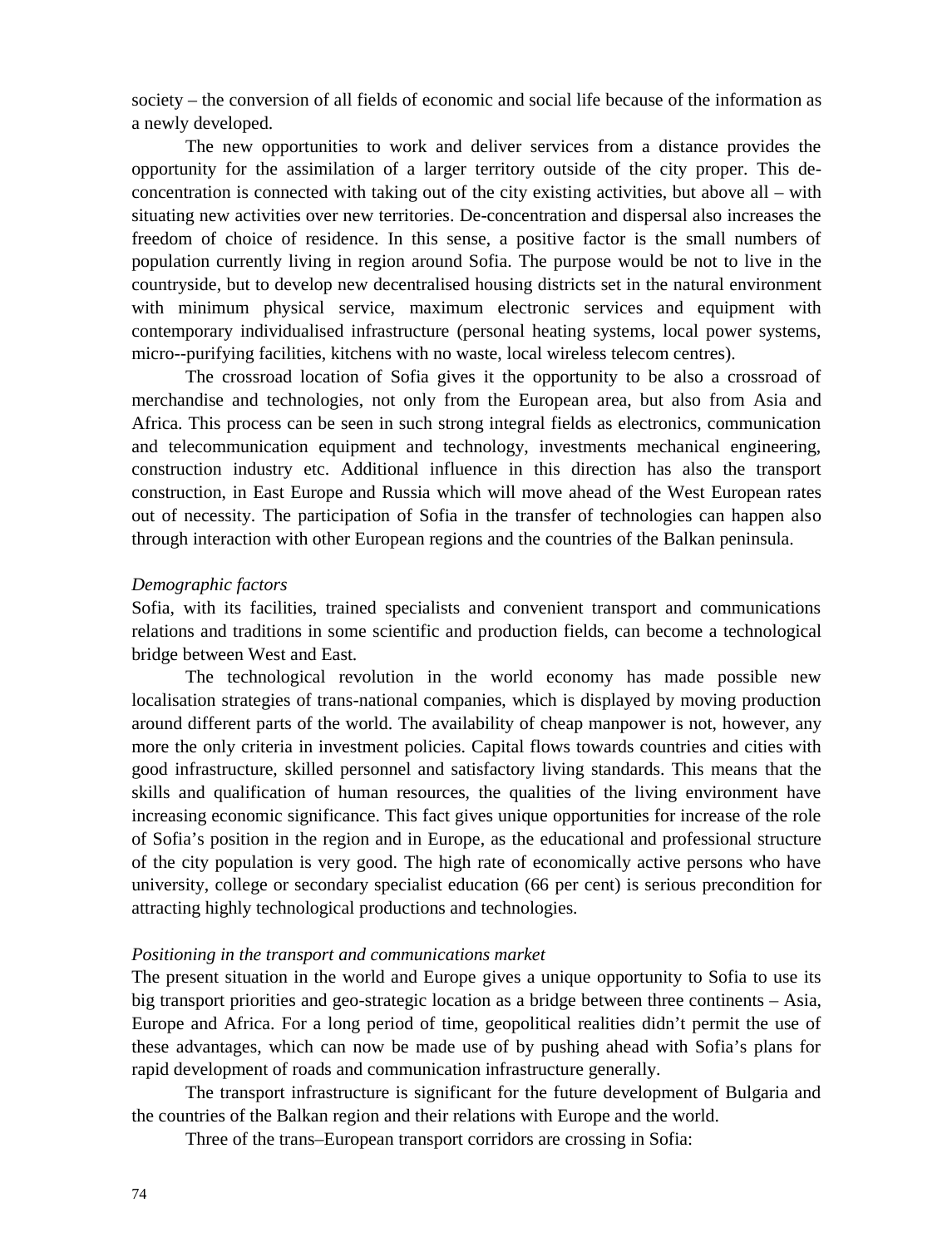- corridor № 4 Budapest Vidin Sofia Thessaloniki (Athens);
- corridor № 8 Durres Skopje Sofia Bourgas Varna;
- corridor № 10 Belgrade Sofia Plovdiv Istanbul.

Especially significant for Sofia is the European transport corridor № 8 The Adriatic– Black Sea. It will connect southern Russia and the Caucasus region, and through there Central Asia, with Italy and the southern part of the EU in the possibly shortest and most convenient link. It has the opportunities to develop as a railway, a road, and communication.

Quite significant for the capital is also the development of European corridor 4. Among the defined Euro-corridors of the Pan-European conference in Crete, this one is indicated as an alternative track of the classic transcontinental way London-Istanbul at the Serbia crossing. The corridor Lom (Vidin)–Sofia–Thessalonica can be defined as a part of the East European corridor north-south (Poland–Belarus-Ukraine-Rumania-Bulgaria-Greece) and it has to develop as such. Particularly big is its significance for the connection of the most important inter-European water way – river Danube, with the Mediterranean Sea.

#### *Positioning in the European network of big cities*

Regardless of the considerable opportunities of Sofia for its forming as a city centre of European scale, we have to bear in mind that it is in a situation of serious rivalry with its neighbouring big cities.

An especially significant factor for expansion of the positions of the big cities in the continental and world city network are the head-offices and sub-divisions of trans-national firms and companies. They, however, have a number of requirements towards the cities, where they direct such type of investments, such as political stability of the state, fast and responding state and local administration, flexible and attractive taxation and other forms of financial commitment on part of the receiving country.

In the international and regional competition of the European cities in the recent years, success has come to the capitals of the first wave of new EU members Budapest, Prague, Warsaw, Bratislava. Sofia remains behind, in its general development as a contemporary citycapital, but also specifically in attracting foreign investment, in spite of its high rating in a number of European analyses and researches, one example of this being the grade assessment of some capitals and big cities, made in the report 'Perspectives and strategies for territorial development of the Central European countries, the countries of the Danube and Adriatic region' (Vision Planet), European commission, 1998 Bonn, Germany.

## *National conditions and factors*

During the whole period of its existence as a capital, Sofia has been the most dynamically developing Bulgarian territory. This fact has its economic, political and social explanation. The particularly important location of Sofia in national and regional plan, bearing in mind its impact over the entire social economic growth of the country, is the reason to be defined as 'a region of growth' according to the Regional Development Act. According to the adopted definition for 'a region of growth', this is a municipality or a compact group of municipalities, characterised with developed economic and social functions, chosen as a target for special impact, focusing on the available potentials, for accomplishing accelerated and steady growth in nation-wide plan.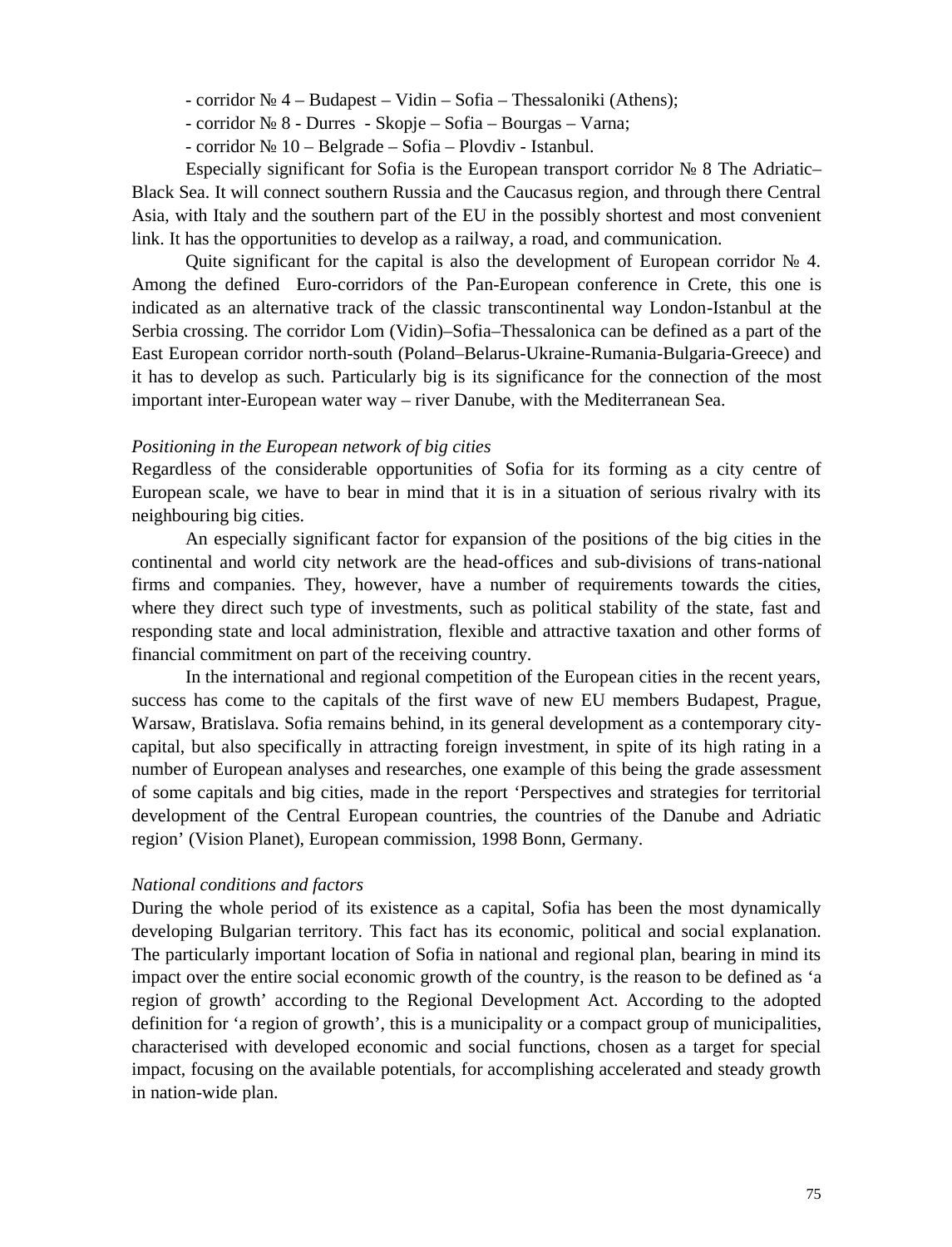The main factors, shaping up the leading position of Sofia in national plan, have to be developed further, focusing on a new in qualitive and quantitive contribution to the national economy and expansion of the regional functions and influence.

Sofia is the administrative, economic, political and cultural, trade and tourist centre of the country. The administrative infrastructure is concentrated here, carrying out functions with international, national, local and city significance and influence in all fields of the social and economic life. The availability of the biggest schools, research institutes, financial services, development of public services field and infrastructure, develop further the administration and intellectual potential of the capital.

These advantages are the basis for future development, together with the increase in importance of 'soft' factors, along the lines set out in Sofia's current development strategies:

 De-concentration and dispersal of housing and jobs outside the core city, in the natural environment of Sofia plain.

Completion of the green areas and systems in and around the city.

 Completion of recreational strategies, linked to the natural environment, and the development of further policies for recreational use of the severely under-used surface water resources.

 Concentration of investment policies on hi-tech, environmentally friendly creative industries; completion of the 'business zones' currently under development.

 Continuing the strategic re-thinking of the recreational role of the threemountain belt of Vitosha, Lyulin and Plana.

 Implementation of policies to tackle the pollution created by the Kremikovtsi metal works and rehabilitation of its surrounding territory, together with work on the future transport hub linking, in that area, road, rail and air links.

 Determined and resolute progress of road construction and other transportation links, specifically catering to the requirements of the 'creative class' for mobility to a degree unprecedented in the  $20<sup>th</sup>$  century.

 More determined policies are needed in the direction of using Sofia's cultural heritage and sights as a setting for the varied, multi-cultural and profiled tastes in lifestyle that characterise the creative people attracted to Sofia.

Every citizen has something precious and important to offer our city, our community and our economy. Great ideas for Sofia don't respect ethnic origin, religious preference, sexual orientation or economic circumstance. If state or local power restrict opportunity and access to resources to certain people because of some pre-conceived prejudice, then we risk losing the ideas and creations those people might generate.

If the creativity is the 'driving force in economic growth' and that a new creative class' has become the dominant class in the society we must find more ways to overcome understanding that most members of this class don't see themselves as part of it. More citizens in Sofia need to develop their class consciousness. The main mechanism for this is the tendency of creative people of different sorts to move to Sofia with particular characteristics, particularly technology, talent and tolerance. Sofia is the place most likely to see a real 'creative community' grow with many promised economic and social benefits.

Sofia must develop a wide variety of fields of cultural production, visual and performing arts, television, film, music, print. Key to this development is the location of production: whether talented producers are employed within firms or creative work is contracted with outside agencies.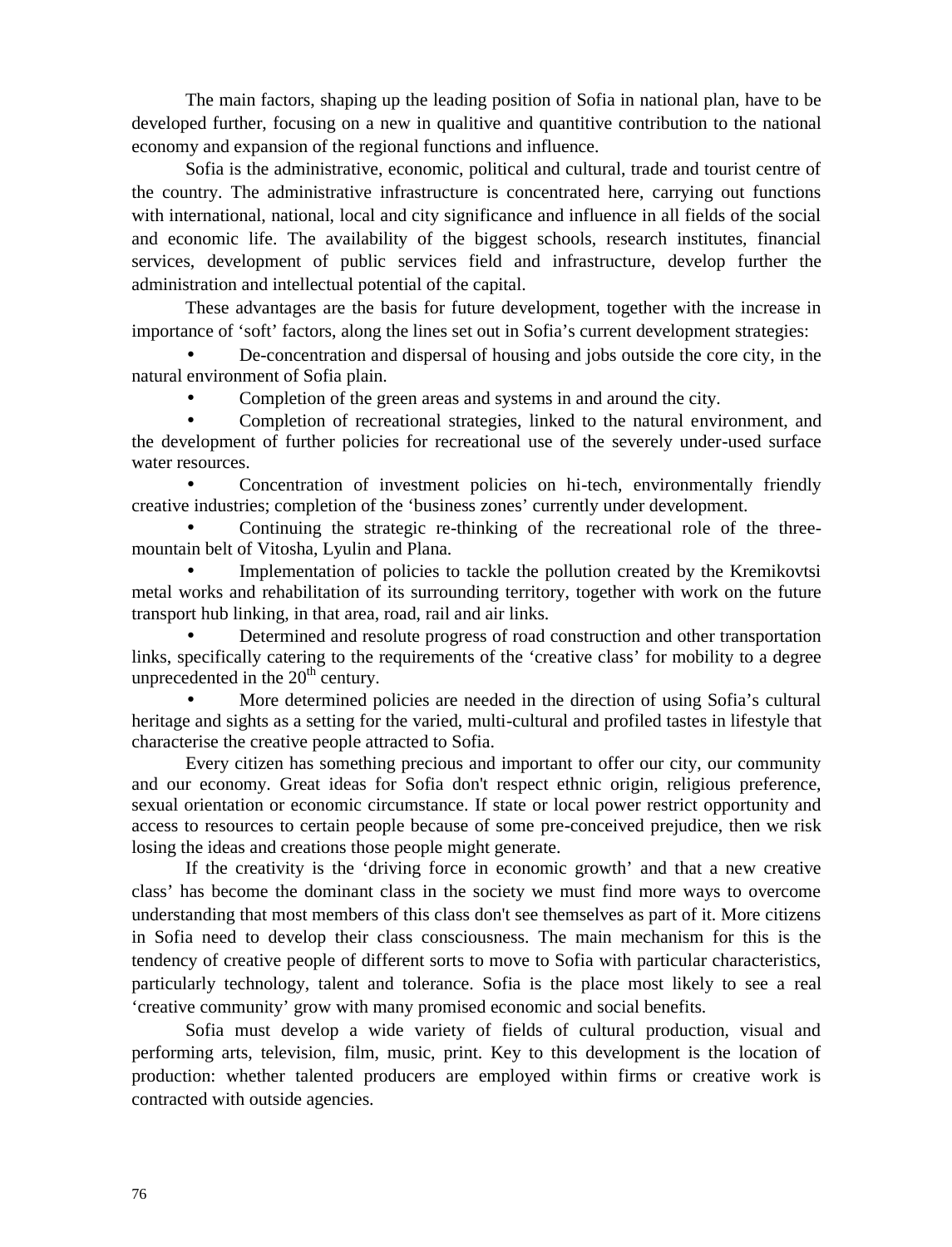If there are the relationship between intellectual capital and intellectual property, economies dependent on creative workers must provide sufficient levels of material wellbeing to those workers, and he points to en emerging stratification between workers in Sofia with and without access to knowledge and information.

Information technology in Sofia must transform work from physical production to knowledge production.

Firms and organisations in Sofia are in desperate need of creative people, yet schools and universities are very good at hammering creativity out of people. We can provide shortterm and longer-term ideas for what might be done to change this situation, from both an individual and an institutional point of view.

Because the knowledge is the primary source of productivity, she penetrating all products and signalling employability. Sofia workers must therefore creatively combine their skills in order to compete. In this plan the educational system needs to teach creative processes of applying knowledge and skills in innovative ways.

Sofia urban policy and the management and delivery of urban services, in short, should be infused with an understanding of the fine grain of the creative contents and of the cultural resources of the city. By drawing inspiration from the marvellous and ever changing detail of local culture, Sofia urban policy-makers should be better able to counteract the negative effects of europeisation and globalisation.

The organisation of the creative industries in Sofia takes various forms varying from one industry to another. In classic economic circles, the road from the creation to production, distribution, consumption and conservation of creative goods meets individual and social actors with different roles in different creative realms. However, a distinction can be made between the profit-making and the non-profit sectors of the Sofia industry.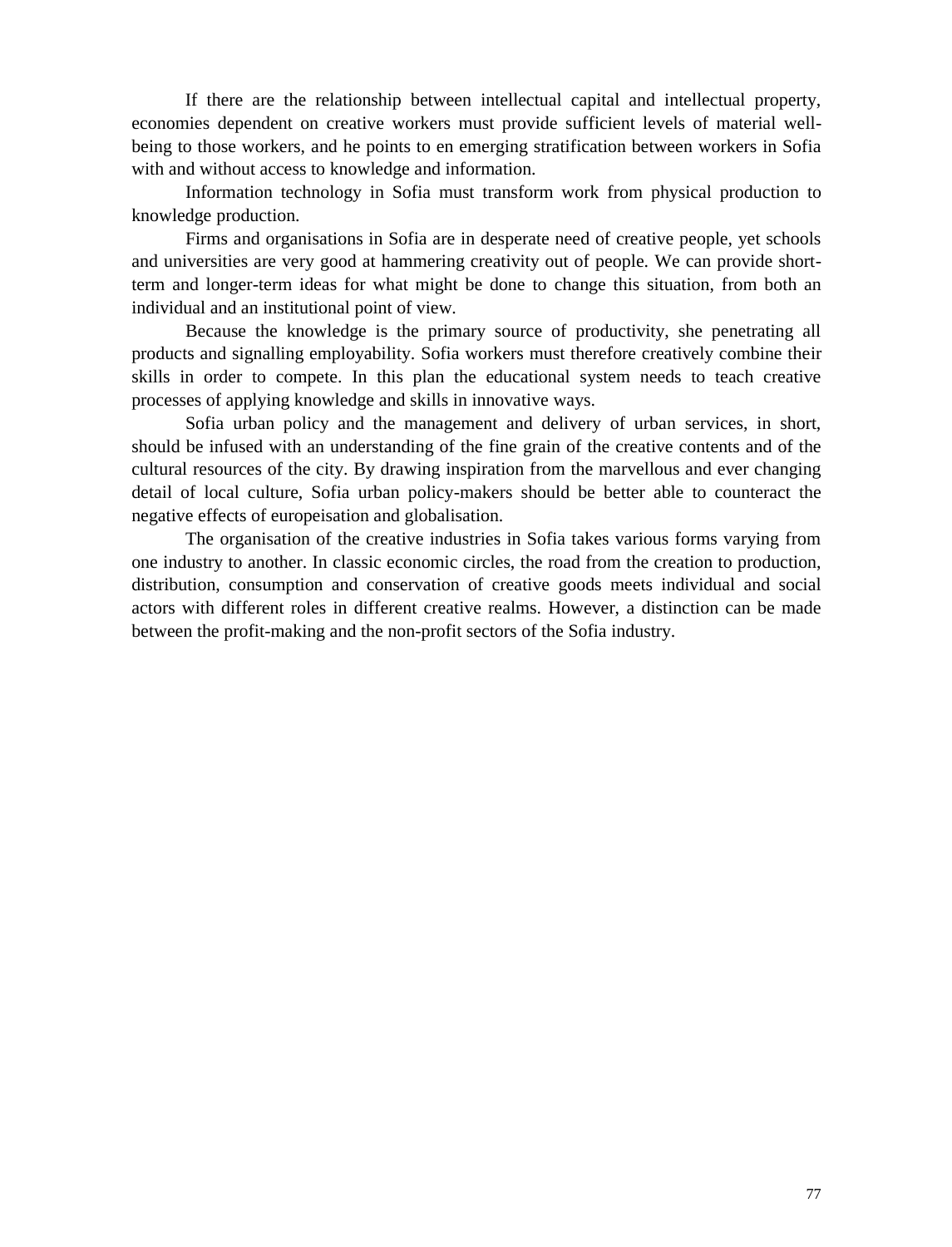# **References**

- All our futures: creativity, culture & education. (2001) [Annesley] Dept. for Education and Employment.
- Ambrose, D., L. Cohen & A. J. Tannenbaum, (2003). *Creative intelligence: toward theoretic integration*. Cresskill, N.J. : Hampton Press.
- A reformed cohesion policy for a changing Europe: regions, cities and border areas for growth and jobs: 10 questions and answers (2006). Luxembourg: OOPEC.
- Bell, D. and M. Jayne (2006). *Small cities : urban experience beyond the metropolis*. Abingdon: Routledge.
- Berg, Leo van den (2006). *The safe city : safety and urban development in European cities*. Aldershot: Ashgate.
- Caves, R. (2000). *Creative industries: contracts between art and commerce*. Cambridge, Mass.; London: Harvard University Press.
- Clegg, B. (1999). *Creativity and innovation for managers*. Oxford: Butterworth.
- Cohesion policy and cities: the urban contribution to growth and jobs in the regions: communication from the Commission to the Council and Parliament. (2006). Luxembourg: Office for Official Publications of the European Communities.
- Cuthbert, Al. R. (2006). *The form of cities: political economy and urban design*. Malden, Mass.; Oxford: Blackwell Pub.
- Duffy, B. (2006). *Supporting creativity and imagination in the early years*. 2nd edition. Maidenhead: Open University Press.
- Emden, Ch., C. Keen & D. Midgley (eds.) (2006). *Imagining the city*. Oxford: Peter Lang,
- European Commission. High Level Expert Group on RICARDIS. (2006). *Reporting intellectual capital to augment research, development and innovation in SMEs : report to the Commission on the High Level Expert Group on RICARDIS: encourage corporate measuring and reporting on research and other forms of intellectual capital*. Luxembourg: OOPEC.
- Florida, R. L. (2005). *Cities and the creative class*. New York; London: Routledge.
- Franke, S. (ed) (2005). *Creativity and the city: how the creative economy changes the city*. Rotterdam : Nai.
- Jackson, N. (ed) (2006). *Developing creativity in higher education: an imaginative curriculum*. Abingdon: Routledge.
- Hartley, J. (2006). *Creative industries*. Malden, Mass.; Oxford : Blackwell.
- Kaufman, J. C. & R. J. Sternberg, (eds.) (2006).*The international handbook of creativity*. Cambridge : Cambridge University Press,
- Landry, Ch. (2000). *The creative city : a toolkit for urban innovators*. London: Earthscan.
- Landry, Ch. & F. Bianchini (1995). *The creative city*. London: Demos in association with Comedia.
- Léautier, F. (2006). *Cities in a globalizing world: governance, performance and sustainability*. Washington, DC: World Bank.
- LeGates, R. T. & Stout, F. (2007). *The city reader*. London: Routledge.
- Lloyd, Richard D. (2006). *Neo-bohemia: art and commerce in the postindustrial city*. New York; Abingdon: Routledge.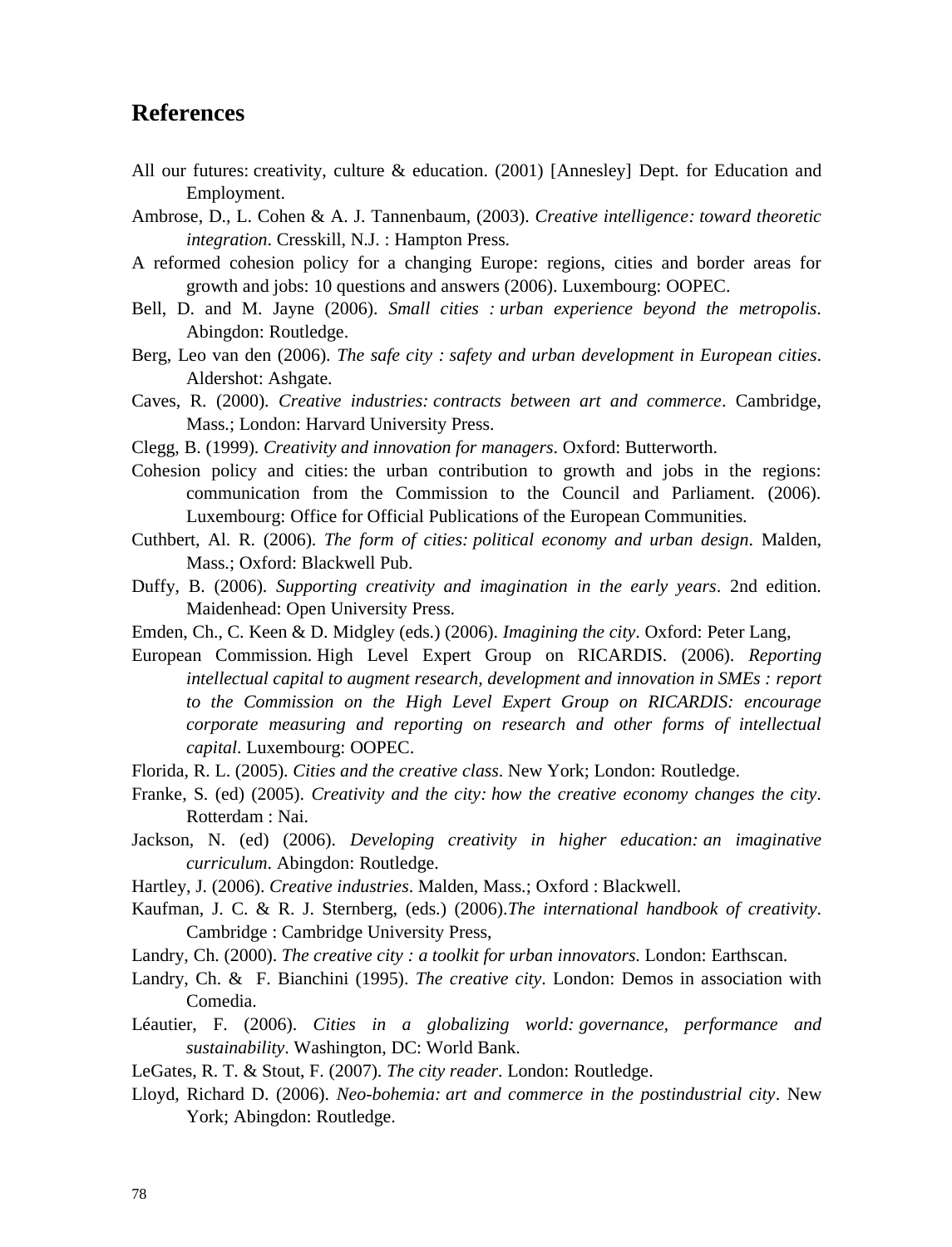- Oakley, K. (2006). *Include us out-economic development and social policy in the creative industries*. Abingdon: Routledge.
- Regions and cities for growth and jobs: an overview of regulations 2007-2013 on cohesion and regional policy. (2006). Luxembourg: OOPEC.
- Smith, I. (2006). *Fostering creativity: a hard look at soft thinking*. Norwich : Stationery Office.
- Thomas, D. (2002). *Architecture and the urban environment: a vision for the new age*. Oxford: Architectural Press.